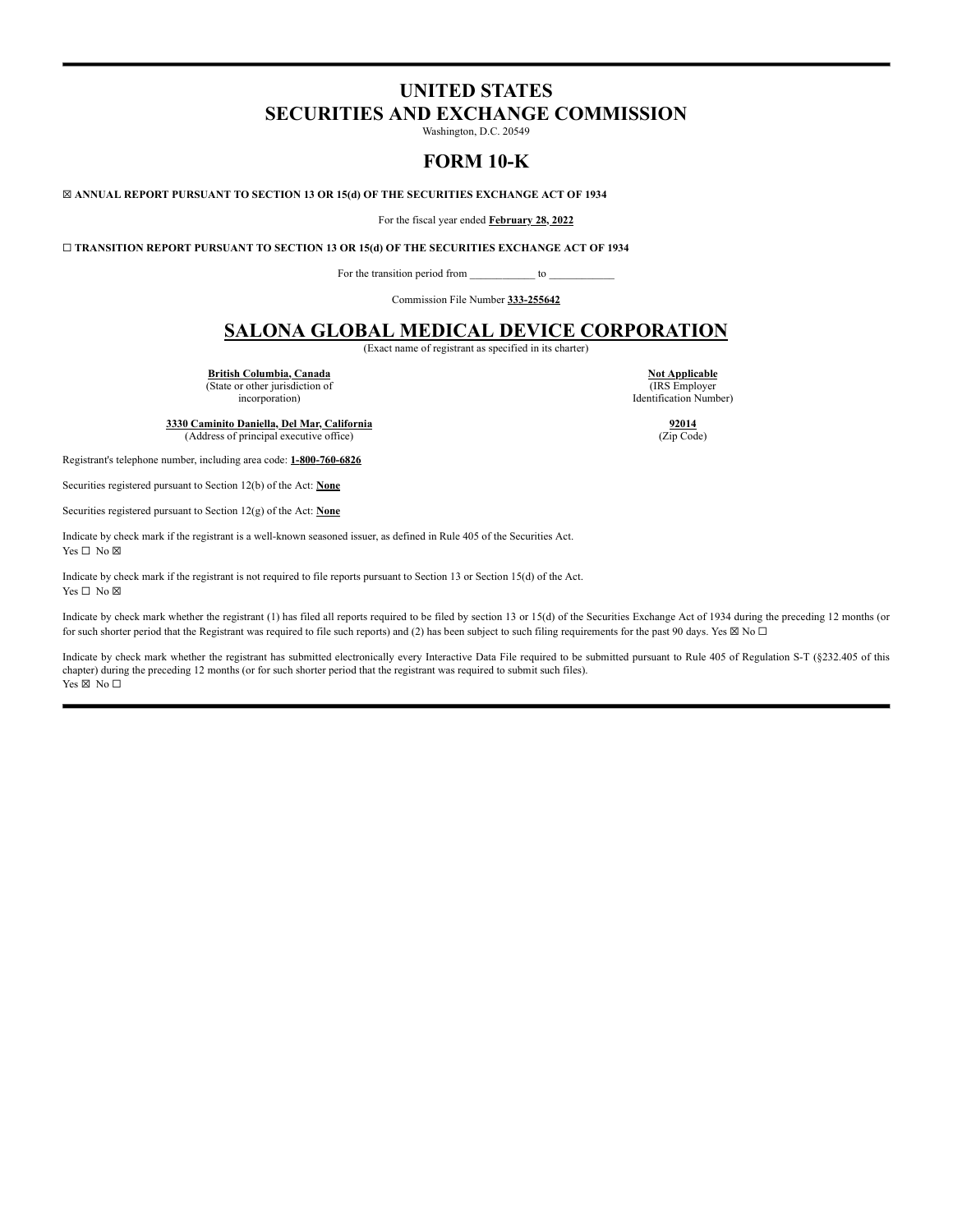Indicate by check mark whether the registrant is a large accelerated filer, an accelerated filer, a non-accelerated filer, or a smaller reporting company. See the definitions of "large accelerated filer," "accelerated filer" and "smaller reporting company" in Rule 12b-2 of the Exchange Act. (Check one):

Large accelerated filer ☐ Accelerated filer ☐ Non-accelerated filer ☒  $\label{eq:smaller} \text{Smaller reporting company} \boxtimes \text{Energy growth company}$ 

If an emerging growth company, indicate by check mark if the registrant has elected not to use the extended transition period for complying with any new or revised financial accounting standards provided pursuant to Section 13(a) of the Exchange Act.  $\boxtimes$ 

Indicate by check mark whether the registrant has filed a report on and attestation to its management's assessment of the effectiveness of its internal control over financial reporting under Section 404(b) of the Sarbanes-Oxley Act (15 U.S.C. 7262(b)) by the registered public accounting firm that prepared or issued its audit report. ☐

Indicate by check mark whether the registrant is a shell company (as defined in Rule 12b-2 of the Act).  $Yes \Box No \boxtimes$ 

As of February 28, 2022, the last business day of the registrant's most recently completed fiscal year, the aggregate market value of the voting stock held by non-affiliates of the registrant was \$29,947,333 (based on the closing price of the common shares as reported on the TSXV of \$0.57 per share).

As of May 24, 2022 (latest practicable date), 52,993,979 common shares, no par value, and 1,355,425 Class A shares were outstanding.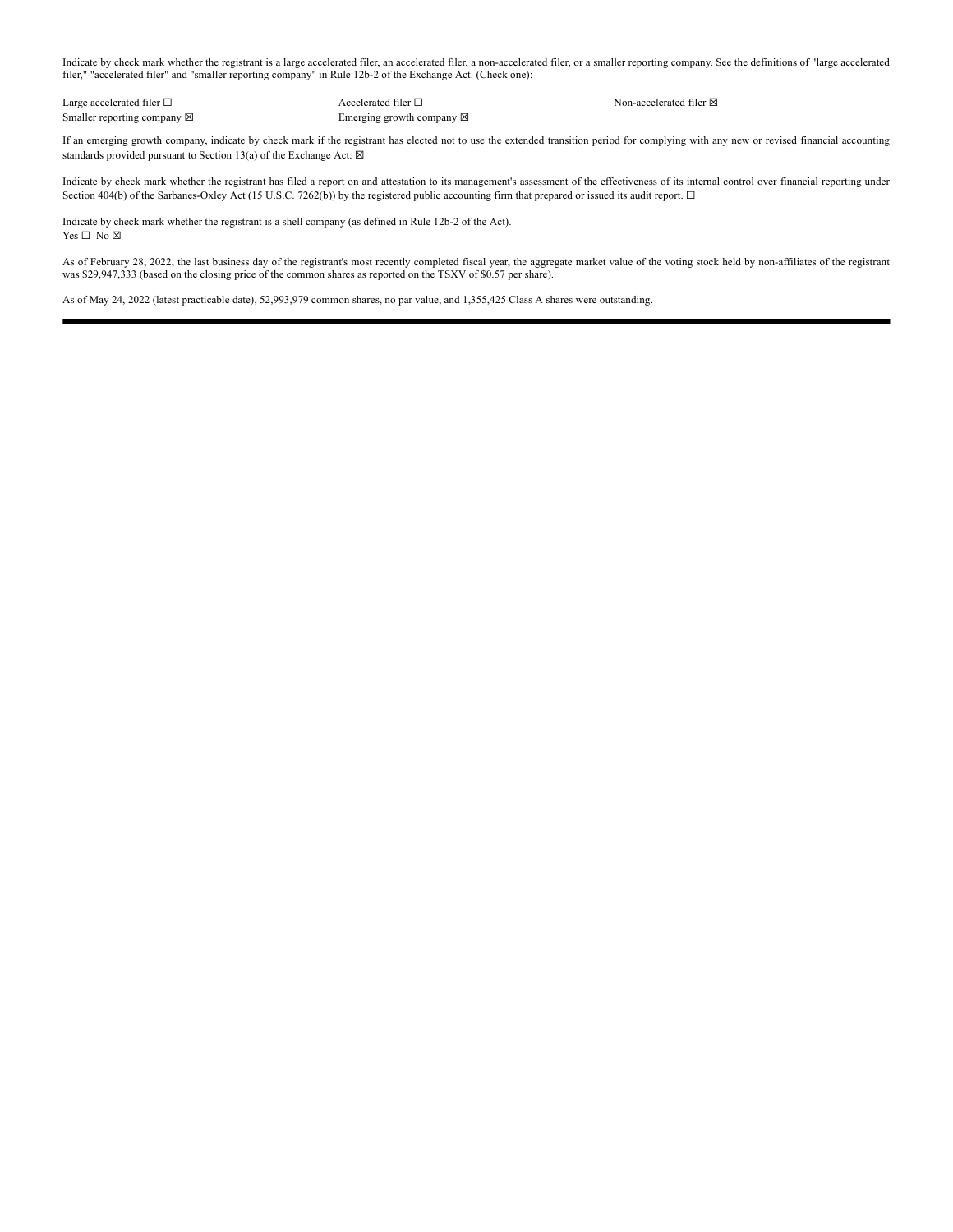# **SALONA GLOBAL MEDICAL DEVICE CORPORATION AND SUBSIDIARIES**

# **TABLE OF CONTENTS**

| <b>PART I</b>                                                                                                       |                 |
|---------------------------------------------------------------------------------------------------------------------|-----------------|
| Item 1 Business                                                                                                     |                 |
| <b>Item 1A Risk Factors</b>                                                                                         | 11              |
| <b>Item 1B Unresolved Staff Comments</b>                                                                            | 25              |
| Item 2 Properties                                                                                                   | 25              |
| Item 3 Legal Proceedings                                                                                            | 25              |
| <b>Item 4 Mine Safety Disclosures</b>                                                                               | 25              |
| <b>PART II</b>                                                                                                      |                 |
| Item 5 Market for Registrant's Common Equity, Related Stockholder Matters and Issuer Purchases of Equity Securities | 26              |
| Item 6 Selected Financial Data                                                                                      | 28              |
| Item 7 Management's Discussion and Analysis of Financial Condition and Results of Operations                        | 28              |
| Item 7A Quantitative and Qualitative Disclosures About Market Risk                                                  | 34              |
| Item 8 Financial Statements and Supplementary Data                                                                  | 35              |
| Item 9 Changes in and Disagreements with Accountants on Accounting and Financial Disclosure                         | $\frac{36}{5}$  |
| Item 9A Controls and Procedures                                                                                     | 36              |
| Item 9B Other Information                                                                                           | 37              |
| <b>PART III</b>                                                                                                     |                 |
| Item 10 Directors, Executive Officers and Corporate Governance                                                      | 38              |
| Item 11 Executive Compensation                                                                                      | $\overline{44}$ |
| Item 12 Security Ownership of Certain Beneficial Owners and Management and Related Stockholders Matters             | 51              |
| Item 13 Certain Relationships and Related Transactions, and Director Independence                                   | 52              |
| Item 14 Principal Accounting Fees and Services                                                                      | 52              |
| $\mathbf{1}$                                                                                                        |                 |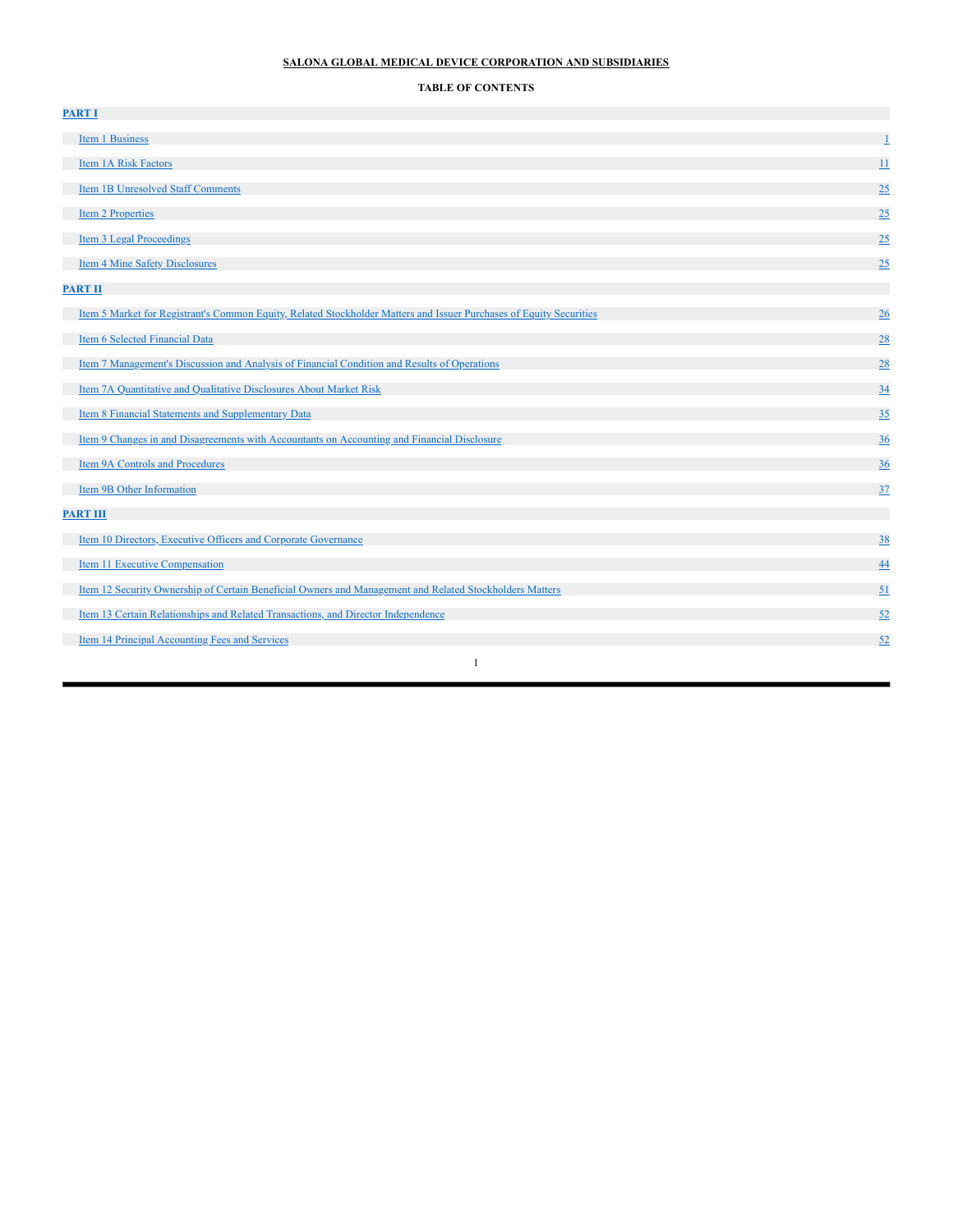# **PART IV** *PART IV*

Item 15 Exhibits and Financial Statement Schedules 53 Item 16 Form 10-K Summary 55 SIGNATURES 56 EXHIBIT INDEX LIST XBRL DOCUMENTS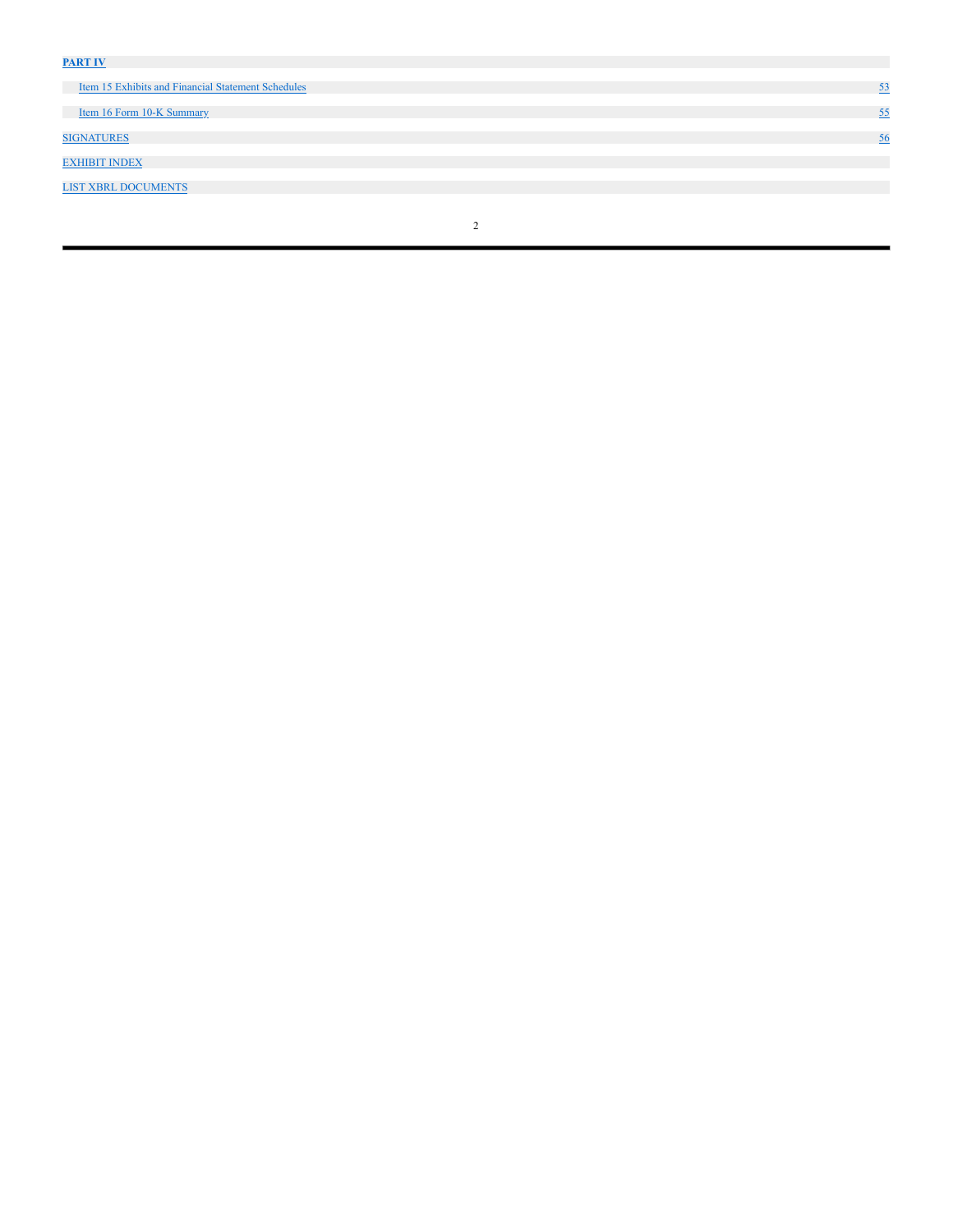*As used in this Annual Report on Form 10-K, the terms "we," "us," "our," the "Company" and "Salona" mean Salona Global Medical Device Corporation and its subsidiaries (unless the context indicates a different meaning).*

# **CAUTIONARY NOTE REGARDING FORWARD-LOOKING STATEMENTS**

This annual report, including, without limitation, statements under the heading "Management's Discussion and Analysis of Financial Condition and Results of Operations," includes forward-looking statements within the meaning of Section 27A of the Securities Act of 1933, as amended ("Securities Act") and Section 21E of the Securities Exchange Act of 1934, as amended ("Exchange Act"). These forward-looking statements can be identified by the use of forward-looking terminology, including the words "believes," "estimates," "anticipates," "expects," "intends," "plans," "may," "will," "potential," "projects," "predicts," "continue," or "should," "could", "may", "might" "will" and "would" or, in each case, their negative or other variations or comparable terminology. There can be no assurance that actual results will not materially differ from expectations. Such statements include, but are not limited to, any statements relating to the future effects of the COVID 19 pandemic, the general expansion of our business, and other statements which are not statements of current or historical facts.

The forward-looking statements contained in this annual report are based on our current expectations and beliefs concerning future developments and their potential effects on us. Future developments affecting us may not be those that we have anticipated. These forward-looking statements involve a number of risks, uncertainties (some of which are beyond our control) and other assumptions that may cause actual results or performance to be materially different from those expressed or implied by these forward-looking statements. These risks and uncertainties include, but are not limited to, those factors described under the heading "Risk Factors." Should one or more of these risks or uncertainties materialize, or should any of our assumptions prove incorrect, actual results may vary in material respects from those projected in these forward-looking statements. We caution readers not to place undue reliance on any forward-looking statements, which speak only as of the dates on which they are made. We undertake no obligation to update or revise any forward-looking statements, whether as a result of new information, future events or otherwise, except as may be required under applicable securities laws. These risks and others described under "Risk Factors" may not be exhaustive.

By their nature, forward-looking statements involve risks and uncertainties because they relate to events and depend on circumstances that may or may not occur in the future. We caution you that forward-looking statements are not guarantees of future performance and that our actual results of operations, financial condition and liquidity, and developments in the industry in which we operate may differ materially from those made in or suggested by the forward-looking statements contained in this annual report. In addition, even if our results or operations, financial condition and liquidity, and developments in the industry in which we operate are consistent with the forward-looking statements contained in this annual report, those results or developments may not be indicative of results or developments in subsequent periods.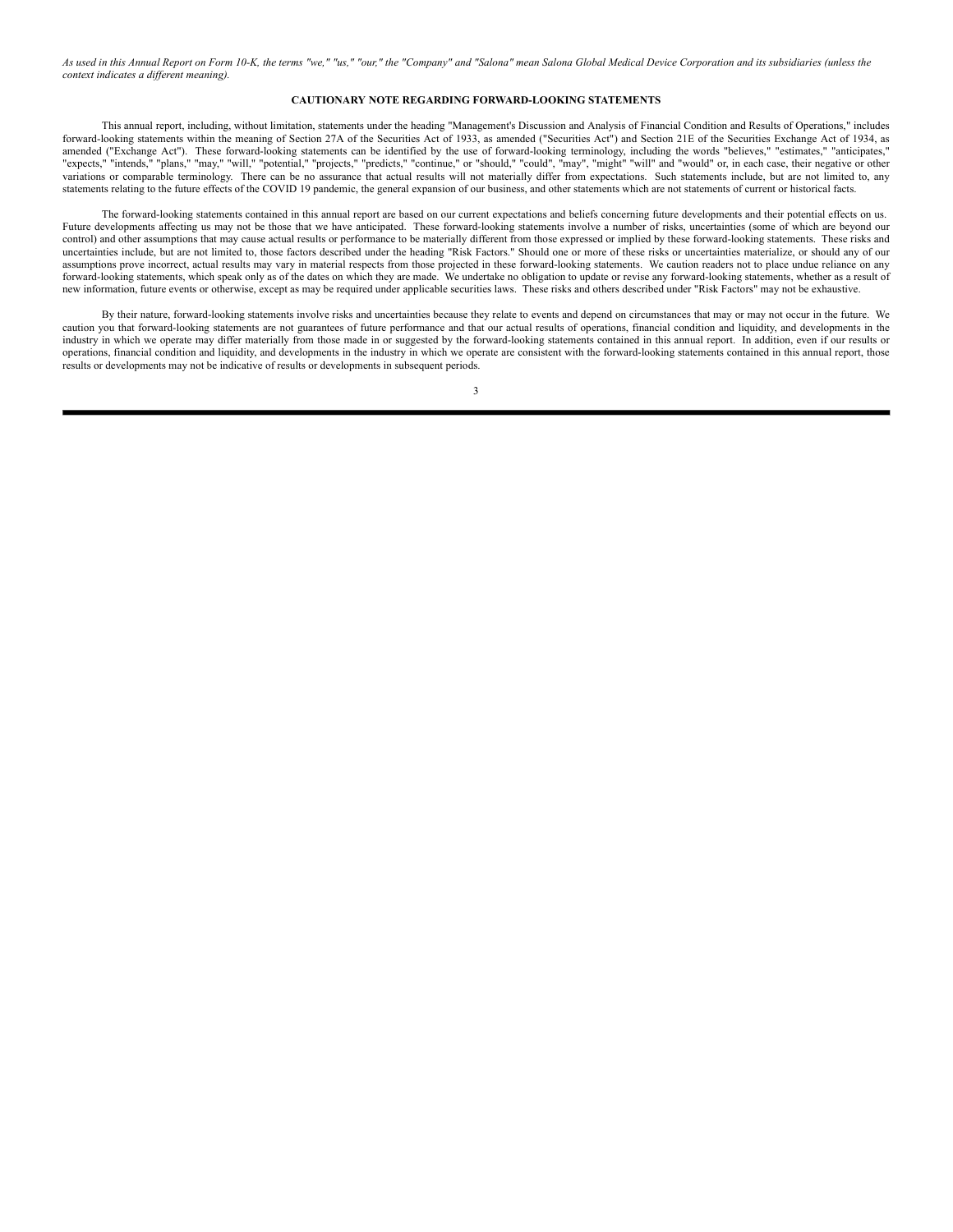# **ITEM 1. BUSINESS**

# **COMPANY OVERVIEW**

We are an acquisition-oriented, U.S.-based medical device holding company operating through several wholly owned U.S. subsidiaries. In May 2021 and September 2021, respectively, we acquired our subsidiaries South Dakota Partners, Inc., a South Dakota corporation ("SDP"), and Simbex, LLC, a New Hampshire limited liability company ("Simbex") and in November 2021 we formed a new subsidiary, ALG Health Plus, LLC, a Delaware limited liability company ("ALG Health Plus"), as a result of which we became engaged in the production and sale of medical devices and products, certain of which are proprietary and white label. Our products include devices used for pain management, cold and hot therapy, NMES, PEMF and ultrasound as well as wearable technology and products used to enhance physical stability.

We intend to achieve scale through further acquisitions and organic growth. We place an emphasis on products for people over the age of sixty-five, which demographic provides steady demand by virtue of government sponsored medical coverage in the U.S. Our current operations are focused predominantly in the business of recovery science, technologies that help individuals prevent and recover from surgery and disease. We expect to continue to expand our business in recovery science as we continue to explore acquisitions within and adjacent to this business vertical.

Our common shares trade on the TSXV under the symbol "SGMD." Our registered office is Suite 200E - 1515A Bayview Avenue, East York, Ontario and our headquarters are located at 3330 Caminito Daniella, Del Mar, California, 92014.

Unless otherwise noted, all figures in this report are reported in Canadian Dollars.

# **Plan of Operations**

Our primary objective is to become a leading supplier, producer and developer of medical device products through both organic growth and through acquisitions.

#### *Growth Plan*

We anticipate that our acquisition-oriented growth strategy will leverage the Canadian capital markets to target smaller U.S.-based private medical device companies by offering stock and cash to acquire such companies and integrate them into a large, broad-based medical device company. Through this growth strategy, we intend to increase our overall revenue and profits and therefore earnings per share by (a) increasing revenues through international distribution by seeking to leverage management's existing sales distribution networks in Europe, Australia and other markets to increase sales for each acquired company; (b) increasing our product lines by developing, in-licensing or acquiring new intellectual property protected devices synergistic with the acquisitions; and (c) increasing profits through operational integration in an effort to reduce supply chain risks and increase cash flow and margin.

#### *Acquisition Pipeline*

Subsequent to our fiscal year ended February 28, 2022, in March 2022, we acquired Mio-Guard, LLC, a Michigan limited liability company ("Mio-Guard") which is engaged in medical device sales and marketing serving the Midwest United States, through a merger with our wholly owned subsidiary. Mio-Guard and its predecessors had 2021 unaudited annual revenues of approximately \$4.5M (US \$3.6M) with 25% gross margins. Since 2009, the team at Mio-Guard has sold into the athletic training, physical therapy and orthopedics markets for sports medicine products. Mio-Guard has over fifty sales representatives in the United States with a focus on the Midwest, South and Central United States and long-standing relationships with institutions ranging from high school to college to professional athletics. Additionally, our management team has a pipeline of small, privately held, stand-alone and bolt-on medical device companies targeted for acquisition in the highly fragmented global market for injury, surgical prevention, rehabilitation and recovery for the aging population throughout the continuum of care, which fall into one of three primary categories: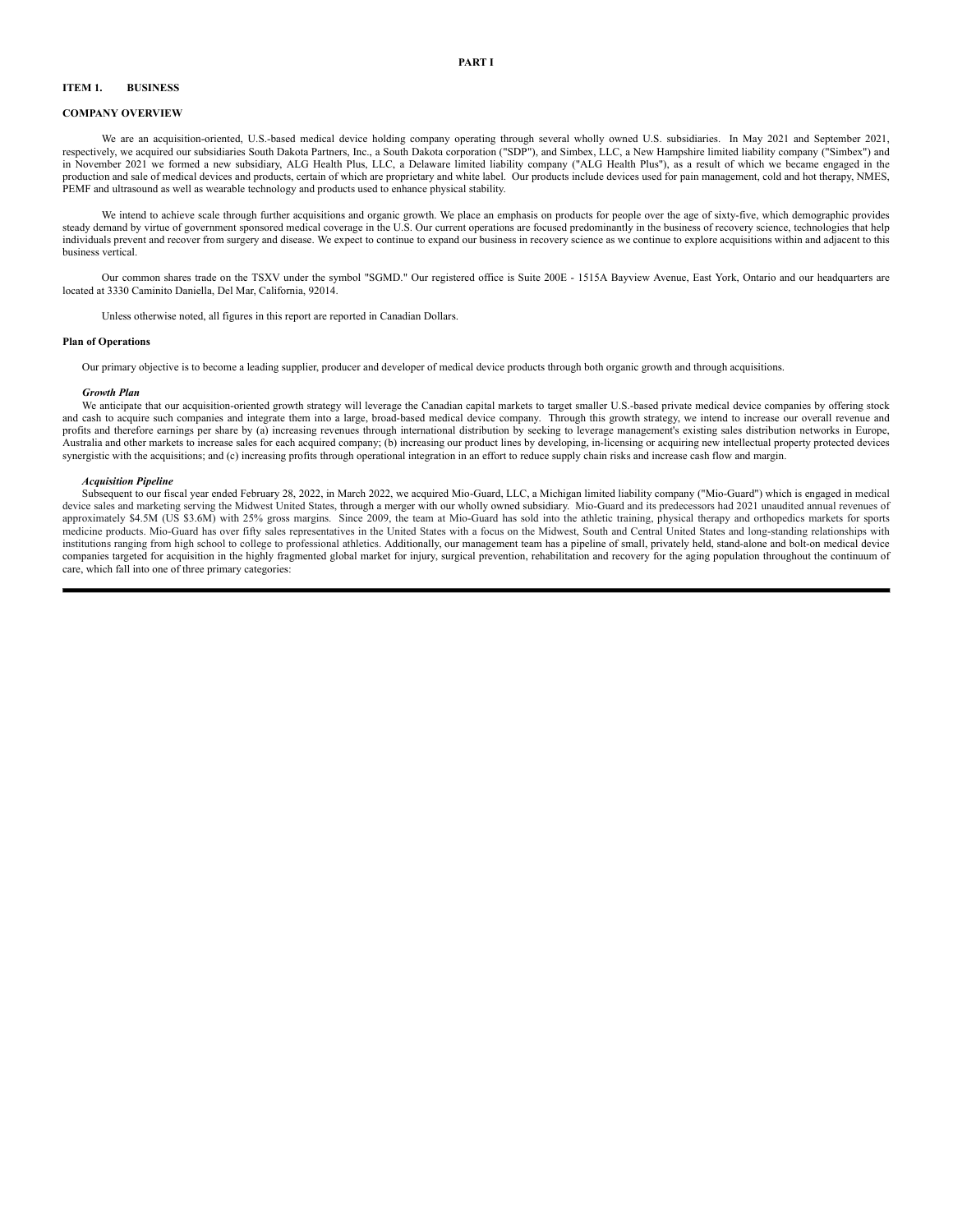- Private smaller medical device companies struggling with sufficient capitalization and operational expertise to fully realize the value of their intellectual property;
- Niche players that succeed in developing a handful of quality products often turn to larger listed companies that do not allow ownership to participate in the upside of including their device in a larger company; and
- Smaller U.S.-listed companies that lack liquidity and coverage to offer sufficient upside to vendors.

We believe we are well positioned to offer acquisition targets upside through stock/cash acquisitions with a liquid TSXV listing.

We intend to acquire any identified medical device targets using a structure similar to our acquisition of SDP, Simbex, ALG and Mio-Guard. It is intended that potential targets would primarily or solely receive Company equity as consideration for the potential acquisition rather than cash, which would reduce our requirement for additional capital. Additionally, to date, discussions are most advanced with targets that are operationally cash flow positive, which may enhance our ability to borrow for additional capital needs.

#### *Milestones*

We expect to use our available working capital to finance identified and complementary acquisitions, and for general working capital. Our immediate short-term objectives will be to evaluate and acquire additional complementary medical device companies to expand our distribution networks and product lines. Our long-term objectives will be to:

- leverage sales distribution networks to expand our distribution channels;
- increase our product lines by developing, in-licensing or acquiring new intellectual property protected devices synergistic with the identified acquisitions; and
- increase profits through operational integration in an effort to reduce supply chain risks and increase cash flow and margin.

# **OUR OPERATIONS**

# **South Dakota Partners, Inc.**

### *Overview*

Based in Clear Lake, South Dakota (the "**Clear Lake Facility**"), our subsidiary, South Dakota Partners, Inc. ("SDP") is a packager, producer and seller of private white-label medical devices in the United States, primarily focusing on devices for pain management, cold and hot therapy, TENS, NMES, PEMF and ultrasound therapy. The United States represents roughly 40% of the global medical device market (*SelectUSA: Medical Technology Spotlight: The Medical Technology Industry in the United States*) with organic growth opportunities by virtue of a growing aging population. Recent threats of disruption in international trade markets, whether from trade disputes, pandemic or geopolitical factors, have made some companies seek to diversify sources of supply to include firms with operations in the United States, presenting another opportunity for organic growth. The United States is a heavily regulated market, and as a result, medical device businesses that operate in the United States require expertise in the fields of compliance, production, product design, packaging, marketing and more. SDP's overall strategic plan has been to position itself as a respected, reliable, and successful partner offering production, packaging, marketing and other ancillary services within the medical device industry.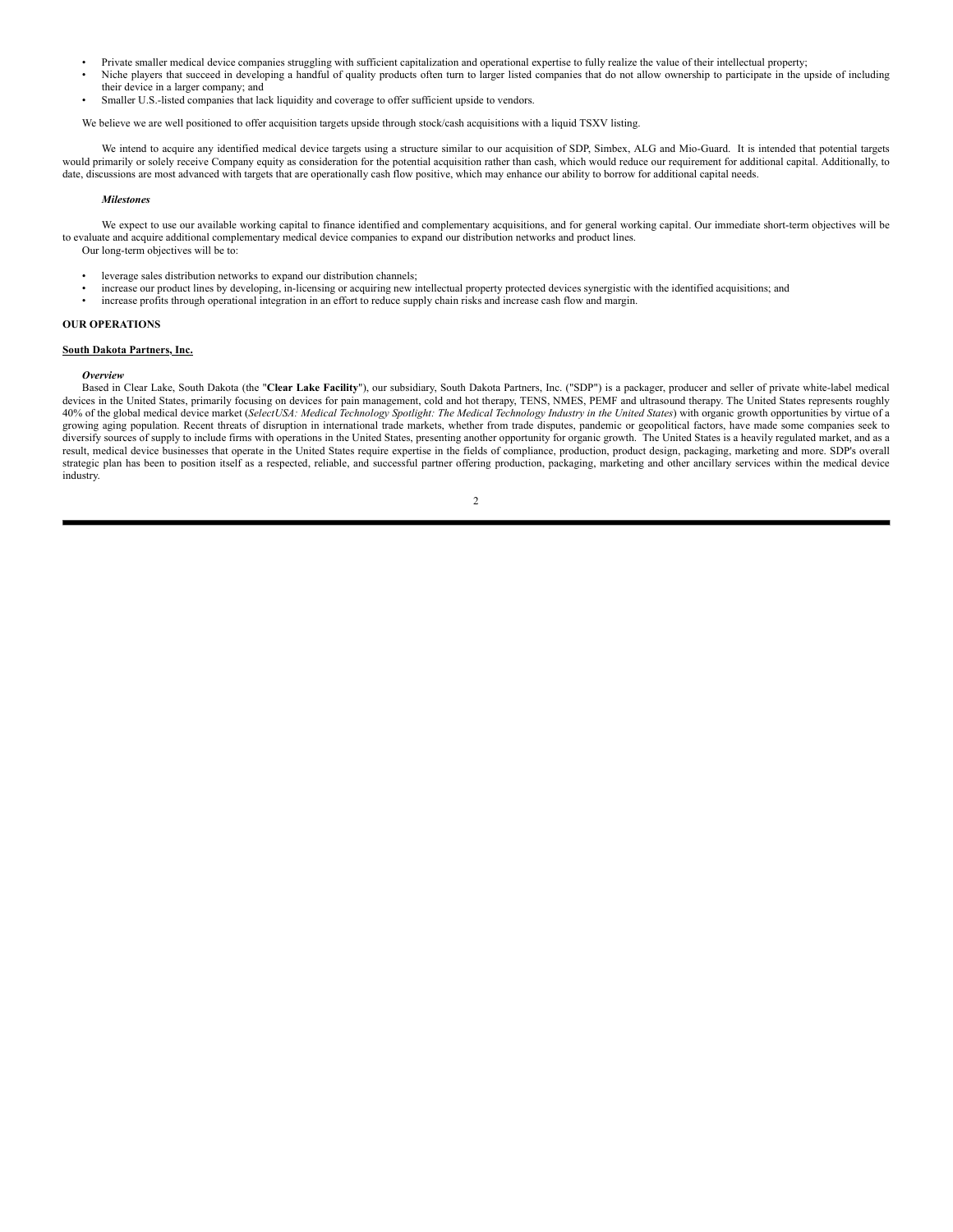#### *Products*

*Production Line of Services*: The majority of SDP's revenue is derived from services related to production, production planning, shipping, and packaging and servicing products. SDP offers an end-to-end solution for the supply chain within the medical device industry. SDP not only assists in the development of medical device products but also provides the layout and design of the entire production process of a device, from sourcing to final fulfillment, which requires expertise from engineers of many different disciplines, compliance experts, and technical experts. This process often includes the production of specialized automated robotic systems for use in reducing cost and increasing efficiency and fidelity of the process. A typical onboarding starts with the outlining of customer expectations, current projected annual volumes, and order frequency. Once this information is assessed, SDP works with the customer to establish the resources required for design transfer, new infrastructure needs (if any), new equipment needs (if any) and supply chain details, and to evaluate potential risks. Once the logistical concerns have been assessed and considered, SDP commences a technical data review, during which it reviews the technical documentation provided by the customer to assess for accuracy, develops a full product specification and production plan, develops a product traceability and recall plan and ensures compliance with relevant regulatory and labeling requirements, to the extent they are already in place. Following completion of its technical review, SDP's production engineering and quality engineering teams commence the process of establishing new supply chains, production cells, protocols and begin the prototypic phase, if necessary. Once the initial phases are complete, SDP enters the production readiness phase to verify standard operating procedure (SOP) sufficiency and pilot procedures to ensure production meets necessary quality standards. Finally, SDP's production team will then commence process validation to train employees, prepare relevant procedures, and troubleshoot issues discovered in pilot production runs before undertaking the full production process of a device.

*Service & Sales Product Line*: The process of servicing equipment and providing customer assistance is one that is often labor intensive and requires expertise, particularly when working with complex and sensitive technologies. Many medical device companies prefer to have these services offered by the very same experts who design and produce the devices. SDP offers repairs on damaged or malfunctioning products as well as the ability to interface and troubleshoot devices and answer questions from potential customers, the device end users. SDP only offers these services to end users of the devices produced by SDP. SDP offers these services to both domestic and international customers.

*Fulfillment Service Line*: Many medical device designers or producers lack the expertise, capacity, and bandwidth to contend with a growing and deeply fragmented customer base. SDP offers management of the interface with customers down to final fulfillment and tracking. Once production is complete, SDP will store products for existing customers that it has already sold to them in order to maintain, track and ultimately deliver finished goods directly to end users. What seems on its face to be a simple process, becomes increasingly difficult as the number of product variants increases and the number of outgoing deliveries increases into the hundreds or thousands.

SDP's product line is designed to remove all but the development of intellectual property and sales channels from the purview of its customers. SDP's goal is to reduce the complexity and burdens of medical device operations of its customers once the technology has been developed by reducing cost, streamlining operations, managing quality to six sigma standards, and managing the end user interface. SDP believes that it is the only U.S. domestic company to offer such a wide and focused scope of services and products to its clients. Within the medical device market in which SDP operates, SDP focuses upon: TENS, NMES, PEMF, ultrasound, therapy supplies, combo devices, traction devices, laser treatment, hot/cold therapy, muscle stimulation, wound care, and bone growth, which are explained in greater detail below. End users of SDP's products include healthcare professionals, physical therapists or patients, however, SDP only contracts directly with the supplier of the products and not end users.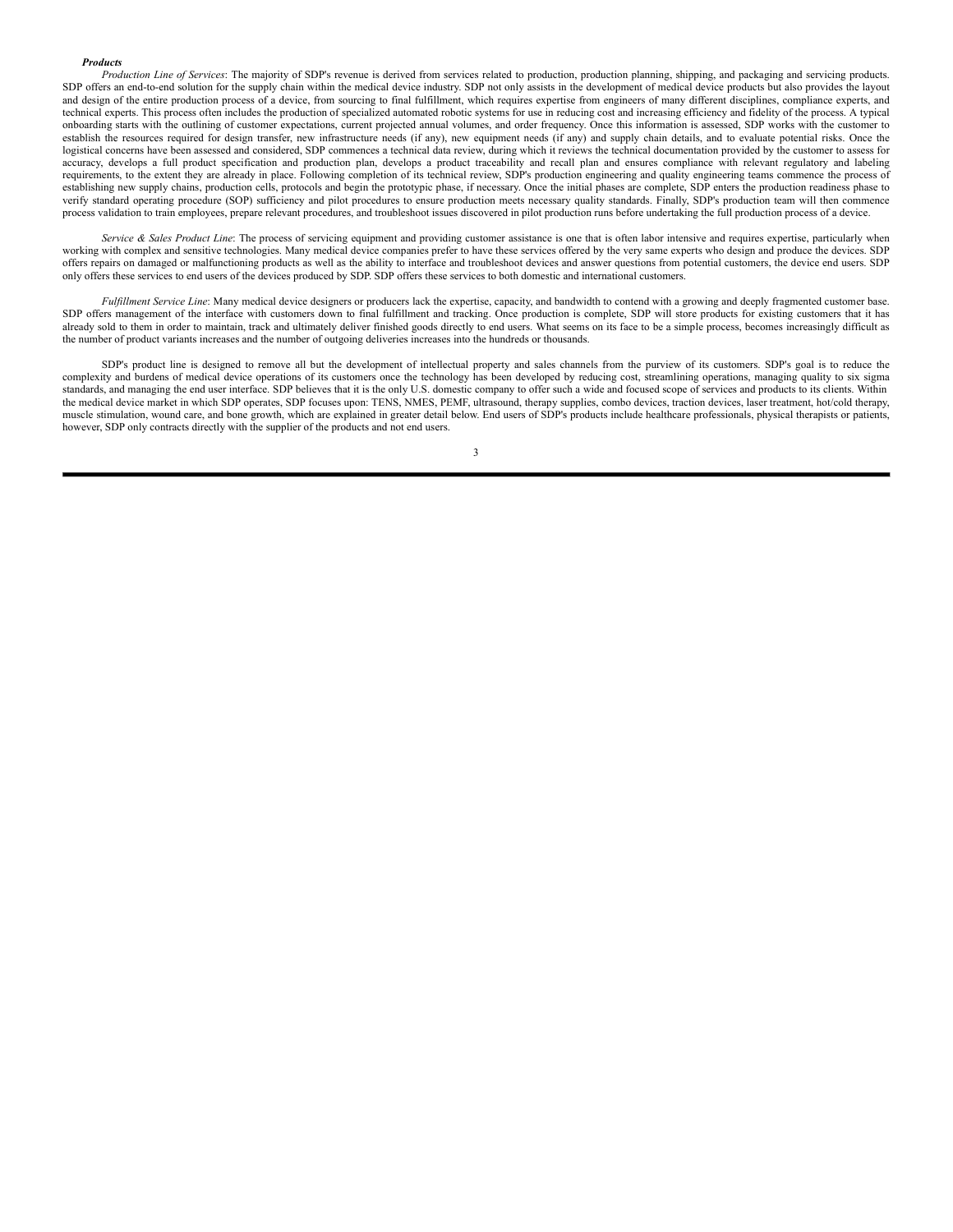The services provided by SDP for its customers are part of an integrated service package, which is typically governed by a single agreement. As such, these services account for the vast majority of SDP's revenues. SDP's remaining revenue is derived from sales of scrap, obsolete inventory, and other customer prompted liquidation events. These events often occur during the development process for a new iteration of a product. To date, all SDP sales have been made to arm's length customers.

## *Technologies*

The products that SDP produces and operates its other services around, are predominantly focused on the pain management and post-surgical care space. The technologies used are myriad but some of the most important technologies are laid out below:

- *Transcutaneous Electronic Nerve Stimulation (TENS)*: This technology operates by running electricity directly through the patient's skin to interfere with the typical functioning of neurons key to the pain feedback cycle. This technology falls into the much broader class of electronic stimulation products, which are SDP's specialty focus. These products have been around for some time and are generally well accepted in the medical community and by the FDA. SDP focuses primarily on producing large, capital equipment variants of these products typically used by physicians in their offices and workplaces as opposed to home use by the patient. The ultimate service provider will often bill an insurance provider for the use of the equipment on the patient. Some patients pay for these services directly, and may or may not later seek reimbursement from an insurance provider.
- *Pulsed Electromagnetic Field Technology (PEMF)*: This technology operates by generating magnetic fields around the device stimulating the activation of various cell types within patients. These products do not require the electrodes and wires of TENS products (although some manufacturers do make use of this delivery method) as magnetic fields do not need assistance in passing through the patients' skin. This technology was originally developed for use in bone stimulation but has since been applied to other issues as well in compliance with FDA rules and regulations. PEMF is part of the broader electronic stimulation device grouping. The ultimate service provider will often bill an insurance provider for the use of the equipment on the patient. Some patients pay for these services directly, and may or may not later seek reimbursement from an insurance provider.
- *Neuromuscular Electrical Stimulation (NMES)*: This technology utilizes similar systems as TENS. An electrical current is passed through the skin of the patient using electrodes. However, the goal and specifics of this technology are used not to interfere with nerve signaling, but to instead cause muscle contraction of a targeted muscle or muscle group. This technology is often used in rehabilitation of muscles post-surgery as well as for post-workout recovery in athletes. NMES is also a part of the larger electronic stimulation device grouping. The ultimate service provider will often bill an insurance provider for the use of the equipment on the patient. Some patients pay for these services directly, and may or may not later seek reimbursement from an insurance provider.

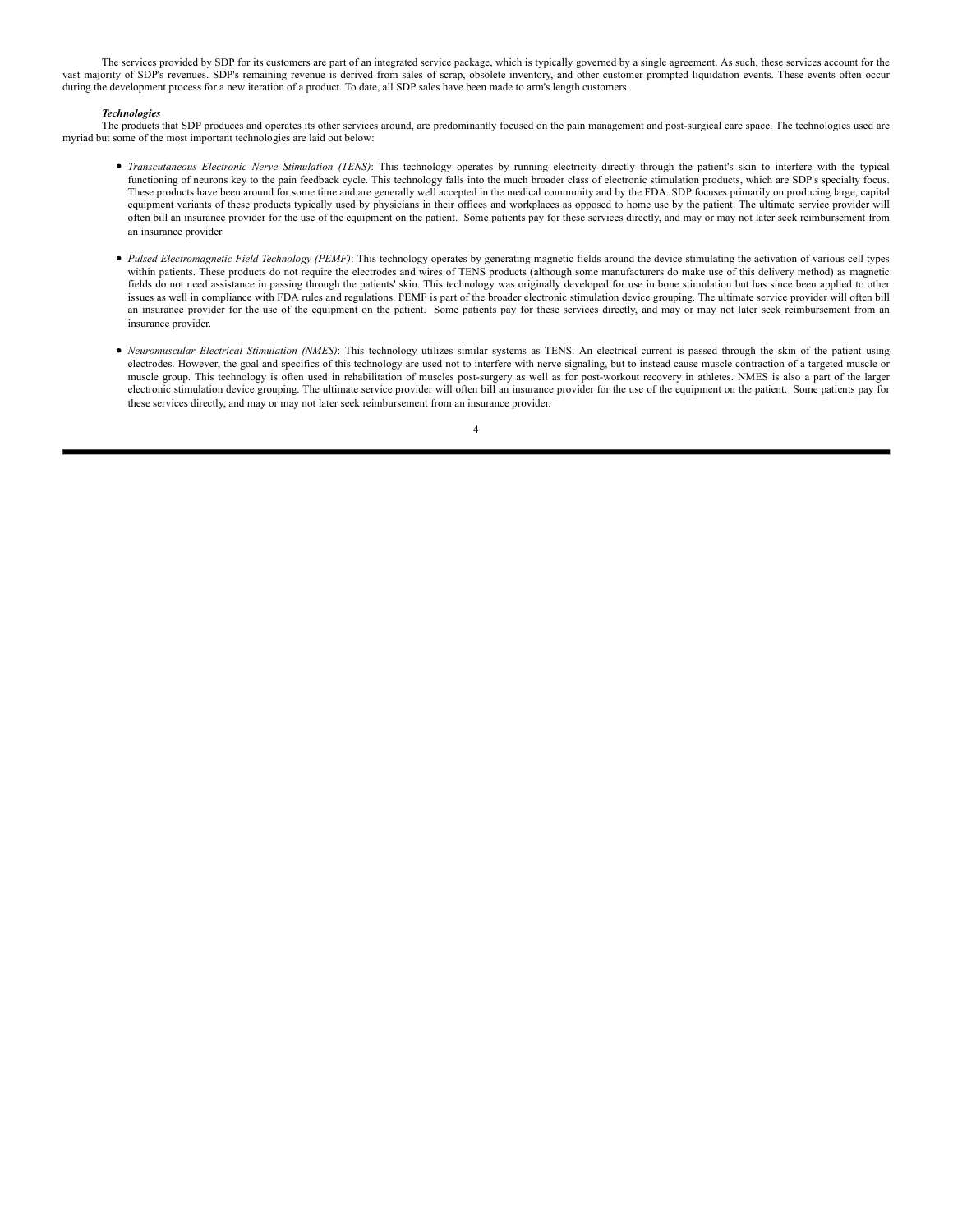- *Hot/Cold Therapy*: Hot and cold therapy has been a mainstay of recovery sciences for a very long time. The majority of this equipment is not regulated by the FDA medical device regulations; however, it is ubiquitous in its usage in the recovery sciences. Hot and cold therapy used in conjunction or separately, is used by both individual patients, sports trainers and medical practitioners to relieve pain, enhance recovery, and reduce swelling. The manufacture and development of these products requires specific knowledge and production strategies to create appropriate gel matrices, which are typically proprietary, to create a safe and effective product.
- *Laser Treatment*: The use of lasers of various wavelengths in healthcare is a somewhat more recent development with applications having been approved by the FDA for everything from the recovery sciences to cosmetic procedures. SDP specializes in working with laser medical device products that cater to the recovery science space. These products are usually delivered directly to practitioners for use on a patient. The effects of each specific laser product vary greatly across the wavelength and intensity spectrum.
- *Continuous Passive Motion (CPM)*: CPM devices are used in post-surgical recovery, typically related to repair and/or damage to joints. Often in the recovery process it is important that a limb be moved to prevent excessive formation of scar tissue. CPM devices serve to fill this need by passively moving a limb during the recovery process without assistance from the patient. These devices are typically not owned by individual patients but are supplied by practitioners who then bill a patient's insurance provider for use of the equipment.

The majority of SDP's revenue is derived from supply agreements with its customers, none of which expire within twelve months of the date hereof, however, they do contain cancellation provisions, both for cause and upon notice. Among those, SDP derives a significant amount of its revenue from two principal supply agreements. If either of these Supply Agreements were to be canceled, the reduction in revenue and profitability would have a material adverse effect on SDP's business. In the event of the cancellation of a contract by a key customer, SDP anticipates that it would use any notice period to reduce payroll and costs in order to mitigate against any adverse effects of such cancellation.

Entities domiciled in the United States, such as SDP, are required to comply with federal, state and local environmental regulations. All waste is disposed of in compliance with EPA regulations. To date, SDP has never received a notice regarding violation of any environmental law or regulation. SDP is not aware of any restrictions on profit repatriation. Future political or economic conditions may affect any business, but SDP is not aware of any specific economic or political risks relevant to its products or services. SDP expects that recession or depression would adversely affect its business. Although SDP generally does not sell directly to consumers, any decision by the government to restrict or reduce public or private health insurance would be expected to reduce demand in the healthcare industry generally, including the business of SDP.

SDP employs various experts to ensure compliance with FDA regulatory matters, Occupational Safety and Health Administration of the United States Department of Labor ("**OSHA**") regulatory matters, restriction of hazardous substance directive in electrical and electronic equipment ("**RoHS**") regulatory matters, and other production and healthcare regulators. SDP also employs experienced process, design, and production engineers who have the expertise to design, plan for and actually produce compliant medical device products.

SDP may, from time to time, import goods or raw materials produced in other nations, and a disruption of the supply from other nations, or even other U.S.-based suppliers, could slow production and reduce revenues. As of the date of this report, SDP does not have any foreign investments. 5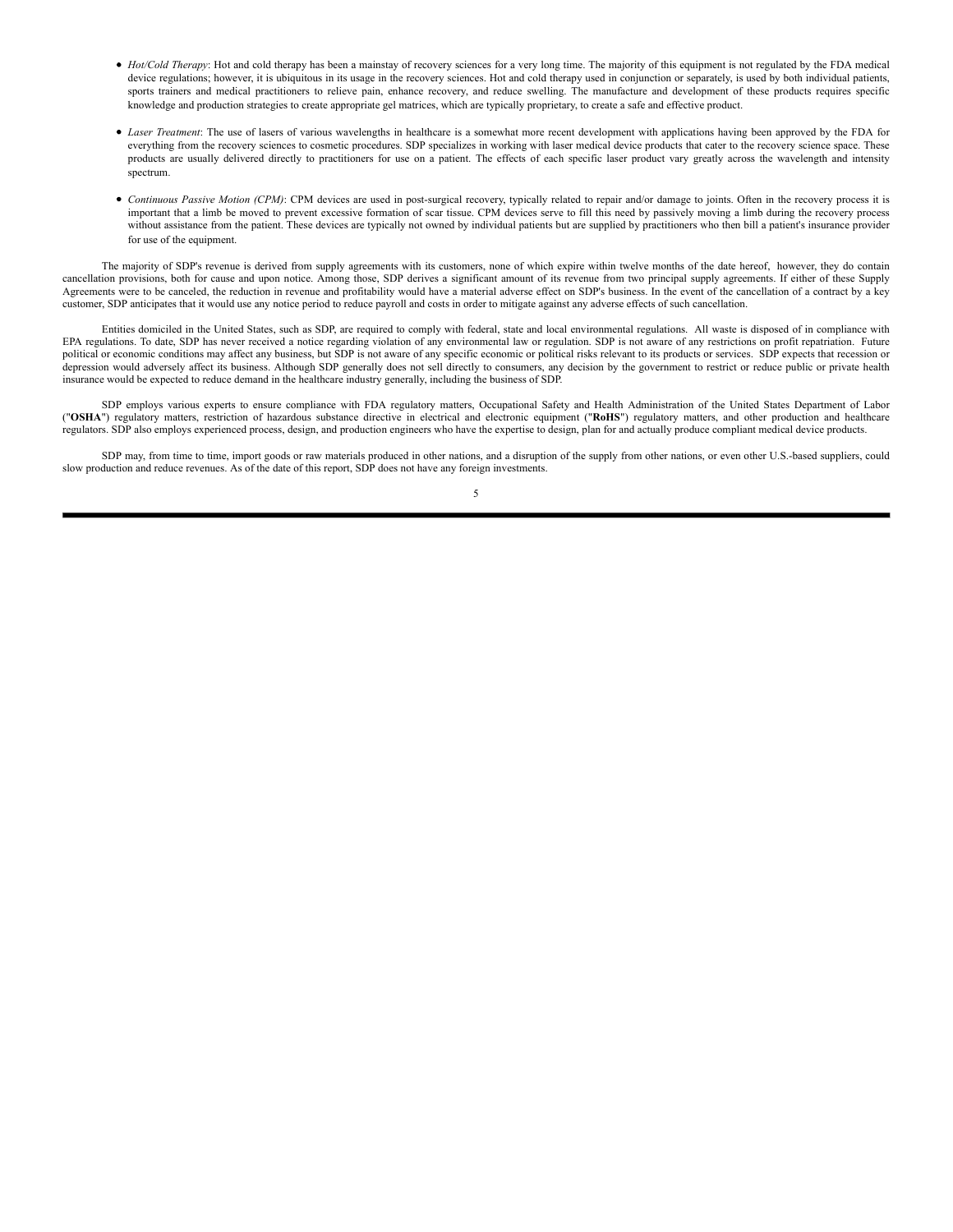#### *Production Controls and Quality*

The Clear Lake Facility is FDA Registered and ISO 13485:2016 certified. SDP manages all internal and external activities following the in place Quality Management System to ensure compliance with the requirements of ISO 13485:2016, current Good Manufacturing Practices (GMP), and drives continuous improvement using lean and six sigma tools.

SDP is vertically integrated and can build many of its products from the raw material level up. The internal automation teams have automated many production processes. Much of the automation has been specifically designed by SDP engineers for their customers. This automation serves as an additional barrier to entry as it makes it difficult for competitors to be competitive on cost and quality.

All SDP suppliers are approved by its quality and procurement teams. SDP manages the activities of the supply chain daily. SDP's procurement team partners directly with suppliers to find new materials and processes that will improve its products and services.

SDP designs many of its own testing processes, engages in design for manufacturability activities on new and existing products and has partnerships with several design companies to help with product design.

All SDP employees are trained in lean and six sigma methodologies.

#### *Regulatory*

The FDA, Health Canada, and comparable agencies in other foreign countries impose requirements upon the design, development, manufacturing, marketing, and distribution of medical devices. The applicable regulations require that the device owner obtain clearance or approval before the devices can be sold. After the applicable approvals and/or clearances are granted, the regulatory agencies require companies to comply with quality system requirements, investigate complaints, report and investigate certain adverse events and device malfunctions, comply with marketing restrictions and maintain annual registrations.

SDP is registered with the FDA as a contract manufacturer and as an importer of medical devices, and it maintains a quality system that is certified to ISO13485:2016. SDP's specific responsibilities are defined in written quality agreements with its customers. In general, SDP is responsible for investigating complaints and providing the results of the investigation to its customers. The customers are responsible for reporting adverse events to appropriate regulatory authorities.

#### *Market*

SDP services medical device companies with operations across the globe. The largest concentration of customer orders is delivered to the U.S. operating arms of customers. The U.S. healthcare industry continues to grow rapidly as the population of 65+ individuals continues to climb. The U.S. healthcare industry is often seen as acyclical or recession resistant due to the critical nature of its services. The market is currently estimated at \$195 billion (US \$156 billion) and expected to grow to \$261 billion (US \$208 billion) by 2023 (Source: selectusa.gov.).

SDP strives to iterate and improve its products based on customer needs. However, SDP's products are not reliant on a single technology, process, or patent and as such is not subject to substantial obsolescence risk from a single technological innovation.

In the United States, facilities that build medical devices and the medical devices themselves must be cleared by the FDA. The level of rigor involved with this clearance process depends on the devices themselves as there are various levels of clearance. As an entity that operates within the U.S. medical device space, SDP employs FDA regulatory experts to ensure facility and product compliance with all appropriate regulations.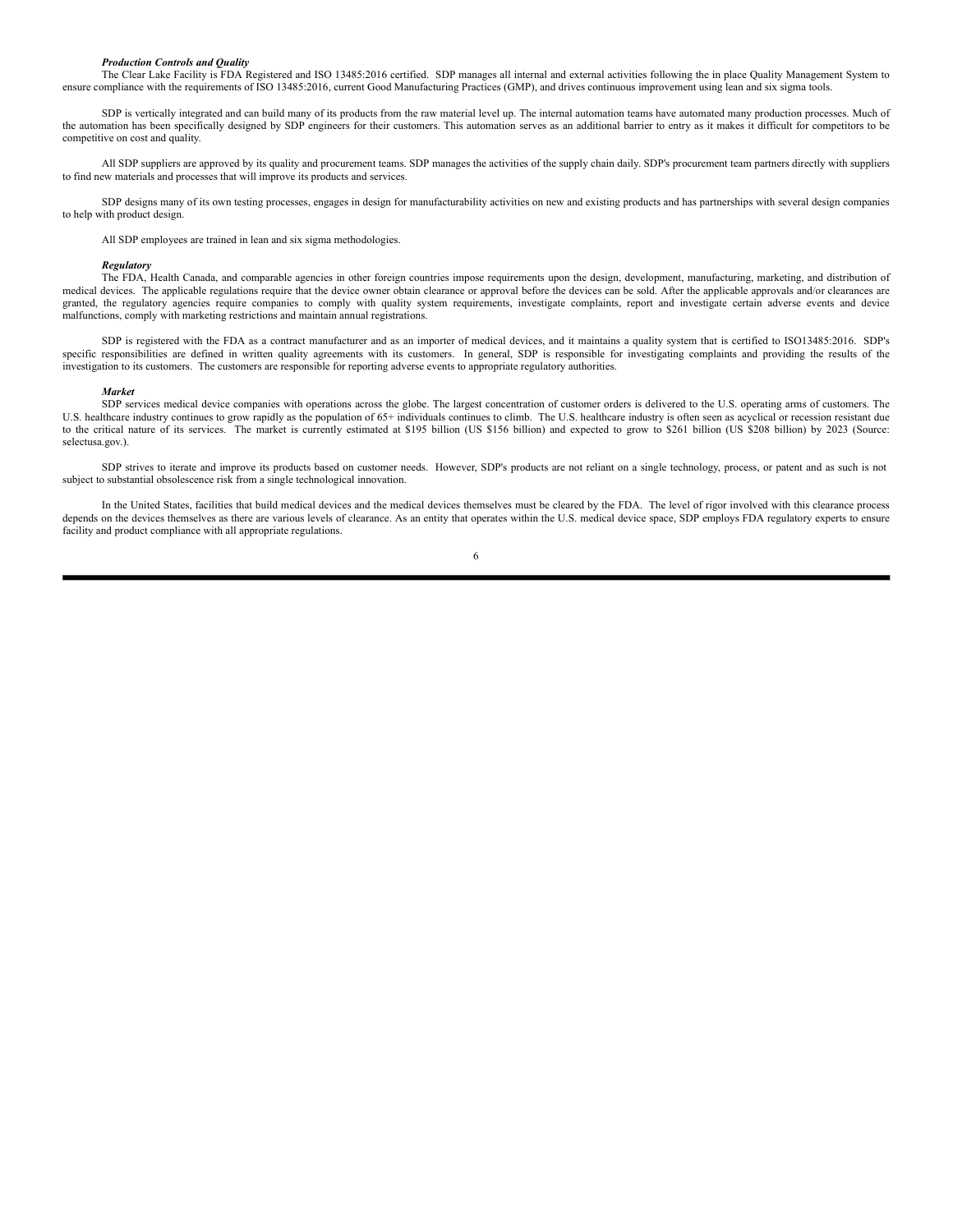#### *Marketing Strategies*

SDP sells through reputation, word of mouth and contacts known within the industry. To date, all of SDP's sales have been with arm's length customers.

#### **Simbex, LLC**

#### *Overview*

Based in Lebanon, New Hampshire, our subsidiary Simbex, LLC is an IP-based business that has a portfolio of several revenue and royalty generating products ranging from wearable technology to products for physical stability as well as expertise in development and design of many medical devices on the market it has innovated over the past several years. Simbex offers several services both within and without Salona Global related to the development, commercialization and design of medical device products.

#### *Products - Engineering Expertise*

*Mechanical & Electrical Design & Engineering* - Simbex approaches Mechanical and Electrical Hardware Design from a systems integration viewpoint. Their process starts by defining functional requirements and specifications of the design that take into consideration every step of the product life cycle. The outcome allows the final product to not only seamlessly integrate to meet functional needs, but also allows the product to integrate with external systems to meet manufacturing, distribution, packaging, and maintenance needs.

*Design & Human Factors -* By incorporating user feedback throughout development, Simbex creates products that meet human needs. We begin this process by obtaining the user's product requirements which are then verified and validated during critical times in the product development process.

*Software & Web Development -* Software development continually evolves with increasing complexity and integration of new technologies to help keep pace with customer expectations. They have a diverse group of developers to cover the needs of users from embedded firmware to cloud based solutions. They utilize an agile approach to software development to ensure development remains on track, and customer needs and requirements are met. Their DevOps and quality assurance processes helps ensure each project is "right sized" with a focus on delivering the right software at the right time and with the appropriate level of verification/validation from unit testing to integrated systems testing.

*Applied Research -* Drawing from their background in academic research and data analytics, Simbex helps drive product direction and strategy that is based on sound science and actionable data. They become experts in the field to thoroughly understand the product we're developing and the underlying mechanisms of action, while leveraging real-world data to validate the product and its benefits. The emphasis on scientific integrity has allowed Simbex to create products of the highest quality and proven benefits. They consider applied research expertise a critical component of our product development partnership.

## *Regulatory*

Simbex maintains a Quality Management System which is compliant to ISO 13485 and the FDA's Quality System Regulation 21 CFR 820 for the development of medical devices. Their experienced engineering staff has developed products and devices for many industry leading companies and will provide a detailed Design History File, Device Master Record, and complete Risk Analysis compliant to ISO 14971.

# *Market*

Simbex services medical device companies with operations predominantly in the U.S. The U.S. healthcare industry continues to grow rapidly as the population of 65+ individuals continues to climb. The U.S. healthcare industry is often seen as acyclical or recession resistant due to the critical nature of its services. The market is currently estimated at \$195 billion (US \$156 billion) and expected to grow to \$261 billion (US \$208 billion) by 2023 (Source: selectusa.gov.). Simbex strives to innovate and develop products that meet the needs of the rapidly aging U.S. population and assist clients and Salona in growing revenues, improving products, and developing IP.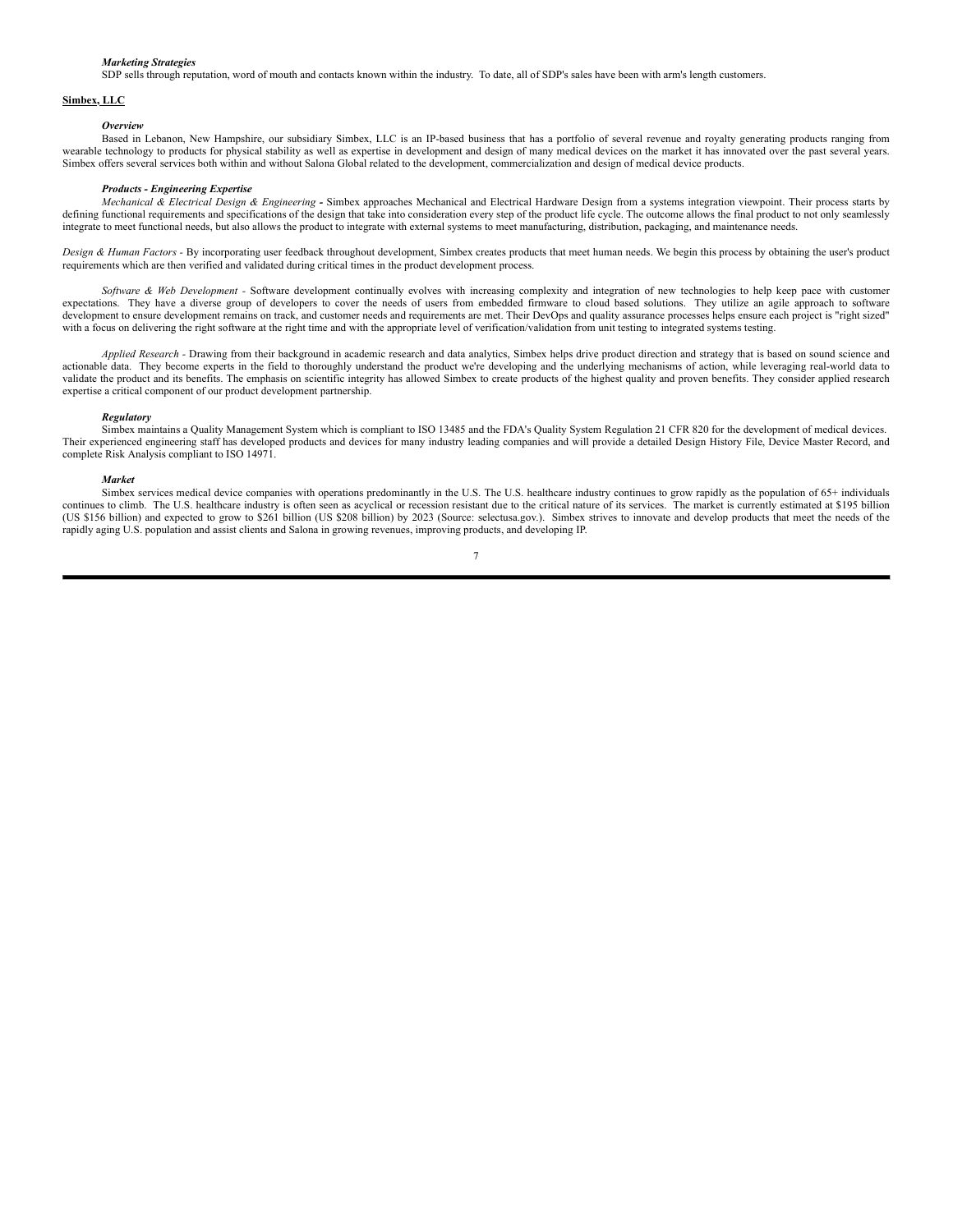In the United States, medical device manufacturers have to undergo rigorous testing and registration processes. Simbex brings unique expertise to these businesses in the design, registration, and go to market strategy of businesses attempting to take novel medical devices to market.

#### *Marketing Strategies*

Simbex sells through reputation, word of mouth and contacts known within the industry. To date, all of Simbex' sales have been made on an arm's length basis.

## **ALG Health Plus, LLC**

On November 29, 2021, in connection with the acquisition of certain assets of ALG Health, LLC, the Company launched a new U.S. sales subsidiary called ALG Health Plus, LLC (ALG Health Plus), aimed at selling medical devices and supplies to small, independent hospitals and group purchasing organization ("GPO"), organizations that offer small medical offices and clinics access to devices and supplies on a larger scale creating efficiencies by aggregating purchasing volumes. As the Company continues to acquire and develop additional products, we also look to expand sales opportunities with products. ALG Health Plus, LLC was developed in partnership with experienced sales executives to attempt to sell medical supplies and devices to GPO's and other large businesses and systems. The sales channel is still in development at this time.

#### **Mio-Guard, LLC**

On March 11, 2022, the Company acquired Mio-Guard LLC, a Michigan based company engaged in the wholesale sale of sports medicine products in the mid-western, southern and central United States, through a wholly owned subsidiary. Mio-Guard and its predecessors had 2020 unaudited annual revenues of approximately \$4.5M (US \$3.6M) with 25% gross margins. Since 2009, the team at Mio-Guard has sold into the athletic training, physical therapy and orthopedics markets for sports medicine products. Mio-Guard has over 50 sales representatives in the United States with a focus on the Midwest, South and Central United States and long-standing relationships with institutions ranging from high school and college athletics to professional sports teams.

## *Products*

To address the need for medical care in organized sports, Mio-Guard distributes products focused on improving recovery from and preventing injury. Their products are predominantly sold in athletic training rooms and physical therapy offices and fit into four broad categories:

*Mio-Guard Capital Equipment Furnishings -* Mio-Guard has extensive expertise in the organization and layout of cutting-edge training and recovery facilities and works closely with top US universities, professional athletic teams and other treatment providers to equip their facilities with top-of-the-line capital equipment to assist in the treatment of patients including large scale treatment systems, ergonomic treatment platforms, and other large and expensive equipment. The creation of recurring revenue through the ongoing setup and large capital equipment sales continue to deliver great value over time to the Mio-Guard business.

*Mio-Guard Capital Equipment Modalities -* Mio-Guard sells many of the types of products currently produced in the Company's SDP subsidiary including TENS, NMES, Laser, Hot/Cold Therapy and more. Mio-Guard has worked with training experts for years to help them identify the latest and greatest treatment modalities so they can better aid the recovery of their patients.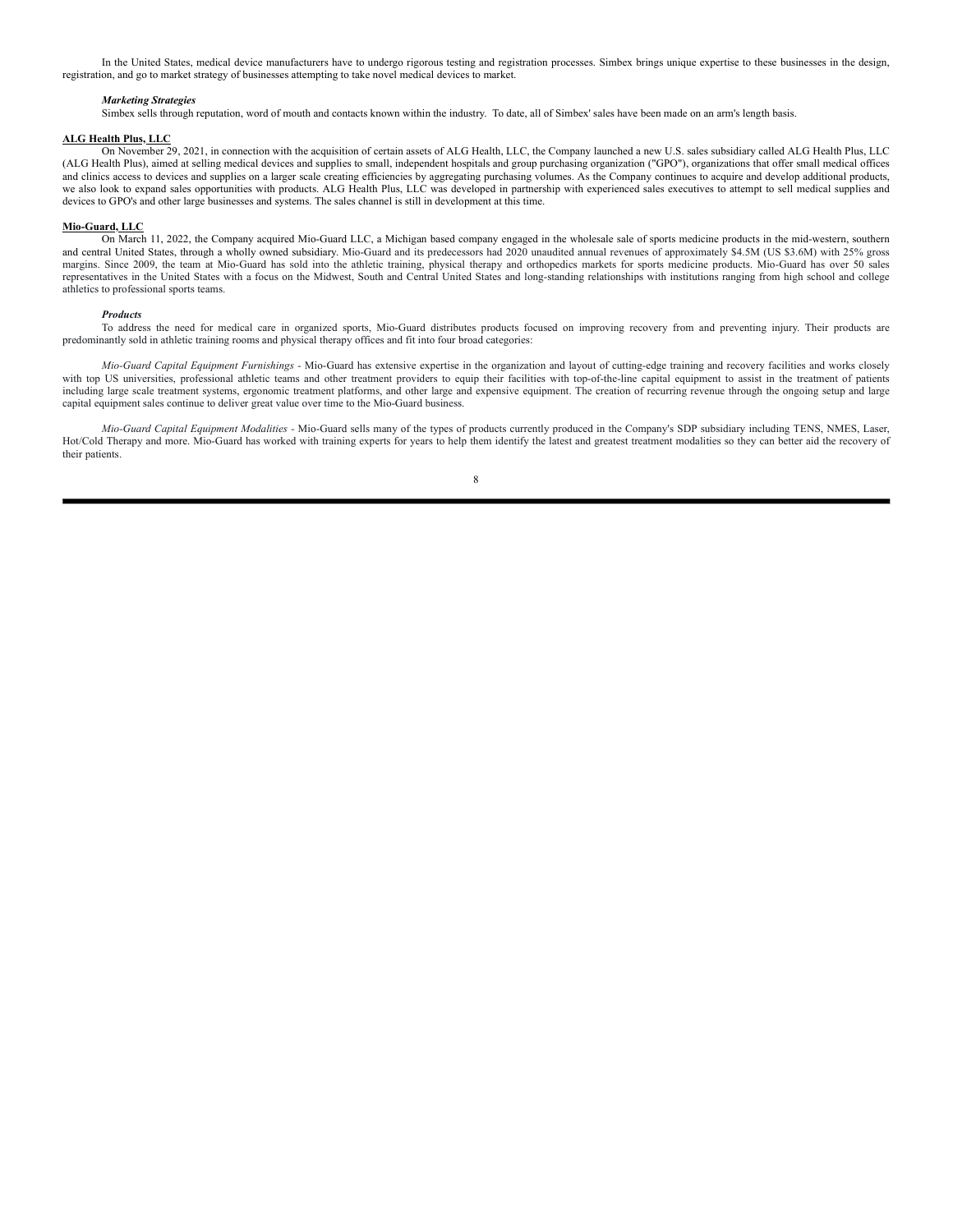*Mio-Guard Supplies for Preventative Care -* Many of Mio-Guard's products require the use of disposable treatment accessories including bracing, padding, athletic tape, medications, ultrasound gel and more for use in preventative care. These products are often used for acute care injuries that occur during highly visible athletic competition.

*Mio-Guard Supplies for Injury & Rehabilitation - Mio-Guard offers many additional products that are used when an injury is sustained and in the rehabilitation of patient-athletes to* return to full activity after an injury. Products in this category include wound care, emergency response, electrodes, resistance bands, analgesics, rollers and massagers. Returning athletes to the field of play after an injury can be a lengthy and expensive process and Mio-Guard offers supplies and equipment to assist in every stage of the athlete's continuum of care.

#### *Market*

Mio-Guard services physical trainers and athletic trainers predominantly in the midwest and southern U.S. The U.S. healthcare industry continues to grow rapidly as the population of 65+ individuals continues to climb. As the U.S. population ages, management expects that the number of individuals attempting to recover from surgery and regain physical independence will increase. The U.S. healthcare industry is often seen as acyclical or recession resistant due to the critical nature of its services. The market is currently estimated at \$195 billion (US \$156 billion) and expected to grow to \$261 billion (US \$208 billion) by 2023 (Source: selectusa.gov.).

A 2015 study found that approximately 1.4 million injuries occur annually just in the secondary school setting<sup>1</sup>. Between 2009-14 there were about 210,700 injuries on average per year among roughly 478,900 college athletes<sup>2</sup>.

#### *Marketing Strategies*

Mio-Guard approaches the market through a combination of contracted and employed sales reps who are each responsible for a set geographic territory within the U.S. These representatives' interface with universities, professional athletic teams, physical therapists and athletic trainers to sell products and develop relationships. Mio-Guard has strong connections throughout the recovery science industry which we intend to utilize to grow sales of other product lines. Mio-Guard supports our sales team with industry leading knowledge and expertise in the products and technologies that we promote coupled with installation and design services that most of our competitors do not offer.

Our go to market strategy includes meeting customers in their clinic or athletic training room, seeing them at conventions and professional conferences and pairing that with a targeted social media approach utilizing the power of micro-influencers. In working with our customers closely and in person we're able to recognize opportunities in advance of our competitors and put Mio-Guard in an advantageous position long before an opportunity is publicly available.

<sup>1&</sup>lt;br><sup>1</sup> New Study Shows 37 Percent of Public Secondary Schools Meet Gold Standard of Care For Their Athletes, NATA Press Release, March 11, 2015. URL accessed 4/8/2022. https://www.nata.org/press-release/031115/new-study-shows-37-percent-public-secondary-schools-meet-gold-standard-care

<sup>&</sup>lt;sup>2</sup> College Athletes Often Bear the Cost of Injuries and Insurance, Best Colleges.com by Dean Golembeski, November 10, 2021. URL accessed /4/8/2022. https://www.bestcolleges.com /news/2021/09/10/college-athletes-ncaa-injuries-insurance.

 $\overline{Q}$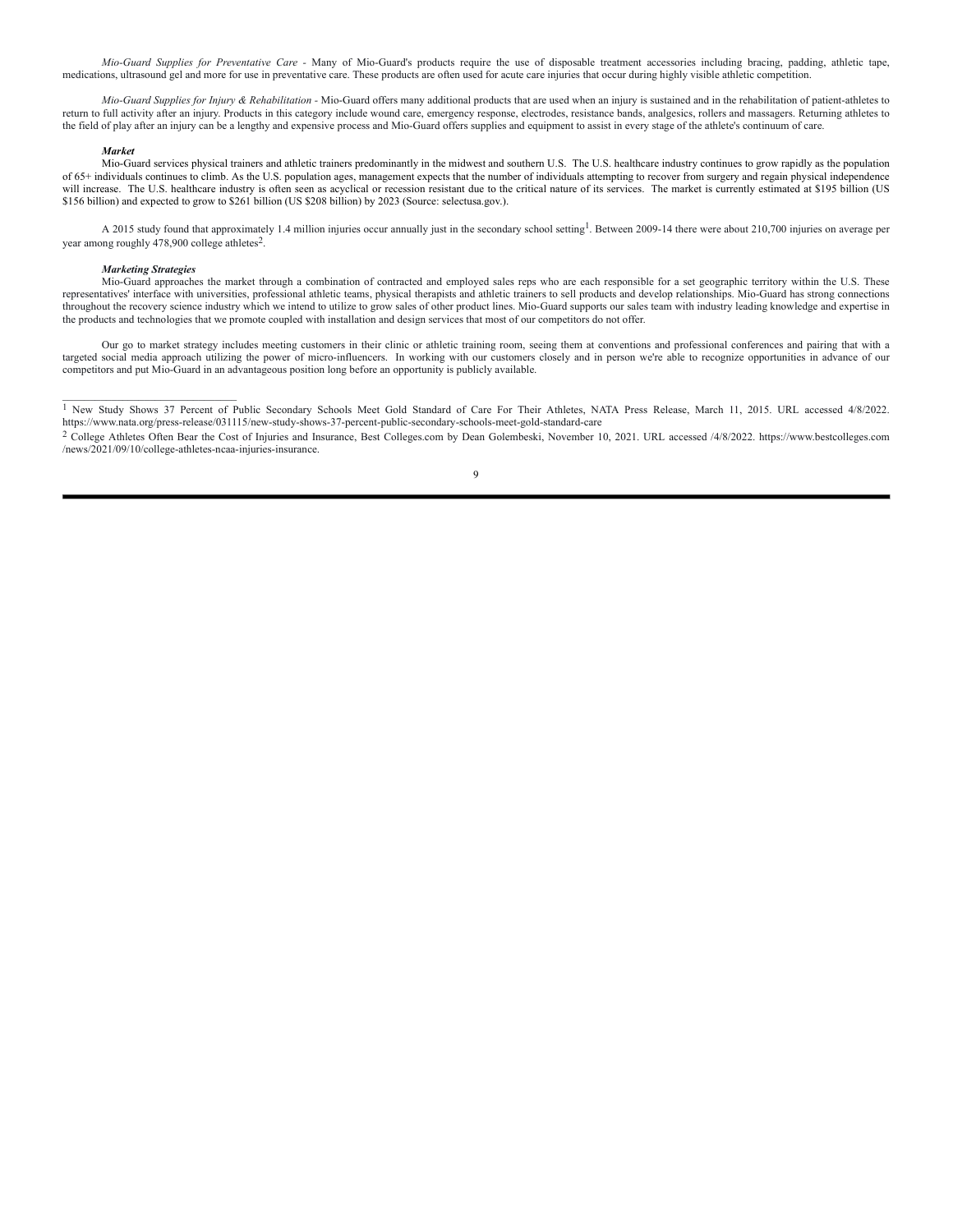# **EMPLOYEES**

As of February 28, 2022, the Company and its subsidiaries had no full-time and no part-time employees in Canada and had 99 full-time employees and 7 part-time employees in the United States through its subsidiaries.

# **AVAILABLE INFORMATION**

Our investor relations website address is www.salonaglobal.com. We are required to file Annual Reports on Form 10-K and Quarterly Reports on Form 10-Q with the SEC on a regular basis, and are required to disclose certain material events in a Current Report on Form 8-K. The SEC also maintains a website that contains reports, proxy and information statements and other information regarding issuers that file electronically with the SEC. The SEC's website is located at http://www.sec.gov.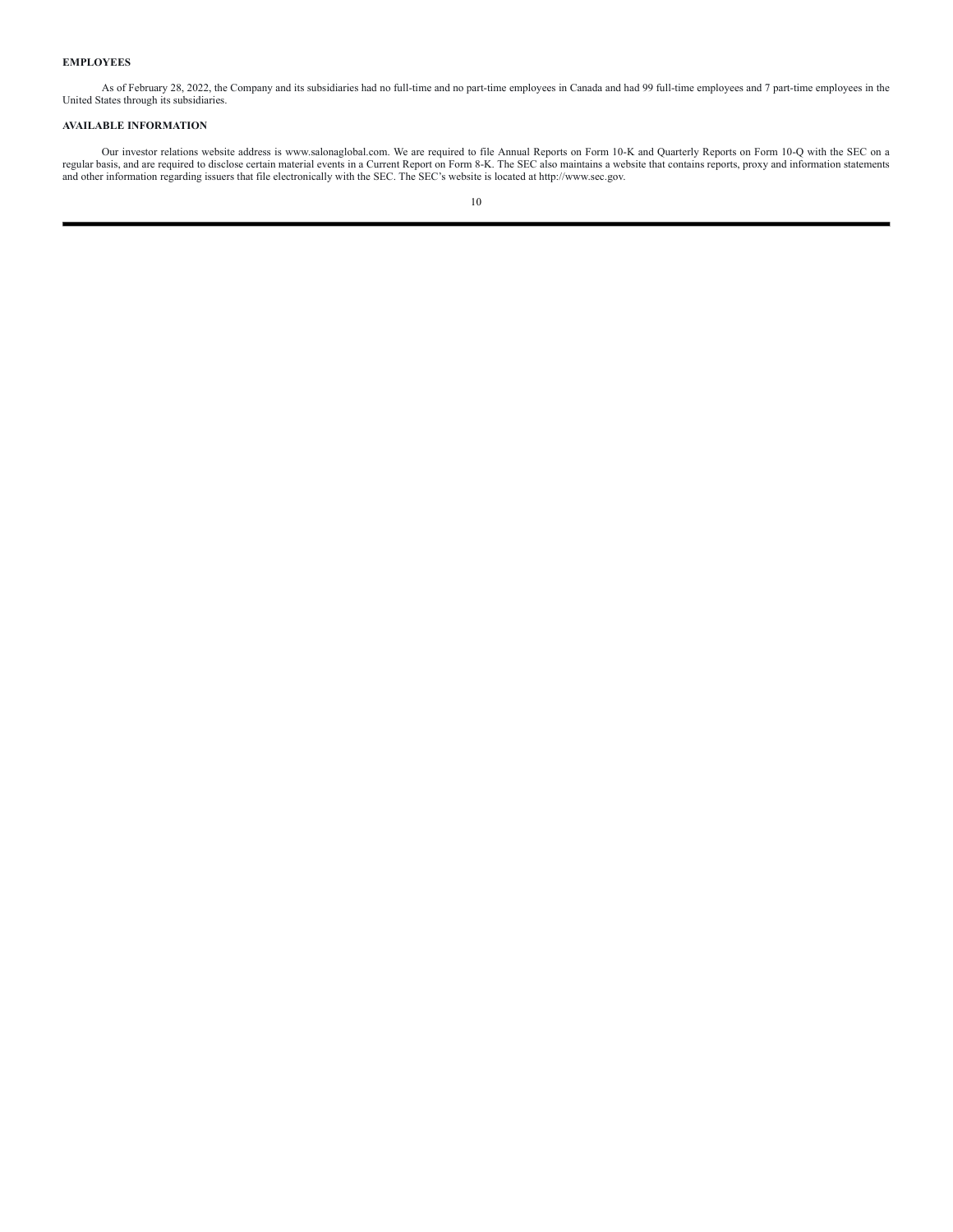# **ITEM 1A. RISK FACTORS**

*Investing in our common shares involves a high degree of risk. You should carefully consider the following risks and all other information contained in this Annual Report, including our financial statements and the related notes, before investing in our securities. The risks and uncertainties described below are not the only ones we face, but include the most significant factors currently known by us that make investing in our securities speculative or risky. Additional risks and uncertainties that we are unaware of, or that we currently believe are not material, also may become important factors that affect us. If any of the following risks materialize, our business, financial condition and results of operations could be materially harmed. In that case, the trading price of our securities could decline, and you may lose some or all of your investment.*

# **Risks Related to Our Business and Industry**

*We have a limited business history.*

On March 11, 2021, we completed a "**Change of Business**," as defined by the TSX Venture Exchange, to become an acquisition-oriented medical device company with plans to achieve scale through further acquisitions and organic growth, with the intent to operate in the recovery science market, including postoperative pain, wound care and other markets serving the aging population in the United States. Prior to our Change of Business, we were engaged in the business of making loans to third parties.

As discussed above, we acquired SDP on May 21, 2021, Simbex on September 30, 2021 and the ALG assets on November 28, 2021 through several wholly owned subsidiaries. Information relating to the business and related services of SDP contained in this Annual Report covers the period from May 21, 2021, through February 28, 2022. Information relating to Simbex' business and related services contained in this Annual Report covers the period from September 30, 2021 through February 28, 2022. In addition to operating the businesses acquired in connection with the SDP, Simbex and ALG acquisitions, our current strategy is to identify and acquire additional operating businesses in the medical technology/device sector, some of which may be complementary to SDP. Our likelihood of success must be considered in light of the problems, expenses, difficulties, complications and delays frequently encountered in connection with the establishment of any business. We have limited financial resources and there is no assurance that additional funding will be available to us for further operations or to fulfill our obligations under applicable agreements. There is no assurance that we can generate revenues, operate profitably, or provide a return on investment, or that we will successfully implement our business plans.

# *We may be negatively impacted by challenging global economic conditions.*

Our business, financial condition, results of operations and cash flow may be negatively impacted by challenging global economic conditions. For example, as discussed in more detail below, since early 2020, the U.S. and other world economies have experienced turmoil due to the novel coronavirus pandemic and related "shelter-in-place" orders and other governmental mandates ("**COVID-19**"), which has resulted in global economic uncertainty. A global economic slowdown would cause disruptions and extreme volatility in global financial markets, increased rates of default and bankruptcy and declining consumer and business confidence. The COVID-19 pandemic has already disrupted, and could potentially further disrupt, our supply chain or interfere with normal business operations due to the loss of employee availability. The broader impact of the COVID-19 pandemic on investors, businesses, the global economy or financial and commodity markets may also have a material adverse impact on our results of operations, financial condition and the trading price of our common shares.

Additionally, the U.S. has imposed and may impose additional quotas, duties, tariffs, retaliatory or trade protection measures or other restrictions or regulations and may adversely adjust prevailing quota, duty or tariff levels, which can affect both the materials that we use in our products and the sale of finished products. For example, the tariffs imposed by the U.S. on materials from China are impacting materials that we import for use in packaging in the U.S. Measures to reduce the impact of tariff increases or trade restrictions, including geographical diversification of our sources of supply, adjustments in packaging design and fabrication or increased prices, could increase our costs, delay our time to market and/or decrease sales. Other governmental action related to tariffs or international trade agreements has the potential to adversely impact demand for our products and our costs, customers, suppliers and global economic conditions and cause higher volatility in financial markets. While we actively review existing and proposed measures to seek to assess the impact of them on our business, changes in tariff rates, import duties and other new or augmented trade restrictions could have a number of negative impacts on our business, including higher consumer prices and reduced demand for our products and higher input costs.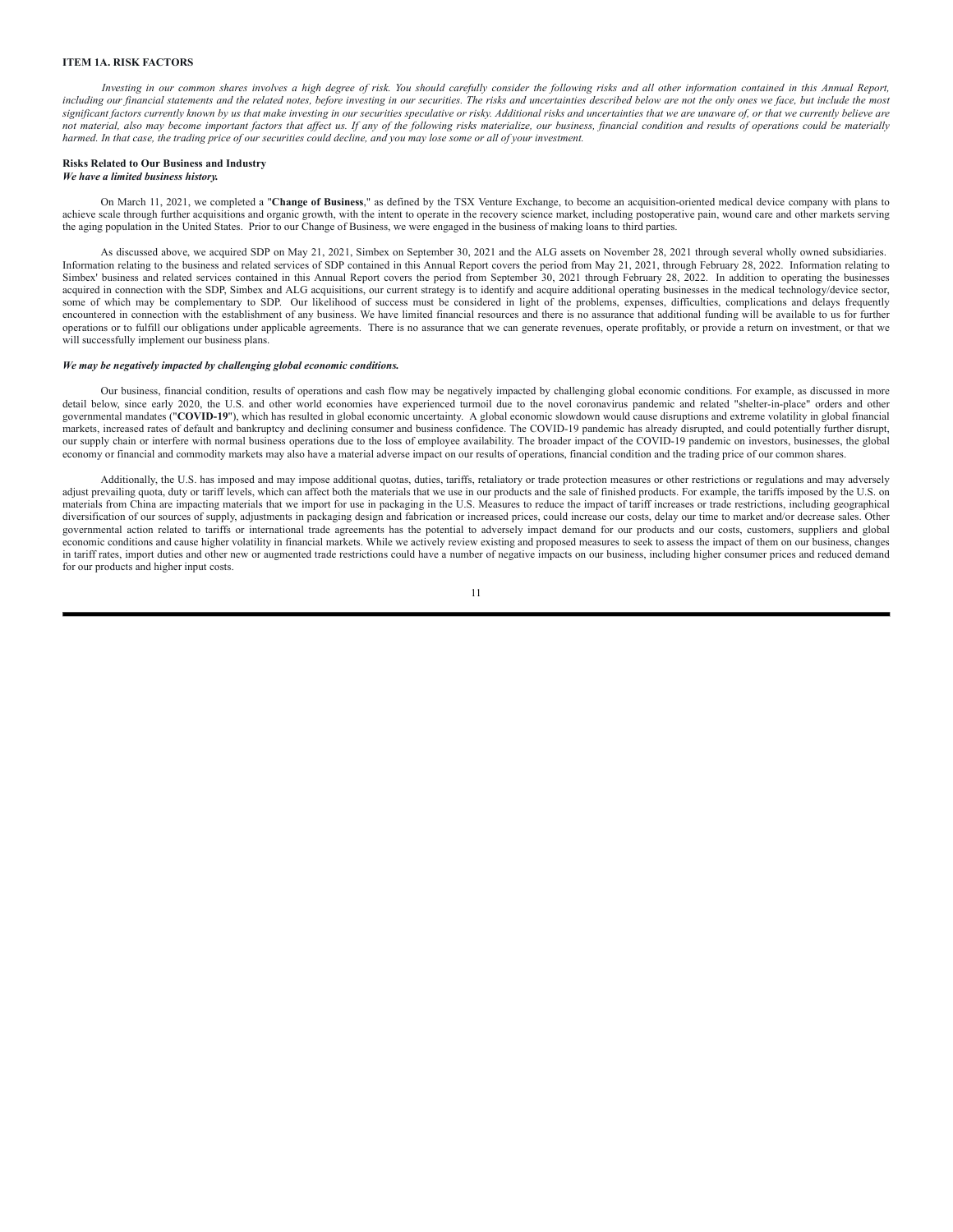# *Our failure to comply with all regulatory, permit and license requirements could result in criminal or civil sanctions or an adverse effect on our business.*

We are operating in an industry that is subject to extensive federal and state regulation. Failure to comply with applicable regulations could result in severe criminal or civil sanctions or require us to make significant changes to our operations that could adversely affect our business, financial condition and operating results. Our operations are also subject to state laws governing, among other things, distribution of medical equipment and certain types of health activities, and we may be required to obtain and maintain licenses in each state to act as an equipment supplier. Additionally, accreditation is required by many payors. If we fail to obtain or maintain any required accreditation, it could have an impact on our business.

# *Increased regulatory burdens may result in significant loss of revenue, substantial out-of-pocket costs and loss of management focus on our business.*

Increasing regulatory burdens, including premarketing approval delays, may result in significant loss of revenue, unpredictable costs and loss of management focus on developing and marketing products that improve the quality of healthcare. Medical device companies are increasingly burdened with bureaucratic and regulator demands that may not be reasonably related to assuring the safety or effectiveness of the devices that they provide. Premarketing submission administrative burdens, and substantial "user fees" or notified body review fees, represent a significant non-clinical and/or non-scientific barrier to new product introduction, resulting in lack of investment or delays to revenues from new or improved devices. The risks associated with such circumstances relate not only to substantial out-of-pocket costs, including potential litigation, but also loss of business and a diversion of attention of key employees for an extended period of time from managing their normal responsibilities, particularly in new product development and routine quality assurance activities.

## *Healthcare reform legislation may negatively impact us.*

Healthcare reform laws significantly affect the U.S. healthcare services industry. In recent years, many legislative proposals have been introduced or proposed in Congress and in some state legislatures that would affect major changes in the healthcare system, either nationally or at the state level. The ultimate content, timing or effect of any healthcare reform legislation and the impact of potential legislation on us is uncertain and difficult, if not impossible, to predict. That impact may be material to our business, financial condition or results of operations. Legislative or executive order healthcare reform in the United States has the potential to render the U.S. medical device marketplace unpredictable. A fully government-run healthcare system might expand demand for healthcare services to previously uninsured populations but may also reduce or eliminate healthcare consumer choice as well as commercial incentives for innovation. Although we do not collect revenue by billing insurance providers, changes in reimbursement by public or private insurance could reduce the profitability of providing physical therapy services, and indirectly decrease demand for our products or our acquisition targets.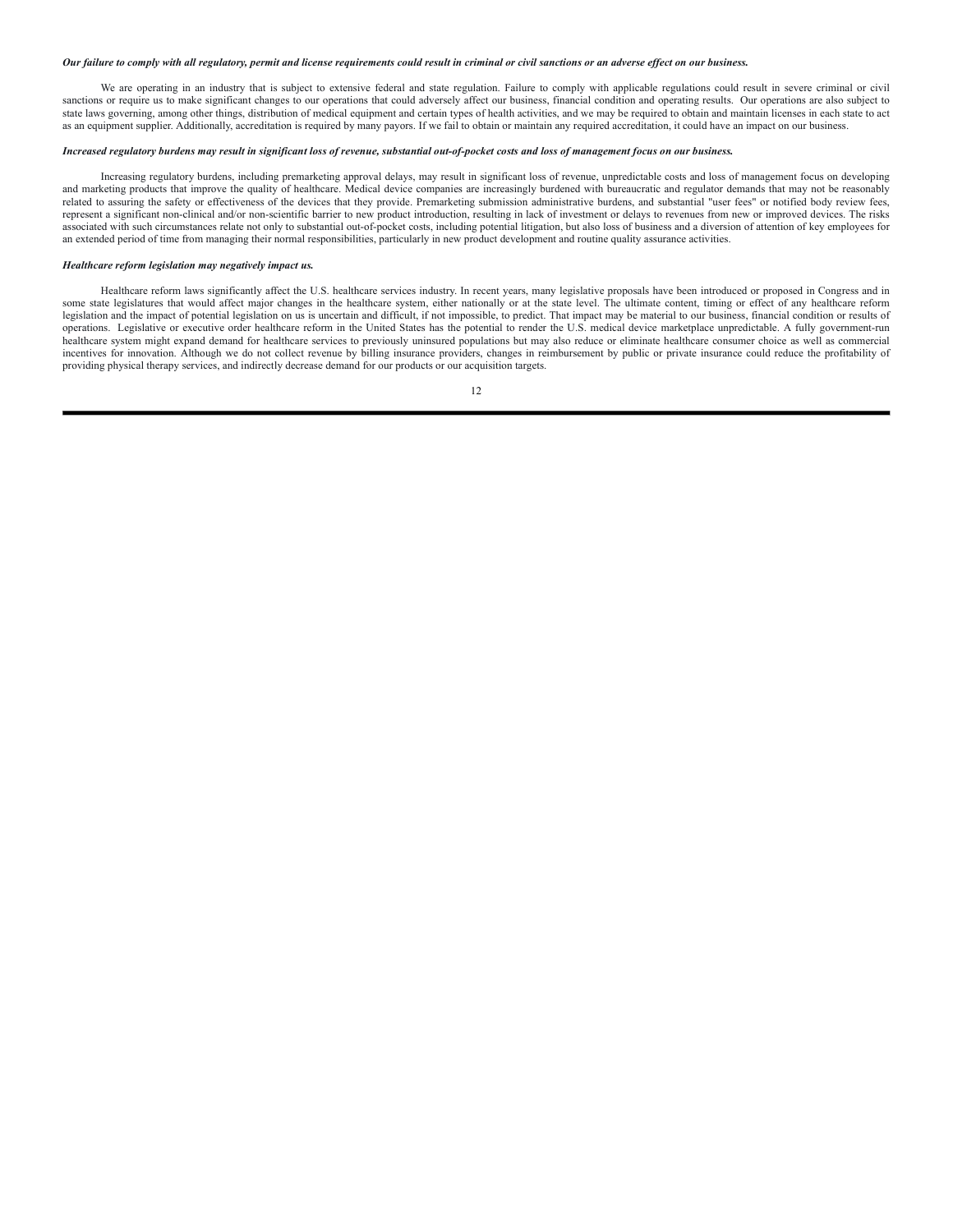#### *We face intense competition.*

The healthcare and medical device industry is highly competitive and dynamic and will become more competitive as new players enter the market. Certain competitors will be subsidiaries or divisions of larger, much better capitalized companies. Certain competitors will have vertically integrated production and services sectors of the market. We may have less capital and may encounter greater operational challenges in serving the market. Better capitalized competitors may be able to borrow money or raise debt to purchase equipment on more favorable terms or more easily than us. Potential competitors could have significantly greater financial, research and development, production, and sales and marketing resources than we have and could utilize their greater resources to acquire or develop new technologies or products that could effectively compete with ours. Additionally, demand for our products could be diminished by technological change or equivalent or superior products developed by competitors. Competing in these markets could result in price-cutting, reduced profit margins and loss of market share, any of which would harm our business, financial condition and results of operations. Our ability to compete effectively depends upon our ability to distinguish ourselves from our competitors and their products, on such factors as safety and effectiveness, product pricing, compelling clinical data and quality of customer support.

#### *We may be unable to identify and complete acquisitions in the medical technology sector.*

We may not be able to successfully identify and complete corporate transactions on favorable terms or achieve anticipated synergies relating to any acquisitions in the medical technology sector, and such acquisitions could result in unforeseen operating difficulties and expenditures or require significant management resources and significant charges. As a part of our anticipated growth strategy, we are continuously exploring potential acquisitions of complementary businesses, technologies, services or products. We may be unable to find suitable acquisition candidates. Even if we identify appropriate acquisition candidates, we may be unable to complete the acquisitions on favorable terms, if at all, as a result of changes in tax laws, regulations, financial market, or other economic or market conditions. We may incur material costs in pursuing successful or unsuccessful acquisitions. Acquisition activities can be thwarted by overtures from competitors for the targeted candidates, government regulation and replacement product developments within the industry in which we are expected to operate. Competition may intensify due to the ongoing consolidation in the healthcare industry, which may increase our acquisition costs. Competition from other buyers of medical device companies may drive asset prices to levels that we do not believe are justified in the long term, which could delay our acquisition strategy. In addition, the process of integrating an acquired business, technology, service or product into existing operations could result in unforeseen difficulties and expenditures. Acquired businesses may require capital infusions for the possibility of future growth. Integrating completed acquisitions into existing operations involves numerous short-term and long-term risks, including diversion of management's attention, failure to retain key personnel, long-term value of acquired intangible assets and acquisition expenses. In addition, we may be required to comply with laws, rules and regulations that may differ from those of the states in which our operations are currently conducted. Moreover, we may not realize the anticipated financial or other benefits of an acquisition.

Future acquisitions could also involve the issuance of equity securities, the incurrence of debt, assumption of actual or contingent liabilities or amortization of expenses related to other intangible assets, any of which could adversely impact our financial condition or results of operations. The issuance of shares for an acquisition may result in dilution to our shareholders and, depending on the number of shares that may be issued, the resale of such shares could affect the trading price of our common shares. In addition, equity or debt financing required for such acquisitions may not be available. We may not be able to identify all actual or contingent liabilities associated with a particular acquisition, and representations and warranties in a purchase agreement, if any, may not be sufficient to allow for recovery of losses.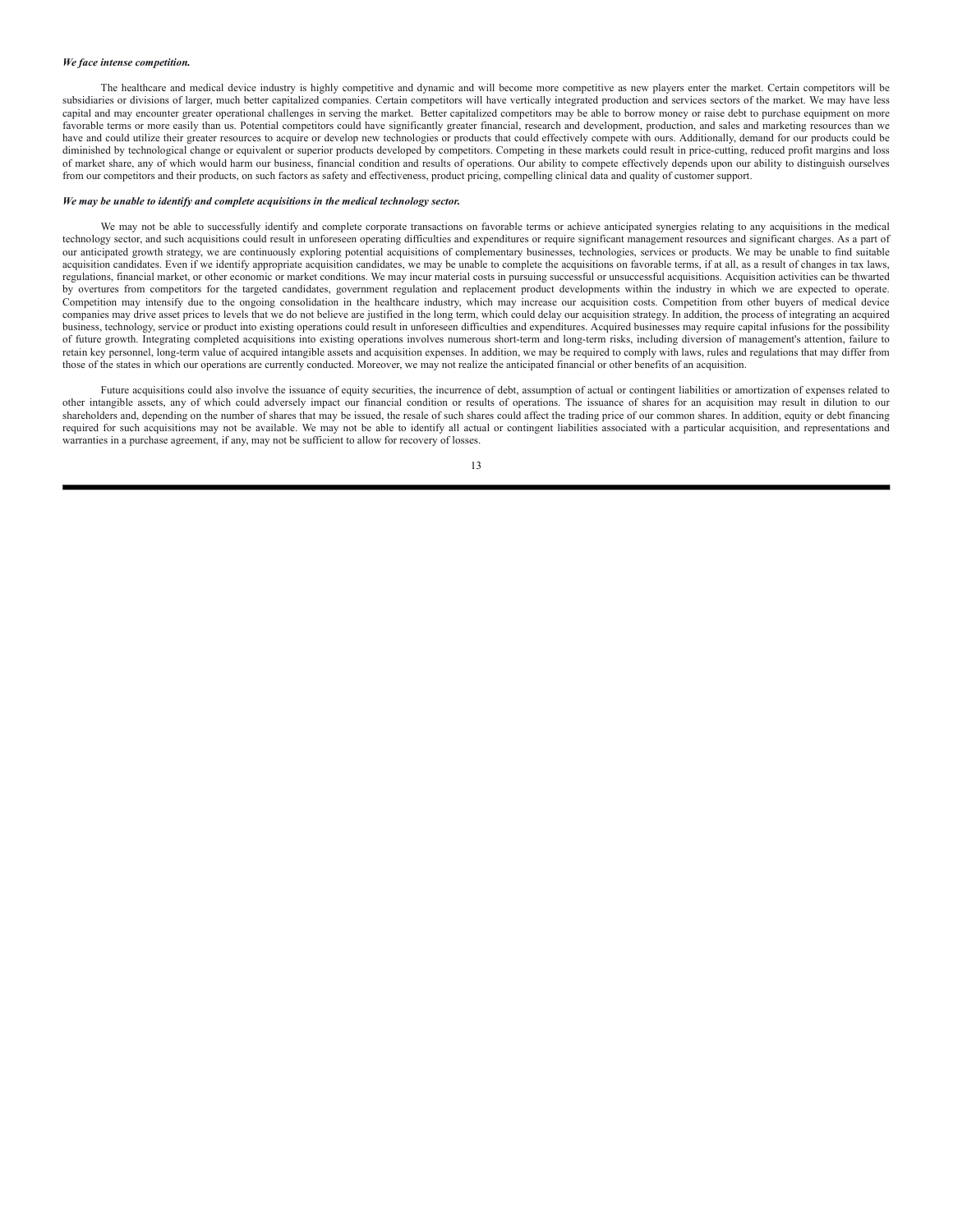Any corporate transaction will be accompanied by certain risks including but not limited to: exposure to unknown liabilities of acquired companies and the unknown issues with any associated technologies or research; certain acquired businesses may have business models with lower operating margins, which could affect our overall operating results in future periods; higher than anticipated acquisition costs and expenses; the difficulty and expense of integrating operations, systems, and personnel of acquired companies; disruption of ongoing business; uncertainty that an acquired business will continue to maintain its pre-acquisition revenue and growth rates, or be profitable; inability to retain key customers, vendors, and other business partners of the acquired company; diversion of management's time and attention; the realization of financial and operating risks not fully anticipated; and potential challenges under antitrust laws, either before or after an acquisition is consummated, which could involve substantial legal costs and result in our having to abandon the transaction or make a divestiture. We may not be able to successfully overcome these risks and other problems associated with acquisitions and this may adversely affect our business, financial condition or results of operations.

#### *We may be unable to achieve our growth strategy.*

We may have difficulty identifying or acquiring suitable acquisition targets and in achieving organic growth, which is a significant aspect of our proposed business model. In the event that we are successful in consummating acquisitions in the future, such acquisitions may negatively impact our business, financial condition, results of operations, cash flows and prospects due to a variety of factors, including the acquired company's business not achieving the anticipated revenue, earnings or cash flows, assumption of liabilities or risks beyond our estimates or the diversion of the attention of management from our then existing business. If we are unable to continue to grow or manage our growth for any of these reasons, we may be unable to achieve our proposed expansion strategy, which could adversely impact our earnings, revenue and profits.

## *We may be unable to execute on our planned international expansion.*

A component of our proposed growth strategy is to expand our operations and sales internationally. There can be no assurance that we will be able to identify any targets in foreign jurisdictions, successfully market, distribute, sell and deliver our products in foreign markets, or otherwise be able to successfully expand our international sales. New trade or tariff policies and geopolitical tensions and disputes could make international markets less accessible or profitable. Compliance with various regulations and laws of foreign nations may be costly and require scale to be financially attractive. Global operations could cause us to be subject to unexpected, uncontrollable and rapidly changing risks, events and circumstances.

#### *We may fail in our efforts to manage growth.*

The success of our business strategy depends, in part, on our ability to expand our operations in the future. Our anticipated growth strategy is expected to place demands on management, operational and financial information systems, and other resources. Expansion of our operations may require substantial financial resources and management attention. To accommodate anticipated future growth, and to compete effectively, we may need to improve our management, implement operational and financial information systems, and expand, train, manage, and motivate our workforce. Our personnel, systems, procedures, or controls may not be adequate to support our operations in the future. Further, focusing financial resources and manage, and motivate our workforce. diverting management's attention to the expansion of our operations may negatively impact our financial results. Any failure to improve our management, to implement operational and financial information systems, or expand, train, manage, or motivate our workforce, as required, may reduce or prevent our growth plans.

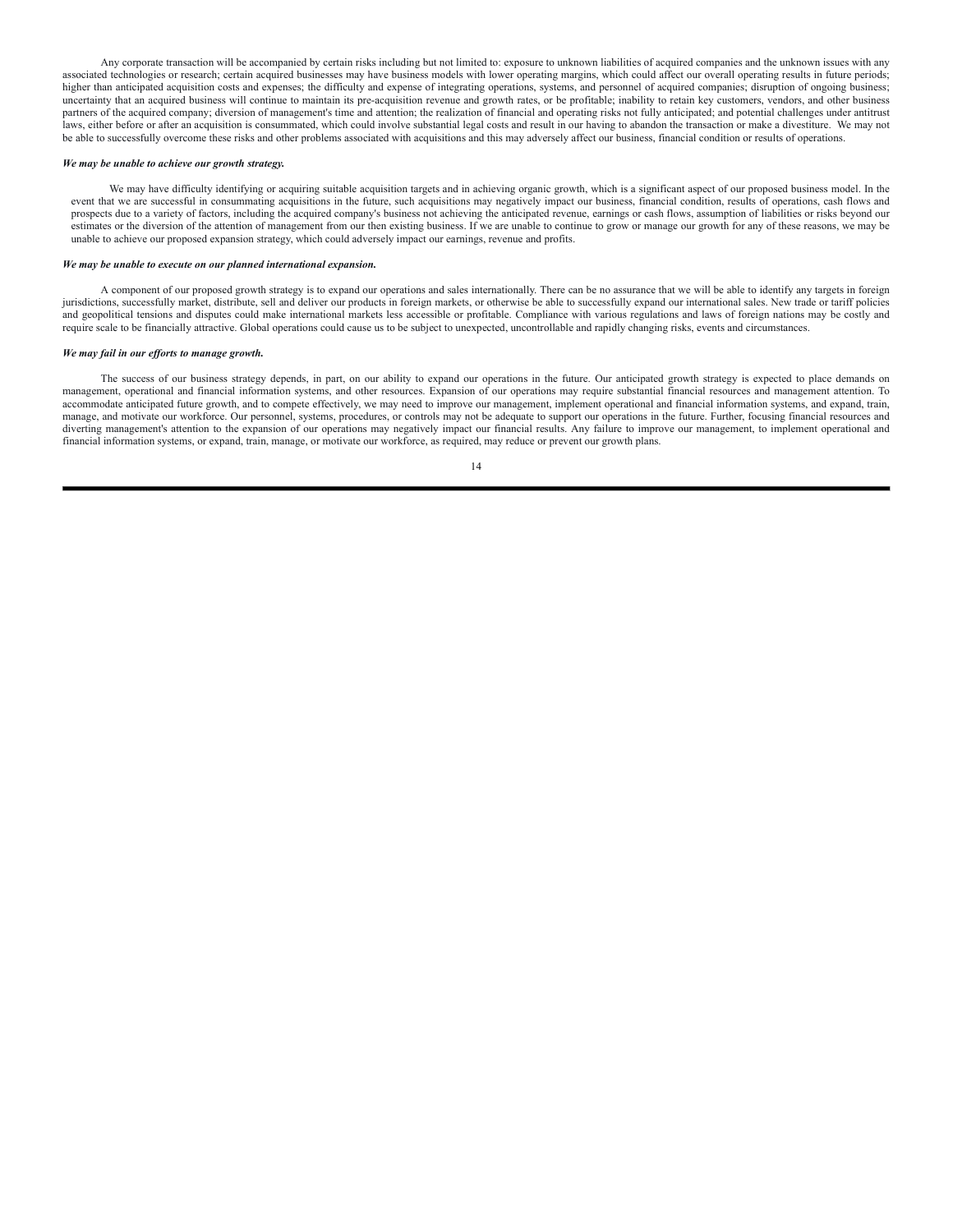#### *We are dependent on key distributors.*

Our reliance on third party distributors in some markets may result in less predictable revenues. Distributors may have varying expertise in marketing and selling specialty medical devices and may also sell other devices that could result in less focus on our products.

## *We are dependent on key customers, markets and products.*

We produce a limited number of products and have a concentration of orders from key customers, primarily in the U.S. market, from which we derive a substantial portion of our revenue. In connection with the acquisition of SDP, we acquired SDP's two main supply agreements, which in the aggregate contributed 0% and 68% of our total revenue for the fiscal years ended February 28, 2021 and 2022, respectively. These supply agreements may be terminated by either party from time to time under certain conditions. Customers may cancel or choose not to renew their contracts. Changes in economic conditions could influence future actions of our partners or other customers. To the extent that any significant agreement or agreements with our customers are canceled, including, without limitation, our supply agreements, or are not renewed or replaced with other arrangements having at least as favorable terms, our business, financial condition and results of operations could be materially adversely affected. We seek to expand our product offerings, increase the number of customers and expand our markets, but there is no assurance that this plan will succeed.

#### *Our customers depend on third-party coverage and reimbursements. The failure of healthcare programs to provide coverage and reimbursement, or reductions in levels of reimbursement, could have a material adverse effect on our business.*

The ability of our customers to obtain reimbursements for products they purchase from us or from intermediaries, or from therapies they provide using the products they purchase from the Company or our intermediaries is important to our business. Demand for many of our existing and new medical products is, and will continue to be, affected by the extent to which government healthcare programs and private health insurers reimburse our customers for patients' medical expenses in the countries where we do business. Any reduction in the amount of reimbursements received by our customers could harm our business by reducing their selection of our products and the prices they are willing to pay.

In addition, as a result of their purchasing power, third-party payors are implementing cost-cutting measures such as seeking discounts, price reductions or other incentives from medical products suppliers and imposing limitations on coverage and reimbursements for medical technologies and procedures. These trends could compel us to reduce prices for our existing products and potential new products and could cause a decrease in the size of the market or a potential increase in competition that could have a material adverse effect on our business, results of operations, financial condition and cash flows.

## *We may be unable to successfully market our products and services.*

We may not be successful in marketing our products and services. In order to sustain and increase revenues, our products and services must achieve a significant degree of market acceptance. If we are unable to promote, market and sell our products and services or secure relationships with customers, our business, financial condition and results of operations would be materially adversely affected. Levels of market acceptance for products and services could be impacted by several factors, many of which are not within our control, including but not limited to: safety, efficacy, convenience and cost-effectiveness of our products and services; scope of approved uses and marketing approval; difficulty in, or excessive costs to, manufacturing; infringement or alleged infringement of the patents or intellectual property rights of others; maintenance of business arrangements with healthcare providers; availability of alternative products or services from competitors; and acceptance of the price of products and services. If our competitors are able to develop and market products that are preferred over those offered by us, are able to grow service businesses that are preferred over our services or other businesses preferred over other products and services that may be developed, we may not be able to generate sufficient revenues to continue our operations. We may not be able to contend successfully with competitors. The medical device industry is highly competitive and subject to significant and rapid technological changes as new technologies, services and treatments are developed. We plan to market our products in other countries besides the United States. We may not succeed in our marketing efforts. We may incur substantial initial costs associated with entering a new market. It may take time to meet all the legal, regulatory and economic burdens of entering a new market, and those costs may not be recouped for some time or at all, which may have an impact upon our financial performance.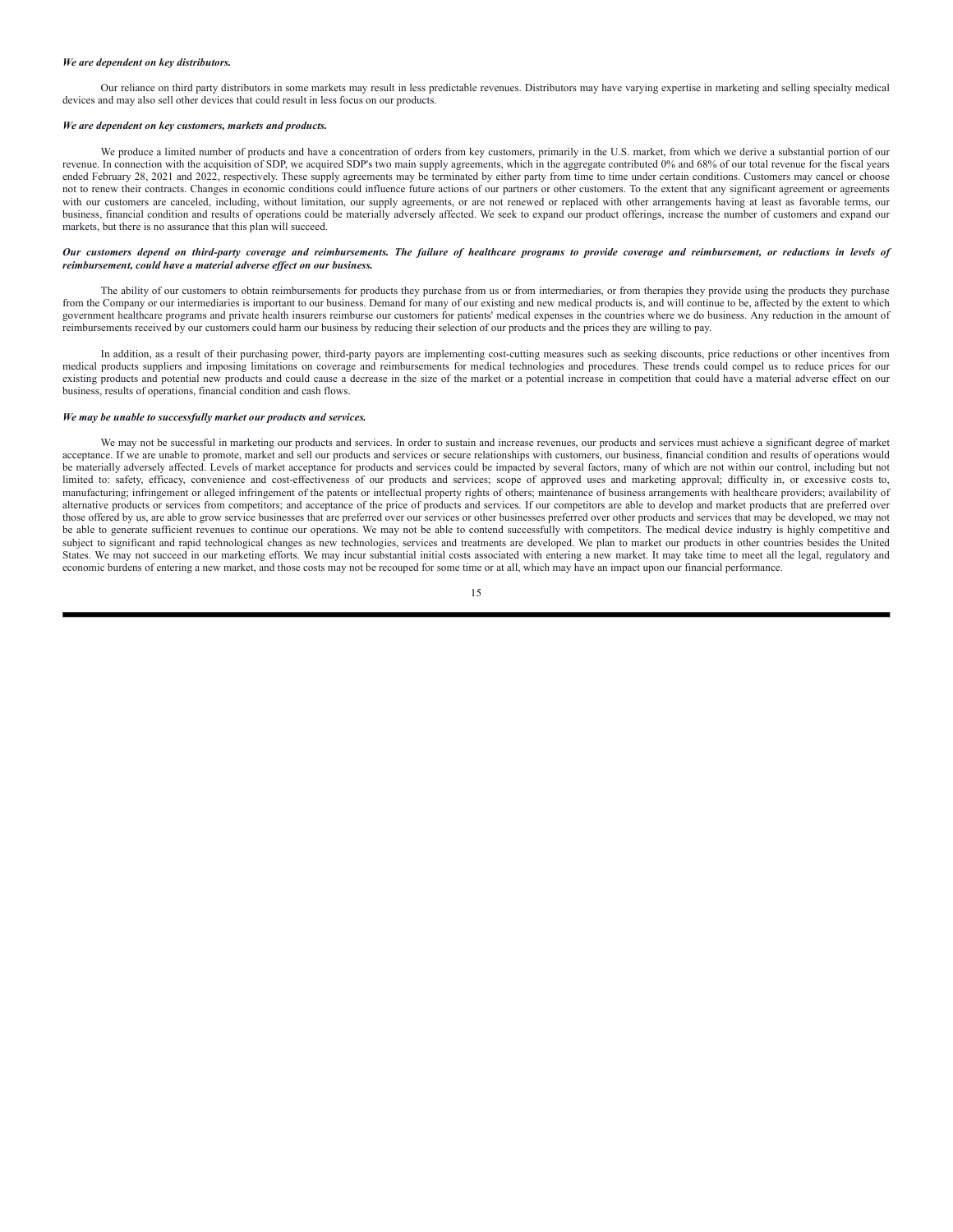#### *We may fail to keep pace with necessary technological changes.*

The market for some of our products may be characterized by rapid change and technological improvements. Failure to respond in a timely and cost-effective way to these technological developments could result in serious harm to our business and operating results. SDP derived, and it is expected that we will continue to derive, a substantial portion of revenues from the development and sale of products in the medical device industry. As a result, our success will depend, in part, on our ability to develop and market product offerings that respond in a timely manner to the technological advances of our competitors, evolving industry standards and changing patient preferences. There is no assurance that we will keep up with technological improvements.

## *We are a holding company and operate through our subsidiaries.*

We conduct our operations through our subsidiaries. Therefore, to the extent of these holdings, we (directly and indirectly) are dependent on the cash flows of these subsidiaries to meet our obligations. The ability of these subsidiaries to make payments to their parent companies may be constrained by a variety of factors, including the level of taxation, particularly corporate profits and withholding taxes, in the jurisdiction in which each subsidiary operates, and the introduction of exchange controls or repatriation restrictions or the availability of hard currency to be repatriated. In the event of a bankruptcy, liquidation or reorganization of any of our material subsidiaries, holders of indebtedness and trade creditors may be entitled to payment of their claims from the assets of those subsidiaries before us.

# *We may be subject to certain conflicts of interest.*

Certain of our directors and officers will be engaged in, and will continue to engage in, other business activities on their own behalf and on behalf of other companies and, as a result of these and other activities, such directors and officers may become subject to conflicts of interest. Our independent members of the Board will review any such transactions and report to the Audit Committee of the Board. The Business Corporations Act of British Columbia, as amended, including the regulations promulgated thereunder (the "**BCBCA**") provides that in the event that a director has a material interest in a contract or proposed contract or agreement that is material to an issuer, the director shall disclose his interest in such contract or agreement and shall refrain from voting on any matter in respect of such contract or agreement, subject to and in accordance with the BCBCA. To the extent that conflicts of interest arise, such conflicts will be resolved in accordance with the provisions of the BCBCA.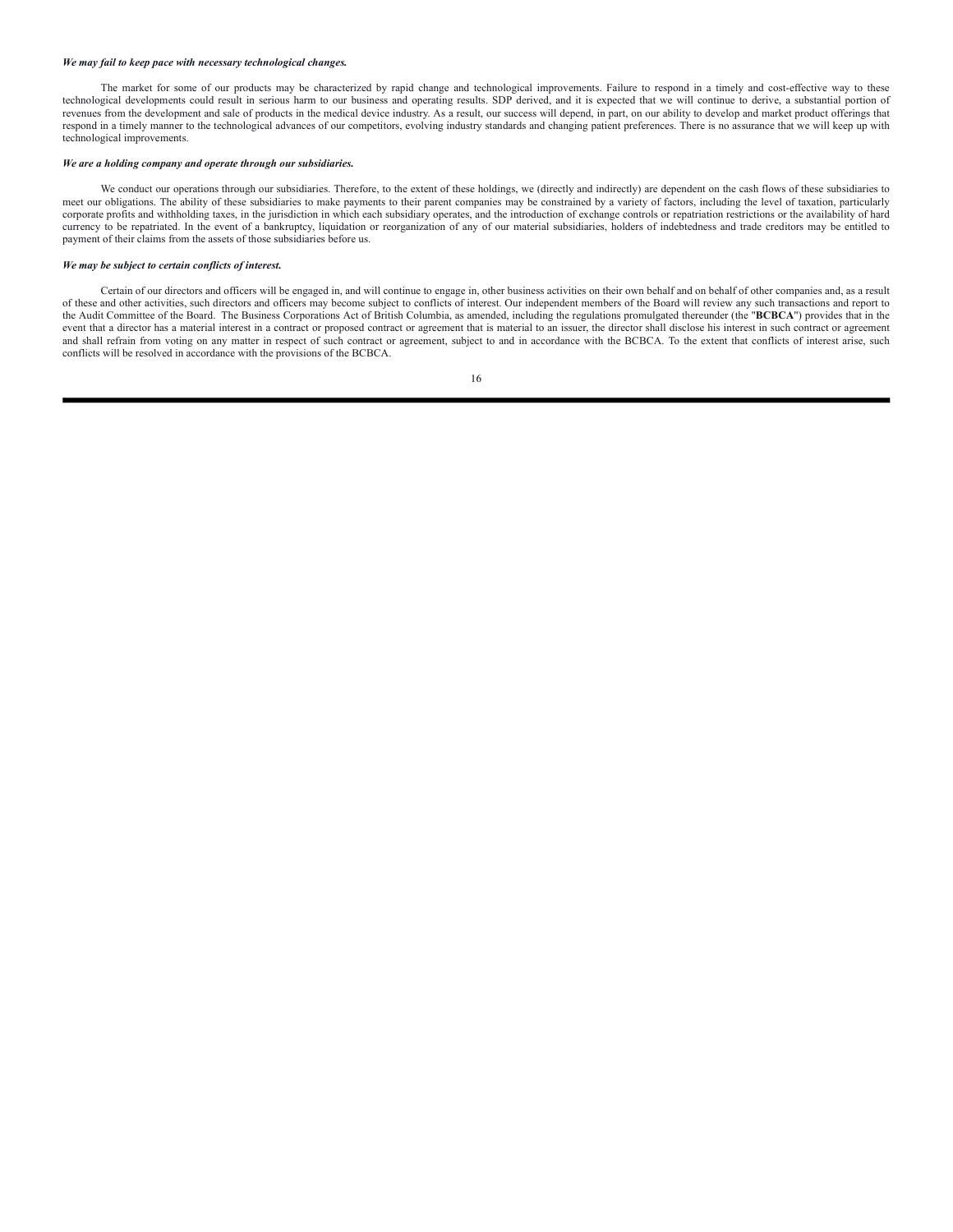## *We do not have foreign private issuer status.*

As of March 1, 2020, the Company ceased to meet the definition of a "foreign private issuer" set out in Rule 405 of the Securities Act. As a result, our equity securities will be deemed to be "restricted securities" as such term is defined in Rule 144 of the Securities Act. Any such securities issued by us must be registered with the SEC or be issued on an exempt basis and carry resale restrictions. As a result of the loss of foreign private issuer status, we filed a registration statement on Form S-1 to register the resale of securities issued in connection with certain private equity financings, and we are now subject to SEC rules and regulations regarding disclosure which require the filing of various periodic reports on Forms 10-K, 10-Q and 8-K. Compliance with these obligations requires significant financial and management resources. We are also subject to liability under the Securities Act and the Exchange Act. Liability under these acts can lead to monetary fines, limitations on future financings and, if imposed, may impede our ability to finance our business.

#### *We may be subject to litigation.*

We and/or our directors may be subject to a variety of civil or other legal proceedings, with or without merit, which may redirect substantial amounts of our resources. Our devices may be used in inherently risky situations to help physicians achieve a more positive outcome than what might otherwise be the case. In any lawsuit where an individual plaintiff suffered permanent physical injury, the possibility of a large award for damages exists whether or not a causal relationship exists. Moreover, even if we are successful in litigation, litigation can redirect significant resources including, but not limited to, our management's time and attention and our capital.

## *We face risks relating to our insurance coverage.*

The marketing and sale of medical device products creates an inherent risk of claims for product liability. We carry product liability insurance that we consider adequate to protect us from claims. There can be no assurance that we will have resources sufficient to satisfy liability claims in excess of policy limits if required to do so. Also, if we are subject to such liability claims, there is no assurance that our insurance provider will continue to insure us or that our insurance rates will not substantially rise, resulting in increased costs to us or forcing us to either pay higher premiums or reduce our coverage amounts, which would result in increased liability to claims.

## *We may be unable to maintain the intellectual property rights on which our future success is dependent.*

It is anticipated that our trademarks, trade secrets and other intellectual property will be a component of our success. Effective trademark, trade secret and intellectual property protection may not be available to us in every jurisdiction in which our products may be available. In addition, if any third-party confidentiality agreements in our favor are breached, there may not be an adequate remedy available to us. If our trade secrets become publicly known, it may cause us to lose competitive advantages.

## *We may be exposed to infringement or misappropriation claims by third parties, which, if determined adversely to us, could subject us to significant liabilities and other costs.*

Other companies, including our competitors, may obtain patents or other proprietary rights that would limit, interfere with, or otherwise circumscribe our ability to make, use, or sell products. Should there be a successful claim of infringement against us and if we could not license the alleged infringed technology at a reasonable cost, our business and operating results could be adversely affected. There has been substantial litigation regarding patent and other intellectual property rights in the medical device industry. The validity and breadth of claims covered in medical technology patents involve complex legal and factual questions for which important legal principles remain unresolved. Any litigation claims against us, independent of their validity, may result in substantial costs and the diversion of resources with no assurance of success.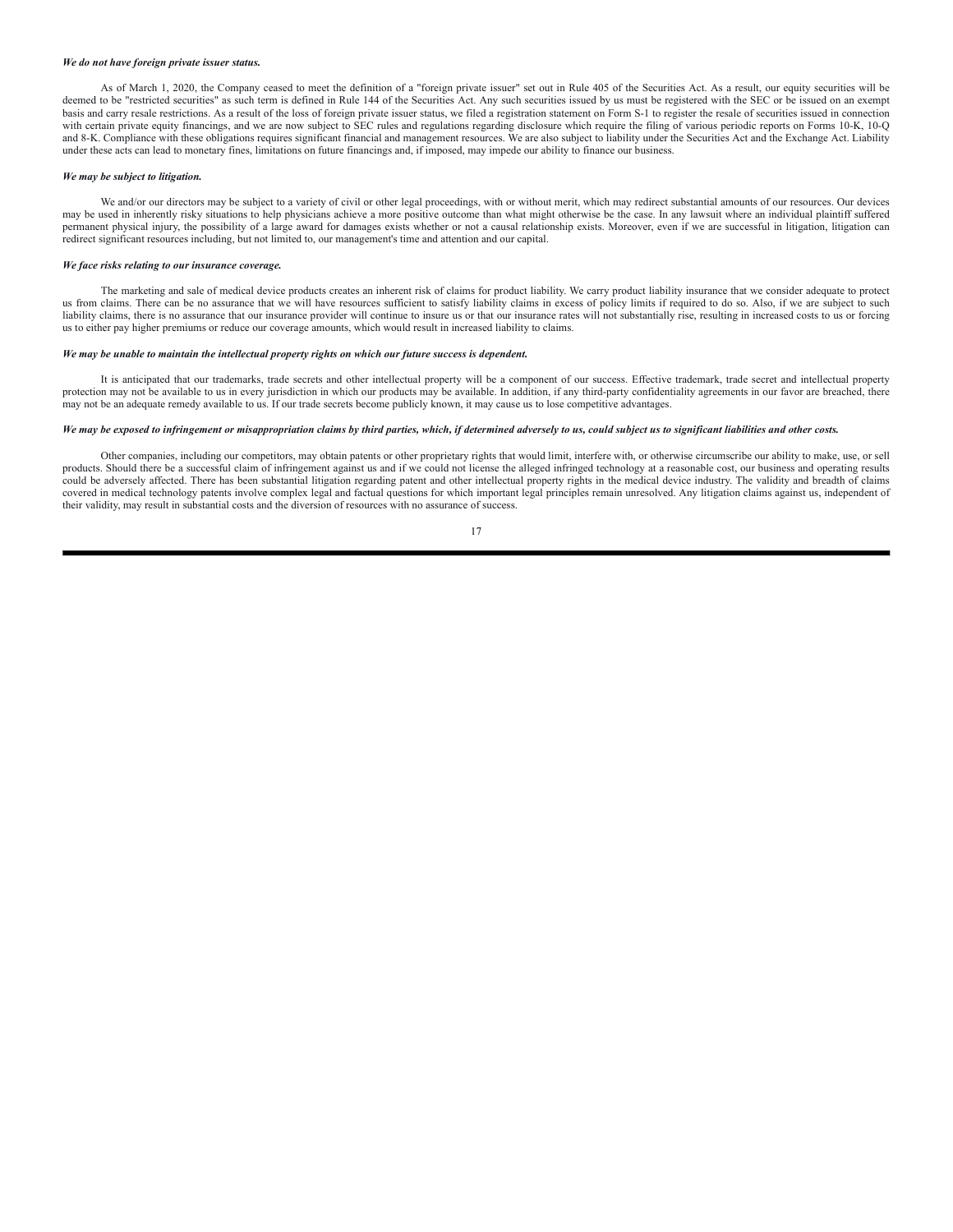#### *Our products may be subject to product recalls.*

Our products may be subject to recall, despite receiving United States Food and Drug Administration ("**FDA**") or foreign clearance or approval, which would harm our reputation and business. The FDA and similar governmental authorities in other countries have the authority to require the recall of medical device products in the event of material deficiencies or defects in design or manufacturing. A government mandated or voluntary recall by us could occur as a result of component failures, manufacturing errors or design defects, including defects in labeling. Any recall would divert managerial and financial resources and could harm our reputation with customers. There can be no assurance that we will not have product recalls in the future or that such recalls would not have a material adverse effect on our business.

## *We face risks related to our information technology systems, and potential cyber-attacks and security breaches.*

Increased sophistication and activities of perpetrators of cyber-attacks have resulted in an increase in information security risks in recent years. Hackers develop and deploy viruses, worms, and other malicious software programs that attack products and services and gain access to networks and data centers. If we were to experience difficulties maintaining existing systems or implementing new systems, we could incur significant losses due to disruptions in our operations. Additionally, these systems may contain valuable proprietary and confidential information and personal customer data. A security breach could result in disruptions of our internal systems and business applications, harm to our competitive position from the compromise of confidential business information, or subject us to liability under laws that protect personal data. As cyber threats continue to evolve, we may be required to expend additional resources to continue to enhance our information security measures and/or to investigate and remediate any information security vulnerabilities. Any of these consequences would adversely affect our revenue and margins.

# *We are subject to antitrust laws, violations of which may incur substantial penalties that could have a material adverse effect on our business.*

The U.S. healthcare industry is subject to close antitrust scrutiny. In recent years, U.S. regulatory authorities have taken increasing steps to review and, in some cases, take enforcement action against business conduct and acquisitions in the healthcare industry. Violations of antitrust laws may be punishable by substantial penalties including treble damages, significant monetary fines, civil penalties, criminal sanctions, and consent decrees and injunctions prohibiting certain activities or requiring divestiture or discontinuance of business operations. Any of these penalties could have material adverse effects on our financial condition and results of operations.

# *We are subject to debt instruments and restrictive covenants that may impede our ability to conduct our business.*

We are subject to various restrictive covenants and events of default, including payment of interest and principal when due, under a commercial loan agreement entered into by our subsidiary SDP with a third party financial institution on June 9, 2021 in connection with a \$6,813,180 (US\$5,400,000) revolving loan facility with a maturity on August 1, 2023, and a secured promissory note issued by SDP in the principal amount of \$936,696 (US\$750,000) maturing on June 1, 2024 (collectively, the "**Loans**"). If there is an event of default under the Loans, the principal amount owing thereunder, plus accrued and unpaid interest, may be declared immediately due and payable. If such an event occurs, it could have a material negative financial impact on the Company. Any extended default under the Loans could result in the loss of our entire business. In addition, the Loans include various conditions and covenants that require us to obtain consents prior to carrying out certain activities and entering into certain transactions. The inability to meet these conditions and covenants or obtain lenders' consent to carry out restricted activities could materially and adversely affect our business and results of operations.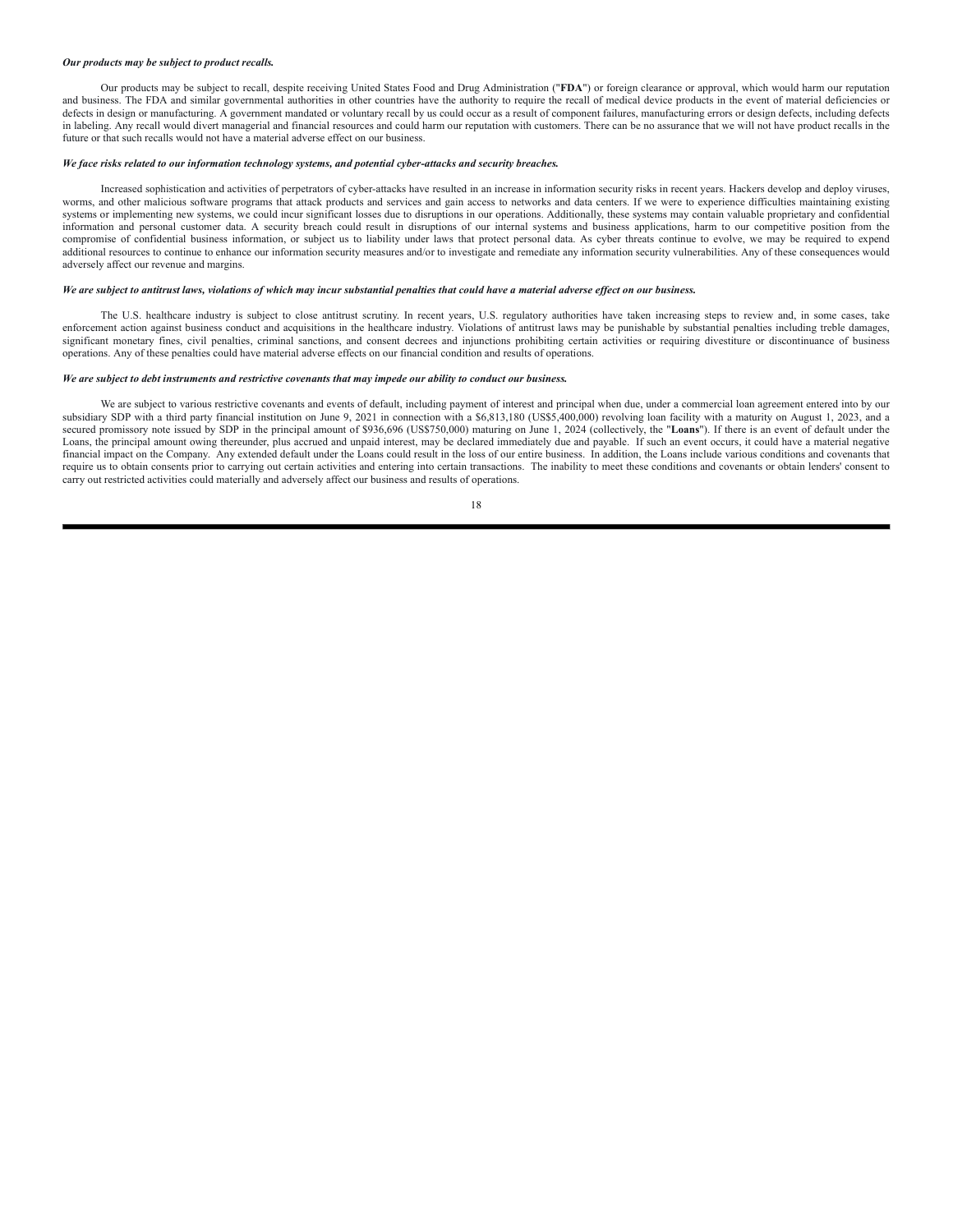## *We are subject to environmental regulations and any failure to comply may result in substantial fines and sanctions.*

Our operations are subject to state, federal and international environmental laws and regulations governing, among other things, emissions to air, discharges to waters and the generation, handling, storage, transportation, treatment and disposal of raw materials, waste and other materials. Many of these laws and regulations provide for substantial fines and criminal sanctions for violations. We believe that we are operating our business and facility in a manner that complies in all material respects with environmental, health and safety laws and regulations; however, we may incur material costs or liabilities if we fail to operate in full compliance. We do not maintain environmental damage insurance coverage with respect to the products which we manufacture.

We may have to make significant expenditures in the future to comply with evolving environmental, health and safety requirements, including new requirements that may be adopted or imposed in the future. To meet changing licensing and regulatory standards, we may have to make significant additional site or operational modifications that could involve substantial expenditures or reduction or suspension of some of our operations. We cannot be certain that we have identified all environmental and health and safety matters affecting our activities, and in the future our environmental, health and safety problems, and the costs to remediate them, may be materially greater than we expect.

#### *Our results of operations could be affected by currency fluctuations.*

Our properties are all located in the United States and most costs associated with these properties are paid in U.S. dollars. At this time, all revenues are earned in U.S. dollars. If we are successful in marketing products to Europe and Japan, revenues may be earned in euros, yen and other diverse currencies. Marketing costs may also be incurred in such currencies. There can be significant swings in the exchange rate between these currencies and the Canadian dollar. There are no plans at this time to hedge against any exchange rate fluctuations in currencies.

#### **Risks Related to Our Finances and Capital Requirements**

### *We may be unable to obtain sufficient capital or liquidity to fulfill our business requirements.*

Additional funds for the establishment of our business and growth plans may be required. No assurances can be given that we will be able to raise the additional funding that may be required for such activities, should such funding not be fully generated from operations. To meet such funding requirements, we may be required to undertake additional equity financing, which would be dilutive to shareholders. Debt financing, if available, may also involve restrictions on financing and operating activities. There is no assurance that additional financing will be available on terms acceptable to us or at all. If we are unable to obtain additional financing as needed, we may be required to reduce the scope of our operations and pursue only activities or acquire targets that can be funded through cash flows generated from our existing operations, if any.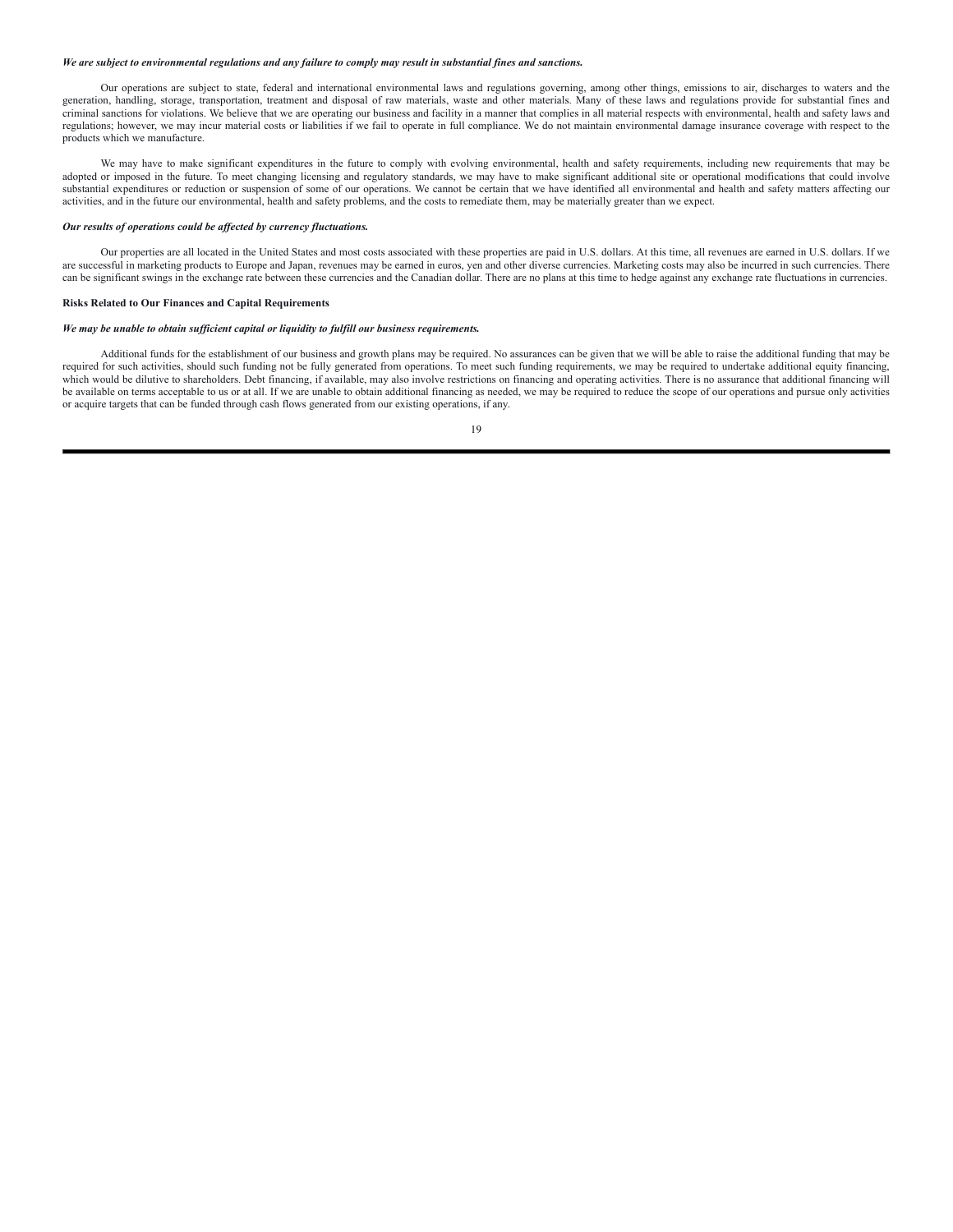#### *We may face difficulties acquiring additional or traditional financing.*

We anticipate that we may have significant ongoing capital expenditure requirements. If we are unable to obtain necessary capital on favorable terms or at all, we may not be able to execute on our proposed business plans and our business, financial condition, results of operations, cash flows and prospects may be adversely affected. The development of our business (including acquisitions) may require additional financing, which may involve high transaction costs, dilution to our shareholders, high interest rates or unfavorable terms and conditions. Failure to obtain sufficient financing may result in the delay or indefinite postponement of our business plans and our business, financial condition, results of operations and prospects may be adversely affected. There can be no assurance that additional capital or other types of financing will be available if needed or that, if available, the terms of such financing will be favorable to us.

#### *We may invest in pre-revenue and other revenue-generating medical device companies which may not be able to meet anticipated revenue targets in the future.*

We may make investments in companies with no significant sources of operating cash flow and no revenue from operations, or companies that have revenues but are introducing new product lines with no revenue history and a need to fund production and marketing expenses. Our investments in such companies will be subject to risks and uncertainties that new companies with no operating history may face. In particular, there is a risk that our investment in these pre-revenue companies or new products will not be able to meet anticipated revenue targets or will generate no revenue at all. The risk is that underperforming pre-revenue companies may lead to these businesses failing, which could have a material adverse effect on our business, prospects, revenue, results of operation and financial condition.

#### *Our sales are difficult to forecast.*

As a result of recent and ongoing regulatory and policy changes in the medical device industries, the market data available is limited and may be unreliable. We must rely largely on our own market research to forecast sales, as detailed forecasts are not generally obtainable from other sources in the states in which our business operates. Additionally, any market research and our projections of estimated total retail sales, demographics, demand and similar consumer research, are based on assumptions from limited and unreliable market data. Projections are inherently subject to varying degrees of uncertainty and their achievability depends on the timing and probability of a complex series of future events. There is no assurance that the assumptions upon which these projections are based will be realized. Actual results may differ materially from projected results for several reasons including increases in operating expenses, changes or shifts in regulations or applicable laws, undiscovered or unanticipated adverse industry and economic conditions, and unanticipated competition. Accordingly, our investors should not rely on any projections to indicate the actual results we might achieve.

# *Changes in our customer, product or competition mix could cause our product margin to fluctuate.*

From time to time, we may experience changes in our customer mix, our product mix or our competition mix. Changes in our customer mix may result from geographic expansion or contractions, legislative or enforcement priority changes affecting the products we distribute, selling activities within current geographic markets and targeted selling activities to new customer sectors. Changes in our product mix may result from marketing activities to existing customers, the needs communicated to us from existing and prospective customers and from legislative changes. Changes in our competition mix may result from well-financed competitors entering into our business segment. If customer demand for lower-margin products increases and demand for higher-margin products decreases, our business, results of operations and financial condition may suffer.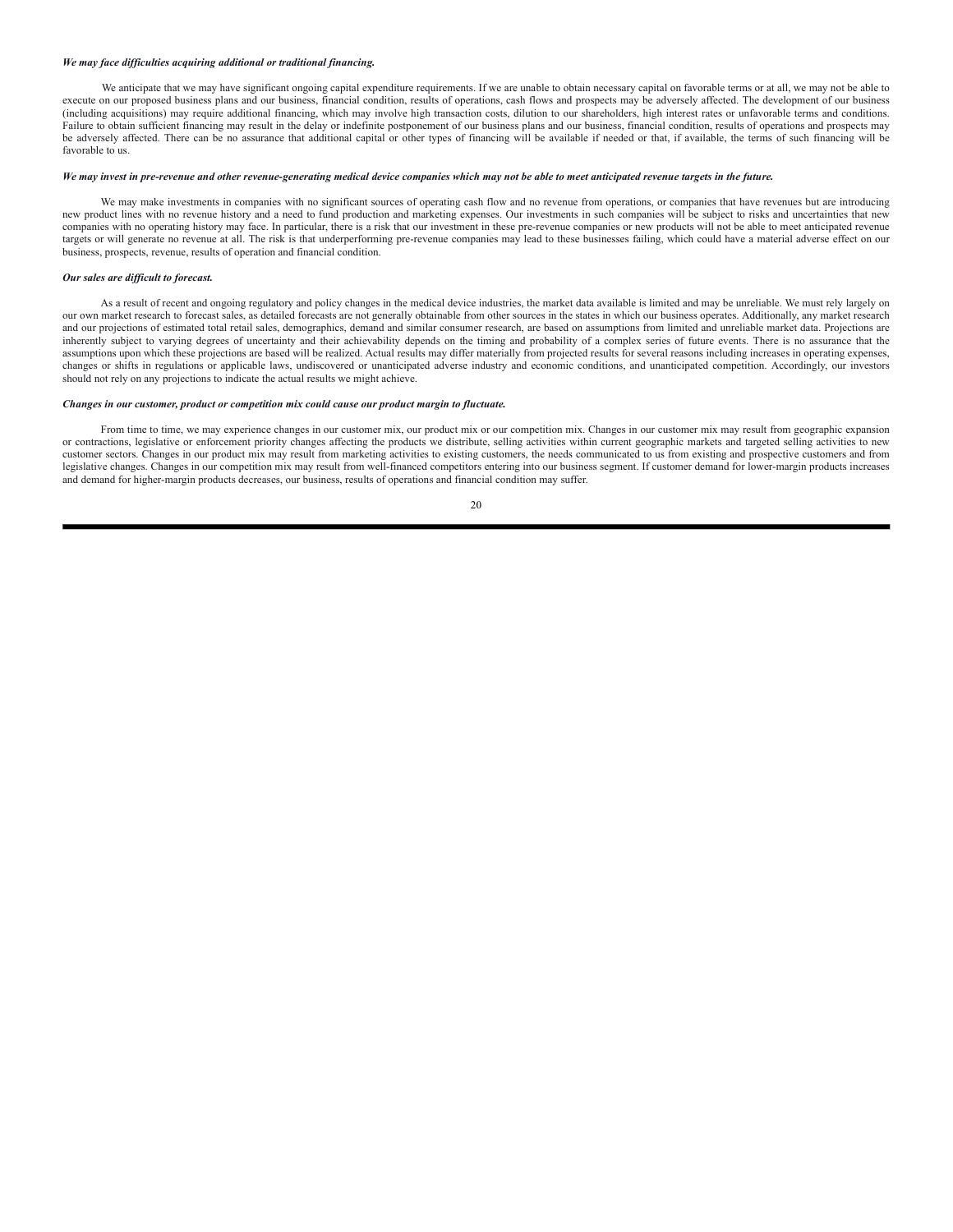# *We may not achieve or maintain profitability in the future.*

We intend to expend significant funds to make acquisitions and to fund our working capital. Our efforts to grow our business may be more costly than we expect, and we may not be able to increase our revenue enough to offset higher operating expenses. We may incur significant losses in the future for a number of reasons, including as a result of unforeseen expenses, difficulties, complications and delays, the other risks described in this Annual Report and other unknown events. The amount of future net losses will depend, in part, on the growth of our future expenses and our ability to generate revenue. If we continue to incur losses in the future, the net losses and negative cash flows incurred to date, together with any such future losses, will have an adverse effect on our shareholders' equity and working capital. Even if we achieve profitability in the future, we may not be able to sustain profitability in subsequent periods. If we are unable to achieve and sustain profitability, the market price of our common shares may significantly decrease and our ability to raise capital, expand our business or continue our operations may be impaired. A decline in our value may also cause an investor to lose all or part of their investment.

#### **Risks Related to Our Common Shares** *Our common shares are a high-risk investment.*

Our common shares are listed in Canada on the TSXV, and we are not listed on any U.S. national securities exchange. Consequently, there is a limited trading market for our common shares, which may affect the ability of shareholders to sell our common shares in the U.S. and the prices at which they may be able to sell our common shares. The TSXV is a smaller exchange in Canada and a United States broker may not facilitate trades in Canada. The market price of our common shares has been volatile and fluctuates widely in price in response to various factors which are beyond our control. The price of our common shares is not necessarily indicative of our operating performance or long-term business prospects. In addition, the securities markets have from time-to-time experienced significant price and volume fluctuations that are unrelated to the operating performance of particular companies. These market fluctuations may also materially and adversely affect the market price of our common shares.

In the United States, our common shares are considered a "penny stock", and our shares are not listed and trading on any U.S. exchange. The SEC has adopted rules that regulate broker-dealer practices in connection with transactions in "penny stocks". These rules further restrict the trading activity and marketability of our common shares. As a result of the foregoing, an investment in our common shares should be considered a high-risk investment.

#### *Additional issuances of common shares may result in further dilution.*

We may issue additional common shares in the future to finance acquisitions or operations, which may dilute an existing investor's holdings. We cannot predict the size or nature of future issuances or the effect that future issuances and sales of common shares will have on the market price of our common shares. Issuances of a substantial number of additional common shares, or the perception that such issuances could occur, may adversely affect prevailing market prices for our common shares. With any additional issuance of common shares, our investors will suffer dilution to their voting power and economic interest.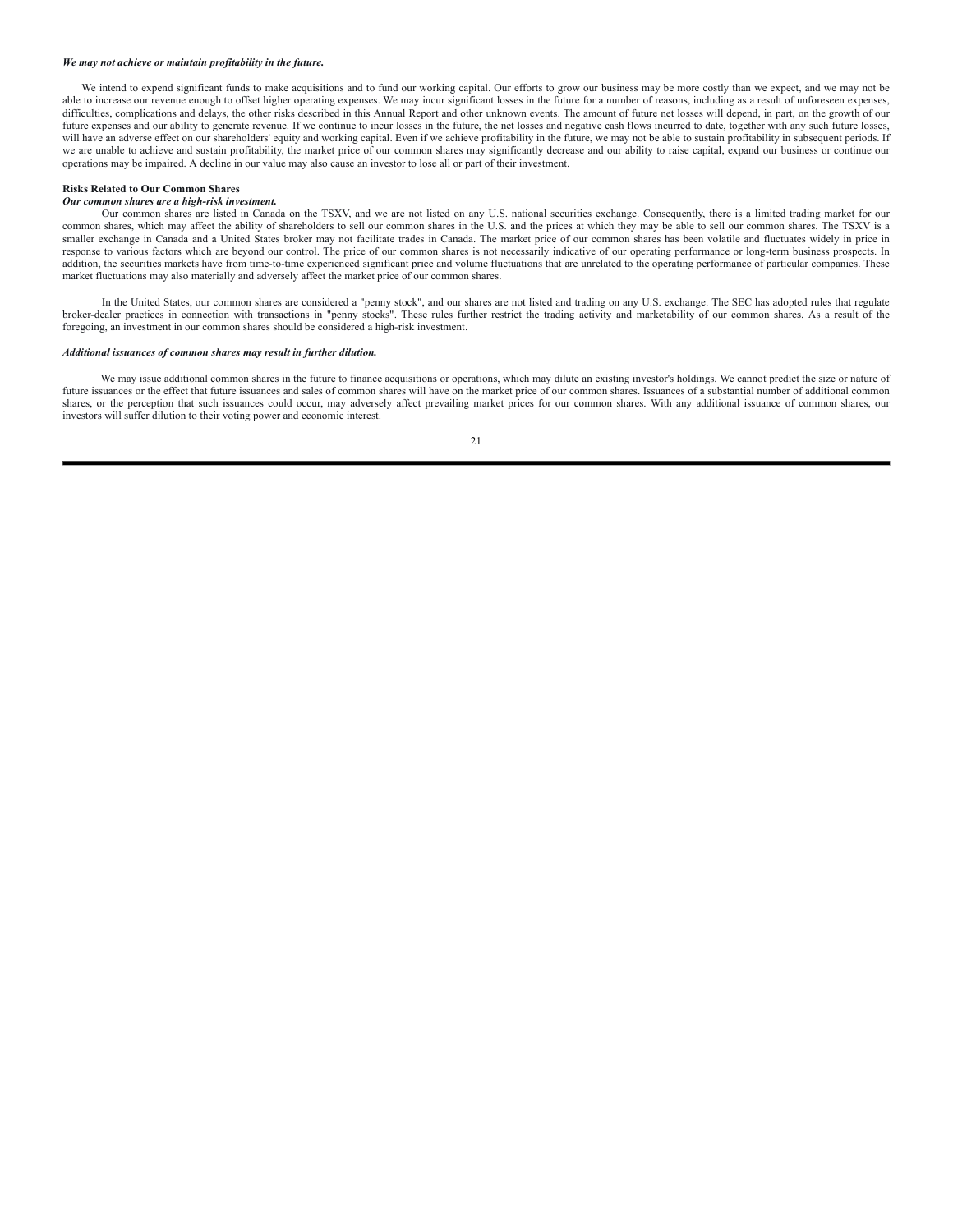#### *Our share price may be volatile and as a result investors could lose all or part of their investment.*

In addition to volatility associated with equity securities in general, the value of an investment in our common shares could decline due to the impact of any of the following factors upon the market price of our common shares:

- $\bullet$  our ability to execute our business plan;
- period-to-period fluctuations in our financial results;
- changes in the economic performance or market valuations of companies in the industry in which we operate;
- addition or departure of our executive officers and other key personnel;
- sales or perceived sales of additional shares of our common shares;
- operating and financial performance that varies from the expectations of management, securities analysts and investors;
- regulatory changes affecting our industry generally and our business and operations both domestically and abroad;
- announcements of developments and other material events by us or our competitors;
- changes in global financial markets and global economies and general market conditions;
- significant acquisitions or business combinations, strategic partnerships, joint ventures or capital commitments by or involving us or our competitors; and
- news reports relating to trends, concerns, technological or competitive developments, regulatory changes and other related issues in our industry or target markets.

In addition, the securities markets have from time-to-time experienced significant price and volume fluctuations that are unrelated to the operating performance of particular companies. These market fluctuations may also materially and adversely affect the market price of our common shares.

## *Resales of our common shares in the United States must comply with state blue sky laws.*

Our common shares are not "covered securities" under Section 18(a) of the Securities Act of 1933, as amended, because the common shares are not listed for trading on a U.S. national securities exchange and must be resold in compliance with applicable state blue sky laws. Applicability is based upon the residence of the purchaser. While some states may have an exemption for resale without compliance with state blue sky laws, other states will require compliance with blue sky laws. Such compliance can be costly and lengthy. Any delays could result in burdensome wait times or the termination of the resale transaction.

# *We do not intend to pay dividends on our common shares and, consequently, the ability of investors to achieve a return on their investment will depend on appreciation in the price of our common shares.*

Because we have no near-term plans to pay cash dividends on our common shares, investors must look solely to share appreciation for a return on their investment. We anticipate retaining all available funds and any future earnings for use in the operation and expansion of our business and there is no expectation that we will declare or pay any cash dividends on our common shares in the near term. Any future determination as to the declaration and payment of cash dividends will be at the discretion of the Board and will depend on the existing conditions, including our financial condition, results of operations, contractual restrictions, capital requirements, business prospects, and other factors that the Board considers relevant. Accordingly, investors will only see a return on their investment if the value of our common shares appreciates.

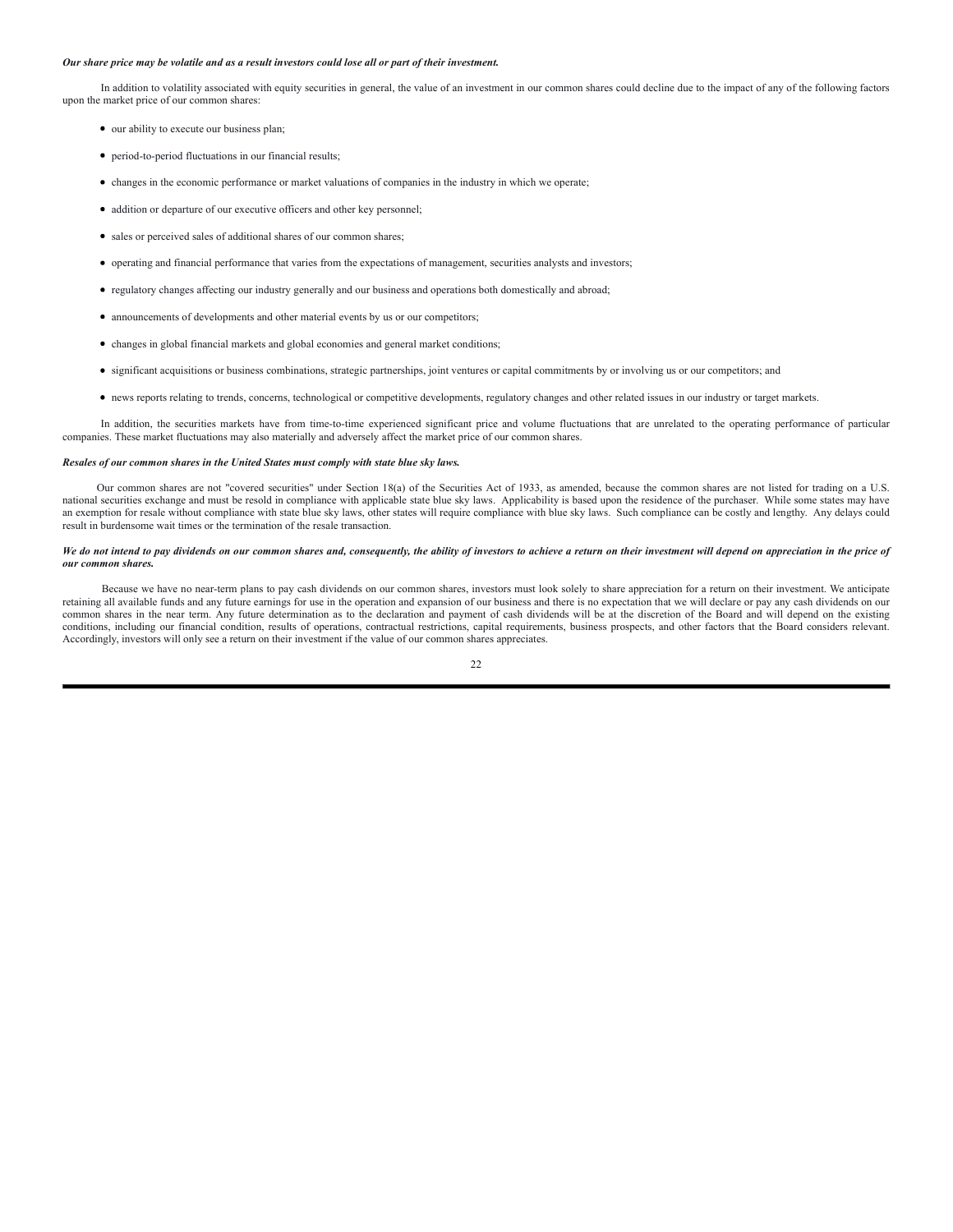# *We are subject to the continued listing criteria of the TSXV and our failure to satisfy these criteria may result in the suspension or delisting of the common shares*.

Our common shares are currently listed on the TSXV. In order to maintain the listing, we must maintain certain financial and share distribution targets, including maintaining a minimum number of public shareholders. In addition to objective standards, the TSXV may delist or suspend from trading the securities of any issuer if, in the TSXV's opinion, the issuer or its principal operating subsidiary substantially reduces or impairs its principal operating assets, ceases or discontinues a substantial portion of its operations or business for any reason, or seeks protection or is placed under the protection of any insolvency or bankruptcy laws or is placed into receivership, or if any other event occurs or any condition exists which, in the opinion of the TSXV, makes continued listing on the TSXV inadvisable or not in the public interest.

If the TSXV suspends or delists our common shares, investors may face material adverse consequences, including, but not limited to, a lack of trading market for our common shares, reduced liquidity, decreased analyst coverage of the Company, and an inability for us to obtain additional financing to fund our operations.

## *We are eligible to be treated as an "emerging growth company" as defined in the JOBS Act, and we cannot be certain if the reduced disclosure requirements applicable to emerging growth companies will make our common shares less attractive to investors.*

As a result, we are permitted to, and intend to, rely on exemptions from certain disclosure requirements. For so long as we are an emerging growth company, we will not be required

to:

- have an auditor report on our internal controls over financial reporting pursuant to Section 404(b) of the Sarbanes-Oxley Act;
- comply with any requirement that may be adopted by the Public Company Accounting Oversight Board regarding mandatory audit firm;
- rotate audit firms or provide a supplement to the auditor's report providing additional information about the audit and the financial statements (i.e., an auditor discussion and analysis);
- submit certain executive compensation matters to shareholder advisory votes, such as "say-on-pay" and "say-on- frequency"; and
- disclose certain executive compensation related items such as the correlation between executive compensation and performance and comparisons of the Chief Executive Officer's compensation to median employee compensation.

We will remain an "emerging growth company" until the earliest of (i) the last day of the first fiscal year in which our total annual gross revenues exceed \$1.07 billion, (ii) the date that we become a "large accelerated filer" as defined in Rule 12b-2 under the Exchange Act, which would occur if the market value of our common shares that is held by non-affiliates exceeds \$700 million as of the last business day of our most recently completed second fiscal quarter, (iii) the date on which we have issued more than \$1 billion in non-convertible debt during the preceding three year period or (iv) the last day of the fiscal year in which we celebrate the fifth anniversary of our first sale of registered common equity securities pursuant to the Securities Act. Until such time, however, we cannot predict if investors will find our common shares less attractive because we may rely on these exemptions. If some investors find our common shares less attractive as a result, there may be a less active trading market for our common shares and our stock price may be more volatile.

#### *It may be difficult to enforce judgments or bring actions outside the United States against us and our directors.*

We are a British Columbia corporation and, as a result, it may be difficult or impossible for an investor to enforce in courts outside the United States judgments obtained in United States courts based upon the civil liability provisions of United States federal securities laws against these persons and the Company; or bring in courts outside the United States an original action to enforce liabilities based upon United States federal securities laws against these persons and the Company.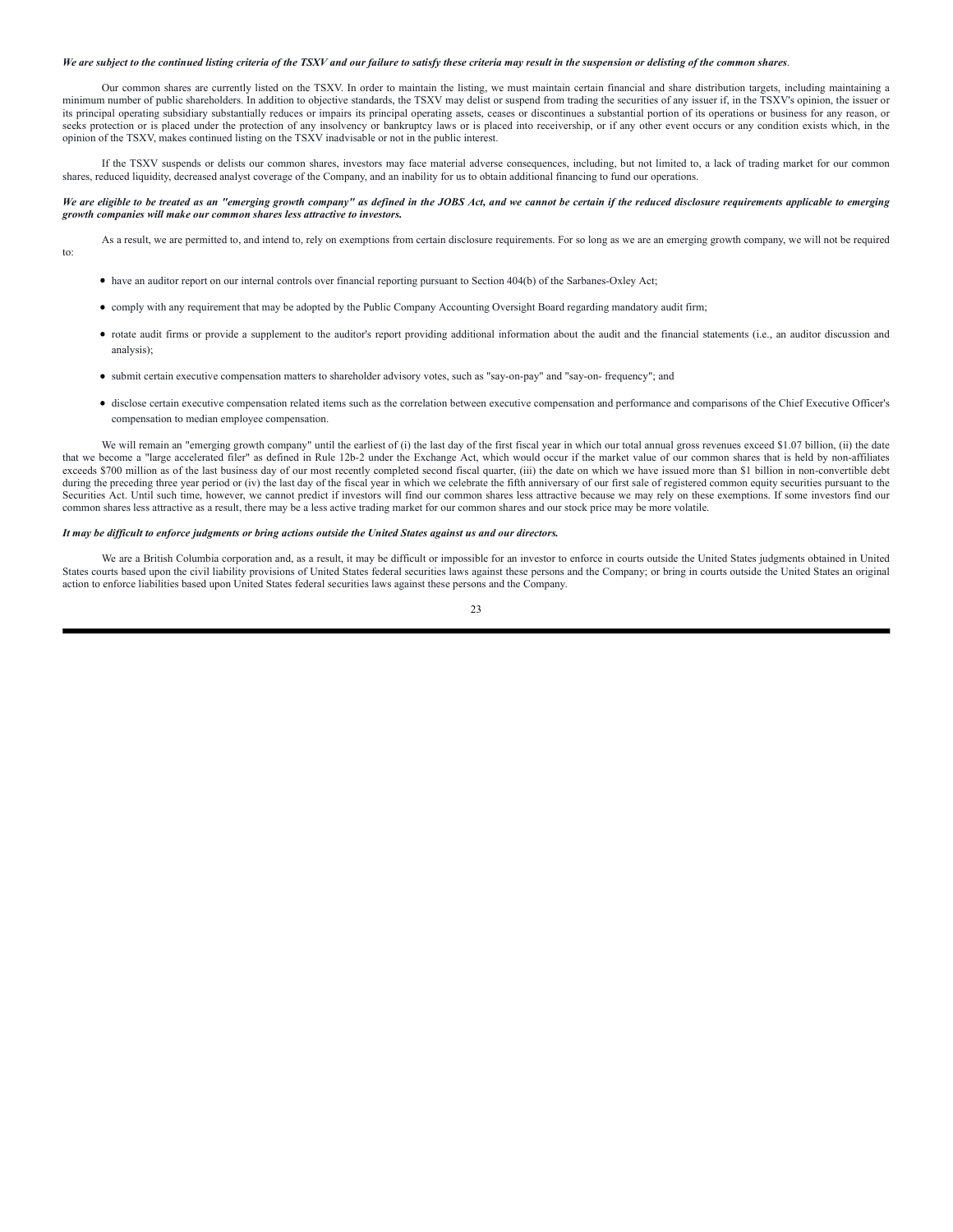# **General Risk Factors**

#### *We heavily rely on management and key personnel and the loss of their services could have a material adverse effect on us.*

Our success will be largely dependent upon the skills, experience and performance of our, and our subsidiaries', directors and officers and our ability to attract and retain key personnel. The loss of the services of these persons may have a material adverse effect on our business and prospects. We will compete with numerous other companies for the recruitment and retention of qualified employees and contractors. There is no assurance that we can maintain the service of our directors and officers. Failure to do so could have a material adverse effect on us and our prospects.

## *We are subject to risks arising from epidemic diseases, such as the COVID-19 pandemic.*

In December 2019, COVID-19 emerged in Wuhan, China. Since then, it has spread to several other countries and infections have been reported around the world. On March 11, 2020, the World Health Organization declared the outbreak of COVID-19 a global pandemic. A public health epidemic, including COVID-19, or the fear of a potential pandemic, poses the risk that we or our employees, contractors, suppliers, and other partners may be prevented from conducting business activities for an indefinite period of time, including due to shutdowns or other preventative measures taken to limit the potential impact from a public health epidemic that may be requested or mandated by governmental authorities.

Our priorities during the COVID-19 pandemic are protecting the health and safety of our employees and our customers, following the recommended actions of government and health authorities. Our ability to continue to operate without any significant negative operational impact from the COVID-19 pandemic will in part depend on our ability to protect our employees and supply chain, as well as our continued operation in jurisdictions that currently or in the future impose restrictions on business operations.

#### *Changes in U.S. economic conditions may negatively impact our business.*

For the foreseeable future, our business is expected to be concentrated in the U.S. market. Changes in the economic conditions in the U.S. may have a substantial impact on our financial performance, business, financial condition or results of operations.

#### *Changes in U.S. tax law may adversely affect us or our investors.*

The rules dealing with U.S. federal, state and local income taxation are constantly under review by persons involved in the legislative process and by the IRS and the U.S. Treasury Department. Changes to tax laws (which changes may have retroactive application) could adversely affect us or holders of our common shares. In recent years, many changes have been made and changes are likely to continue to occur in the future.

For example, the Tax Cuts and Jobs Act enacted in 2017 made significant changes to corporate taxation, including the reduction of the corporate tax rate from a top marginal rate of 35% to a flat rate of 21%, which is a historically low rate. On March 27, 2020, the Coronavirus Aid, Relief, and Economic Security Act was enacted, which included certain changes in tax law intended to stimulate the U.S. economy in light of the COVID-19 pandemic, including temporary beneficial changes to the treatment of net operating losses, interest deductibility limitations and payroll tax matters. In light of the new presidential administration, it cannot be predicted whether, when, in what form, or with what effective dates, new tax laws may be enacted, or regulations and rulings may be enacted, promulgated or issued under existing or new tax laws, which could result in an increase in our or our investors' tax liability or require changes in the manner in which we operate in order to minimize or mitigate any adverse effects of changes in tax law or in the interpretation thereof.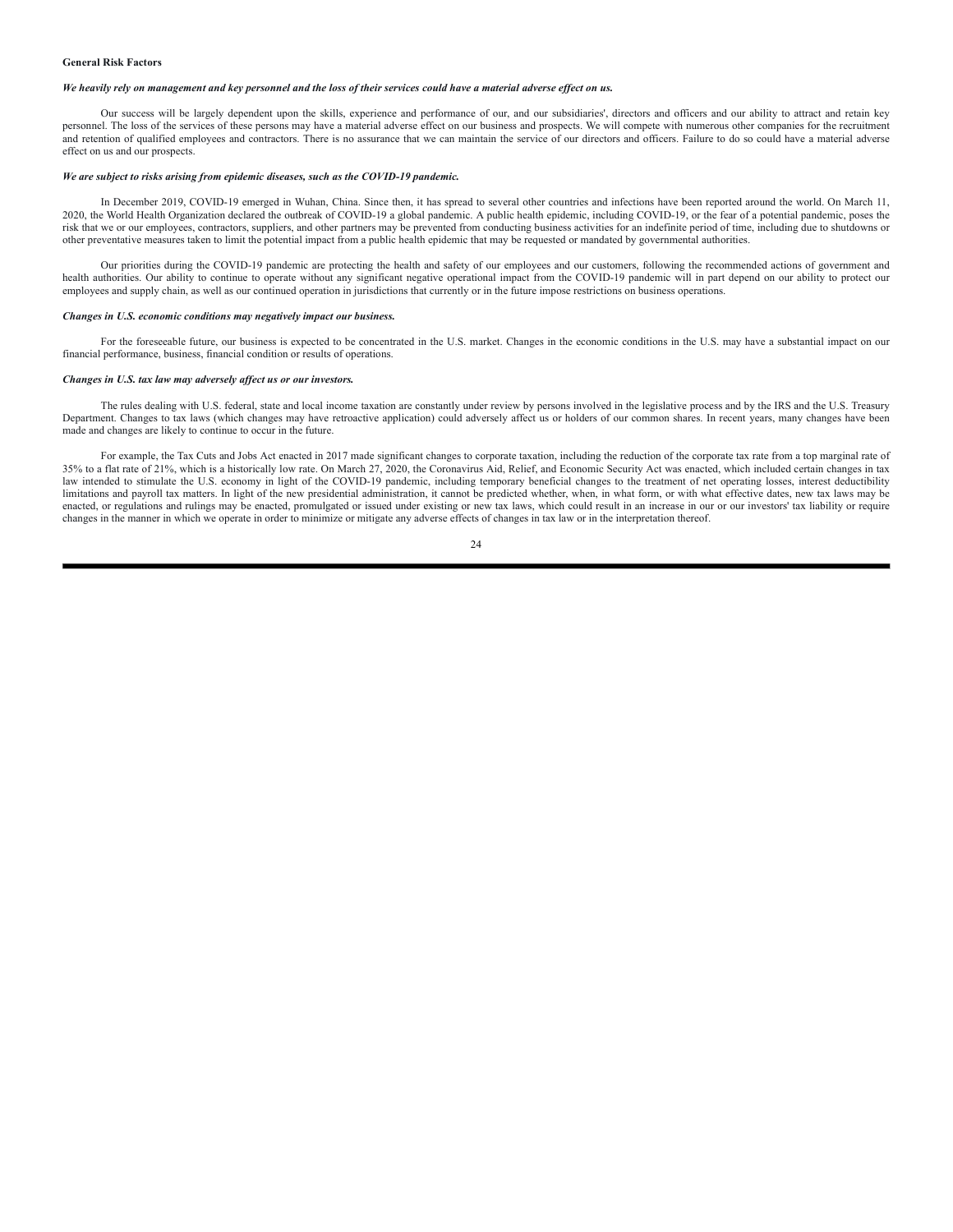## **ITEM 1B. UNRESOLVED STAFF COMMENTS**

As a Smaller Reporting Company as defined by Rule 12b-2 of the Exchange Act and in Item 10(f)(1) of Regulation S-K, we are electing scaled disclosure reporting obligations and therefore are not required to provide the information requested by this Item 1B.

# **ITEM 2. PROPERTIES**.

Headquarters: Through our subsidiary Inspira Financial Company, we currently lease approximately 130 square feet of office space in Encino, California pursuant to a lease term of 6 months for an annual rental amount of \$24,748 (US \$19,752) with extension options of 6 months each. The base rental amount increases annually on a case-by-case basis. The lease expires September 30, 2022, and we have an option to extend the lease for an additional 6 months at a monthly rental amount of \$2,062 (US \$1,646).

SDP facility lease: Through our subsidiary SDP, we lease approximately 77,000 square feet in Clear Lake, South Dakota pursuant to a lease agreement with an initial lease term of 15 years for a base annual rental of \$230,533 (US\$190,965), with four extension options of five years each. The base rental amount increases annually on the first day of the lease year at the lesser of 2% or 1.25 times the change in the price index, as defined. Per the lease agreement, the Company delivered a letter of credit in the amount of \$484,975 (US\$381,930), which is recorded in security deposit on the consolidated balance sheets.

Simbex office space lease: Through our subsidiary Simbex, we lease approximately 10,548 square feet of office space in Lebanon, New Hampshire pursuant to a lease agreement with an initial lease term of 3 years for a base annual rental of \$201,155 (US\$157,440), with an option to extend for five years. The base rental amount increases annually on the first day of the lease year at the lesser of 2% or 1.25 times the change in the price index, as defined. Per the lease agreement, the Company is also responsible to pay a prorated share of the building overhead monthly as additional rent. The annual amount for this additional rent is \$119,350(US \$93,413).

Mio-Guard, LLC facility lease. Through our subsidiary Mio-Guard LLC, we lease approximately 18,414 square feet of office space in Holt, Michigan pursuant to a lease agreement with an initial lease term of 5 years for a base annual rental of \$107,321 (US\$85,656).

With respect to all of our facilities, we believe that equivalent suitable space is available at similar rents.

## **ITEM 3. LEGAL PROCEEDINGS**

We are not currently a party to any pending legal proceedings that we believe will have a material adverse effect on our business or financial conditions. We may, however, be subject to various claims and legal actions arising in the ordinary course of business from time to time.

# **ITEM 4. MINE SAFETY DISCLOSURES**.

Not applicable.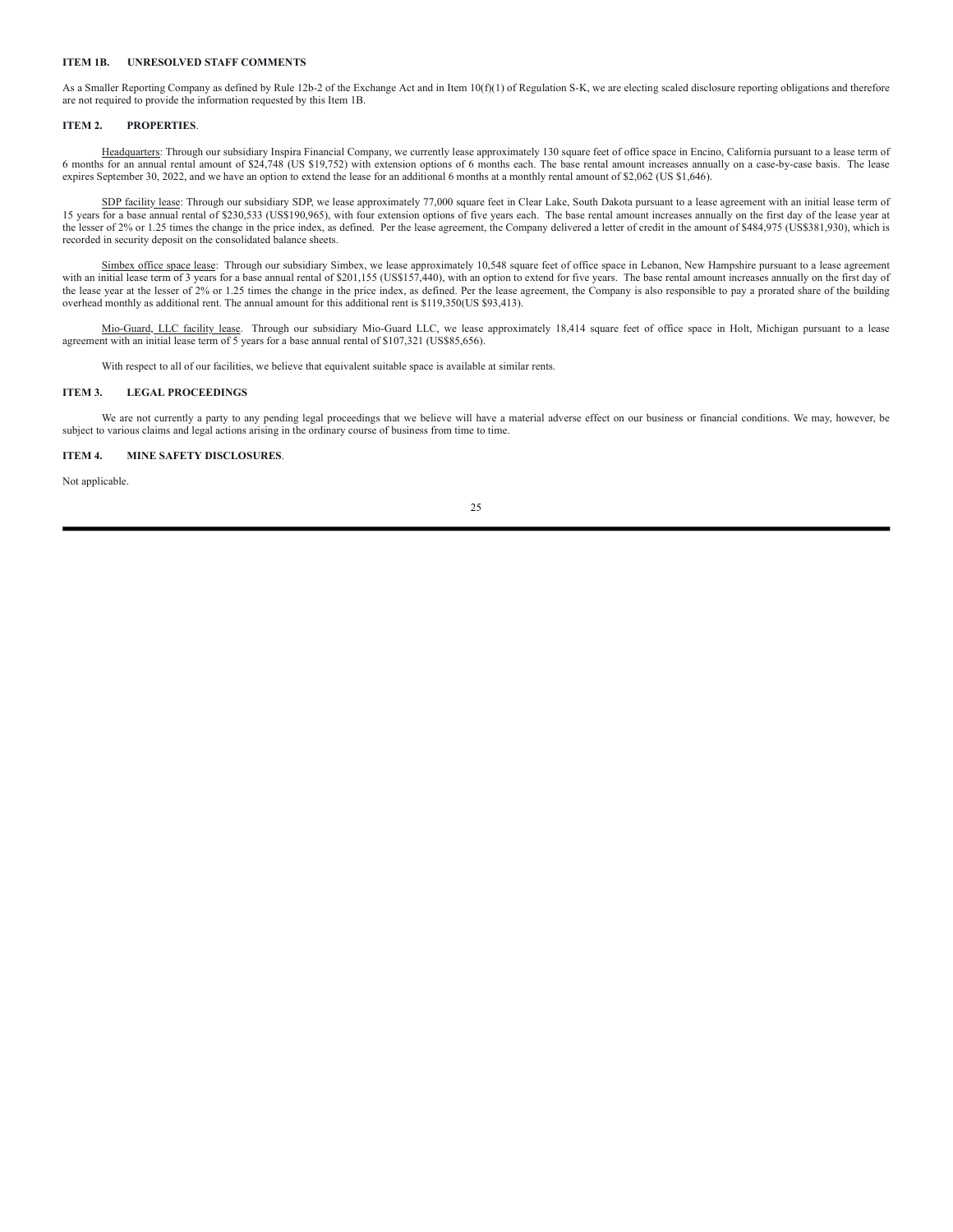# **PART II**

# **ITEM 5. MARKET FOR REGISTRANT'S COMMON EQUITY, RELATED STOCKHOLDER MATTERS AND ISSUER PURCHASES OF EQUITY SECURITIES.**

#### **Market Price Information for our Common Shares**

Our common shares have been traded on the TSXV under the symbol "SGMD" since December 15, 2020. From January 15, 2020, through December 15, 2020, our common shares traded on the TSXV under the symbol "BRTL". The TSXV is the only trading market for our common shares. The high and low sales prices for our common shares are as follows for the following periods as reported by the TSXV:

|                                     | High                     |    | Low                      |
|-------------------------------------|--------------------------|----|--------------------------|
| Period                              | $(S)^{(1)}$              |    | $(S)^{(1)}$              |
| 2022                                |                          |    |                          |
| Quarter ended February 28, 2022     | 0.780                    | S  | 0.485                    |
| 2021                                |                          |    |                          |
| Quarter Ended November 30, 2021     | 1.080                    | x  | 0.660                    |
| Quarter Ended August 31, 2021 (2)   | 1.490                    | £. | 0.420                    |
| Quarter Ended May 31, 2021 (2)      | $\overline{\phantom{a}}$ |    |                          |
| Quarter Ended February 28, 2021 (2) | ۰                        |    | $\overline{\phantom{a}}$ |
| 2020                                |                          |    |                          |
| Quarter Ended November 30, 2020 (2) | ۰                        |    |                          |
| Quarter Ended August 31, 2020       | 0.239                    |    | 0.185                    |
| Quarter Ended May 31, 2020          | 0.170                    |    | 0.109                    |
| Quarter Ended February 29, 2020     | 0.190                    | ъ  | 0.149                    |

(1) Source: TMX Money

(2) Our common shares were halted from trading on the TSXV from September 9, 2020 until June 9, 2021 in connection with the completion of the Change of Business.

#### **Holders**

As of May 20, 2022, we believe there were approximately 1,291 non-objecting beneficial owners of record holding 17,942,324 common shares of the Company. The number of non-objecting beneficial owners of record does not include an indeterminate number of shareholders whose shares are held by brokers in street name through depositaries, including CDS & Co and CEDE & Co.

The holders of our common shares are entitled to receive notice of and to attend and vote at all meetings of our shareholders and each common share shall confer the right to one vote in person or by proxy at all meetings of our shareholders. The holders of our common shares shall be entitled, subject to the prior rights, if any, of any other class of our shares, to receive such dividends payable in cash or property as may be declared thereon by the Board from time to time. The Board may declare no dividend payable in cash or property on our common shares unless the Board simultaneously declares a dividend payable in cash or property on our Class A Shares, in an amount per Class A Share equal to the amount of the dividend declared per common share. In the event of our liquidation, dissolution or winding-up, whether voluntary or involuntary, the holders of our common shares are entitled to receive, subject to the prior rights, if any, of the holders of any other class of our shares, our remaining property and assets *pari passu* with the holders of our Class A Shares, with the amount of such distribution per common share equal to the amount of such distribution per Class A Shareholders of our common shares have no preemptive rights and no right to convert their common shares into any other securities. There are no redemption or sinking fund provisions applicable to our common shares.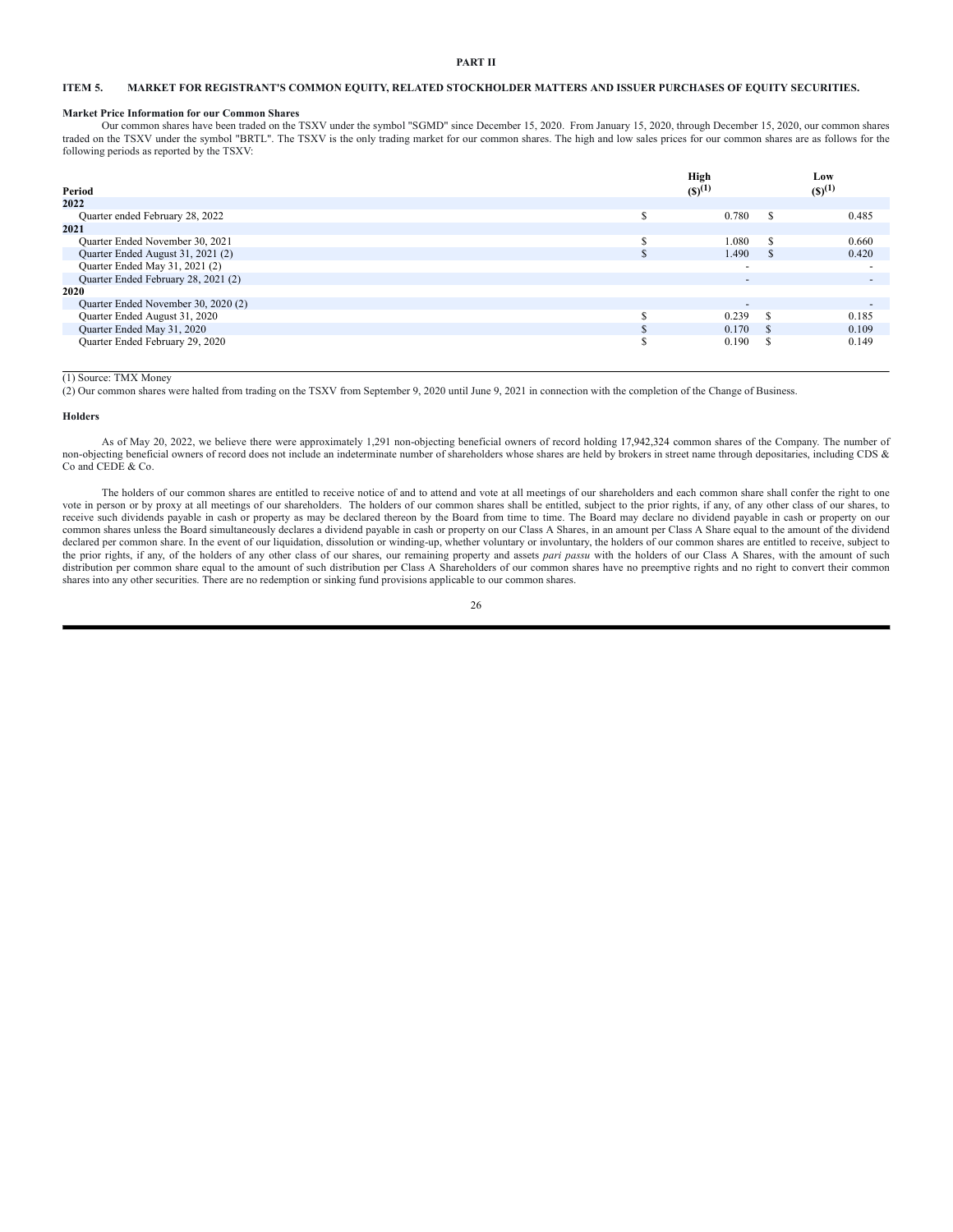# **Dividend Policy**

We have never paid cash dividends on our securities, and we do not anticipate paying any cash dividends on our shares of common shares in the foreseeable future. We intend to retain any future earnings for reinvestment in our business. Any future determination to pay cash dividends will be at the discretion of our board of directors, and will be dependent upon our financial condition, results of operations, capital requirements and such other factors as our board of directors deems relevant.

## **Unregistered Sales of Securities**

The following information represents securities sold by the Company within the past three years through May 23, 2022 which were not registered under the Securities Act. Included are new issues, securities issued in exchange for property, services or other securities, securities issued upon conversion from other share classes and new securities resulting from the modification of outstanding securities. We sold all of the securities listed below to accredited investors pursuant to the exemption from registration provided by Section 4(a)(2) of the Securities Act and Rule 506(b) of Regulation D promulgated under the Securities Act or pursuant to Regulation S promulgated under the Securities Act.

- On May 6, 2022 we issued 454,817 common shares pursuant to the exercise of broker warrants previously issued in connection with the Company's financing completed on May 21, 2021.
- On February 15, 2022, we sold 7,749,000 common shares, and 7,749,000 warrants to purchase up to 7,749,000 common shares. Each common share and accompanying warrant were sold together as a "Unit" at a combined offering price of \$0.55 per Unit, with an aggregate purchase price of approximately \$4.26 million. The warrants have an exercise price of \$0.70 per share, are exercisable immediately and expire on February 15, 2025. Beacon Securities Limited, Canaccord Genuity Corp., and Leede Jones Gable Inc. (collectively, the "Underwriters") acted underwriters for the offering and received commissions equal to \$410,284 and were granted broker warrants to purchase up to an aggregate of 542,431 common shares of the Company. The broker warrants have an exercise price of \$0.55 per share and are exercisable for a three-year period until February 15, 2025.
- On August 20, 2021, we issued 112,617 common shares pursuant to the exercise of stock options which generated net proceeds of \$21,392.
- On May 20, 2021, we issued 1,492,425 common shares pursuant to the exercise of stock options which generated net proceeds of \$355,500.
- On May 20, 2021, pursuant to a share exchange agreement, we issued 1,355,425 common shares in exchange for the surrender of 1,355,425 Class A shares.
- On May 21, 2021, we issued and sold 9,990,237 common shares which generated gross proceeds of \$5,550,258. 7,869,005 of the common shares were sold at an approximate offering price of approximately \$0.48 per share. 2,121,232 of the common shares and accompanying warrants were sold together as a "Unit" at a combined offering price of approximately \$0.85 per Unit. The 2,121,232 warrants have an exercise price of \$1.25 per share, are exercisable immediately and expire on December 18, 2022. Beacon Securities, and Leede Jones Gable Inc. (collectively, the "Underwriters") acted underwriters for the offering and received commissions equal to \$249,768 and were granted broker warrants to purchase up to an aggregate of 1,119,906 common shares of the Company. 876,231 of the broker warrants have an approximate exercise price of \$0.48 and 243,675 of the broker warrants have an approximate exercise price of \$0.85 per share and are exercisable until December 18, 2022.
- On May 21, 2021, pursuant to a shares-for-debt agreement, we issued 737,000 common shares in satisfaction of \$114,498 (US \$88,000) of indebtedness owed to a service provider.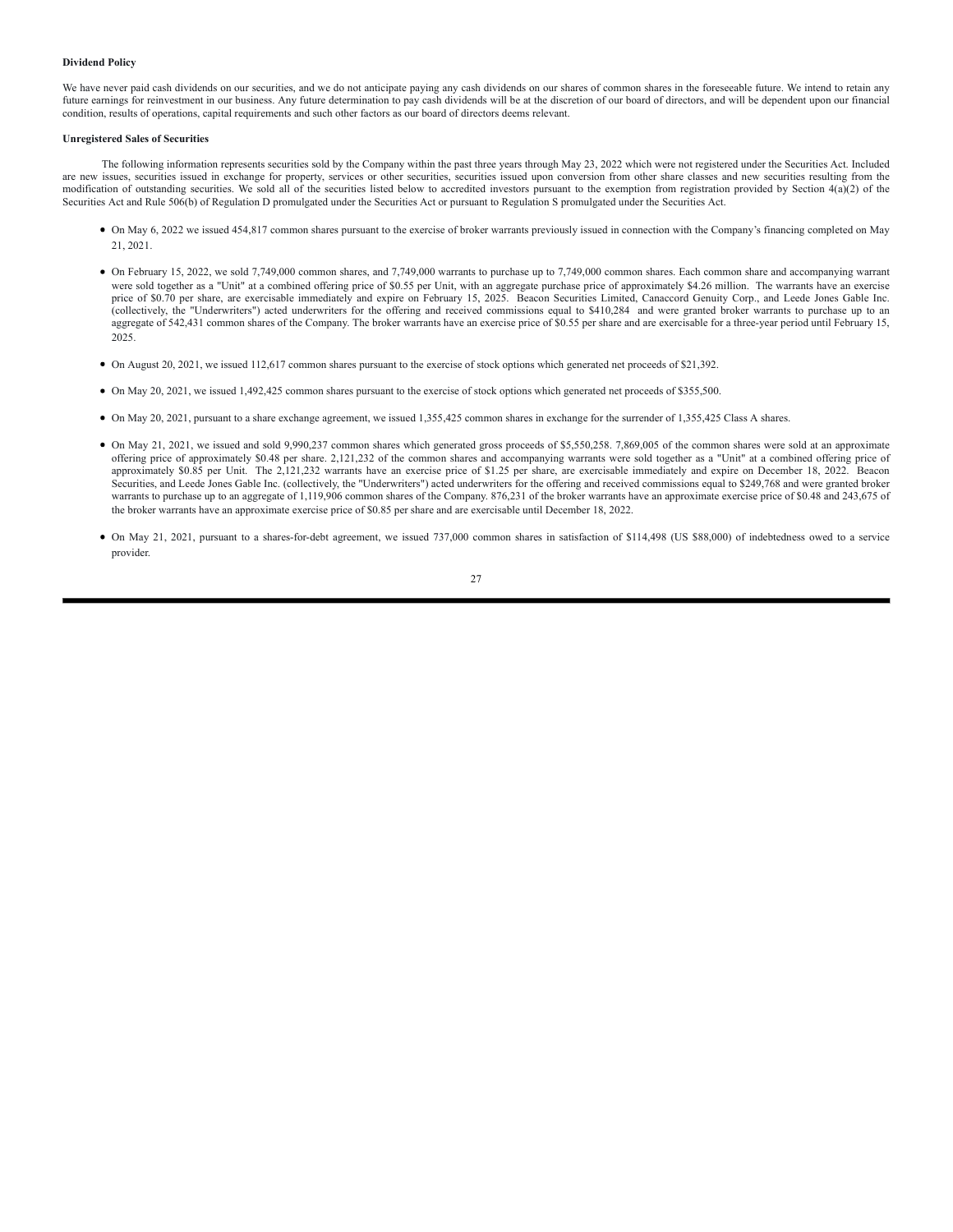- On December 18, 2020, the Company completed a financing of 7,869,005 subscription receipts ("Salona Subscription Receipts") on a non-brokered private offering basis at a price of \$0.48 per Salona Subscription Receipt, for gross proceeds to us of \$3,736,982 (the "Concurrent Salona Financing"). Each Salona Subscription Receipt automatically converted into one common share on June 17, 2021. In connection with the Concurrent Salona Financing, registered dealers were entitled to cash compensation in the aggregate amount of \$166,448, and (ii) on the Escrow Release Date, an aggregate of 876,231 options to purchase one common share at a price of \$0.48 per common share until December 18, 2022.
- On December 18, 2020, our wholly owned British Columbia incorporated subsidiary ("**Finco**") completed a financing of 2,121,232 subscription receipts ("Finco Subscription Receipts") on a non-brokered private offering basis, at a price of \$0.85 per Finco Subscription Receipt, for gross proceeds to Finco of \$1,813,276 (the "Concurrent Finco Financing"). Each Finco Subscription Receipt automatically converted into one unit (each, a "Unit") on the Escrow Release Date, without any further consideration on the part of the subscriber. Each Unit consisted of one share of Finco (a "Finco Share") and one Finco Share purchase warrant (a "Finco Warrant"), with each Finco Warrant exercisable for one Finco Share at \$1.25 per share until December 18, 2022, subject to acceleration. In connection with the Concurrent Finco Financing, registered dealers were entitled to (i) cash compensation in the aggregate amount of \$83,320, and (ii) on the Escrow Release Date, an aggregate of 243,675 options to purchase one Finco Share at a price of \$0.85 per share until December 18, 2022.

#### **ITEM 6. SELECTED FINANCIAL DATA**

As a Smaller Reporting Company as defined by Rule 12b-2 of the Exchange Act and in Item 10(f)(1) of Regulation S-K, we are electing scaled disclosure reporting obligations and therefore are not required to provide the information requested by this Item 6.

## **ITEM 7. MANAGEMENT'S DISCUSSION AND ANALYSIS OF FINANCIAL CONDITION AND RESULTS OF OPERATIONS.**

Except for the historical information contained herein, the following discussion contains forward-looking statements that are subject to known and unknown risks, uncertainties and other factors that may cause our actual results to differ materially from those expressed or implied by such forward-looking statements. We discuss such risks, uncertainties and other factors throughout this Annual Report and specifically under the captions "Risk Factors". In addition, the following discussion and analysis should be read in conjunction with the 2022 Consolidated Financial Statements and the related Notes to the Consolidated Financial Statements included elsewhere in this Annual Report.

## **NON-GAAP MEASURES**

Throughout this management discussion and analysis, our management uses a number of financial measures to assess its performance, and these are intended to provide additional information to investors concerning the Company. This year and 2022 mean the fiscal year ended February 28, 2022. Last year and 2021 mean the fiscal year ended February 28, 2021. Some of these measures, including net profit (loss) from operations and Adjusted EBITDA (i) are not calculated in accordance with Generally Accepted Accounting Principles (GAAP), which are based on the United States Generally Accepted Accounting Principles (U.S. GAAP), (ii) are not defined by GAAP, and (iii) do not have standardized meanings that would ensure consistency and comparability between companies using these measures. Readers are cautioned that the disclosure of these items is meant to add to, and not replace, the discussion of financial results as determined in accordance with U.S. GAAP. Salona's presentation of this financial measure may not be comparable to similarly titled measures used by other companies The primary purpose of these non-GAAP measures is to provide supplemental information that may prove useful to investors who wish to consider the impact of certain non-cash or uncontrollable items on our operating performance and who wish to separate revenues and related costs associated with client acquisition that may not be ongoing.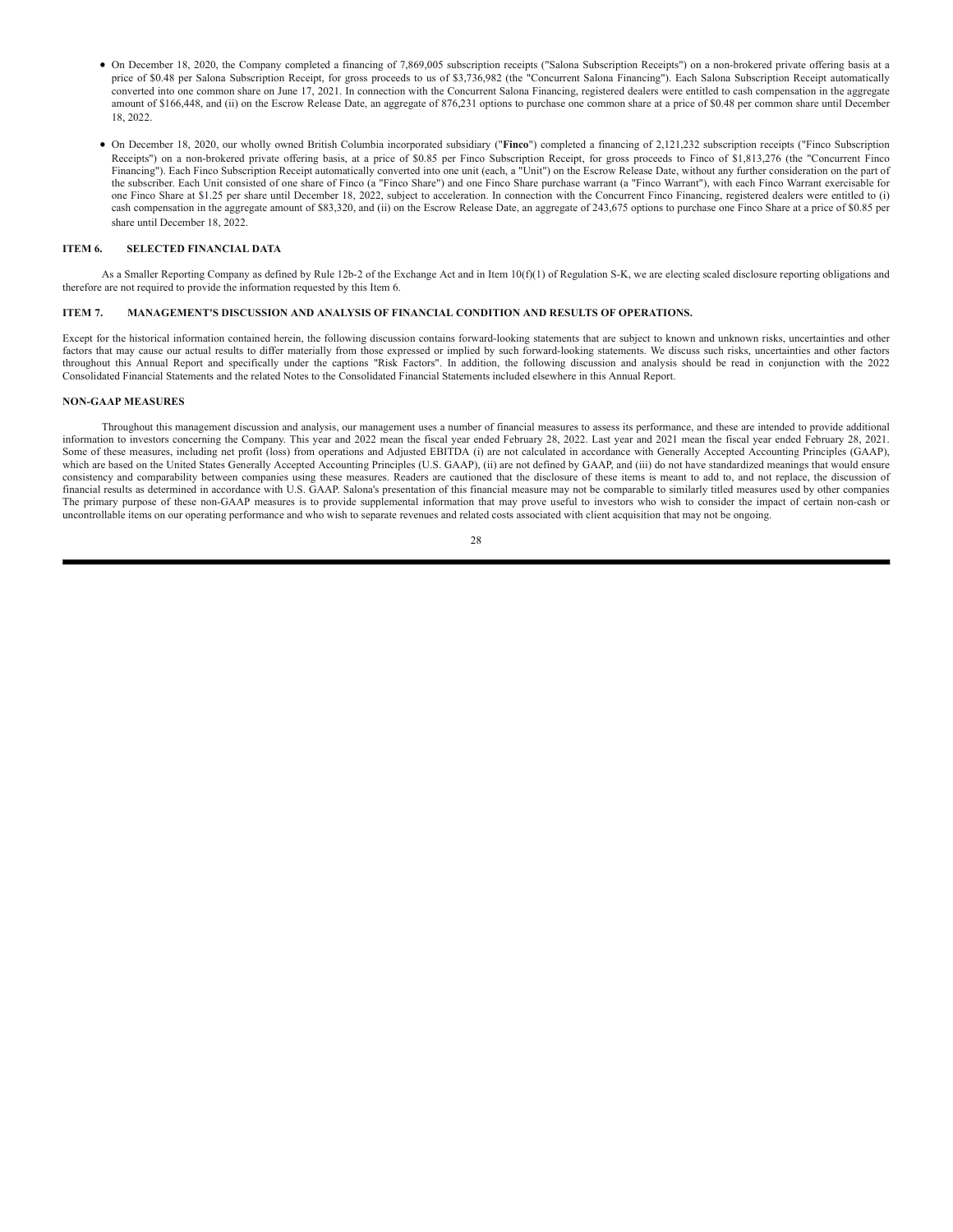## **OVERVIEW**

On March 11, 2021, we completed the Change of Business, as defined by the TSX Venture Exchange, to become an acquisition-oriented medical device company with plans to achieve scale through further acquisitions and organic growth. We presently intend to operate in the recovery science market, including postoperative pain, wound care and other markets serving the aging population in the United States.

On May 21, 2021, we consummated the acquisition of South Dakota Partners Inc. ("SDP") through a subsidiary. SDP operates a large state-of-the-art production facility located in the State of South Dakota currently producing proprietary and white label medical devices for pain management, cold and hot therapy, NMES, PEMF and ultrasound. Since its acquisition, SDP has generated \$12,515,063 of revenue and has generated net earnings of \$392,673. We anticipate SDP will continue to be profitable in the future. Information relating to SDP contained in this Report covers the period from May 21, 2021, through February 28, 2022.

On September 30, 2021, the Company consummated the acquisition of Simbex, LLC ("Simbex"), an IP-based business that has a portfolio of several revenue and royalty generating products ranging from wearable technology to products for physical stability as well as expertise in development and design of many medical devices on the market it has innovated over the past several years. Simbex generated over \$8,000,000 in audited revenues in 2020 with reported gross margins of 50% and was cash flow positive. Information relating to Simbex contained in this Report covers the period from September 30, 2021, through February 28, 2022. Since acquisition, Simbex has generated \$4,653,516 of revenue and has generated net earnings of \$685,601.

On November 28, 2021, the Company consummated the acquisition of the customer lists, sales orders and supply agreements, and related sales channel and intellectual property assets of ALG-Health, LLC ("ALG"), a business engaged in the selling medical devices and supplies to small, independent hospitals, group purchasing organizations, medical offices and clinics, in exchange for non-voting securities of ALG Health Plus which are exchangeable for up to a maximum of 21,000,000 nonvoting Class A shares of the Company subject to the achievement of certain revenue and EBITDA targets. In connection with the transaction, our subsidiary ALG Health Plus entered into an exclusive supply agreement with ALG.

January 12, 2022, Melissa Polesky-Meyrowitz, CPA, was appointed the Chief Financial Officer for the Company. Mrs. Polesky-Meyrowitz is a CPA with a BBA in accounting from Hofstra University. She has over ten years' experience in accounting and taxation. She was previously an International Tax Services Supervisor at RSM, LLP and an US Tax Compliance and Advisory Manager at Richter LLP located in Toronto. Melissa has previously worked with the Company in the role of senior controller.

On March 11, 2022, the Company acquired Mio-Guard LLC, a Michigan based company engaged in the wholesale sale of sports medicine products in the mid-western, southern and central United States, through a wholly owned subsidiary. Mio-Guard and its predecessors had 2021 unaudited annual revenues of approximately \$4.5M (US\$3.6M) with 25% gross margins. Since 2009, the team at Mio-Guard has sold into the athletic training, physical therapy and orthopedics markets for sports medicine products. Mio-Guard has over 50 sales representatives in the United States with a focus on the Midwest, South and Central United States and long-standing relationships with institutions ranging from high school to college to professional athletics. Financial information related to Mio-Guard is not covered in this report.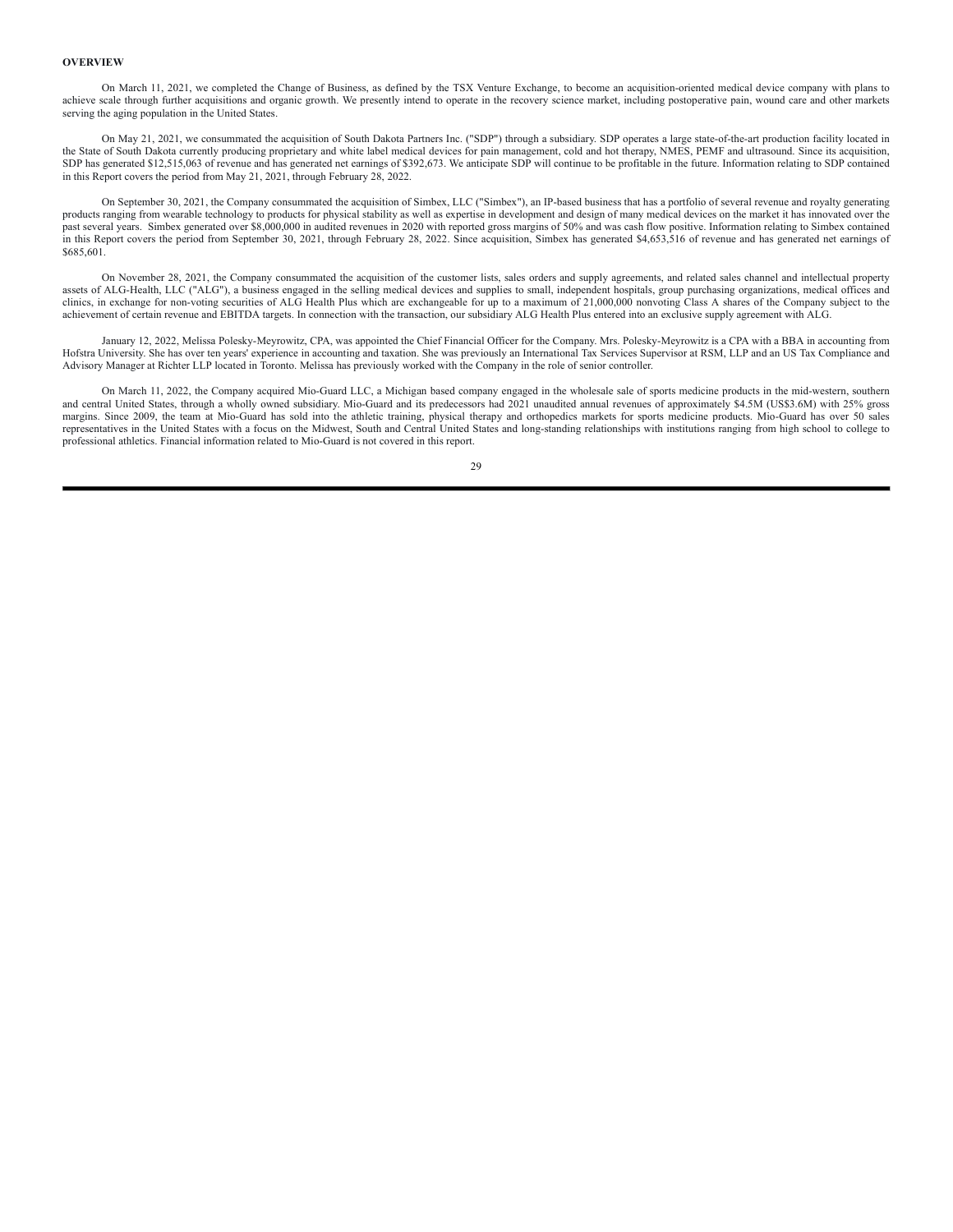# **SELECTED FINANCIAL INFORMATION**

The Company uses Adjusted EBITDA, as calculated below, to assess the financial health of its acquisitions and determine the overall potential of its business not including transaction costs and other activities associated with the ongoing growth strategy of the Company. Adjusted EBITDA is calculated as net loss less interest, taxes, depreciation, amortization, stock-based compensation, foreign exchange gain, change in fair value of contingent consideration, provision for impairment and transaction costs.

# **Revenues**

|                        |                          |  |                          |  | 2022 vs 2021    |             |  |  |
|------------------------|--------------------------|--|--------------------------|--|-----------------|-------------|--|--|
|                        | <b>February 28, 2022</b> |  | <b>February 28, 2021</b> |  | <b>S</b> Change | % Change    |  |  |
| Revenue                | 18,312,269               |  | (33, 547)                |  | 18,345,816      | (54,687%)   |  |  |
| <b>Gross Margin</b>    | 5.962.067                |  | (33, 547)                |  | 5,995,614       | $17.872\%)$ |  |  |
| <b>Adiusted EBITDA</b> | .430.181                 |  | (786, 117)               |  | 2.216.298       | (282%)      |  |  |
|                        |                          |  |                          |  |                 |             |  |  |

# **Adjusted EBITDA**

Adjusted EBITDA is calculated as follows:

|                                                                                           |   | <b>February 28, 2022</b> | <b>February 28, 2021</b> |
|-------------------------------------------------------------------------------------------|---|--------------------------|--------------------------|
| <b>Adjusted EBITDA</b>                                                                    | S | 1,430,181 \$             | (786, 117)               |
| Less: Stock Based Compensation                                                            |   | (1,196,361)              | (237,714)                |
| Amortization of intangible asset                                                          |   | (448, 348)               |                          |
| Depreciation of property and equipment                                                    |   | (200, 622)               |                          |
| Depreciation of right-of-use asset                                                        |   | (192,796)                | $\overline{\phantom{0}}$ |
| Interest Expense                                                                          |   | (388,065)                |                          |
| Foreign exchange gain                                                                     |   | 16.392                   |                          |
| Change in fair value of contingent consideration                                          |   | 5,853,701                |                          |
| Provision for impairment                                                                  |   | (5,520,522)              |                          |
| Transaction costs including legal, financial, audit and US & Canadian regulatory expenses |   | (3,842,734)              | (1,643,592)              |
| Gain on debt settlement                                                                   |   | 15.538                   |                          |
| Current income tax expense                                                                |   | (12,022)                 |                          |
| Deferred income tax gain                                                                  |   | 113.639                  |                          |
| Net Loss                                                                                  |   | $(4,372,019)$ \$         | (2,667,423)              |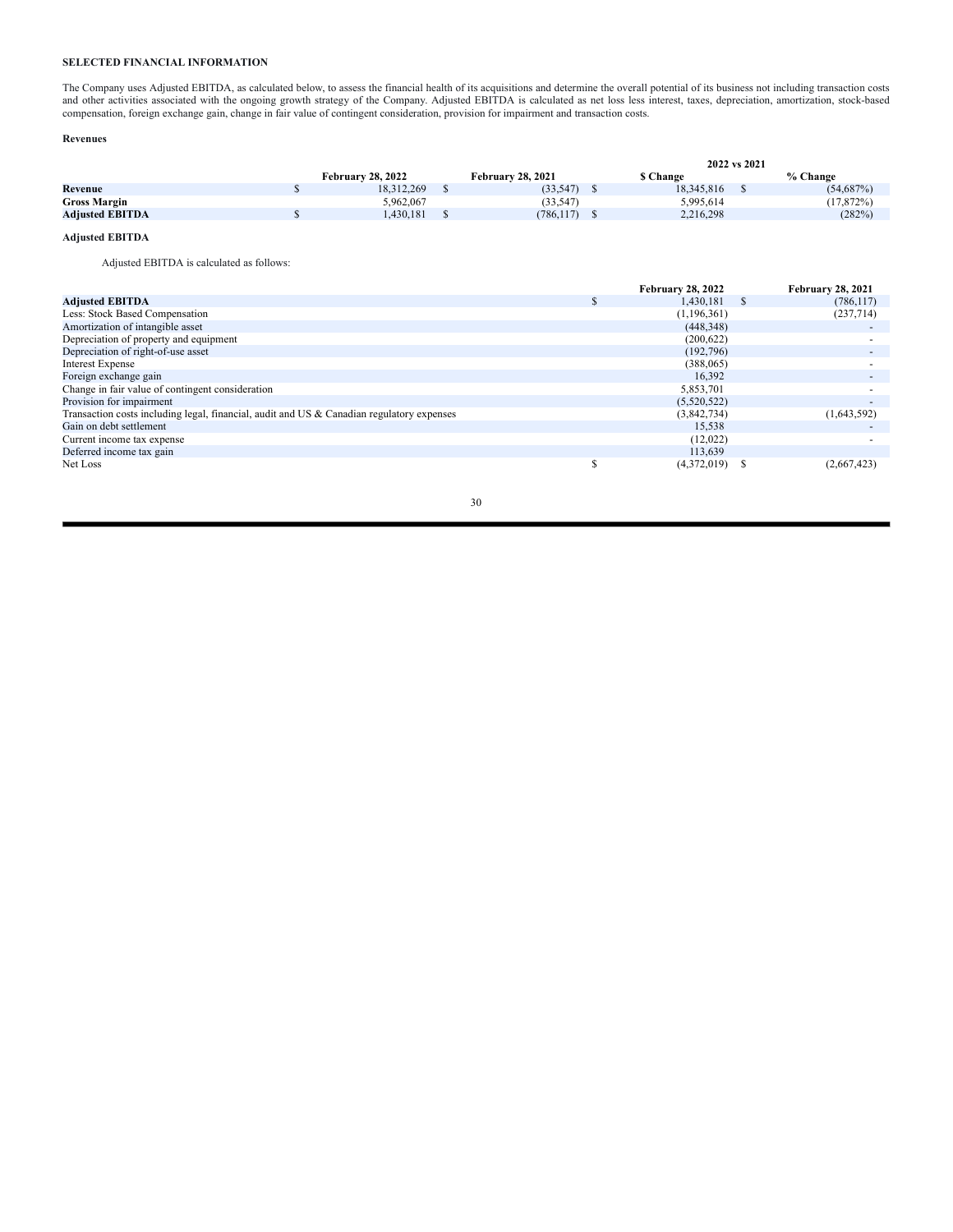# **RESULTS OF OPERATIONS`**

## **Revenues**

|         |              |  |              |  | 2022 vs 2021 |           |  |
|---------|--------------|--|--------------|--|--------------|-----------|--|
|         | February 28, |  | February 28, |  |              |           |  |
|         | 2022         |  | 2021         |  | Change       | % Change  |  |
| Revenue | 18,312,269   |  | (33, 547)    |  | 18,345,816   | (54,687%) |  |
|         |              |  |              |  |              |           |  |

Since the acquisition of SDP on May 21, 2021, Simbex on September 30, 2021, and the sales channel assets of ALG on November 28, 2021, we have continued generating sales revenue in line with each of their pre-COVID revenue figures and each continue to grow. From March 1, 2021, through February 28, 2022, we generated sales of \$18,312,269.

|                          |  |                      |  |                          | 2022 vs 2021 |                 |          |  |  |
|--------------------------|--|----------------------|--|--------------------------|--------------|-----------------|----------|--|--|
| <b>Cost of Revenue</b>   |  | February 28,<br>2022 |  | February 28,<br>2021     |              | <b>S</b> Change | % Change |  |  |
|                          |  |                      |  |                          |              |                 |          |  |  |
| Direct service personnel |  | 2,494,162            |  | $\overline{\phantom{a}}$ |              | 2.494.162       | 100%     |  |  |
| Direct material costs    |  | 9.297.653            |  | $\overline{\phantom{a}}$ |              | 9.297.653       | 100%     |  |  |
| Other direct costs       |  | 558,387              |  | $\overline{\phantom{a}}$ |              | 558,387         | 100%     |  |  |

Cost of revenue includes our labor costs expended in the production of medical devices, and related expenses allocated directly to the production of medical devices, and our cost of actual materials used in the production process from May 21, 2021, through February 28, 2022. The ongoing issues with the global supply chain process caused by COVID-19 and other economic factors has impacted the Company's ability to source affordable components. While there can be no assurances, management believes that the negative impacts on the Company's sourcing of components will diminish as the global supply chain stabilizes.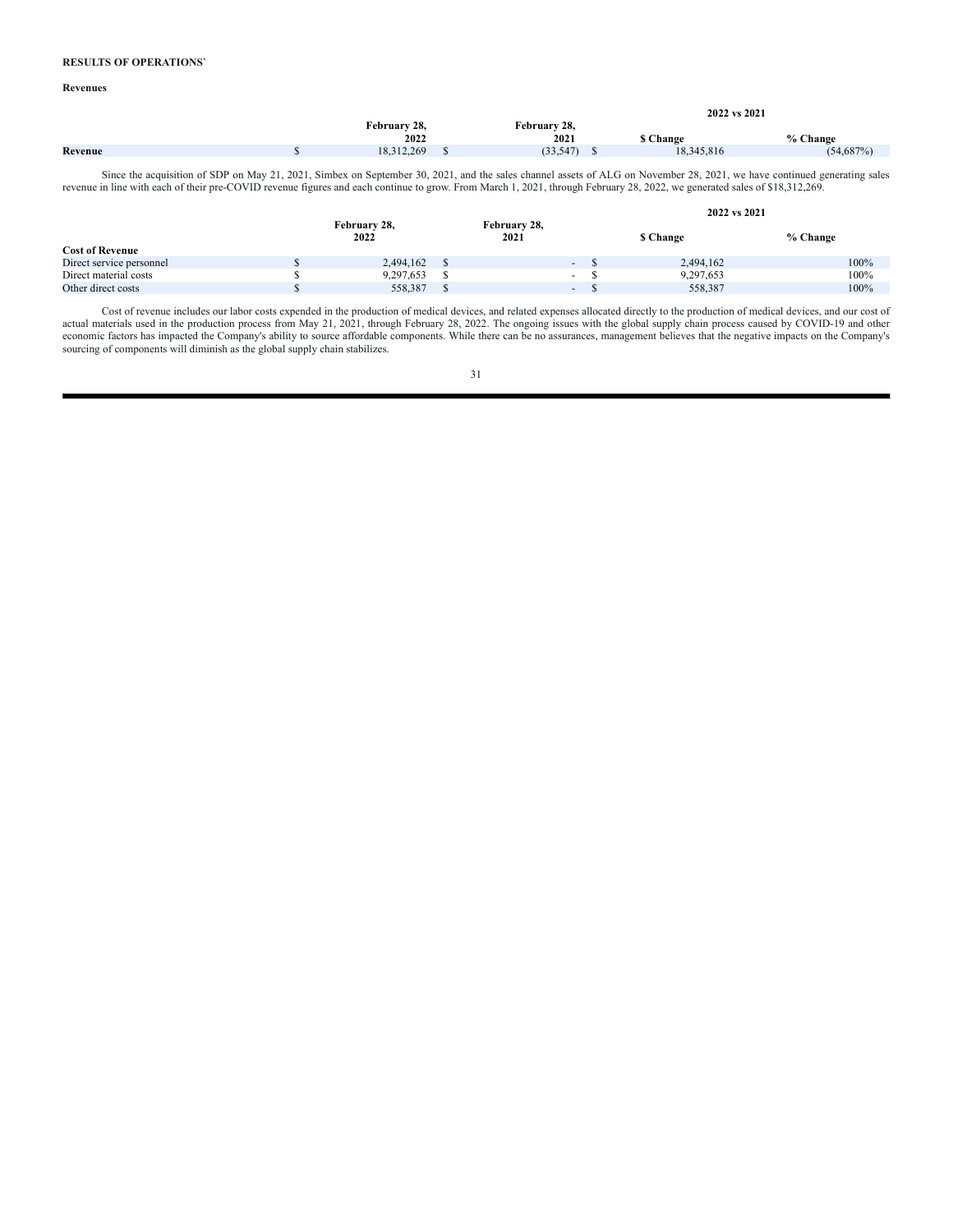## *Amortization, Depreciation, Interest, Transaction Costs and Foreign Exchange Gain*

|                                                      |                      |                            | 2022 VS 2021 |          |
|------------------------------------------------------|----------------------|----------------------------|--------------|----------|
|                                                      | February 28,<br>2022 | <b>February 28</b><br>2021 | \$ Change    | % Change |
| Amortization of intangible assets                    | $(448,348)$ \$       | $\sim$                     | (448, 348)   | 100%     |
| Depreciation of property and equipment               | (200, 622)           | $\sim$                     | (200, 622)   | 100%     |
| Amortization of right-of-use assets                  | (192,796)            | $\overline{\phantom{a}}$   | (192,796)    | 100%     |
| Interest expense                                     | (388, 065)           |                            | (388, 065)   | 100%     |
| Foreign exchange gain                                | 16.392               | $\overline{a}$             | 16.392       | 100%     |
| Gain on debt settlement                              | 15,538               |                            | 15,538       | 100%     |
| Transaction costs including legal, financial, audit, |                      |                            |              |          |
| US & Canadian Regulatory                             | $(3,842,734)$ \$     | (1,643,592)                | (2,199,142)  | 134%     |

**2022 vs 2021**

Amortization of intangible assets reflects the amortization of intangible assets such as trademarks, non-compete agreement, intellectual property and customer base. We depreciate property and equipment across their useful lives. While there can be no assurances, we expect depreciation of property and equipment and of right of use asset and interest expense to increase as the Company continues to grow its balance sheet through acquisitions.

Transaction costs include legal, financial, audit, US and Canadian regulatory expenses and other fees incurred in connection with the Change of Business transaction, the SDP, Simbex and ALG acquisitions, due diligence of acquisition targets, financing costs, US regulatory costs, and associated accounting and other costs. While these costs are necessary to the change of our line of business, they are not operational expenses of the business.

|                                   |                      |                      | 2022 vs 2021 |          |
|-----------------------------------|----------------------|----------------------|--------------|----------|
|                                   | February 28,<br>2022 | February 28,<br>2021 | Change       | % Change |
| Foreign currency translation loss | 63,041               | (430, 428)           | 493,469      | (115%)   |

Since we operate in the United States, we are exposed to foreign currency risk. We are unable to effectively predict swings in the foreign exchange value of the U.S. Dollar against the Canadian Dollar. When currency is moved between denominations, a gain or loss may be realized which management is unable to accurately predict.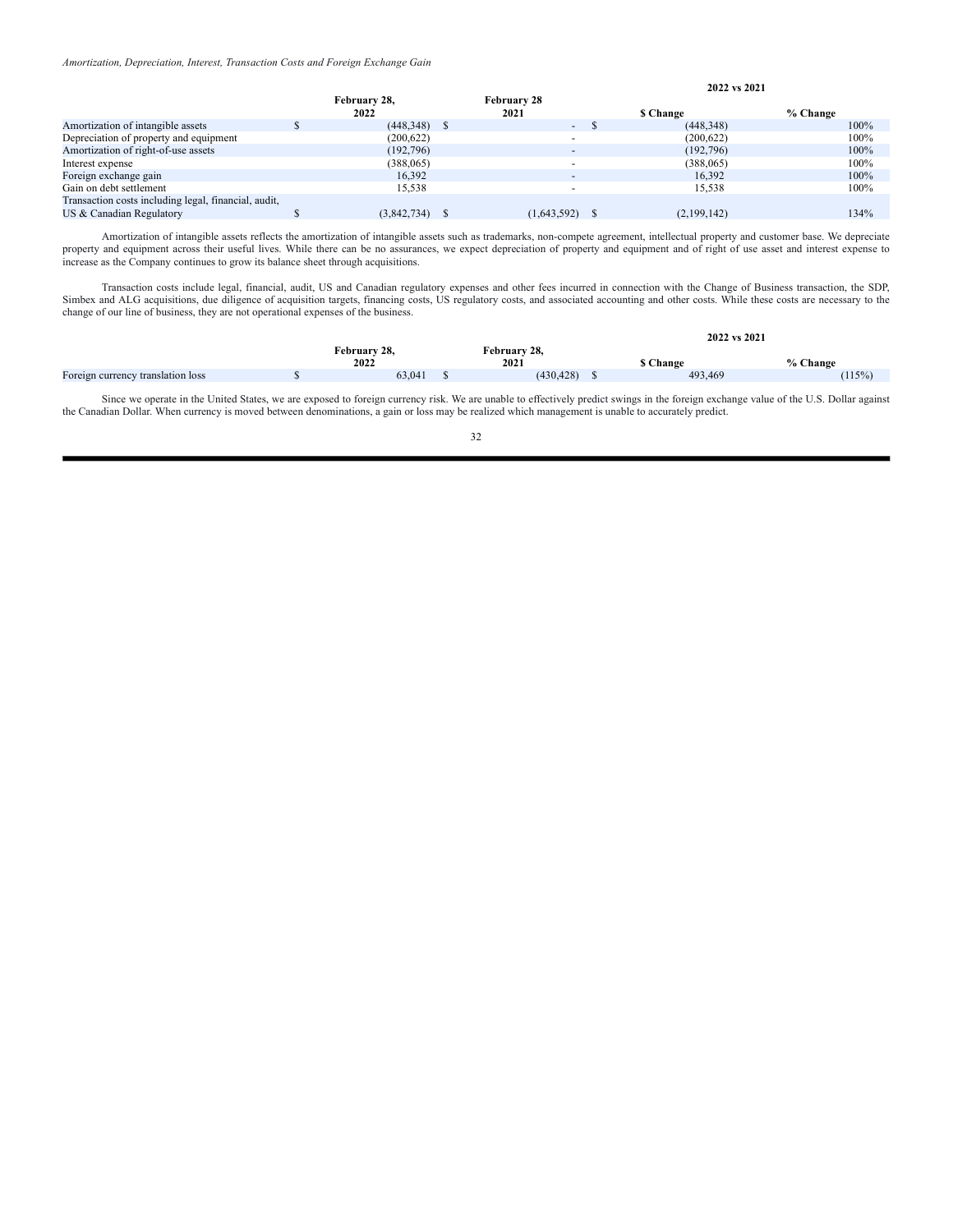## **Liquidity and Capital Resources**

We fund our operations through cash from operations and asset-based loans secured by subsidiary inventory and accounts receivable from third parties. As of February 28, 2022, we<br>had \$8,057,100 of cash and cash equivalents, from the exercise of 112,617 of stock options. On February 15, 2022, we generated \$4,261,950 from the issuance of 7,749,000 of our common shares and 7,749,000 warrants.

## *Long Term Debt*

On June 9, 2021, our subsidiary SDP entered into a \$6,813,180 (US\$5,400,000) revolving loan facility with a third-party financial institution, which refinanced their existing revolving loan facility and other notes. All amounts outstanding under the \$6,813,180 revolving loan facility bear interest at the greater of 4% or prime plus 0.75% per annum, and any accrued unpaid interest is payable monthly, with a maturity of August 1, 2023. The repayment obligations under the \$6,813,180 facility are secured by a first priority lien on substantially all of the assets of SDP and are not guaranteed by the Company or any other subsidiary. In addition, on June 9, 2021, SDP issued a secured promissory note in the principal amount of \$936,896 (US\$750,000) which evidenced the refinancing of two outstanding loans. The note bears interest at the greater of 6% or prime rate plus 2.75% per annum. Principal and accrued but unpaid interest due on the note are payable monthly in equal installments over a 36-month period, and the repayment obligations under the note are secured by a lien on substantially all of the assets of SDP. As of February 28, 2022, we had long term debt of \$856,119 related to the above note, as compared to \$0 on February 28, 2021.

### *Cash Flows*

The following table is a summary of our cash flows for the years ended February 28, 2022, and February 28, 2021:

|                                                         | February 28, | February 28, |
|---------------------------------------------------------|--------------|--------------|
|                                                         | 2022         | 2021         |
| Net cash used in operating activities                   | (3,703,879)  | (975, 174)   |
| Net cash (used in) provided by for investing activities | (4.617, 540) | 74,870       |
| Net cash provided by financing activities               | 3,935,155    | 5.430.722    |
| Net (decrease) increase in cash                         | (4,386,264)  | 4.530.418    |

## *Net Cash Used in Operating Activities*

During the year-ended February 28, 2022, \$3,703,879 was used in operating activities, compared to \$975,174 for the year-ended February 28, 2021. This cash flow was mostly used to ensure continued operation of the Company and capital raising expenses.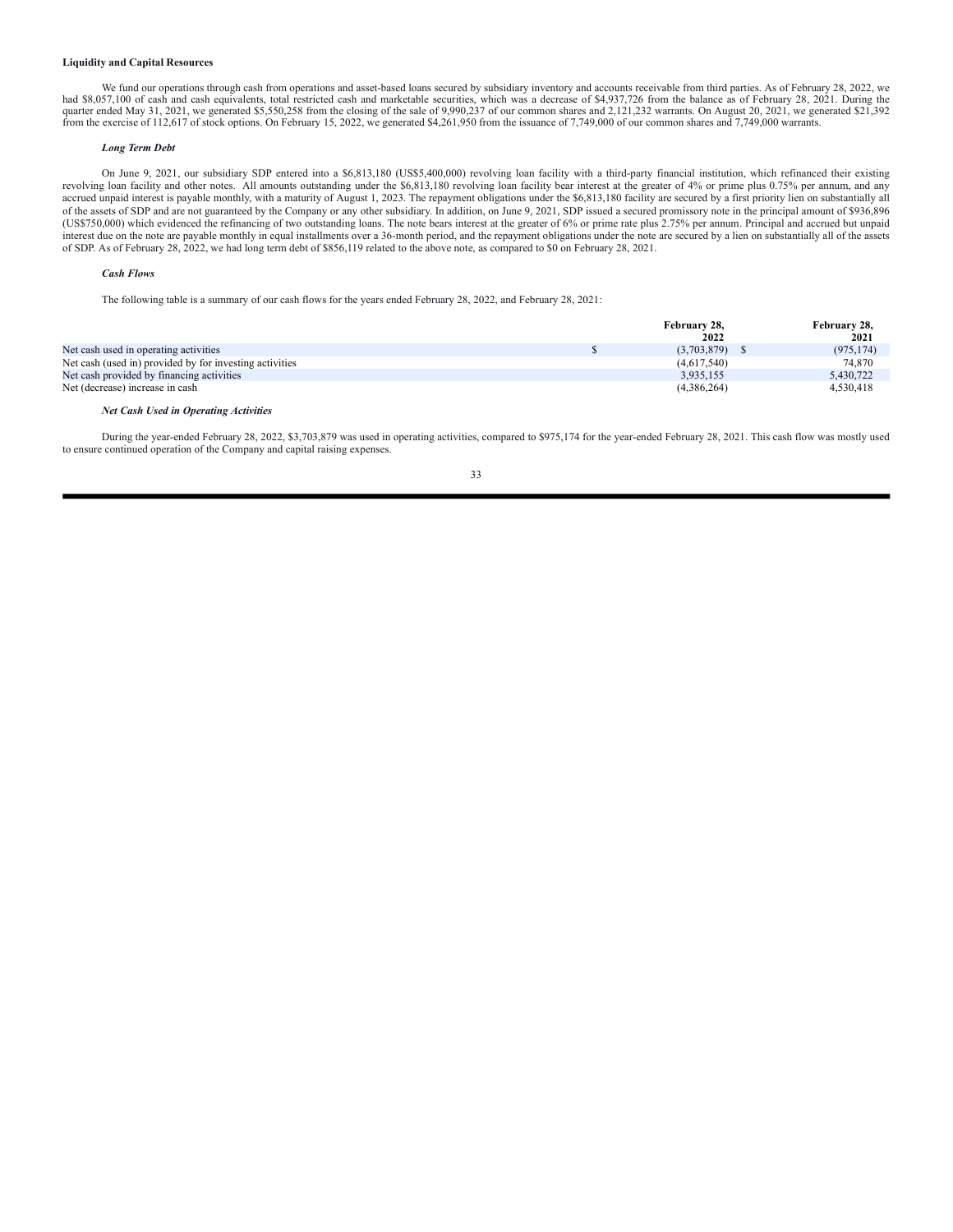## *Net Cash Used in Investing Activities*

During the year-ended February 28, 2022, \$4,617,540 was used in investing activities, compared to \$74,870 that was provided for the year-ended February 28, 2021. This decrease in cash flow reflects the funds used to acquire Simbex on September 30, 2021. Net cash used for investing activities was offset by cash received upon the acquisition of SDP and Simbex.

### *Net Cash Provided by Financing Activities*

During the year-ended February 28, 2022, \$3,935,155 was received from financing activities, compared to \$5,430,722 during the year-ended February 28, 2021. The cash was primarily received from the issuance of 7,749,000 shares and 7,749,000 share purchase warrants for proceeds of \$4,261,950 in February 2022. Additionally, \$376,893 was received from the exercise of stock options. Cash was primarily used to pay off loans held by SDP and for share issuance costs.

The Company currently intends to satisfy its short- and long-term liquidity requirements through its existing cash, current assets and cash flow from operating activities.

We have never paid a cash dividend on our capital stock. Any future determination to pay cash dividends will be at the discretion of our Board of Directors (the "Board") and will depend upon our financial condition, operating results, capital requirements and such other factors as our Board deems relevant.

#### **Off-Balance Sheet Arrangements**

We did not have any off-balance sheet arrangements during the periods covered by this Report.

## **ITEM 7A. QUANTITATIVE AND QUALITATIVE DISCLOSURES ABOUT MARKET RISK**

Market risk is the potential economic loss arising from adverse changes in market rates and prices, such as interest rates, foreign exchange rates, raw material and other commodity prices.

*Currency Risk.* Our operating results and financial position are reported in Canadian dollars. Some of our financial transactions are denominated in the U.S. dollar. The results of our operations are subject to currency transaction risks. We have no hedging agreements in place with respect to foreign exchange rates. We have not entered into any agreements or purchased any instruments to hedge possible currency risks at this time.

*Interest Rate Risk.* Interest rate risk is the risk that the fair value or future cash flows of a financial instrument will fluctuate because of changes in market interest rates. Cash and cash equivalents bear interest at market rates. As at February 28, 2022, our cash and cash equivalents consisted of \$8,057,100, as compared to \$7,080,768 at February 28, 2021. Our financial debts have variable fixed rates of interest and as a result, the Company is exposed to interest rate risk on the line of credit (\$5,497,249) short term debt (\$174,361) and long-term debt (\$681,758) which could negatively impact the Company's cash position and result of operations in future periods should interest rates rise.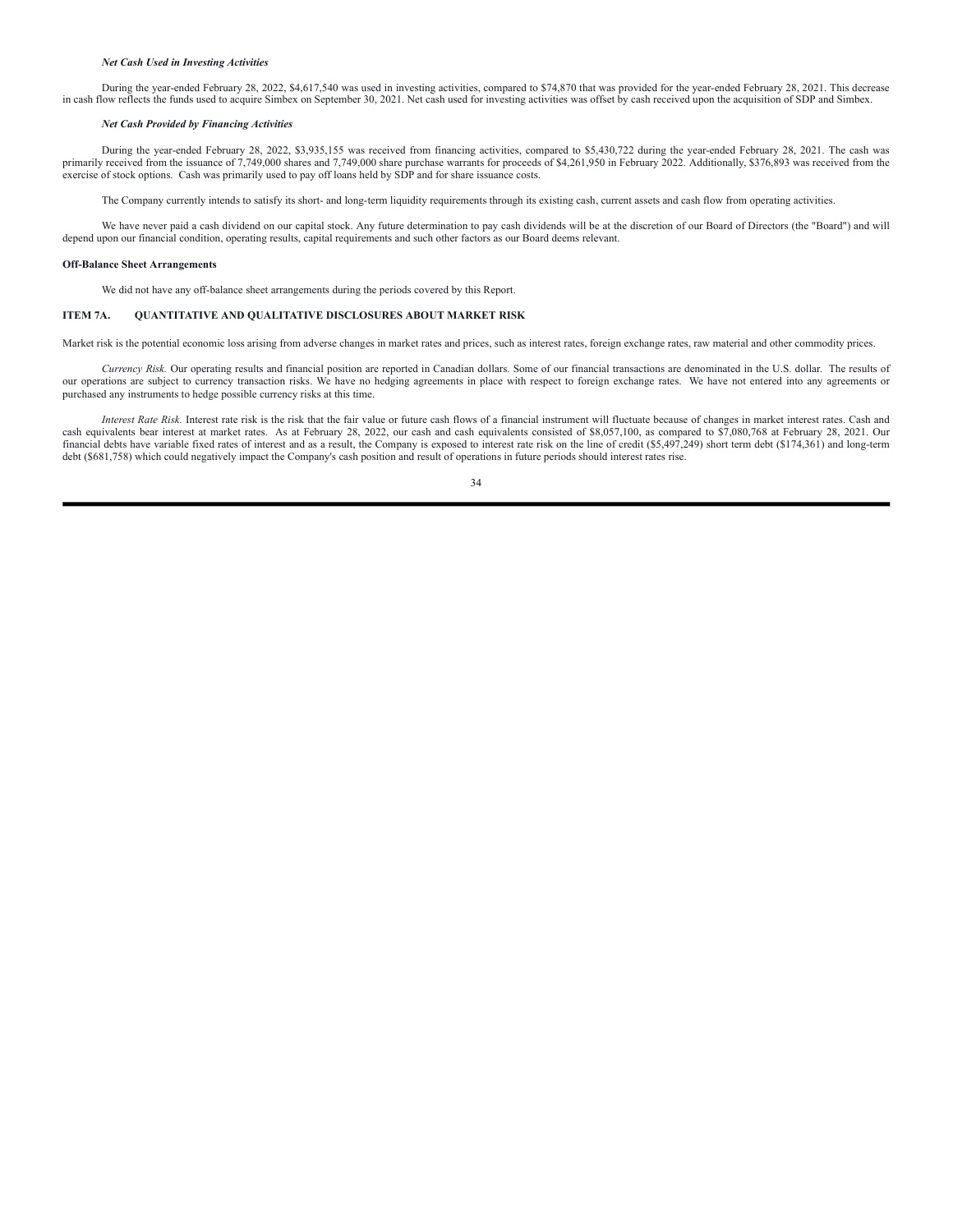# **SALONA GLOBAL MEDICAL DEVICE CORPORATION**

# **Consolidated Financial Statements**

## **Contents**

|                                                                                                              | Page  |
|--------------------------------------------------------------------------------------------------------------|-------|
| <b>Financial Statements:</b>                                                                                 |       |
|                                                                                                              |       |
| Report of Independent Registered Public Accounting Firm                                                      | $F-1$ |
|                                                                                                              |       |
| Consolidated Balance Sheets as of February 28, 2022, and 2021                                                | $F-2$ |
|                                                                                                              |       |
| Consolidated Statements of Operations and Comprehensive Loss for the Years Ended February 28, 2022, and 2021 | $F-3$ |
|                                                                                                              |       |
| Consolidated Statements of Stockholders' Equity for the Years Ended February 28, 2022, and 2021              | $F-4$ |
|                                                                                                              |       |
| Consolidated Statements of Cash Flows for the Years Ended February 28, 2022, and 2021                        | $F-5$ |
|                                                                                                              |       |
| Notes to the Consolidated Financial Statements                                                               | $F-6$ |
|                                                                                                              |       |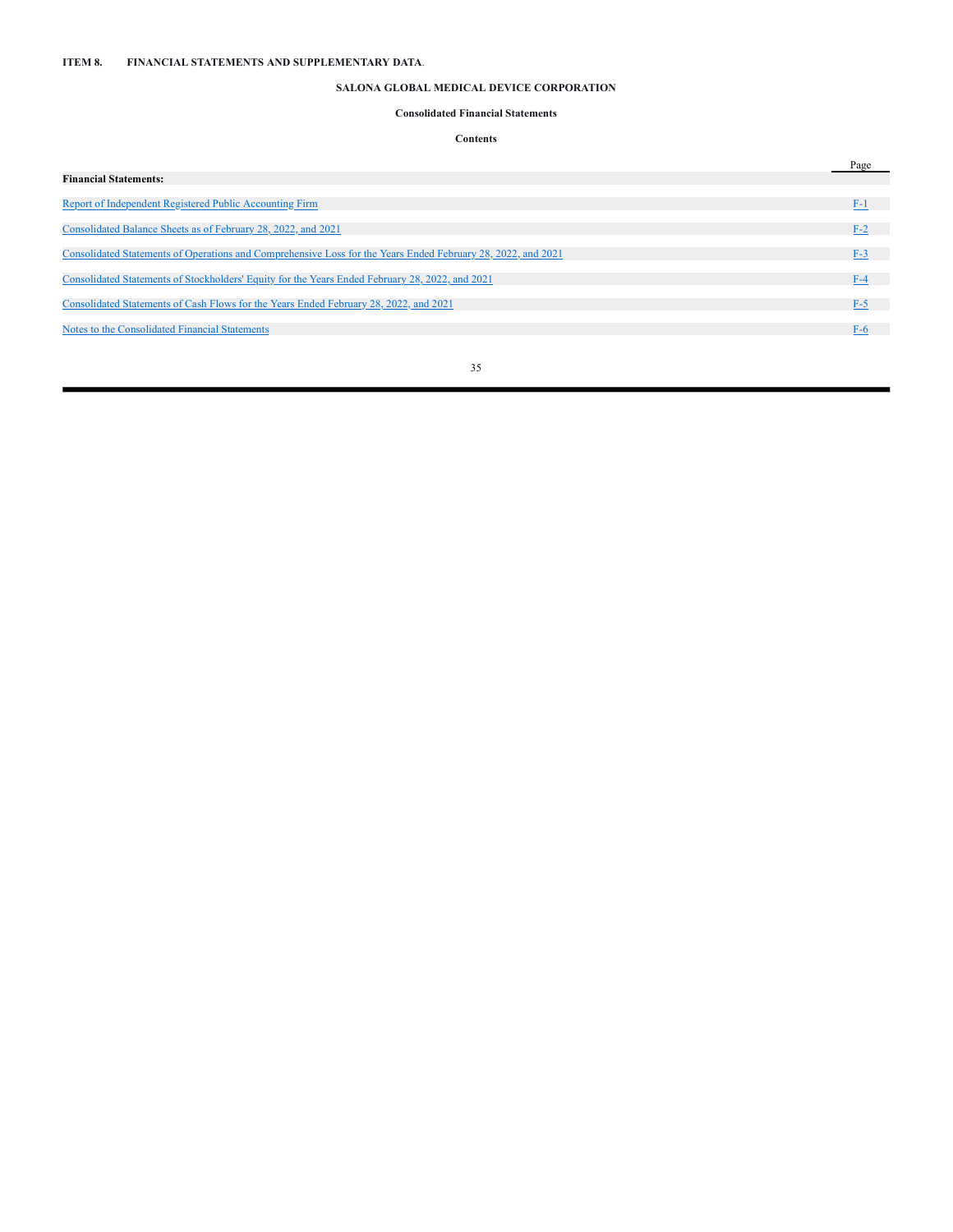

SRCO Professional Corporation Chartered Professional Accountants Licensed Public Accountants Park Place Corporate Centre 15 Werthelm Court, Suite 409 Richmond Hill, ON L48 3H7, Canada Tel: 905 882 9500 & 416 671 7292 Fax: 905 882 9580 Email info@srco.ca www.srco.ca

## **REPORT OF INDEPENDENT REGISTERED PUBLIC ACCOUNTING FIRM**

To the Stockholders and Board of Directors of Salona Global Medical Device Corporation

## **Opinion on the Consolidated Financial Statements**

We have audited the accompanying consolidated balance sheets of Salona Global Medical Device Corporation and its subsidiaries (the "Company") as of February 28, 2022 and 2021, the related consolidated statements of operations and comprehensive loss, stockholders' equity, and cash flows for each of the two years in the period ended February 28, 2022, and the related notes (collectively referred to as the "consolidated financial statements"). In our opinion, the consolidated financial statements present fairly, in all material respects, the financial position of the Company as of February 28, 2022 and 2021, and the results of its operations and its cash flows for each of the two years in the period ended February 28, 2022, in conformity with accounting principles generally accepted in the United States of America.

### **Basis for Opinion**

These consolidated financial statements are the responsibility of the Company's management. Our responsibility is to express an opinion on the Company's consolidated financial statements based on our audits. We are a public accounting firm registered with the Public Company Accounting Oversight Board (United States) ("PCAOB") and are required to be independent with respect to the Company in accordance with the U.S. federal securities laws and the applicable rules and regulations of the Securities and Exchange Commission and the PCAOB.

We conducted our audits in accordance with the standards of the PCAOB. Those standards require that we plan and perform the audit to obtain reasonable assurance about whether the consolidated financial statements are free of material misstatement, whether due to error or fraud. The Company is not required to have, nor were we engaged to perform, an audit of its internal control over financial reporting. As part of our audits, we are required to obtain an understanding of internal control over financial reporting, but not for the purpose of expressing an opinion on the effectiveness of the Company's internal control over financial reporting. Accordingly, we express no such opinion.

Our audits included performing procedures to assess the risks of material misstatement of the consolidated financial statements, whether due to error or fraud, and performing procedures that respond to those risks. Such procedures included examining, on a test basis, evidence regarding the amounts and disclosures in the consolidated financial statements. Our audits also included evaluating the accounting principles used and significant estimates made by management, as well as evaluating the overall presentation of the consolidated financial statements. We believe that our audits provide a reasonable basis for our opinion.

SRCO Professional Corporation 5828 */s/ SRCO Professional Corporation*

We have served as the Company's auditor since 2020 Richmond Hill, Ontario, Canada

May 31, 2022

CHARTERED PROFESSIONAL ACCOUNTANTS Authorized to practice public accounting by the Chartered Professional Accountants of Ontario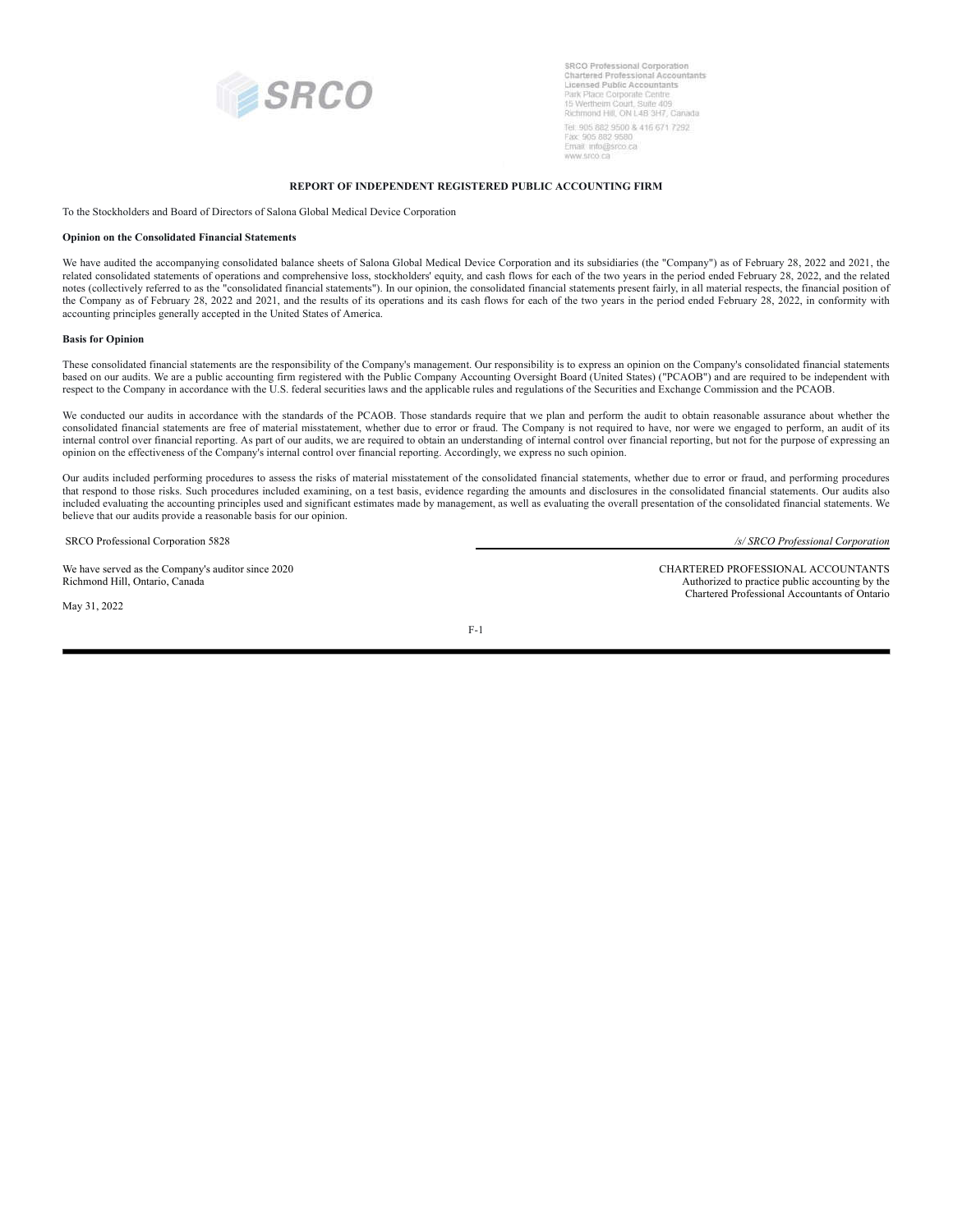### **SALONA GLOBAL MEDICAL DEVICE CORPORATION Consolidated Balance Sheets As at February 28, 2022 and 2021** *(In Canadian Dollars)*

|                                                                                                                   | <b>Notes</b>        |               | 2022                     |              | 2021         |
|-------------------------------------------------------------------------------------------------------------------|---------------------|---------------|--------------------------|--------------|--------------|
| <b>Assets</b>                                                                                                     |                     |               |                          |              |              |
|                                                                                                                   |                     |               |                          |              |              |
| Cash and cash equivalents                                                                                         | 21                  | $\mathbf S$   | 8,057,100                | $\mathbb{S}$ | 7,080,768    |
| Restricted cash                                                                                                   | 12                  |               |                          |              | 5,425,374    |
| Accounts receivable, net                                                                                          | 5                   |               | 6,595,668                |              |              |
| Inventories, net                                                                                                  | $\overline{7}$      |               | 4,969,439                |              |              |
| Marketable securities                                                                                             | 20                  |               |                          |              | 488,684      |
| Prepaid expenses and other receivables                                                                            |                     |               | 412,794                  |              | 135,065      |
| <b>Total current assets</b>                                                                                       |                     |               | 20,035,001               |              | 13,129,891   |
| Security deposit                                                                                                  | 13                  |               | 484,975                  |              |              |
| Property and equipment, net                                                                                       | 8                   |               | 1,460,175                |              |              |
| Operating right-of-use assets, net                                                                                | 13                  |               | 3,941,840                |              |              |
| Intangible assets, net                                                                                            | 9                   |               | 6,926,582                |              |              |
| Goodwill                                                                                                          | 4                   |               | 9,833,039                |              |              |
| <b>Total assets</b>                                                                                               |                     | $\mathbf{s}$  | 42,681,612               | $\mathbf{s}$ | 13,129,891   |
|                                                                                                                   |                     |               |                          |              |              |
| <b>Liabilities and Stockholders' Equity</b>                                                                       |                     |               |                          |              |              |
| <b>Liabilities</b>                                                                                                |                     |               |                          |              |              |
| Subscription receipts                                                                                             |                     | <sup>\$</sup> | $\overline{\phantom{a}}$ | $\mathbf S$  | 5,425,374    |
| Line of credit                                                                                                    | 11                  |               | 5,497,249                |              |              |
| Accounts payable and accrued liabilities                                                                          | 10                  |               | 3.679.396                |              | 1,047,784    |
| Current portion of debt                                                                                           | 11                  |               | 174,361                  |              |              |
| Current portion of lease liability                                                                                | 13                  |               | 245,257                  |              |              |
| Other liabilities                                                                                                 | 10                  |               | 562,262                  |              | 15,000       |
| Obligation for issuance of shares                                                                                 | $\overline{\bf{4}}$ |               | 12,997,846               |              |              |
| <b>Total current liabilities</b>                                                                                  |                     |               | 23,156,371               |              | 6,488,158    |
| Debt, net of current portion                                                                                      | 11                  |               | 681,758                  |              |              |
| Lease liability, net of current portion                                                                           | 13                  |               | 3,934,431                |              |              |
| Deferred tax liability                                                                                            | 22                  |               | 1,755,889                |              |              |
| <b>Total liabilities</b>                                                                                          |                     | S             | 29,528,449               | \$           | 6,488,158    |
|                                                                                                                   |                     |               |                          |              |              |
| <b>Stockholders' equity</b>                                                                                       |                     |               |                          |              |              |
|                                                                                                                   |                     |               |                          |              |              |
| Common stock; no par value, unlimited shares authorized; 52,539,162 shares issued and outstanding as of           |                     |               |                          |              |              |
| February 28, 2022 (February 28, 2021: 33,813,308)                                                                 | 14                  |               | 38,046,097               |              | 31,065,513   |
| Class A shares; no par value, unlimited shares authorized; 1,355,425 shares issued and outstanding as of February |                     |               |                          |              |              |
| 28, 2022 (February 28, 2021: Nil)                                                                                 | 14                  |               | 480,479                  |              |              |
| Additional paid-in-capital                                                                                        | 14                  |               | 6,985,107                |              | 3,625,762    |
| Accumulated other comprehensive income                                                                            |                     |               | 1,006,361                |              | 943,320      |
| Deficit                                                                                                           |                     |               | (33,364,881)             |              | (28,992,862) |
| <b>Total stockholders' equity</b>                                                                                 |                     |               | 13,153,163               |              | 6,641,733    |
| Total liabilities and stockholders' equity                                                                        |                     | \$            | 42,681,612               | \$           | 13,129,891   |
| <b>Contingencies (Note 23)</b>                                                                                    |                     |               |                          |              |              |
| <b>Subsequent events (Note 24)</b>                                                                                |                     |               |                          |              |              |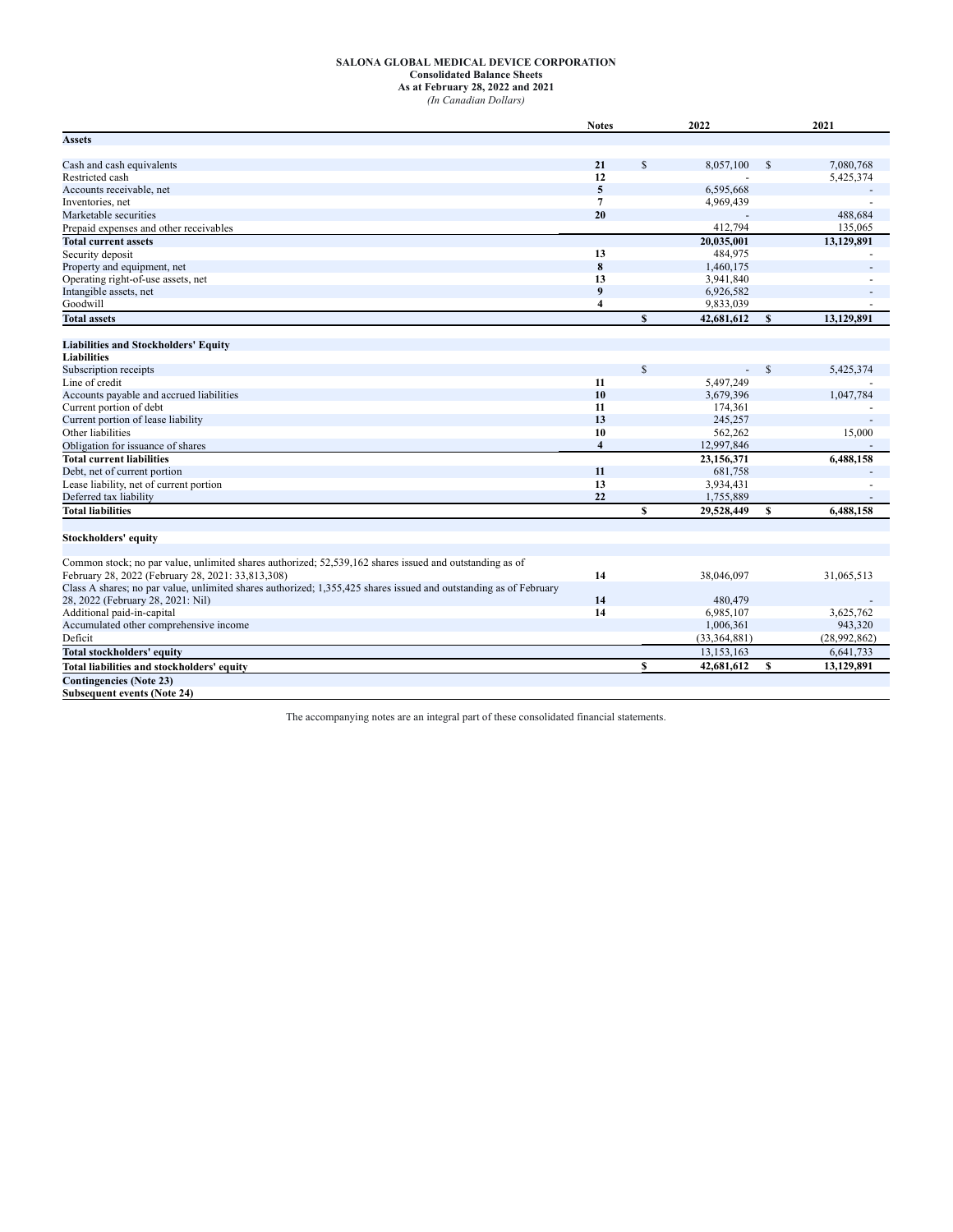### **SALONA GLOBAL MEDICAL DEVICE CORPORATION Consolidated Statements of Operations and Comprehensive Loss For the Years Ended February 28, 2022 and 2021** *(In Canadian Dollars)*

|                                                                                        | <b>Notes</b>            |              | 2022        |              | 2021        |
|----------------------------------------------------------------------------------------|-------------------------|--------------|-------------|--------------|-------------|
| Revenue                                                                                |                         |              |             |              |             |
| Revenue                                                                                | 6                       | \$           | 18,312,269  | S            | 149,919     |
| Impairment of other investments                                                        |                         |              |             |              | (183, 466)  |
| <b>Total revenue</b>                                                                   |                         |              | 18,312,269  |              | (33,547)    |
| <b>Cost of revenue</b>                                                                 |                         |              |             |              |             |
| Direct service personnel                                                               |                         |              | 2,494,162   |              |             |
| Direct material costs                                                                  |                         |              | 9,297,653   |              |             |
| Other direct costs                                                                     |                         |              | 558,387     |              |             |
| <b>Total cost of revenue</b>                                                           |                         |              | 12,350,202  |              |             |
| Gross margin                                                                           |                         |              | 5,962,067   |              | (33,547)    |
| <b>Operating expenses</b>                                                              |                         |              |             |              |             |
| General and administrative                                                             | 14, 15, 18              |              | 5,728,247   |              | 990,284     |
| <b>Total operating expenses</b>                                                        |                         | S            | 5,728,247   | S            | 990.284     |
| Net income (loss) before the undernoted                                                |                         |              | 233,820     |              | (1,023,831) |
| Amortization of intangible assets                                                      | 9                       |              | (448, 348)  |              |             |
| Depreciation of property and equipment                                                 | 8                       |              | (200, 622)  |              |             |
| Amortization of right-of-use assets                                                    | 13                      |              | (192, 796)  |              |             |
| Interest expense                                                                       |                         |              | (388, 065)  |              |             |
| Foreign exchange gain                                                                  |                         |              | 16,392      |              |             |
| Gain on debt settlement                                                                | 14                      |              | 15,538      |              |             |
| Gain on fair value of contingent consideration                                         | $\overline{\mathbf{4}}$ |              | 5,853,701   |              |             |
| Provision for impairment                                                               | $\overline{\mathbf{4}}$ |              | (5,520,522) |              |             |
| Transaction costs including legal, financial, audit, US & Canadian regulatory expenses | 19                      |              | (3,842,734) |              | (1,643,592) |
| Net loss before taxes                                                                  |                         |              | (4,473,636) |              | (2,667,423) |
| Current income tax expense                                                             | 22                      |              | (12,022)    |              |             |
| Deferred income tax recovery                                                           | 22                      |              | 113,639     |              |             |
| <b>Net loss</b>                                                                        |                         |              | (4,372,019) |              | (2,667,423) |
| Other comprehensive loss                                                               |                         |              |             |              |             |
| Foreign currency translation gain (loss)                                               |                         |              | 63,041      |              | (430, 428)  |
| <b>Comprehensive loss</b>                                                              |                         | $\mathbf{s}$ | (4,308,978) | $\mathbf{s}$ | (3,097,851) |
| Net loss per share                                                                     |                         |              |             |              |             |
| Basic and diluted                                                                      | 17                      | S            | (0.10)      | -S           | (0.08)      |
| Weighted average number of common stock outstanding                                    |                         |              | 43,627,051  |              | 33,795,132  |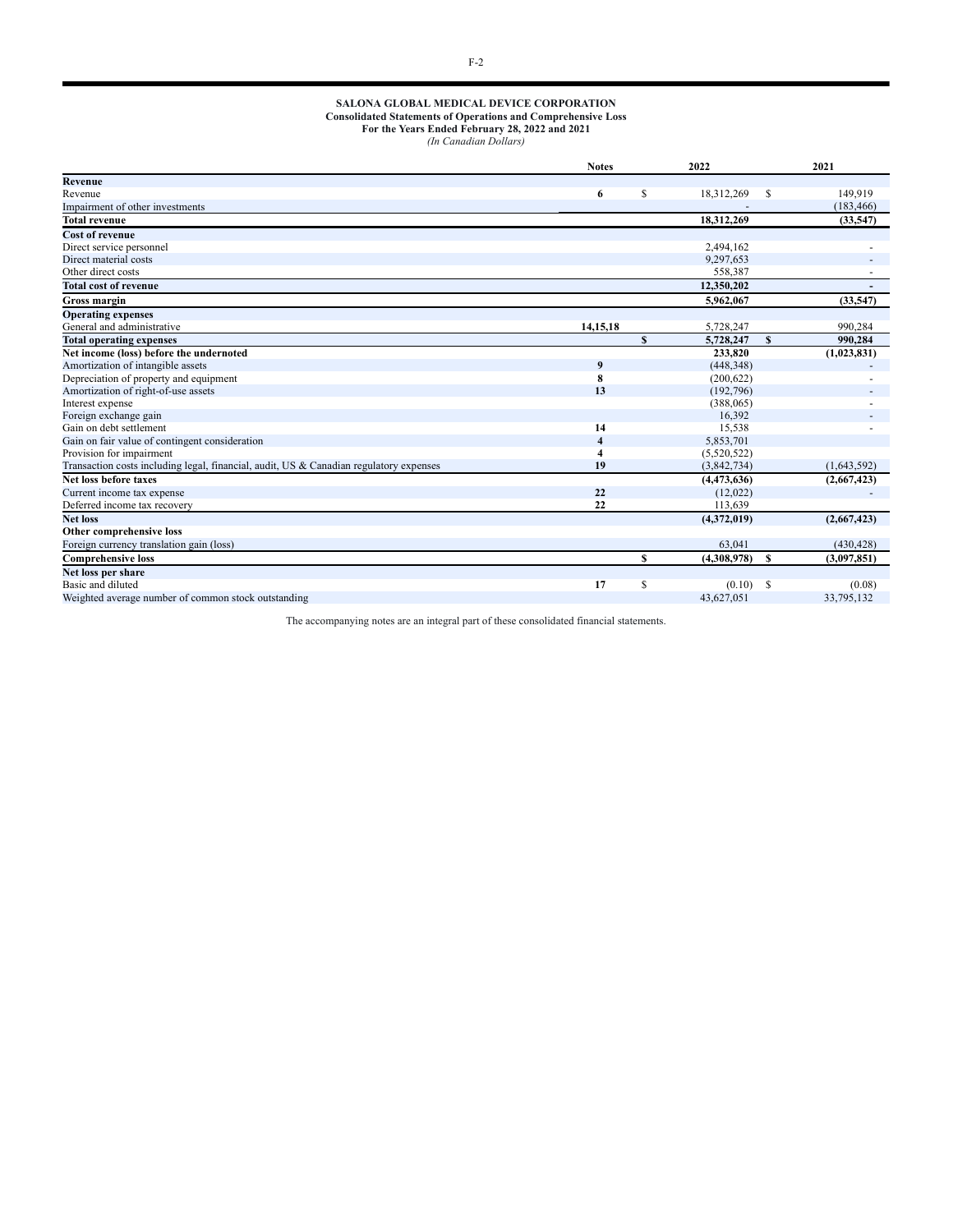### **SALONA GLOBAL MEDICAL DEVICE CORPORATION Consolidated Statements of Stockholders' Equity For the Years Ended February 28, 2022 and 2021** *(In Canadian Dollars)*

|                                      | <b>Common stock</b> |            | <b>Class A Shares</b>    |                          | Additional               | Accumulated<br>other     |                          |             |
|--------------------------------------|---------------------|------------|--------------------------|--------------------------|--------------------------|--------------------------|--------------------------|-------------|
|                                      |                     |            |                          |                          | paid-in-                 | comprehensive            |                          |             |
|                                      | Number"             | Amount     | Number                   | Amount                   | capital                  | income                   | Deficit                  | Total       |
|                                      |                     |            |                          |                          |                          |                          |                          |             |
| Balance - February 29, 2020          | 33,785,154          | 31,055,842 | $\overline{\phantom{a}}$ | $\overline{\phantom{0}}$ | 3,392,371                | 1,373,748                | (26,325,439)             | 9,496,522   |
| Stock based compensation             |                     |            |                          | ۰.                       | 237,714                  |                          |                          | 237,714     |
| Shares issued on exercise of options | 28,154              | 9,671      | $\overline{\phantom{a}}$ | ٠                        | (4, 323)                 | $\overline{\phantom{a}}$ |                          | 5,348       |
| Foreign currency translation loss    |                     |            |                          | ۰                        |                          | (430, 428)               |                          | (430, 428)  |
| Net loss from the period             | ۰                   |            | ۰                        |                          | $\overline{\phantom{a}}$ | $\overline{\phantom{a}}$ | (2,667,423)              | (2,667,423) |
| Balance - February 28, 2021          | 33,813,308          | 31,065,513 |                          | ٠                        | 3,625,762                | 943,320                  | (28,992,862)             | 6,641,733   |
| Stock based compensation             |                     |            | ۰                        | $\overline{\phantom{a}}$ | 1,196,361                | $\overline{\phantom{a}}$ |                          | 1,196,361   |
| Shares issued on exercise of options | 1,605,042           | 572,350    |                          |                          | (195, 458)               | $\overline{\phantom{a}}$ | $\overline{\phantom{a}}$ | 376,892     |
| Shares exchanged to Class A shares   | (1,355,425)         | (480, 479) | 1,355,425                | 480,479                  |                          | $\overline{\phantom{a}}$ |                          |             |
| Shares for debt settlement           | 737,000             | 94.999     |                          |                          | ۰                        |                          |                          | 94,999      |
| Shares issued on financing           | 17,739,237          | 7,734,631  | $\overline{\phantom{a}}$ |                          | 2,077,577                | $\overline{\phantom{a}}$ |                          | 9,812,208   |
| Share issuance costs from financing  | ٠                   | (940, 917) | ۰                        | ٠                        | 280,865                  |                          |                          | (660, 052)  |
| Foreign currency translation gain    | ٠                   |            | ٠                        | ۰                        | ٠                        | 63,041                   |                          | 63,041      |
| Net loss for the period              |                     |            |                          |                          |                          |                          | (4,372,019)              | (4,372,019) |
| Balance - February 28, 2022          | 52,539,162          | 38,046,097 | 1,355,425                | 480,479                  | 6,985,107                | 1.006.361                | (33.364.881)             | 13,153,163  |

\* The consolidated statements of stockholders' equity has been retroactively adjusted to account for the reverse stock split of 10:7.37 that took place on December 21, 2020.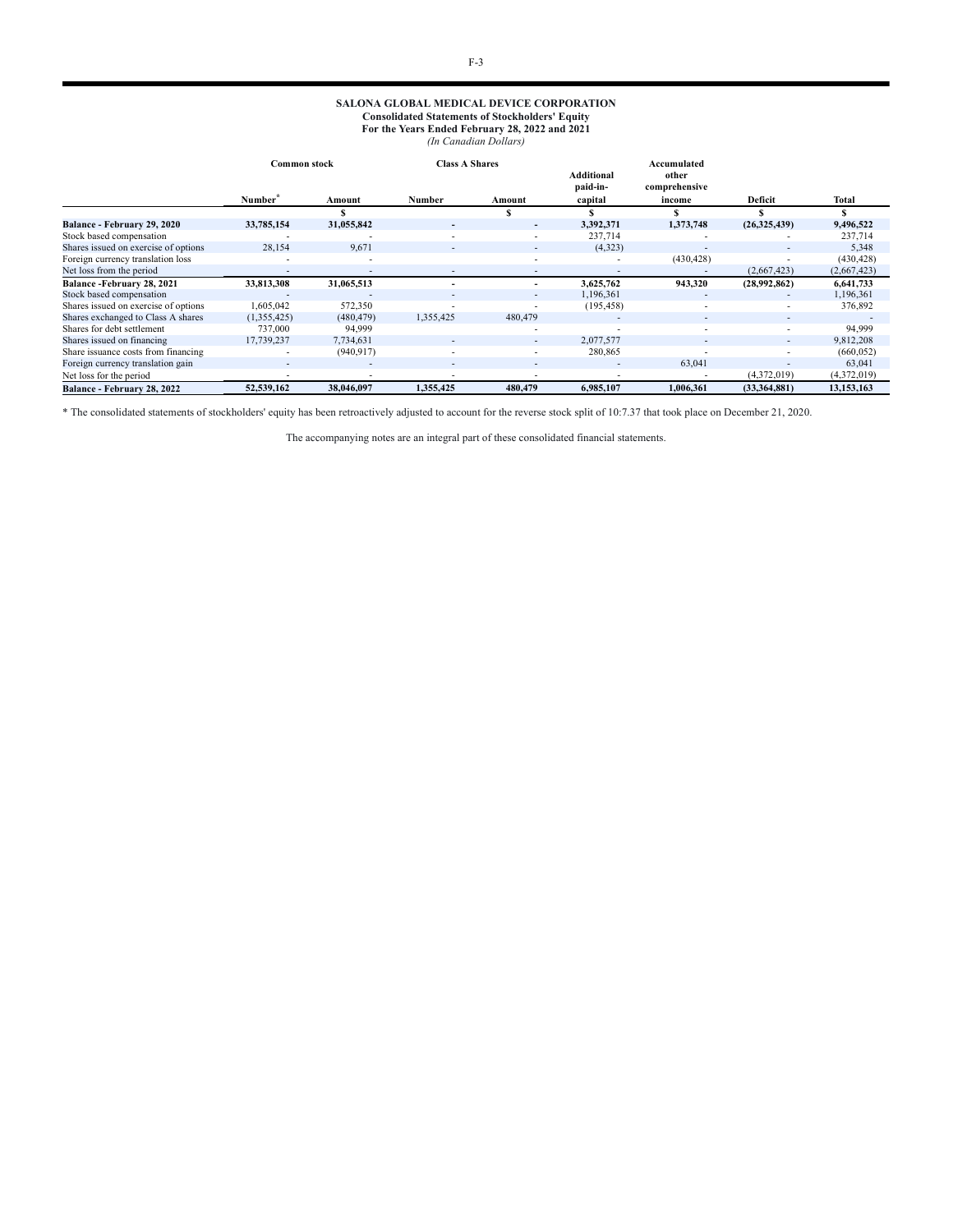### **SALONA GLOBAL MEDICAL DEVICE CORPORATION Consolidated Statements of Cash Flows For the Years Ended February 28, 2022, and 2021** *(In Canadian Dollars)*

|                                                                      | <b>Note</b>             | 2022                                  | 2021        |
|----------------------------------------------------------------------|-------------------------|---------------------------------------|-------------|
| <b>Operating activities</b>                                          |                         |                                       |             |
| Net loss                                                             | $\mathbb{S}$            | $(4,372,019)$ \$                      | (2,667,423) |
| Non-cash items:                                                      |                         |                                       |             |
| Depreciation and amortization                                        | 8,9,13                  | 841,766                               |             |
| Interest accretion on lease liability                                | 13                      | 202,844                               |             |
| Realized gain on sale of marketable securities                       | 20                      | (10, 107)                             |             |
| Gain on share for debt settlement                                    | 14                      | 15,538                                |             |
| Stock based compensation                                             | 14                      | 1,196,361                             | 237,714     |
| Deferred income tax recovery                                         | 22                      | (113, 639)                            |             |
| Gain on fair value of contingent consideration                       | $\overline{\mathbf{4}}$ | (5,853,701)                           |             |
| Provision for impairment                                             | $\overline{\mathbf{4}}$ | 5,520,522                             |             |
| Forgiveness of long-term debt, net                                   | 11                      | (918, 361)                            |             |
| Change in fair value of marketable securities                        |                         | (6,881)                               | 812         |
| Impairment of other investments                                      |                         |                                       | 183,466     |
| Changes in operating assets and liabilities:                         |                         |                                       |             |
| Accounts receivable                                                  |                         | (2,065,879)                           |             |
| Net repayment of credit receivables                                  |                         |                                       | 394,091     |
| Prepaid expenses and other receivables                               |                         | 82,104                                | (2, 440)    |
| Inventories                                                          |                         | 248,445                               |             |
| Accounts payable and accrued liabilities                             |                         | 1,516,369                             | 878,606     |
| Other liabilities                                                    |                         | 12,759                                |             |
| Net cash used in operating activities                                |                         | (3,703,879)                           | (975, 174)  |
|                                                                      |                         |                                       |             |
| <b>Investing activities</b>                                          |                         |                                       |             |
| Cash received on acquisition of SDP                                  | $\overline{\mathbf{4}}$ | 255                                   |             |
| Cash received on acquisition of Simbex, LLC                          | $\overline{\mathbf{4}}$ | 632,697                               |             |
| Proceeds on sale of marketable securities                            | 20                      | 496,526                               | 445,101     |
| Purchase of marketable securities                                    |                         | ÷.                                    | (186, 765)  |
| Purchase of other investments                                        |                         |                                       | (183, 466)  |
| Acquisition of property and equipment                                | 8                       | (55, 259)                             |             |
| Acquisition of Simbex, LLC                                           | $\overline{\mathbf{4}}$ | (5,691,759)                           |             |
| Net cash (used in) provided by investing activities                  |                         | (4,617,540)                           | 74,870      |
| <b>Financing activities</b>                                          |                         |                                       |             |
| Repayment of long-term debt, net                                     | 11                      | (2,263,306)                           |             |
| Proceeds from term-loan, net                                         | 11                      | 939,696                               |             |
| Proceeds from refinancing of line of credit                          | 11                      | 1,549,929                             |             |
| Proceeds from issuance of shares                                     | 14                      | 4,261,950                             |             |
| Proceeds from subscription receipts                                  |                         |                                       | 5,425,374   |
| Share issuance costs                                                 | 14                      | (660, 052)                            |             |
| Proceeds from exercise of stock options                              | 14                      | 376,892                               | 5,348       |
| Lease payments                                                       | 13                      | (269, 954)                            |             |
| Net cash provided by financing activities                            |                         | 3,935,155                             | 5,430,722   |
|                                                                      |                         |                                       |             |
| Effect of foreign exchange rates on cash                             |                         | (62, 778)                             | (373, 698)  |
| (Decrease) increase in cash and cash equivalents and restricted cash |                         | (4,386,264)                           | 4,530,418   |
| Cash and cash equivalents and restricted cash, opening               |                         | 12,506,142                            | 8,349,422   |
| Cash and cash equivalents and restricted cash, closing               |                         | 8,057,100<br>\$                       | 12,506,142  |
|                                                                      |                         |                                       |             |
| Supplementary information:                                           | $\mathsf{\$}$           |                                       |             |
| Interest paid                                                        |                         | 388,065<br>$\boldsymbol{s}$<br>12,022 |             |
| Income taxes paid<br>Common stock issued for debt                    |                         | 94.999                                |             |
|                                                                      | $\mathbf S$             | <sup>\$</sup>                         |             |
| Restricted cash included in the closing balance above                |                         |                                       | 5.425.374   |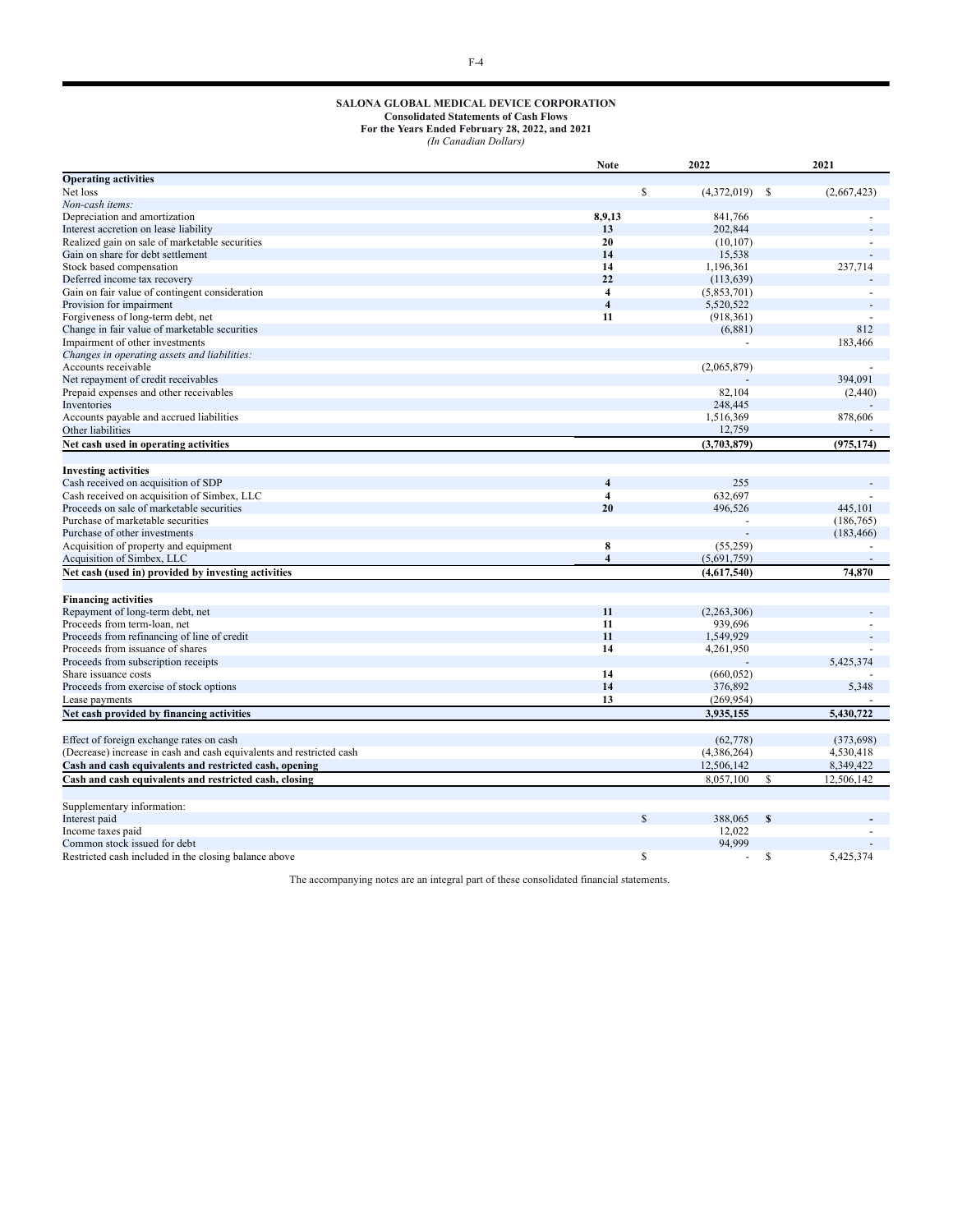### **SALONA GLOBAL MEDICAL DEVICE CORPORATION Notes to the Consolidated Financial Statements For the Years Ended February 28, 2022 and 2021** *(In Canadian Dollars)*

### **1. Description of the business**

Salona Global Medical Device Corporation (formerly known as Brattle Street Investment Corp.) ("we," "us," "our," "Salona," or the "Company"), is a publicly traded company listed on the TSX Venture Exchange (the "Exchange" or "TSXV"). The Company is an acquisition oriented, US-based and revenue generating medical technology company. The Company aims to leverage the liquid Canadian capital markets to acquire small to midsize US and internationally based medical device products and companies with the goal of expanding sales and improving operations. The Company's aim is to create a large, broad-based medical device company with global reach.

The Company was incorporated under the *Canada Business Corporations Act* on September 17, 2013. The Company's common shares trade on the Exchange under the symbol "SGMD". The Company's registered office is Suite 200E - 1515A Bayview Avenue, East York, Ontario, Ontario, M4G 3B5.

On December 21, 2020, the Company consolidated its issued and outstanding common shares on the basis of 7.37 post-consolidation common shares for 10 pre-consolidation common shares (the "Consolidation"). These shares were retroactively restated on the consolidated statements of stockholders' equity.

On May 21, 2021, the Company closed on an acquisition of South Dakota Partners Inc. ("SDP").

On September 30, 2021, the Company closed on an acquisition of Simbex, LLC ("Simbex").

On November 28, 2021, the Company launched a new U.S. sales subsidiary called ALG Health Plus, LLC ("ALG Health Plus" or "LLC"), aimed at selling medical devices and supplies to small, independent hospitals and group purchasing organizations ("GPO"), organizations that offer small medical offices and clinics access to devices and supplies on a larger scale creating efficiencies by aggregating purchasing volumes.

Salona has created the LLC with an arm's length seasoned U.S. sales executive ("Agent") and his team with deep contacts and current sales relationships in the independent hospital and GPO sales channel on an exclusive basis. As part of the agreements to acquire the sales channel and existing customers, the Agent will receive 1,000,000 Salona Class "A" Shares (defined and details regarding these restricted, non-voting shares is below) so long as the LLC generates at least US\$1,000,000 in profitable revenue for the quarter ending February 28, 2022. As of February 28, 2022, the LLC did not meet its US \$1,000,000 profitable revenue target as it generated profitable revenue of \$856,170 (US \$676,173), hence no amount has been accrued.

Salona has formed the LLC by contributing US\$10,000 in organizational expenses and is the sole manager of the LLC, and, as such, holds all of the voting and participating units of the LLC. In addition to the initial revenue target of US\$1,000,000 for the quarter ending February 28, 2022, for every US\$50 block in marginal profit above market transfer pricing ("Sales Channel EBITDA") for the LLC during each quarter commencing with the three months ended February 28, 2022, and each of the quarterly periods thereafter through February 28, 2024 (up to US\$10,000,000 in Sales Channel EBITDA), the Agent will receive \$72 in Salona Class "A" Shares (based on the market price of the Salona Common Shares on November 29, 2021). The Agent has contributed the exclusive rights to sell to certain customers and related sales orders and supply agreements, in exchange for non-voting, non-participating units of the LLC that are exchangeable pursuant to a contribution and exchange agreement (the "Contribution and Exchange Agreement") with Salona into Class "A" non-voting common shares of Salona ("Salona Class "A" Shares"). The Salona Class "A" Shares have the same attributes as the common shares of Salona ("Salona Common Shares"), except that are not listed on the TSX Venture Exchange, do not carry the right to vote, and are convertible, subject to certain terms and conditions, including a provision prohibiting a holder of Salona Class "A" Shares from converting Salona Class "A" Shares for Salona Common Shares if it would result in such holder holding more than 9.9% of the Salona Common Shares, into Salona Common Shares on a one-for-one basis. In addition, pursuant to the Contribution and Exchange Agreement, the Agent is restricted from holding more than 500,000 Salona Common Shares at any time and the maximum allotment is no more than 21,000,000 Salona Class "A" Shares.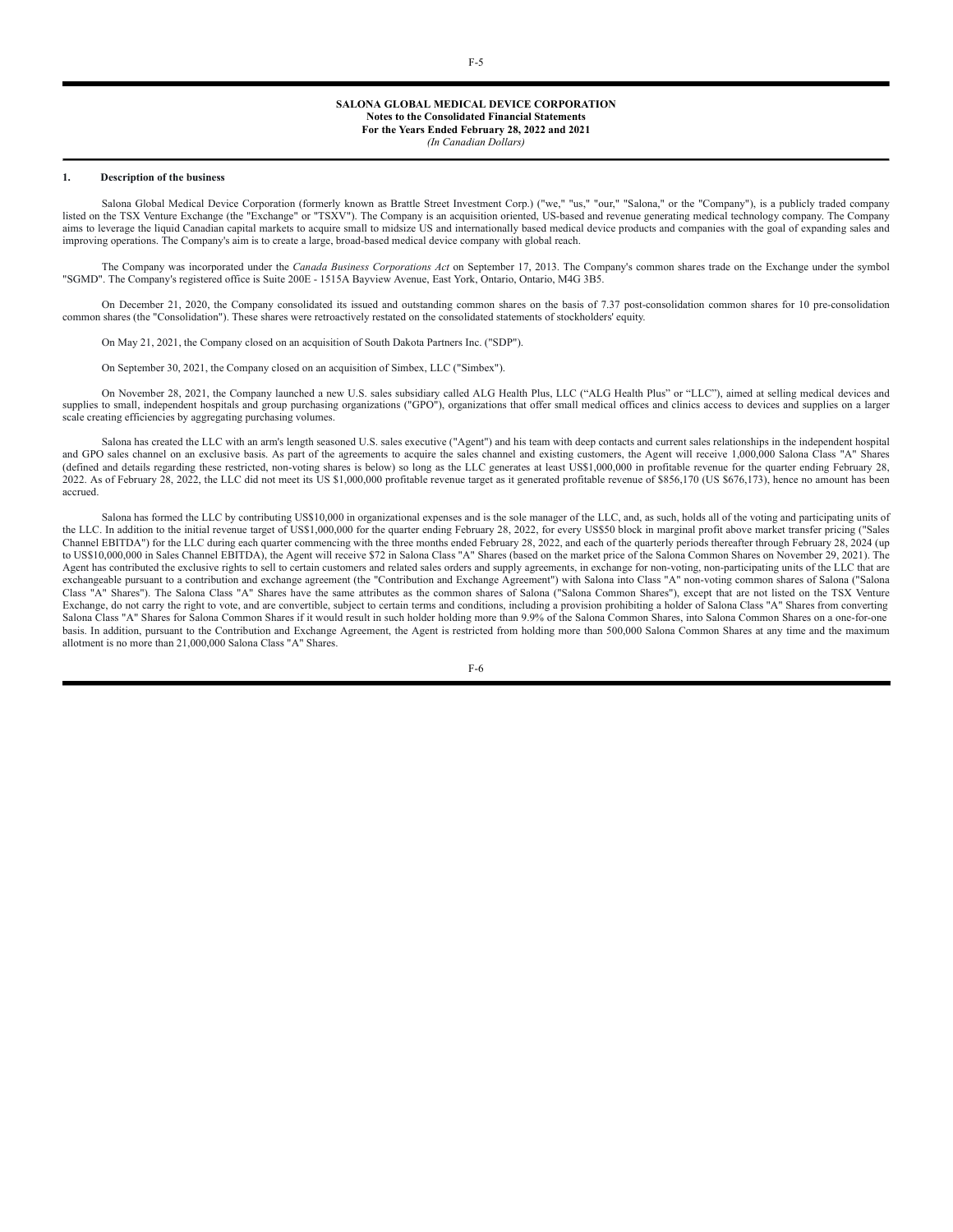On March 11, 2022, the Company closed on an acquisition of Mio-Guard, LLC ("Mio-Guard") a medical device sales and marketing business serving the Midwest United States. Since 2009, the team at Mio-Guard has sold into the athletic training, physical therapy and orthopedics markets for sports medicine products. Mio-Guard has over 50 sales representatives in the United States with a focus on the Midwest, South and Central United States and long-standing relationships with institutions ranging from high school to college to professional athletics.

Under the terms of the Purchase Agreement, Inspira Financial Company, a wholly owned subsidiary of Salona Global (the " Salona Global Buyer ") will acquire all of the units of Mio-Guard from Mr. Zisholz in consideration for (i) 1,300,000 Class B units of the Salona Global Buyer (" Class B Units ") on closing, (ii) up to 125,000 Class B Units per quarter for eight consecutive quarters immediately following closing (subject to adjustment pursuant to customary closing adjustments), and (iii) two Class B Units for each dollar of EBITDA Mio-Guard generates during the eight quarters, subject to customary closing adjustments and subject to a maximum of 4,000,000 Class B Units to be issued.

The Class B Units will be non-voting, non-participating units of the Salona Global Buyer that will be exchangeable into Class "A" non-voting Common Shares of Salona Global (" Salona Global Class 'A' Shares ") on a one for one basis. The Salona Global Class "A" Shares have the same attributes as the Common Shares of Salona Global (" Salona Global Common Shares "), except that the Salona Global Class "A" Shares are not listed on the TSX Venture Exchange, do not carry the right to vote, and are convertible, subject to certain terms and conditions, including a provision prohibiting a holder of Salona Global Class "A" Shares from converting Salona Global Class "A" Shares for Salona Global Common Shares if it would result in such holder holding more than 9.9% of the Salona Global Common Shares, into Salona Global Common Shares on a one-for-one basis. In addition, pursuant to the Contribution and Exchange Agreement, Mr. Zisholz is restricted from holding more than 500,000 Salona Global Common Shares at any time.

The Company's operations could be significantly adversely affected by the effects of a widespread global outbreak of a contagious disease, including the recent outbreak of respiratory illness caused by COVID-19. The Company cannot accurately predict the impact COVID-19 will have on its operations and the ability of others to meet their obligations with the Company, including uncertainties relating to the ultimate geographic spread of the virus, the severity of the disease, the duration of the outbreak, and the length of travel and quarantine restrictions imposed by governments of affected countries. In addition, a significant outbreak of contagious diseases in the human population could result in a widespread health crisis that could adversely affect the economies and financial markets of many countries, resulting in an economic downturn that could further affect the Company's operations and ability to finance its operations.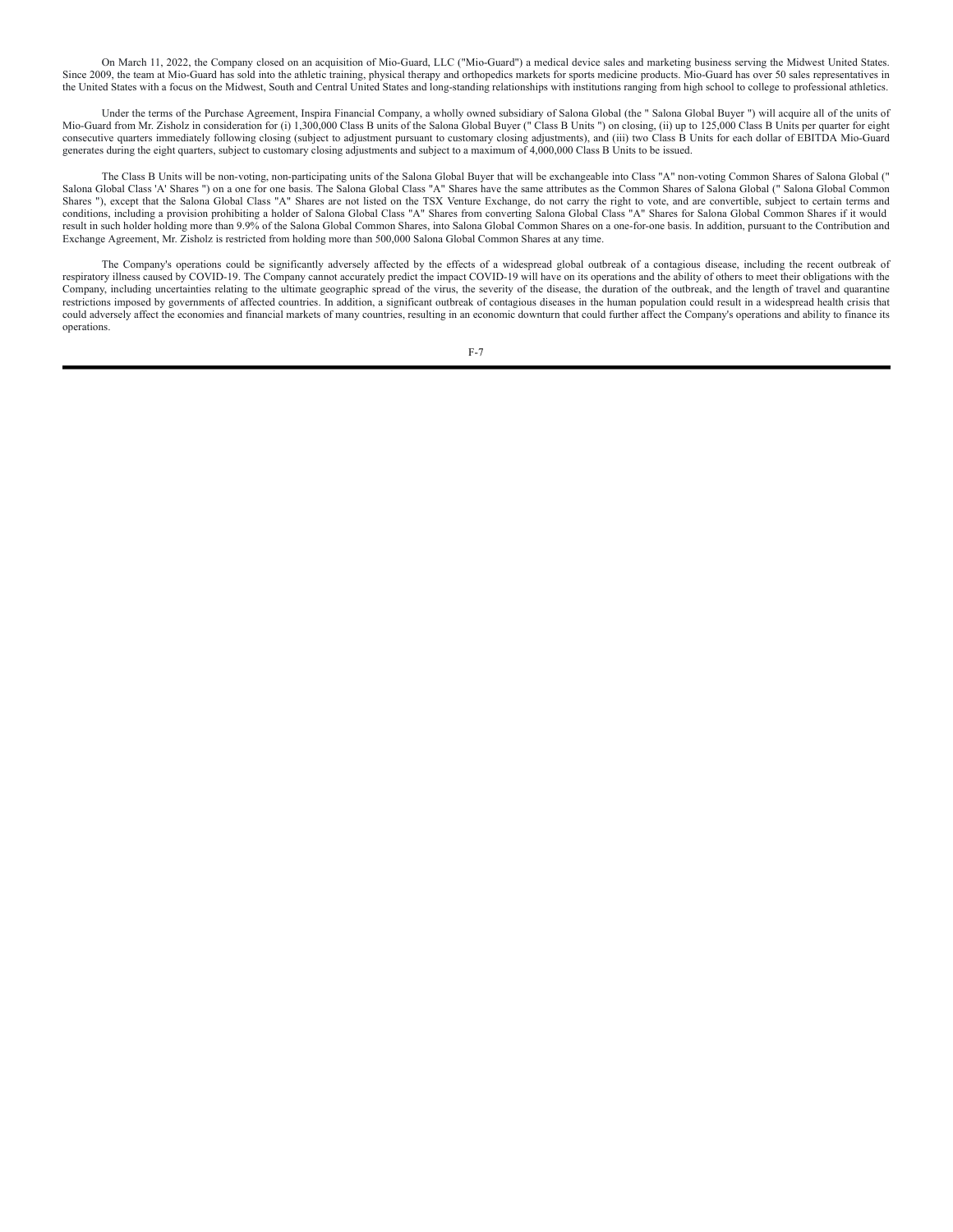### **2. Basis of presentation**

The accompanying consolidated financial statements were prepared in conformity with accounting principles generally accepted in the United States of America ("U.S. GAAP").

### *Functional and presentation currency*

These consolidated financial statements are expressed in Canadian dollars unless otherwise stated. The functional currency of the Company is Canadian dollars, and the functional currency of its subsidiaries Inspira Financial Company, Inspira SaaS Billing, Inc., Simbex, LLC, ALG Health Plus, LLC, SDP and the wholly owned holding company subsidiaries noted below is US dollars.

### **3. Significant accounting policies**

### *a) Basis of consolidation*

These statements consolidate the accounts of the Company and its wholly owned operating subsidiaries, namely, Simbex, LLC ("Simbex"), ALG Health Plus, LLC ("ALG Health Plus"), South Dakota Partners Inc. ("SDP"), Inspira Financial Company, 1077863 B.C., Ltd, and Inspira SAAS Billing, Inc. in the United States. Additionally, these statements consolidate the Company's wholly owned holding company subsidiaries, namely, Pan Novus Hospital Sales Group, LLC, Brattle Acquisition I Corp., Simbex Acquisition Parent I Corporation, Pan Novus Hospital Sales Group, LLC, Brattle Acquisition I Corp, and Simbex Acquisition Parent I Corporation. The Company owns 100% of its subsidiaries. Intercompany balances and transactions are eliminated upon consolidation.

### *b) Basis of measurement*

The consolidated financial statements of the Company have been prepared on an historical cost basis except marketable securities and contingent consideration which are carried at fair value.

### *c) Use of estimates*

The preparation of consolidated financial statements in conformity with US GAAP requires management to make estimates and assumptions that affect the reported amounts of assets and liabilities and disclosure of contingent assets and liabilities at the date of the consolidated financial statements and the reported amounts of revenues and expenses during the reporting period. The Company regularly evaluates estimates and assumptions. The Company bases its estimates and assumptions on current facts, historical experience, and various other factors that it believes to be reasonable under the circumstances, the results of which form the basis for making judgments about the carrying values of assets and liabilities and the accrual of costs and expenses that are not readily apparent from other sources. This applies to useful lives of non-current assets, impairment of non-current assets, including goodwill and intangible assets, valuation of stock-based compensation, allowance for doubtful accounts, provisions for inventory and valuation allowance for deferred tax assets. The actual results experienced by the Company may differ materially and adversely from the Company's estimates. To the extent there are material differences between the estimates and the actual results, future results of operations will be affected.

### *d) Operating segments*

An operating segment is a component of the Company that engages in business activities from which it may earn revenues and incur expenses, including revenues and expenses that relate to transactions with any of the Company's other components. The segment operating results are reviewed regularly by the Company's CEO to make decisions about resources to be allocated to the segment and assess its performance, and for which discrete financial information is available. As of February 28, 2022, the Company has one segment, healthcare operations, which includes production and sale of medical devices to businesses in the United States. Assets, liabilities, revenues and expense from this segment are disclosed in the consolidated balance sheets and statements of operations and comprehensive loss.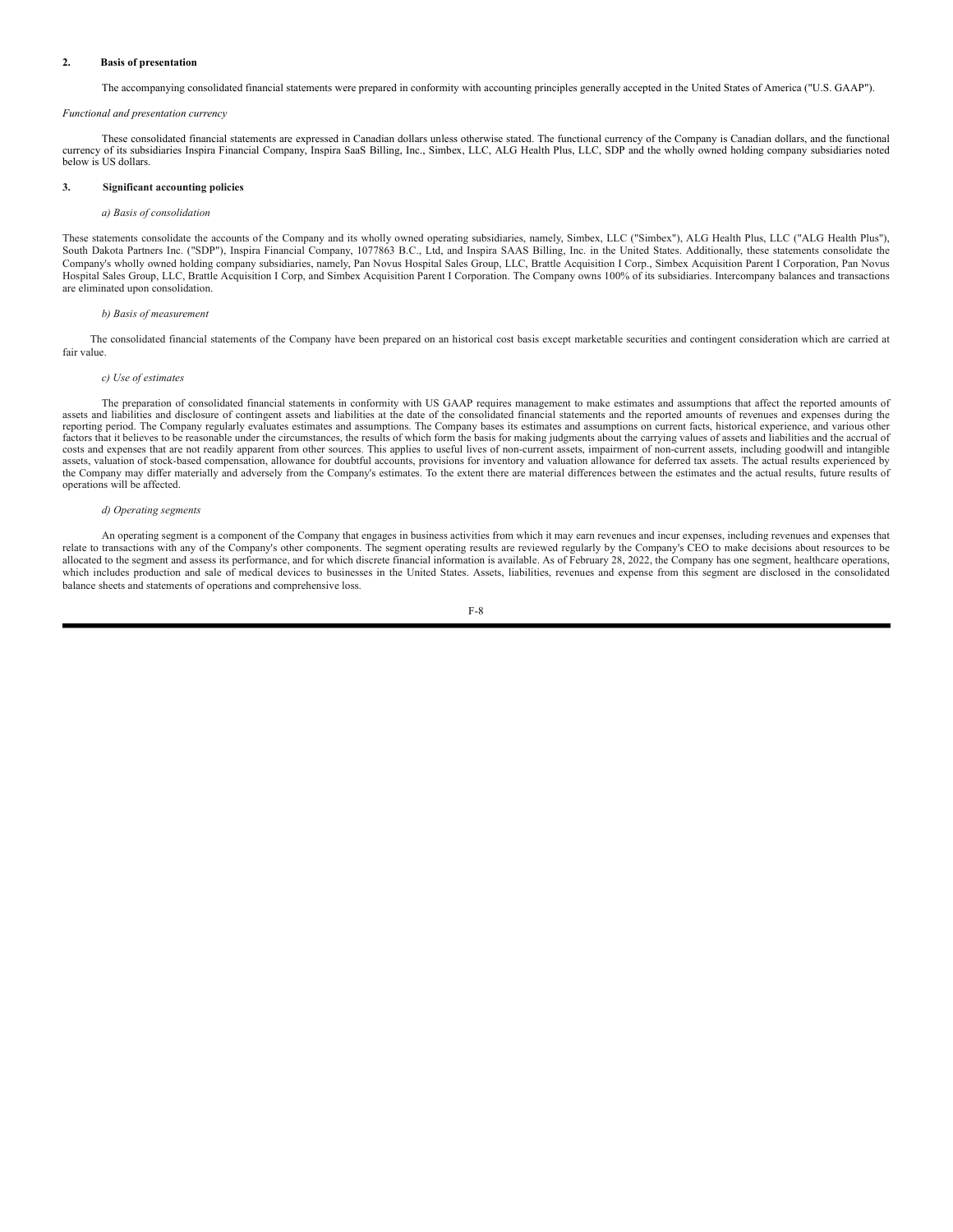### *e) Fair value of financial instruments*

The Company's financial instruments consist principally of cash and cash equivalents, restricted cash, marketable securities, accounts receivable, security deposit, accounts payable and accrued liabilities, line of credit, debt, contingent consideration payable, lease liabilities and other liabilities.

Financial Accounting Standards Board ("FASB") Accounting Standards Codification (ASC) Topic 820, *Fair Value Measurements and Disclosures*, requires disclosure of the fair value of financial instruments held by the Company. FASB ASC Topic 825, *Financial Instruments*, defines fair value, and establishes a three-level valuation hierarchy for disclosures of fair value measurement that enhances disclosure requirements for fair value measures.

The carrying amounts reported in the consolidated balance sheets for receivables and current liabilities each qualify as financial instruments and are a reasonable estimate of their fair values because of the short period of time between the origination of such instruments and their expected realization, low risk of counterparty default and their current market rate of interest. The three levels of valuation hierarchy are defined as follows:

| Level 1 - | Ouoted prices in active markets for identical assets or liabilities.                                                                                                                                                                                                                                                                         |
|-----------|----------------------------------------------------------------------------------------------------------------------------------------------------------------------------------------------------------------------------------------------------------------------------------------------------------------------------------------------|
| Level 2 - | Inputs, other than Level 1, that are observable, either directly or indirectly, such as quoted prices for similar assets or liabilities; quoted prices in markets that<br>are not active; or other inputs that are observable or can be corroborated by observable market data for substantially the full term of the assets or liabilities. |
| Level 3 - | Unobservable inputs that are supported by little or no market activity and that are significant to the fair value of the assets and liabilities.                                                                                                                                                                                             |

Assets and liabilities are classified based on the lowest level of input that is significant to the fair value measurements. The Company reviews the fair value hierarchy classification on a quarterly basis. Changes in the ability to observe valuation inputs may result in a reclassification of levels for certain assets or liabilities within the fair value hierarchy. The Company did not have any transfers of assets and liabilities between the levels of the fair value measurement hierarchy during the years presented.

As of February 28, 2022, and February 28, 2021, respectively, the Company did not identify any financial assets and liabilities other than contingent considerations resulting from the SDP and Simbex acquisitions, and marketable securities, that would be required to be presented on the consolidated balance sheet at fair value.

### *f) Revenue recognition*

Revenue comprises of goods and services provided to the Company's contracted customers and sales-based royalty charged by the Company to licensees of the Intellectual Property (IP) developed by the Company.

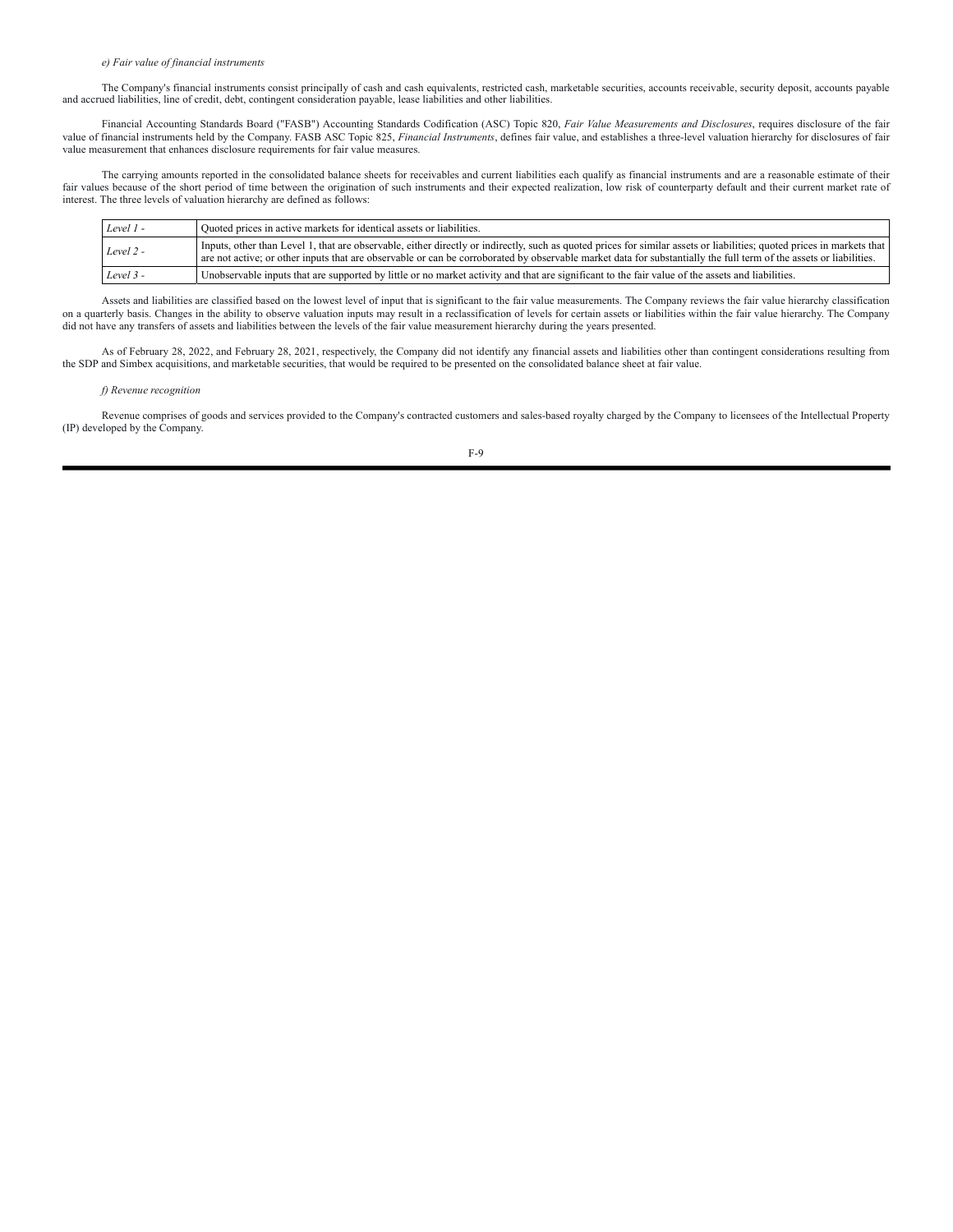In accordance with ASC 606 - *Revenue from Contracts with Customers,* the Company recognizes revenue upon the transfer of goods or services to a customer at an amount that reflects the expected consideration to be received in exchange for those goods or services. The Company accounts for a customer contract when the rights of the parties, including the payment terms, are identified, the contract has commercial substance, collection of consideration is probable, and the contract has been signed and agreed to by both parties. Revenue is recognized when, or as, performance obligations are satisfied by transferring control or economic benefit of the service to the customer in an amount that reflects the consideration the Company expects to be entitled to in exchange for its services. Revenue excludes sales tax and is recorded net of discounts and an allowance for estimated returns unless the terms of the sales are final.

The principles in ASC 606 are applied using the following five steps:

- 1. Identify the contract with a customer;
- 2. Identify the performance obligation(s) in the contract;
- 3. Determine the transaction price;
- 4. Allocate the transaction price to the performance obligation(s) in the contract; and
- 5. Recognize revenue when (or as) the performance obligation(s) are satisfied.

SDP recognizes revenue at a point-in-time upon transfer of control of goods to customers, which is generally upon shipment or delivery, depending on the delivery terms set forth in the customer contract, at an amount that reflects the consideration the Company received or expects to receive in exchange for the goods. Simbex recognizes its revenue over time as it meets its milestones and performs its obligations as agreed upon in its contracts with its customers. Payment received prior to the delivery of service is classified as deferred revenue.

Provisions for discounts, returns and other adjustments are provided for in the period the related sales are recorded. The Company has concluded that it is the principal in its revenue arrangements because it controls the goods or services before transferring them to the customer.

The Company typically provides warranties for general repairs of defects that existed at the time of sale. These assurance-type warranties are accounted for as warranty provisions, if any.

*g) Research and development costs*

Research and development costs are generally expensed as incurred. These costs primarily consist of personnel and related expenses.

*h) Cash and cash equivalents*

Cash and cash equivalents comprise highly liquid interest-bearing securities that are readily convertible to cash and are subject to an insignificant risk of changes in value. The maturities of these securities as at the purchase date are 90 days or less. A variable amount of the cash is held in cash backed, liquid US money market funds with high institutional credit ratings. Most of these money market funds are composed of the United States dollar and securities issued by the United States Government.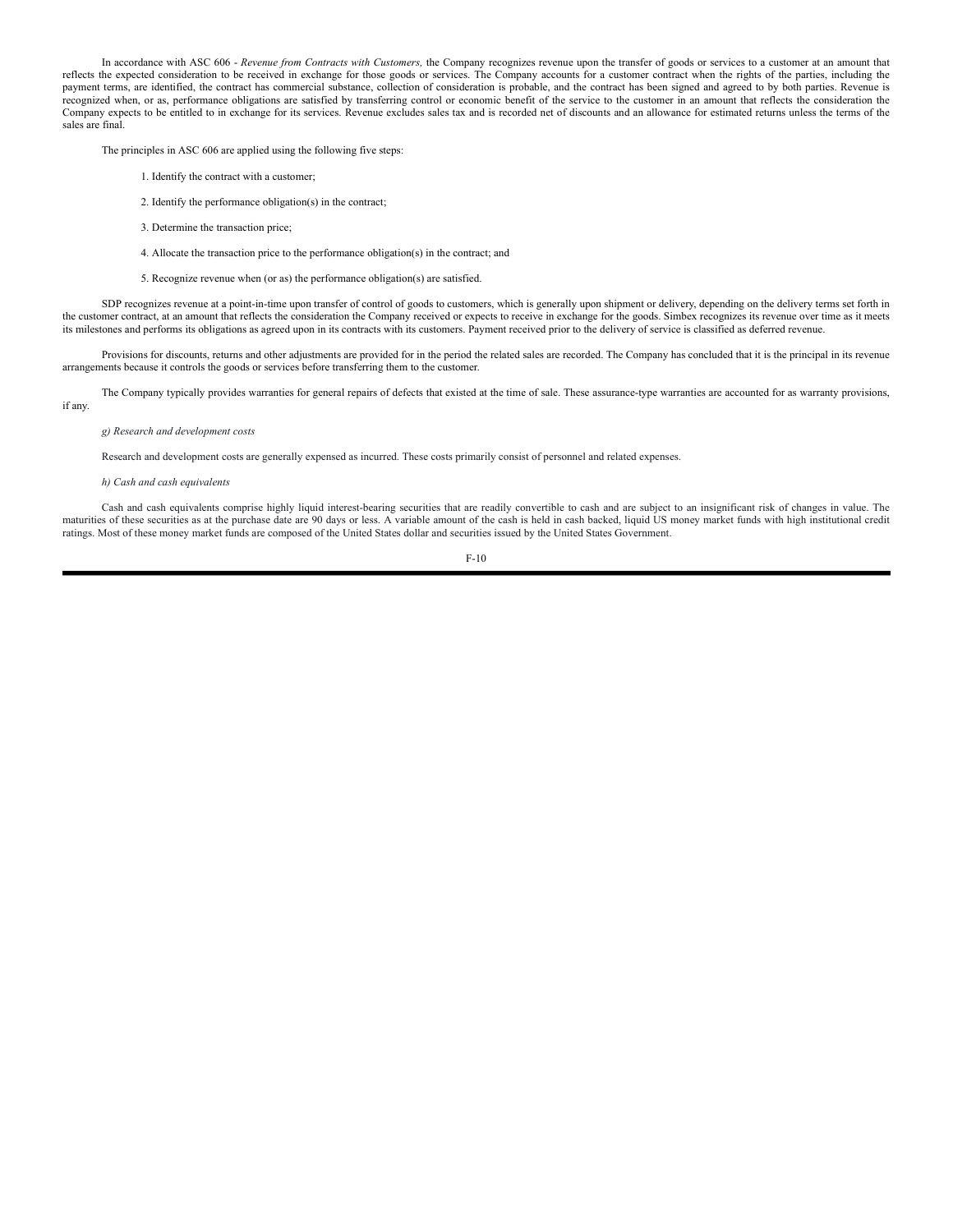### *i) Inventories*

Inventories comprises of raw-material, work-in-progress and finished goods, which consist principally of electrodes, electronic components, subassemblies, steel, hardware, and fasteners and are stated at the lower of cost (first-in, first-out) and net realizable value and include direct labor, materials, and other related costs. The Company periodically reviews inventory for evidence of slow-moving or obsolete items, and writes inventory down to net realizable value, as needed.

This write-down is based on management's review of inventories on hand, compared to estimated future usage and sales, shelf-life assumptions, and assumptions about the likelihood of obsolescence. If actual market conditions are less favorable than those projected by the Company, additional inventory write-downs may be required. Inventory impairment charges establish a new cost basis for inventory and charges are not reversed subsequently to income, even if circumstances later suggest that increased carrying amounts are recoverable.

### *j) Goodwill*

Goodwill represents the excess of costs over fair value of net assets acquired from our business combinations. Goodwill and intangible assets acquired in a purchase business combination and determined to have an indefinite useful life are not amortized, but instead are tested for impairment at least annually in accordance with the FASB issued Accounting Standards Update ("ASU") No. 2017-04 *Intangibles-Goodwill and Other* (Topic 350). Because an assembled workforce cannot be sold or transferred separately from the other assets in the business, any value attributed to it is subsumed into goodwill. The Company evaluates the carrying value of goodwill annually and between annual evaluations if events occur or circumstances change that would more likely than not reduce the fair value of the reporting unit below its carrying amount. Such circumstances could include, but are not limited to, (1) a significant adverse change in legal factors or in business climate, (2) unanticipated competition, or (3) an adverse action or assessment by a regulator.

When evaluating whether the goodwill is impaired, the Company compares the fair value of the reporting unit to which the goodwill is assigned to its carrying amount, including goodwill. The Company identifies the reporting unit on a basis that is similar to its method for identifying operating segments as defined by the Segment Reporting Topic of the FASB ASC. If the carrying amount of a reporting unit exceeds its fair value, then the amount of the impairment loss must be measured. This evaluation is applied annually on each impairment testing date (February 28) unless there is a triggering event present during an interim period.

## *k) Property and equipment*

Property and equipment are carried at cost less accumulated depreciation and impairment, if any. Expenditures for maintenance and repairs are charged to earnings as incurred; additions, renewals and betterments are capitalized. When property and equipment are retired or otherwise disposed of, the related cost and accumulated depreciation are removed from the respective accounts, and any gain or loss is included in operations. Depreciation is computed using the straight-line method over the estimated useful lives of the assets as follows:

| Asset                           | Life                  |
|---------------------------------|-----------------------|
| Machinery and equipment         | $3 - 10$ years        |
| Computer equipment and software | $3 - 5$ years         |
| Furniture and fixtures          | $7 - 10$ vears        |
| Leasehold improvements          | Over the lease period |
|                                 |                       |

F-11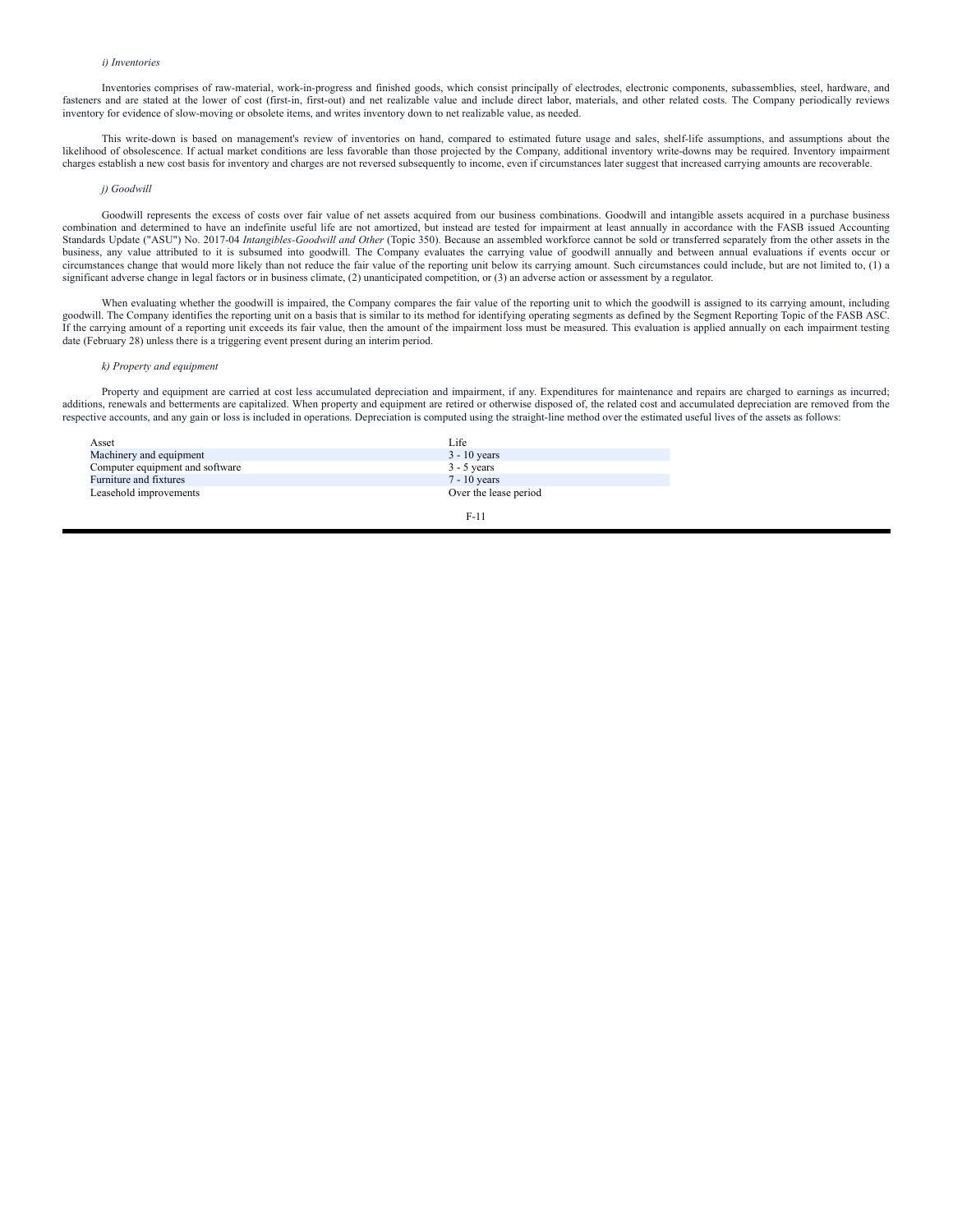## *l) Right-of-use asset*

The Company's right-of-use assets consist of leased assets recognized in accordance with Accounting Standard Codification 842, *Leases* ("ASC 842") which requires lessees to recognize a lease liability and a corresponding lease asset for virtually all lease contracts. Right-of-use assets represent the Company's right to use an underlying asset for the lease term and lease liability represents the Company's obligation to make lease payments arising from the lease, both of which are recognized based on the present value of the future minimum lease payments over the lease term at the commencement date. Leases with a lease term of 12 months or less at inception are not recorded on the consolidated balance sheets and are expensed on a straight-line basis over the lease term in the consolidated statement of operations and comprehensive loss. The Company determines the lease term by agreement with lessor. In cases where the lease does not provide an implicit interest rate, the Company uses the Company's incremental borrowing rate based on the information available at commencement date in determining the present value of future payments.

## *m) Intangible assets*

Intangible assets consist of trademarks, intellectual property, customer base and non-competes (Note 4). Intangible assets with finite lives are amortized on a straight-line basis over their estimated useful lives and are measured at cost less accumulated amortization and accumulated impairment losses per the table below:

| Intangible asset             | Life     |
|------------------------------|----------|
| Tradename - Trademarks       | 5 years  |
| Non-competes                 | 5 years  |
| <b>Intellectual Property</b> | 5 years  |
| <b>Customer Base</b>         | 15 years |

The intangible assets with finite useful lives are reviewed for impairment when indicators of impairment are present and the undiscounted cash flows estimated to be generated by those assets are less than the assets' carrying amounts. In that event, a loss is recognized based on the amount by which the carrying amount exceeds the fair value of the long-lived assets. The next assessment of useful lives will take place as at the fiscal year ending February 28, 2023.

### *n) Business Combination and Contingent consideration*

A business combination is a transaction or other event in which control over one or more businesses is obtained. A business is an integrated set of activities and assets that is capable of being conducted and managed for the purpose of providing a return in the form of dividends, lower costs or other economic benefits. A business consists of inputs and processes applied to those inputs that have the ability to create outputs that provide a return to the Company and its shareholders. A business need not include all of the inputs and processes that were used by the acquiree to produce outputs if the business can be integrated with the inputs and processes of the Company to continue to produce outputs. The Company considers several factors to determine whether the set of activities and assets is a business.

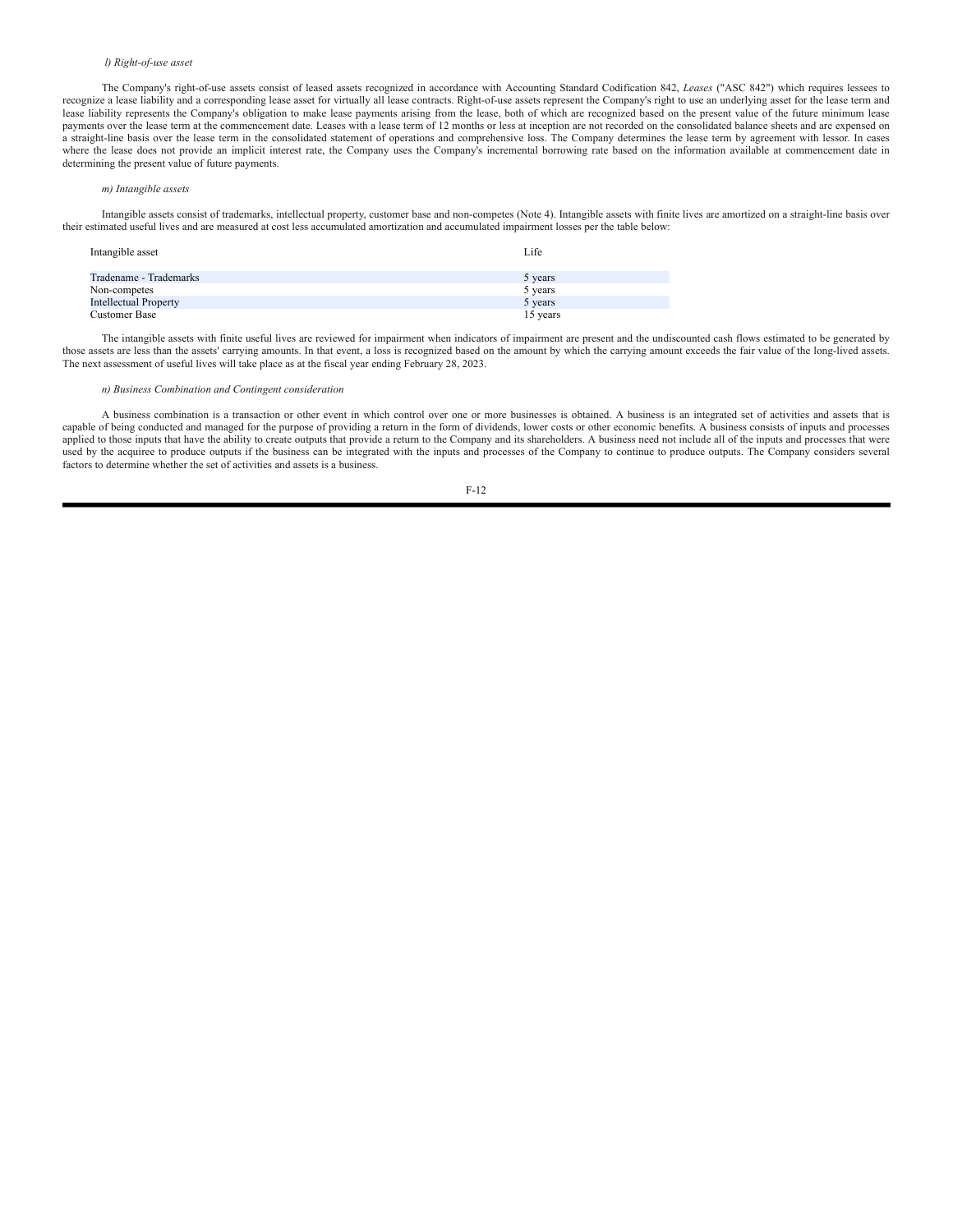Business acquisitions are accounted for using the acquisition method whereby acquired assets and liabilities are recorded at fair value as of the date of acquisition with the excess of the purchase consideration over such fair value being recorded as goodwill and allocated to reporting units ("RUs"). If the fair value of the net assets acquired exceeds the purchase consideration, the difference is recognized immediately as a gain in the consolidated statement of operations and comprehensive loss. Acquisition related costs are expensed during the period in which they are incurred, except for the cost of debt or equity instruments issued in relation to the acquisition which is included in the carrying amount of the related instrument. Certain fair values may be estimated at the acquisition date pending confirmation or completion of the valuation process. Where provisional values are used in accounting for a business combination, they are adjusted retrospectively in subsequent periods. However, the measurement period will not exceed one year from the acquisition date.

The determination of the value of goodwill and intangible assets arising from business combinations requires extensive use of accounting estimates and judgments to allocate the purchase price to the fair value of the net tangible and intangible assets acquired.

The total purchase price for the acquisition of South Dakota Partners Inc. ("SDP") comprised of amounts allocated to stock, including a contingent consideration liability representing the impact of expected revenue and net working capital shortfalls and a contingent consideration asset which represents potential future earnout payments to the Company that are contingent on SDP's business achieving certain milestones.

Contingent consideration classified as an asset or liability is remeasured to fair value at each reporting date until the contingency is resolved, with changes in fair value recognized in the consolidated statement of operations and comprehensive loss.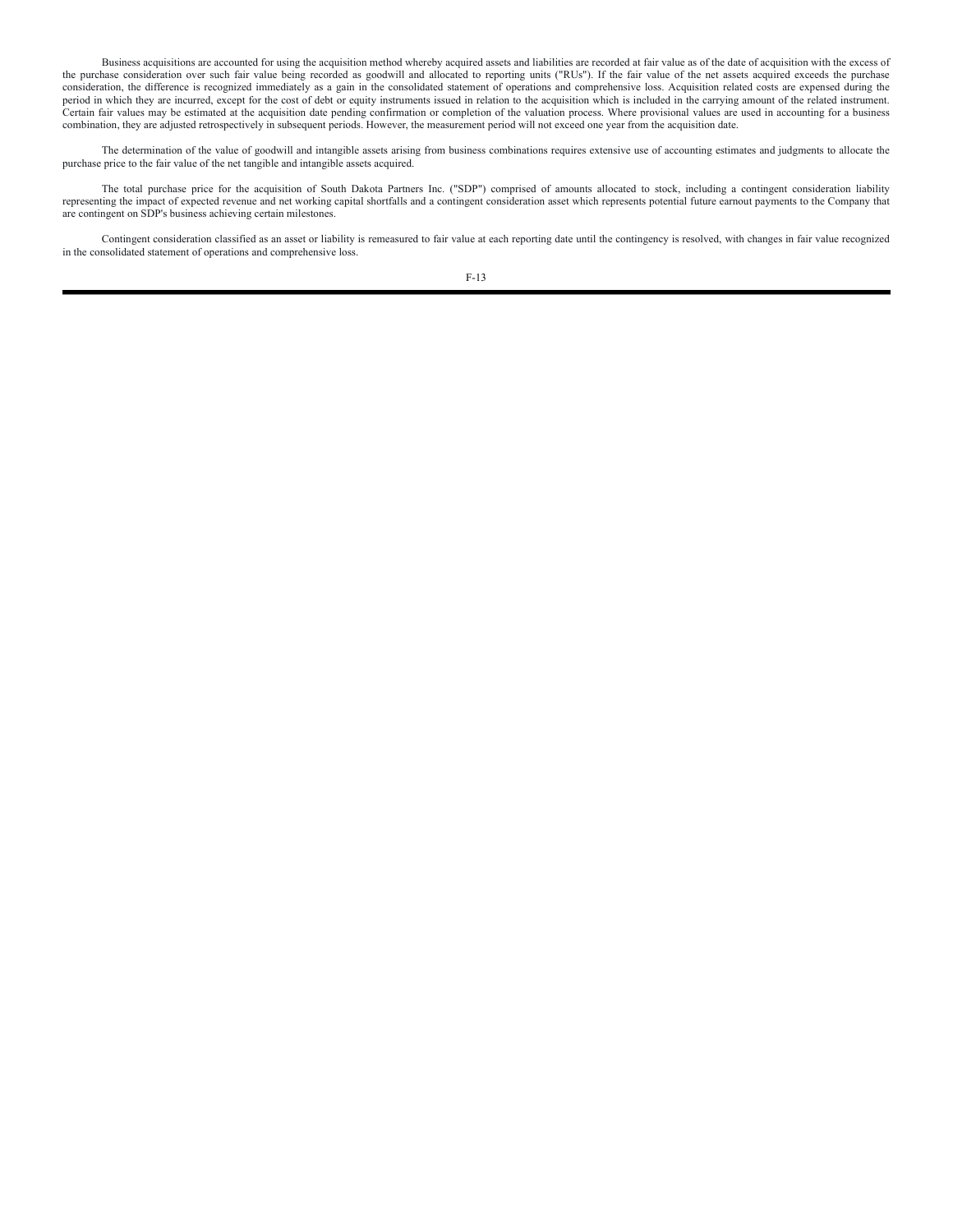During the year ended February 28, 2022, ALG Health Plus had one supplier, accounting for 100% of its accounts payable and the products it sells to its end customers (February 28, 2021-nil), which is a material concentration of risks.

## *o) Stock-Based Compensation*

The Company records stock-based compensation in accordance with FASB ASC Topic 718, *Compensation-Stock Compensation*. FASB ASC Topic 718 requires companies to measure compensation cost for stock-based employee compensation at fair value at the grant date and recognize the expense over the requisite service period. The Company recognizes in the consolidated statements of operations and comprehensive loss the grant-date fair value of stock options and other equity-based compensation issued to employees and non-employees.

### *p) Basic and Diluted Earnings Per Share*

The Company has adopted the Financial Accounting Standards Board's ("FASB") Accounting Standards Codification ("ASC") Topic 260-10 which provides for calculation of "basic" and "diluted" earnings per share. Basic earnings per share includes no dilution and is computed by dividing net income or loss available to stockholders by the weighted average number of common shares and Class A shares outstanding for the period. Except for voting rights, the Company's common stock and Class A shares have the same dividend rights, are equal in all respects, and are otherwise treated as if they were one class of shares, including the treatment for the earnings per share calculations. Diluted earnings per share reflect the potential dilution of securities that could share in the earnings of an entity. Diluted earnings per share exclude all potentially dilutive shares if their effect is anti-dilutive. There were no potentially<br>dilutive shares outstandi

#### *q) Foreign Currency Transactions and Comprehensive Income*

U.S. GAAP generally requires recognized revenue, expenses, gains and losses be included in net income. Certain statements, however, require entities to report specific changes in assets and liabilities, such as gain or loss on foreign currency translation, as a separate component of the equity section of the balance sheet. Such items, along with net income, are components of comprehensive income. The functional currency of the Company's subsidiaries is the US dollar. Translation gains (losses) are classified as an item of other comprehensive income in the stockholders' equity section of the balance sheet.

## *r) Income Taxes*

The Company accounts for income taxes in accordance with ASC Topic 740, *Income TaxesTaxes*, which requires a company to use the asset and liability method of accounting for income taxes, whereby deferred tax assets are recognized for deductible temporary differences, and deferred tax liabilities are recognized for taxable temporary differences. Temporary differences are the differences between the reported amounts of assets and liabilities and their tax bases. Deferred tax assets are reduced by a valuation allowance when, in the opinion of management, it is more likely than not that some portion, or all of the deferred tax assets will not be realized. Deferred tax assets and liabilities are adjusted for the effects of changes in tax laws and rates on the date of enactment. The Company has not changed it methodology for estimating the valuation allowance. A change in valuation allowance affect earnings in the period the adjustments are made and could be significant due to the large valuation allowance currently established.

Under ASC 740, a tax position is recognized as a benefit only if it is 'more likely than not' that the tax position would be sustained in a tax examination, with a tax examination being presumed to occur. The amount recognized is the largest amount of tax benefit that is greater than 50% likely of being realized on examination. For tax positions not meeting the 'more likely than not' test, no tax benefit is recorded. The Company has no material uncertain tax positions for any of the reporting periods presented.

## *s) Share purchase warrants*

The Company accounts for the share purchase warrants issued to investor and brokers pursuant to equity financing as either equity-classified or liability-classified instruments based on an assessment of the specific terms of the warrants and applicable authoritative guidance in ASC 480, *Distinguishing Liabilities from Equity* and ASC 815, *Derivatives and Hedging*. The assessment considers whether the Warrants are freestanding financial instruments pursuant to ASC 480, meet the definition of a liability pursuant to ASC 480, and meet all of the requirements for equity classification under ASC 815, including whether the Warrants are indexed to the Company's own shares and whether the holders of the warrants could potentially require "net cash settlement" in a circumstance outside of the Company's control, among other conditions for equity classification. This assessment, which requires the use of professional judgment, is conducted at the time of issuance of the Warrants and as of each subsequent reporting period end date while the warrants are outstanding. For issued investor warrants and broker warrants that meet all of the criteria for equity classification, such warrants are required to be recorded as a component of additional paid-in capital at the time of issuance. For issued investor warrants and broker warrants that do not meet all the criteria for equity classification, liability-classified warrants are required to be recorded at their initial fair value on the date of issuance, and each balance sheet date thereafter. Changes in the estimated fair value of such warrants are recognized as a non-cash gain or loss on the statements of operations.

For the year ended February 28, 2022, the Company concluded based on the abovementioned that the issued investor warrants and broker warrants met the criteria for equity classification in accordance with ASC 815-40 and therefore were classified under equity. The fair value of those warrants is determined by using Black Scholes valuation model on the date of issuance. Relative fair value method is applied to allocate gross proceeds from equity financing into its shares and warrants portion respectively. Those costs directly contributable to equity financing are accounted for as a reduction under stockholders' equity.

#### *t) Reclassification*

Certain prior year amounts have been reclassified for consistency with the current period presentation. These reclassifications had no effect on the reported results of operations.

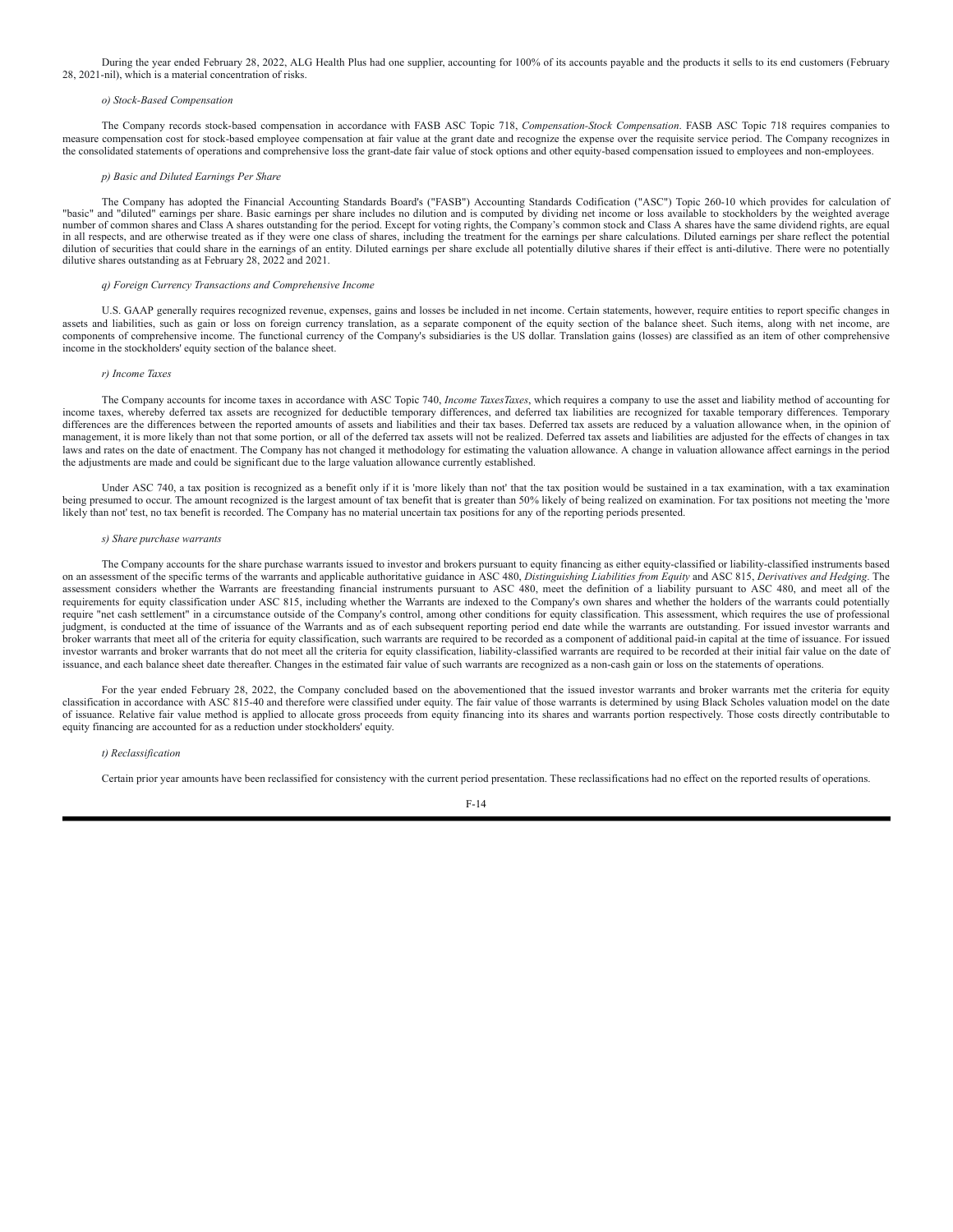### *u) Recently issued pronouncements*

In October 2021 FASB, issued ASU No. 2021-08, *Business Combinations* (Topic 805), *Accounting for Contract Assets and Contract Liabilities from Contracts with Customers*, which requires an entity (acquirer) to recognize and measure contract assets and liabilities acquired in a business combination in accordance with Topic 606. This update is effective for fiscal years beginning after December 15, 2022, and interim periods within those fiscal years, with early adoption permitted. The amendments should be applied prospectively to business combinations occurring on or after the effective date of the amendments. The Company is currently evaluating the impact the standard will have on our Consolidated Financial Statements.

In June 2016, the FASB issued ASU No. 2016-13, *Financial Instruments - Credit Losses* ("ASU 2016-13"), which changes the accounting for recognizing impairments of financial assets. Under the new guidance, credit losses for certain types of financial instruments will be estimated based on expected losses. The new guidance also modifies the impairment models for available-for-sale debt securities and for purchased financial assets with credit deterioration since their origination. This update is effective for annual periods beginning after December 15, 2023, as amended by ASU No. 2019-10, and interim periods within those periods, and early adoption is permitted. The Company is in the process of determining the impact the adoption will have on its consolidated financial statements as well as whether to early adopt the new guidance.

In December 2019, the FASB issued ASU 2019-12, Simplifying the Accounting for Income Taxes which amends ASC 740 Income Taxes (ASC 740). This update is intended to simplify accounting for income taxes by removing certain exceptions to the general principles in ASC 740 and amending existing guidance to improve consistent application of ASC 740. This update is effective for fiscal years beginning after December 15, 2021. The guidance in this update has various elements, some of which are applied on a prospective basis and others on a retrospective basis with earlier application permitted. The Company is currently evaluating the effect of this ASU on the Company's consolidated financial statements and related disclosures.

In May 2020, the FASB issued ASU 2021-04, Earnings Per Share (Topic 260), Debt-Modifications and Extinguishments (Subtopic 470-50), Compensation-Stock Compensation (Topic 718), and Derivatives and Hedging-Contracts in Entity's Own Equity (Subtopic 815- 40): Issuer's Accounting for Certain Modifications or Exchanges of Freestanding Equity-Classified Written Call Options. This update provides guidance for a modification or an exchange of a freestanding equity-classified written call option that is not within the scope of another Topic. This update is effective for fiscal years beginning after December 15, 2021. The Company is currently evaluating the effect of this ASU on the Company's consolidated financial statements and related disclosures.

In August 2020, the FASB issued guidance that simplifies the accounting for debt with conversion options, revises the criteria for applying the derivative scope exception for contracts in an entity's own equity, and improves the consistency for the calculation of earnings per share. The guidance is effective for annual reporting periods and interim periods within those annual reporting periods beginning after December 15, 2021. The Company is currently evaluating the effect of this ASU on the Company's consolidated financial statements and related disclosures.

In March 2020, the FASB issued guidance providing optional expedients and exceptions to account for the effects of reference rate reform to contracts, hedging relationships, and other transactions that reference LIBOR or another reference rate expected to be discontinued. The optional guidance, which became effective on March 12, 2020, and can be applied through December 21, 2022, has not impacted the consolidated financial statements. The Company has various contracts that reference LIBOR and is assessing how this standard may be applied to specific contract modifications through December 31, 2022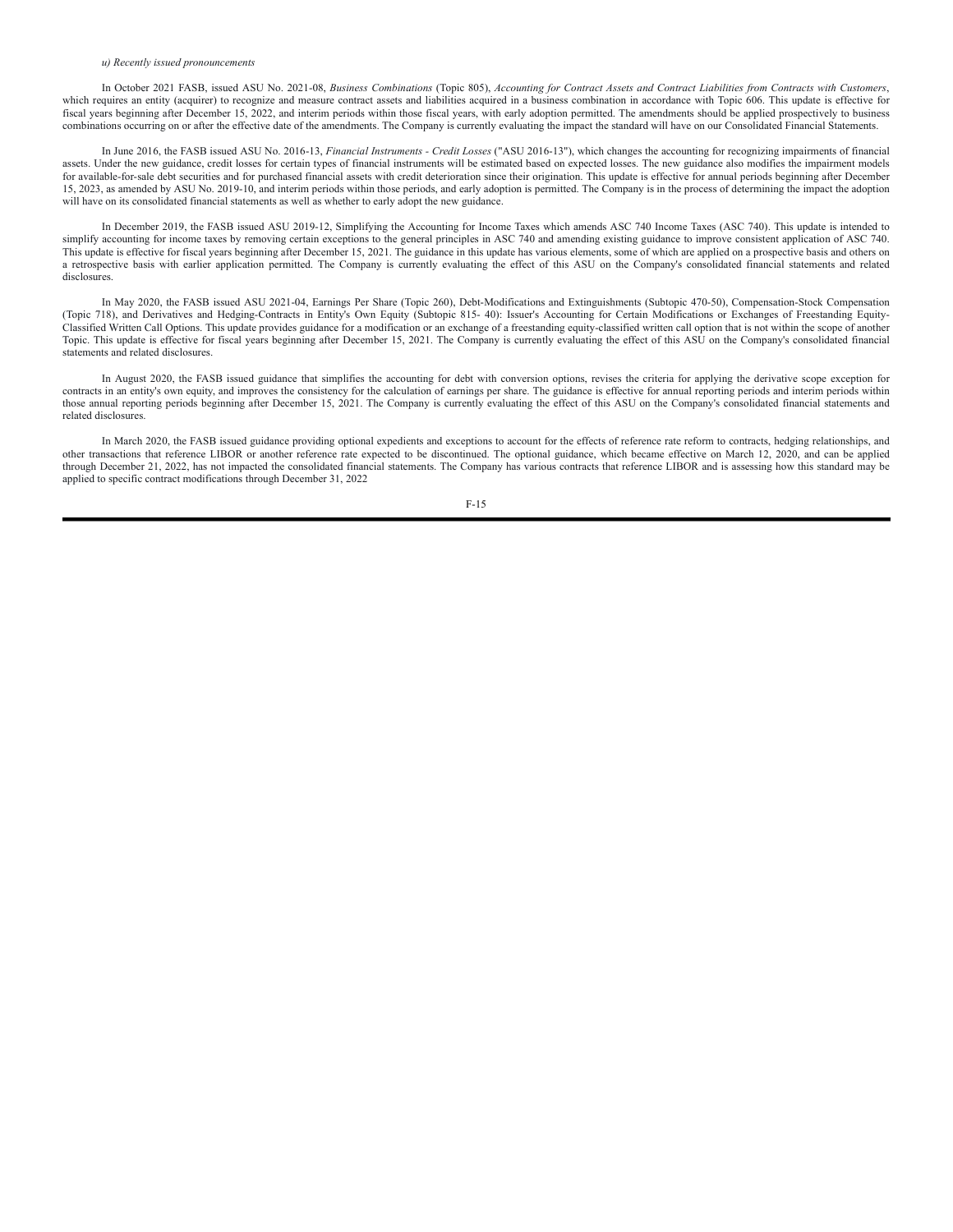Management does not believe that any recently issued, but not yet effective, accounting standards could have a material effect on the accompanying consolidated financial statements. As new accounting pronouncements are issued, we will adopt those that are applicable under the circumstances.

## **4. Acquisitions**

## **South Dakota Partners Inc. ("SDP") Purchase Price**

The Company completed the purchase of all of the capital stock of South Dakota Partners Inc. (SDP), under the Purchase Agreement dated May 21, 2021. Under the Purchase Agreement, Salona acquired the manufacturer specializing in medical devices, full electronics box builds, printed circuit board assemblies, electrodes, drug delivery and many other products involving electronics, electro-mechanical assemblies, and various types of material conversion. The acquisition included all of the current customers, contract rights, inventory, equipment, workforce, and manufacturing infrastructure. At the time of the transaction, there were no material relationships between the seller and Salona or any of its affiliates, or any director or officer of Salona, or any associate of any such officer or director. As consideration, the Company will issue 19,162,000 non-voting class "A" shares of common stock valued at \$12,340,570 subject to earn-out adjustments, including revenue shortfall adjustment and adjusted net assets adjustments. The Company assumed all of the assets and liabilities of SDP.

In accordance with ASC 805 "Business Combinations" the measurement period for the acquisition is for one year during which the Company may re-evaluate the assets acquired, liabilities assumed and the goodwill resulting from the transaction as well as the change in amortization as a result of changes in the provisional amounts as if the accounting had been completed at the acquisition date.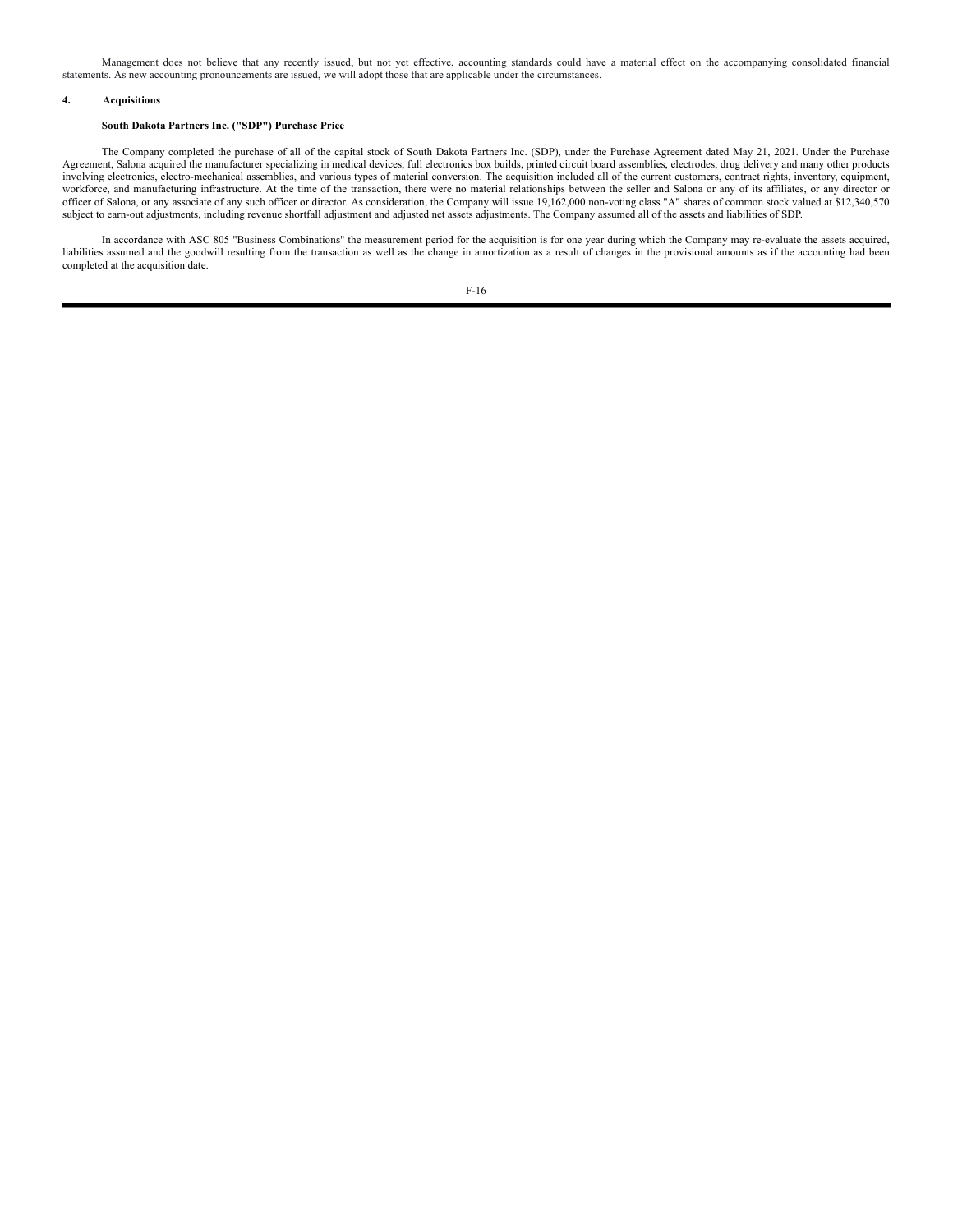The allocation of the purchase price to the assets acquired and liabilities assumed based on an estimate of fair values at the date of acquisition as follows:

| Cash                                                                                      | $\mathcal{S}$ | 255         |
|-------------------------------------------------------------------------------------------|---------------|-------------|
| Security deposit                                                                          |               | 461,066     |
| Accounts receivable                                                                       |               | 2,763,621   |
| Inventories                                                                               |               | 4,958,833   |
| Prepaid expenses                                                                          |               | 21,651      |
| Property and equipment                                                                    |               | 1,409,421   |
| Right-of-use assets                                                                       |               | 2,343,947   |
| Intangible assets                                                                         |               | 2,199,444   |
| Goodwill                                                                                  |               | 9,090,357   |
| Accounts payable                                                                          |               | (821, 244)  |
| Accrued expenses                                                                          |               | (201, 733)  |
| Customer deposits                                                                         |               | (221, 290)  |
| Line of credit                                                                            |               | (3,732,414) |
| Debt                                                                                      |               | (2,971,350) |
| Lease liability                                                                           |               | (2,498,095) |
| Deferred tax liability                                                                    |               | (557, 559)  |
| Other liabilities                                                                         |               | (163, 130)  |
| Total adjusted purchase price                                                             |               | 12,081,780  |
|                                                                                           |               |             |
| Goodwill                                                                                  | \$            | 9,090,357   |
| Tradename - Trademarks                                                                    |               | 341,929     |
| <b>Intellectual Property</b>                                                              |               | 320,823     |
| <b>Customer Base</b>                                                                      |               | 1,266,405   |
| Non-Competes                                                                              |               | 270,287     |
| Total identifiable intangible assets including goodwill                                   | $\mathbf{s}$  | 11,289,801  |
|                                                                                           |               |             |
| The table below summarizes the value of the total consideration given in the transaction: |               |             |
|                                                                                           |               |             |
| Stock (Parent Special Stock)                                                              | $\mathbb{S}$  | 12,340,570  |
| Floor Guarantee/Contingent Liability                                                      |               | 1,139,910   |
| Earn-out /Contingent Consideration (Revenue)                                              |               | (21, 924)   |
| Earn-out /Contingent Consideration (Net Assets)                                           |               | (1,376,776) |
| <b>Total Consideration</b>                                                                | \$            | 12,081,780  |

The contingent consideration asset represents potential future earnout payments to the Company that are contingent on SDP's business achieving certain milestones. The fair value of the contingent consideration asset of \$1,398,700 was recognized on the acquisition date and was measured using unobservable (Level 3) inputs. Applied to a Put option iterated with the Earnouts Shortfalls and Financial projections with a discount rate of 22.35%, risk-free rate of 0.04%, stock price of \$0.47 (USD 0.39), and stock price volatility of 94%. As of February 28, 2022, the fair value of the contingent consideration asset was \$nil and recognized a reduction of \$142,410 in the contingent consideration liability and a reduction of \$1,398,700 in the contingent consideration asset.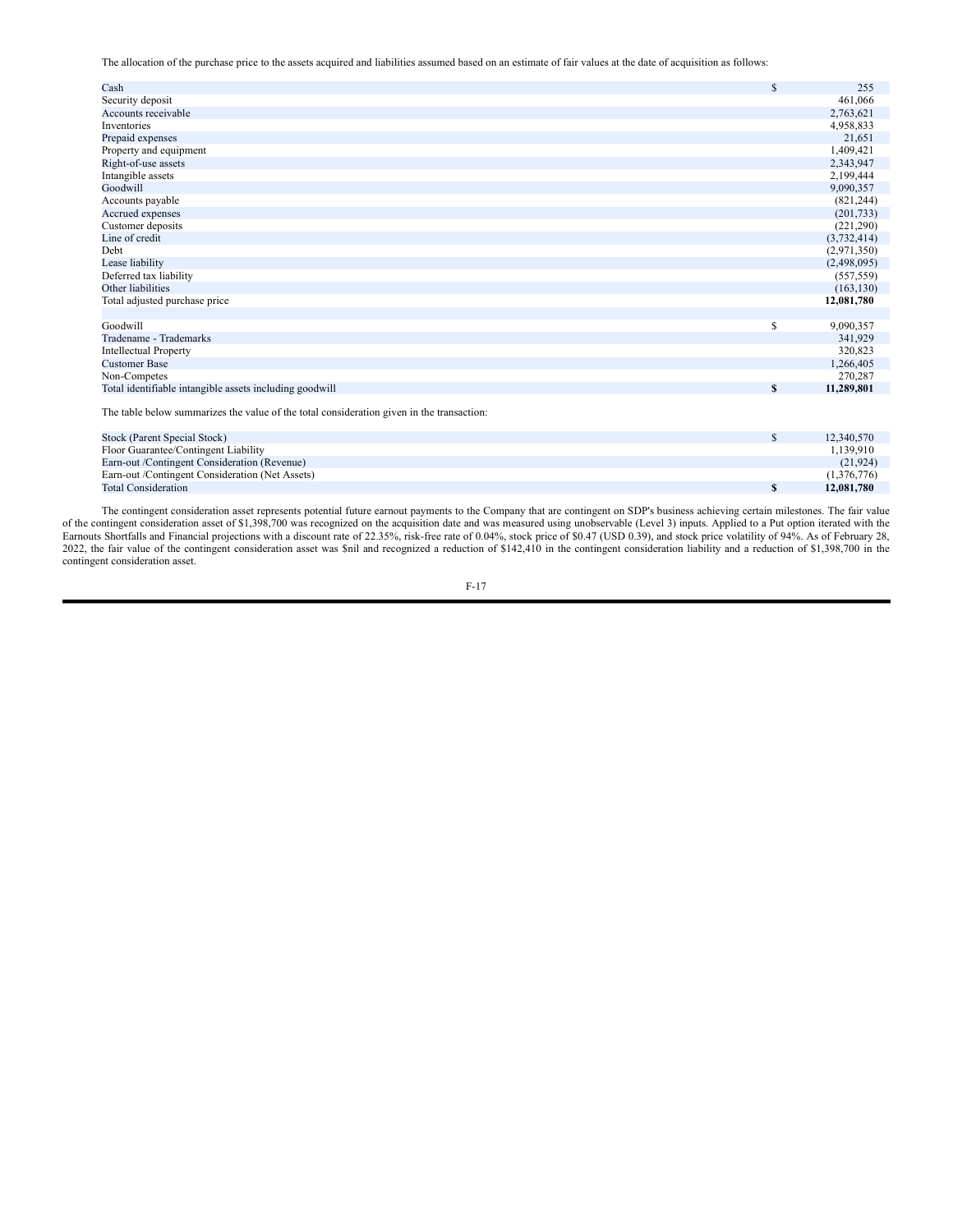The actual number of shares to be issued as consideration will vary depending upon the future revenues and net assets of the acquiree, for the period and as at the end of the twelve months following the month of the acquisition date. Accordingly, on the date of acquisition, a liability of \$12,081,780 was recorded for shares of common stock to be issued and related to the acquisition As at February 28, 2022, the fair value of the liability for shares of common stock to be issued and related to the acquisition is \$11,919,900.

To properly account for the increase in the fair value of contingent consideration, the Company has decreased its obligation for shares on the balance sheet from \$12,081,780 to \$11,919,900 and has included the \$161,880 reduction in fair value as income on its consolidated statements of operations and comprehensive loss as required under ASC 805.

Post-acquisition, SDP contributed substantially to the Company's balance sheet and made up greater than 50% of the Company's assets.

Since acquisition, SDP has generated \$12,515,063 of revenue and has generated net earnings of \$392,673. These amounts are included in the consolidated statements of operations and comprehensive loss. If the combination had taken place at the beginning of the year, revenue would have been \$14,963,985 and profit before tax would have been \$152,483. The pro forma unaudited results include estimates and assumptions which management believes are reasonable. These assumptions include an adjustment to operating income for one-time transactional costs that would not have occurred without the acquisition of SDP. Additionally, the pro forma results do not include any cost savings or other effects of the planned integration of these entities and may not be fully indicative of the results that would have occurred if the business combination had been in effect on the dates indicated.

### **Assets Acquired from ALG-Health, LLC:**

On November 28, 2021, the Company consummated the acquisition of the customer lists, sales orders and supply agreements,and related sales channel and intellectual property assets of ALG-Health, LLC ("ALG"), a business engaged in the selling medical devices and supplies to small, independent hospitals, group purchasing organizations, medical offices and clinics, in exchange for non voting securities of ALG Health Plus which are exchangeable for up to a maximum of 21,000,000 nonvoting Class A shares of the Company subject to the achievement of certain revenue and EBITDA targets. In connection with the transaction, our subsidiary ALG Health Plus entered into an exclusive supply agreement with ALG. ALG has yet to earn the right to exchange any of it's non-voting shares in ALG Health Plus for nonvoting Class A shares of the Company. As a result, no purchase price has been allocated to these assets.

## **Simbex, LLC ("Simbex") Purchase Price:**

The Company completed the purchase of all the capital stock of Simbex, LLC (Simbex), under the Purchase Agreement dated September 30, 2021. Under the Purchase Agreement, Salona acquired the company which provides mechanical and electrical design and engineering services as well as consultancy services in the field of biomechanical systems and medical devices. The acquisition includes all its current customers, contract rights, work-in-process, equipment, workforce, as well as its consulting, design, and engineering infrastructure. At the time of the transaction, there were no material relationships between the seller and Salona or any of its affiliates, or any director or officer of Salona, or any associate of any such officer or director. As consideration, the Company provided \$5,691,759 cash as well as issuing 6,383,954 shares of non-voting class "A" common stock valued at \$6,769,769 subject to earn-out adjustments, including revenue shortfall adjustment and adjusted net assets adjustments. The Company assumed all the assets and liabilities of Simbex.

In accordance with ASC 805 "Business Combinations" the measurement period for the acquisition is for one year during which the Company may re-evaluate the assets acquired, liabilities assumed and the goodwill resulting from the transaction as well as the change in amortization as a result of changes in the provisional amounts as if the accounting had been completed at the acquisition date.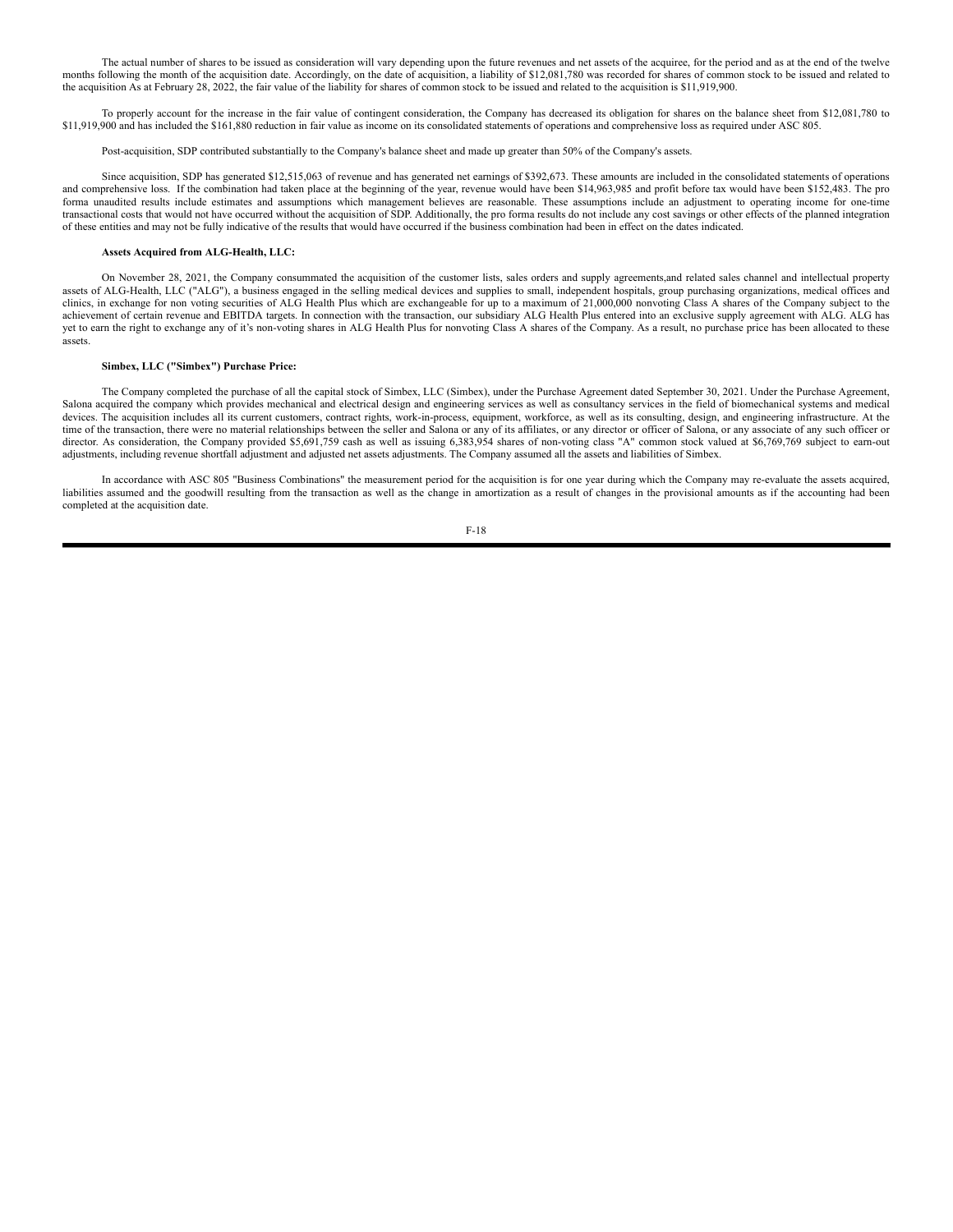The allocation of the purchase price to the assets acquired and liabilities assumed based on an estimate of fair values at the date of acquisition as follows:

| Cash                                     |        | 632,697     |
|------------------------------------------|--------|-------------|
| Accounts Receivable                      |        | 1,402,315   |
| Work-in-process                          |        | 301,180     |
| Prepaid expenses                         |        | 34,992      |
| Property and equipment                   |        | 122,916     |
| Other receivables                        |        | 6,395       |
| <b>Intangible Assets</b>                 |        | 5,175,486   |
| Goodwill                                 |        | 6,263,204   |
| Accounts payable and accrued liabilities |        | (33,560)    |
| Accrued expenses                         |        | (1,095)     |
| Unearned revenue                         |        | (131,016)   |
| Deferred tax liability                   |        | (1,311,986) |
| Total adjusted purchase price            | ¢<br>а | 12,461,528  |

Since acquisition, Simbex has generated \$4,653,516 of revenue and has generated net earnings of \$685,601. These amounts are included in the consolidated statements of operations and comprehensive loss. If the combination had taken place at the beginning of the year, revenue would have been \$10,647,710 and profit before tax would have been \$1,220,891. The pro forma unaudited results include estimates and assumptions which management believes are reasonable. These assumptions include an adjustment to operating income for one-time transactional costs that would not have occurred without the acquisition of Simbex. Additionally, the pro forma results do not include any cost savings or other effects of the planned integration of these entities and may not be fully indicative of the results that would have occurred if the business combination had been in effect on the dates indicated.

The amount allocated to identifiable intangible assets was determined by the Company's management. Other intangible assets are being amortized over their useful life in accordance with the guidance contained in the FASB issued ASC Topic 350 "Goodwill and Other Intangible Assets". Management estimates that the amount of goodwill that will be deductible for income tax purposes in the current year is \$137,534. This amount is expected to increase in future years.

| Goodwill                                                                                  |    | 6,263,204  |
|-------------------------------------------------------------------------------------------|----|------------|
| Tradename - Trademarks                                                                    |    | 933,865    |
| <b>Customer Base</b>                                                                      |    | 3,648,148  |
| Non-Competes                                                                              |    | 593,473    |
| Total identifiable intangible assets including goodwill                                   | ъ  | 11,438,690 |
| The table below summarizes the value of the total consideration given in the transaction: |    |            |
| Cash                                                                                      |    | 4,428,900  |
| Working Capital Adjustment                                                                |    | 1,262,859  |
| Value of Escrowed Stock                                                                   |    | 126,540    |
| Value of Earnout / Contingent Consideration                                               |    | 6,643,229  |
| <b>Total Consideration</b>                                                                | \$ | 12,461,528 |
|                                                                                           |    |            |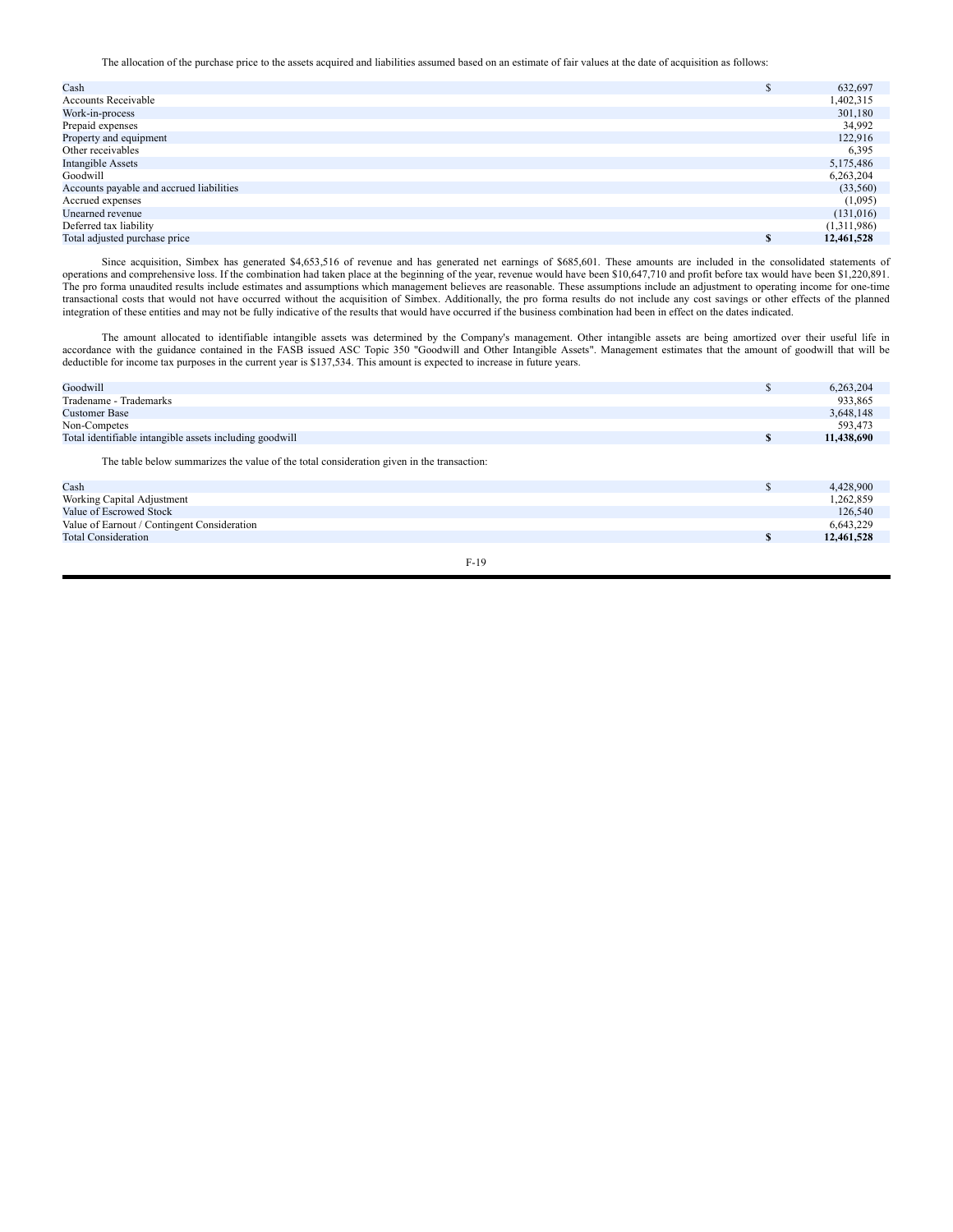The Working Capital Adjustment comprises:

- the closing cash payment;
- the closing escrowed stock valued at US\$100,000, valued at the 30-day Volume Weighted Average Price ("VWAP") determined as of the closing date;
- pro-rata bonuses to be paid to employees for  $2021$ ; and ordinary course bonuses for  $2022$
- ordinary course bonuses for 2022.

The contingent consideration liability represents potential future earnout payments to the Company that are contingent on Simbex's business achieving certain milestones. The fair value of the contingent consideration liability of \$6,769,769 was recognized on the acquisition date and was measured using unobservable (Level 3) inputs. As at February 28, 2022 the fair value of the contingent consideration liability is \$1,077,948 using risk free rate of 2.25% and volatility of 77%, and recognized a reduction of \$5,691,821 in the contingent consideration liability.

To properly account for the decrease in the fair value of contingent consideration, the Company has decreased its obligation for shares on the balance sheet from \$6,769,769 to \$1,077,948 and has included the \$5,691,821 decrease in fair value as income on its consolidated statements of operations and comprehensive loss as required under ASC 805. The Company updated it's assessment of the fair value of goodwill from the Simbex LLC acquisition, in conjunction with the company's third party valuation experts based on updated year to date results of the acquired entity, intangible assets, and other factors resulting in an impairment to goodwill of \$5,520,522. The fair value of goodwill was calculated by estimating the present value of future cash flows adjusted for redundant assets, working capital, and cost of disposal. The impairment of goodwill and adjustments to contingent consideration represent management's best estimates. Contingent consideration remains an estimate until the consideration is paid in line with the previously published purchase agreements relating to the Company's acquisitions. Goodwill represents an estimate of future value of the business based on acquisition data and always represents management's best estimate due to the variable nature of future performance.

### **5. Accounts receivable**

|                                 | February 28, 2022 | February 28, 2021 |
|---------------------------------|-------------------|-------------------|
|                                 |                   |                   |
| Trade accounts receivable       | 6.416.055         |                   |
| Allowance for doubtful accounts | (54, 150)         |                   |
| Other receivables               | 233,763           |                   |
| Total accounts receivable       | 6,595,668         |                   |

Other receivables consist of reimbursable costs from multiple customers of SDP and taxes receivable.

During the year ended February 28, 2022, SDP had 1,138 customers with two of those customers accounting for 78% (February 28, 2021 - nil) of revenues and as at February 28, 2022 those two customers accounted for 84% (February 28, 2021 - nil) of accounts receivable, which is a material concentration of risks.

During the year ended February 28, 2022, Simbex had 28 customers with three of those customers accounting for 52% (February 28, 2021 - nil) of revenues. Additionally, during the year ended February 28, 2022, Simbex had four customers which, as at February 28, 2022, accounted for 74% (February 28, 2021-nil) of accounts receivable.

### **6. Disaggregation of revenues**

|                                               |          | February 28, 2022 |              | February 28, 2021 |
|-----------------------------------------------|----------|-------------------|--------------|-------------------|
| <b>Sales</b>                                  |          | 18,020,924        | <sup>S</sup> |                   |
| Loan interest                                 |          |                   |              | 42,838            |
| Fees and other                                |          | 96,414            |              | 49,910            |
| Interest, fees, and other recovered           |          | 157.511           |              | 43,365            |
| Total operating revenues                      |          | 18,274,849        | - \$         | 136,113           |
|                                               |          |                   |              |                   |
| Investment income                             |          | 20,432 \$         |              | 14,618            |
| Gain on sale of marketable securities         |          | 10.107            |              |                   |
| Change in fair value of marketable securities |          | 6,881             |              | (812)             |
| Impairment of other investments               |          |                   |              | (183, 466)        |
| Total revenue                                 |          | 18,312,269        | S            | (33, 547)         |
|                                               |          |                   |              |                   |
|                                               | $E_{20}$ |                   |              |                   |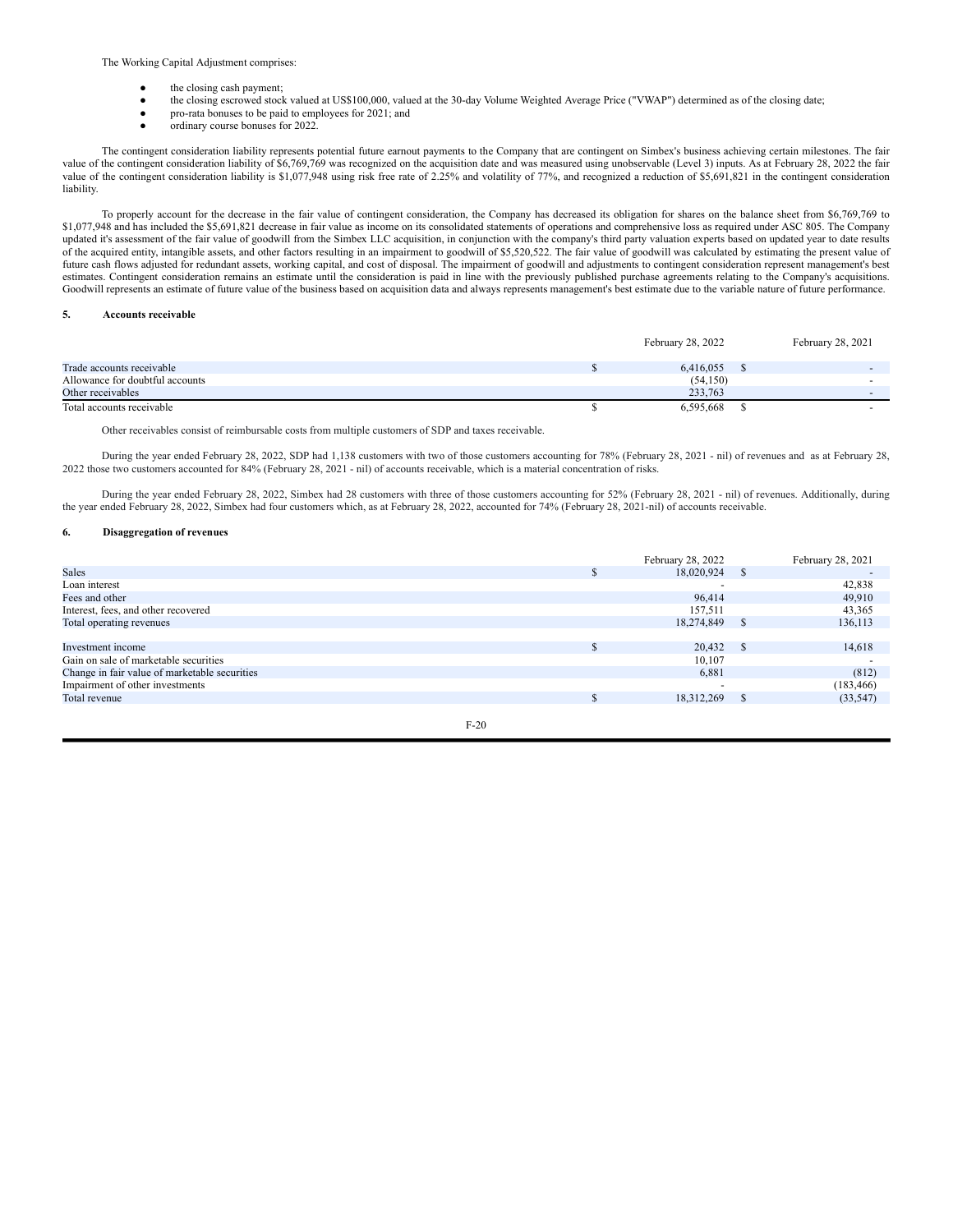The Company recognizes the interest and other amounts collected, on the impaired loans, as revenue only on collection as the future economic benefits are uncertain. Revenues for credit receivables (loans) have been disaggregated between loans that are provisioned and those that have not been provisioned. Loans that are not provisioned are accounted for under the accrual method of accounting. The principal loan repayments of fully provisioned loans are recorded as an offset to provision for losses. The interest, fees, and other recovered revenue is recorded on a cash basis as reflected above. The other investments were to a related company and were considered fully impaired.

## **7. Inventories**

The Company allocates inventory into three major buckets: Raw material, work in progress, and finished goods.

|                  | February 28, 2022 |
|------------------|-------------------|
| Raw materials    | 4,640,896         |
| Work in progress | 259,235           |
| Finished goods   | 69,308            |
| Total            | 4,969,439         |
|                  |                   |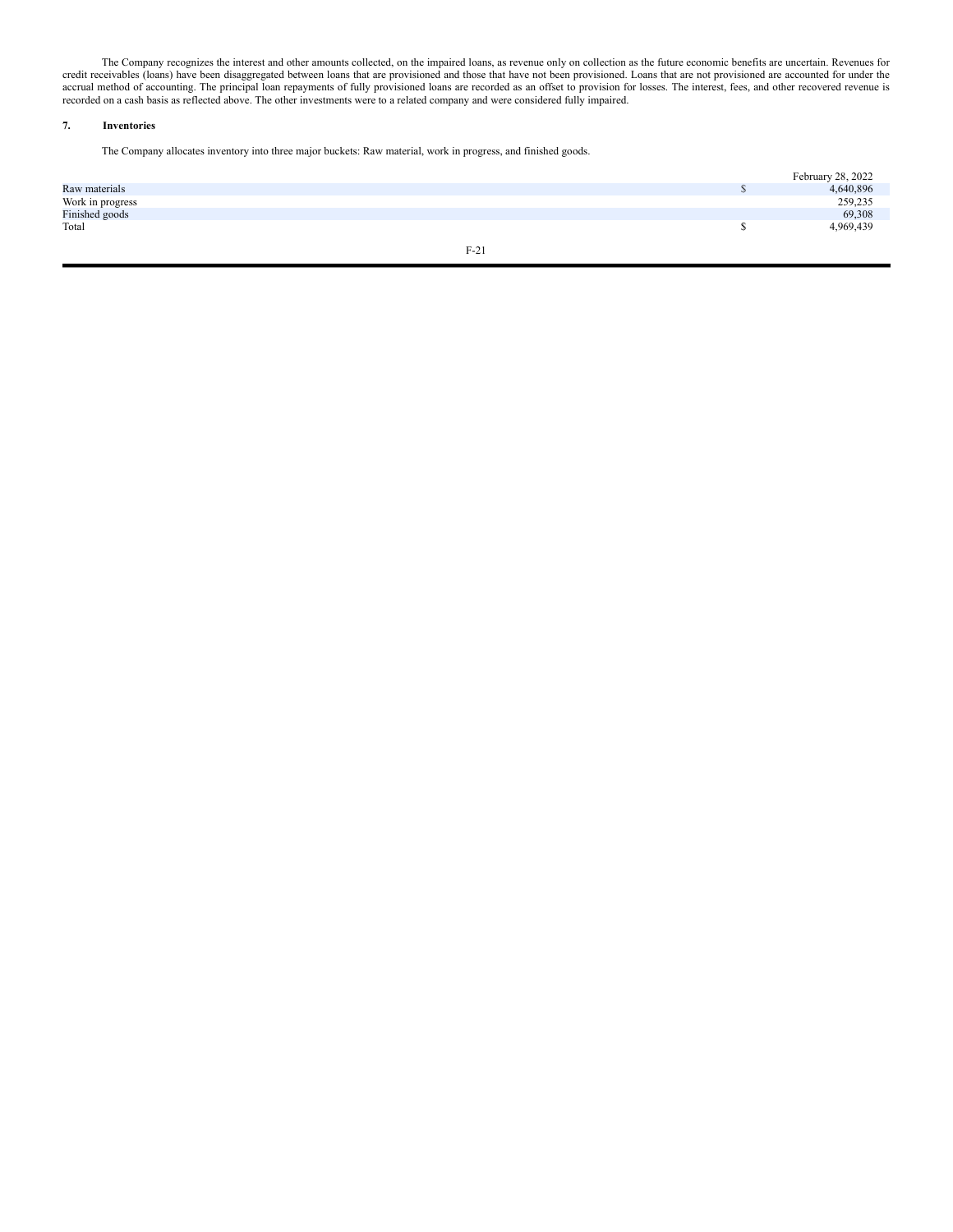# **8. Property and equipment**

|                                 |              | <b>Acquired on</b><br>May 21,<br>2021 and<br>September |               |                          |              |                          |               |                    |               | February 28,         |
|---------------------------------|--------------|--------------------------------------------------------|---------------|--------------------------|--------------|--------------------------|---------------|--------------------|---------------|----------------------|
| Cost                            |              | 30, 2021                                               |               | <b>Additions</b>         |              | <b>Disposal</b>          |               | <b>Translation</b> |               | 2022                 |
| Machinery and equipment         | S            | 1,319,687                                              | $\mathbb{S}$  | 55,259                   | <sup>S</sup> | $\overline{\phantom{a}}$ | <sup>\$</sup> | 69,670             | <sup>S</sup>  | 1,444,616            |
| Computer equipment and software |              | 70,029                                                 |               | $\overline{\phantom{a}}$ |              | $\blacksquare$           |               | 3,699              |               | 73,728               |
| Furniture and fixtures          |              | 9,721                                                  |               | $\overline{a}$           |              | ٠                        |               | 514                |               | 10,235               |
| Leasehold improvements          |              | 132,900                                                |               | $\overline{\phantom{0}}$ |              | $\overline{a}$           |               | 1,616              |               | 134,516              |
| Total                           | S.           | 1,532,337                                              | S             | 55,259                   | - S          | $\sim 100$               | <sup>\$</sup> | 75,499             | <sup>S</sup>  | 1,663,095            |
| <b>Accumulated amortization</b> |              | May 21,<br>2021 and<br>September<br>30, 2021           |               | <b>Additions</b>         |              | <b>Disposal</b>          |               | <b>Translation</b> |               | February 28,<br>2022 |
| Machinery and equipment         |              | $\sim$                                                 | $\mathcal{S}$ | 176,226                  | <sup>S</sup> | $\sim$                   | $\mathcal{S}$ | 2,018              | <sup>S</sup>  | 178,244              |
| Computer equipment and software |              | ٠                                                      |               | 15,096                   |              | $\overline{\phantom{a}}$ |               | 173                |               | 15,269               |
| Furniture and fixtures          |              | $\overline{\phantom{a}}$                               |               | 1,277                    |              | $\sim$                   |               | 15                 |               | 1,292                |
| Leasehold improvements          |              | $\overline{a}$                                         |               | 8,023                    |              | $\overline{a}$           |               | 92                 |               | 8,115                |
| Total                           | S.           | $\sim$                                                 | $\mathcal{S}$ | 200,622                  | -S           | $\omega_{\rm{max}}$      | $\mathcal{S}$ | 2,298              | $\mathcal{S}$ | 202,920              |
| <b>Net Book Value</b>           | $\mathbb{S}$ | 1,532,337                                              |               |                          |              |                          |               |                    | $\mathcal{S}$ | 1,460,175            |

Life of assets are a continuation of the life from SDP and Simbex (the acquired entities).

# **9. Intangible assets**

| Cost                            |              | <b>Acquired on</b><br>May 21 and<br>September 30,<br>2021 |    | <b>Additions</b>         |          | <b>Disposal</b> |                          |               | February 28,<br>2022 |
|---------------------------------|--------------|-----------------------------------------------------------|----|--------------------------|----------|-----------------|--------------------------|---------------|----------------------|
| Tradename - Trademarks          | \$           | 1,275,794                                                 | -S | $\sim 100$               | -S       |                 | $\sim 100$               | <sup>\$</sup> | 1,275,794            |
| <b>Intellectual Property</b>    |              | 320,823                                                   |    | $\overline{\phantom{0}}$ |          |                 | ۰                        |               | 320,823              |
| <b>Customer Base</b>            |              | 4,914,553                                                 |    | $\sim$                   |          |                 | $\sim$                   |               | 4,914,553            |
| Non-Competes                    |              | 863,760                                                   |    | $\overline{\phantom{0}}$ |          |                 | $\sim$                   |               | 863,760              |
| Total                           | $\mathbb{S}$ | 7,374,930                                                 | -S | $\omega_{\rm{eff}}$      | -S       |                 |                          | $- S$         | 7,374,930            |
|                                 |              | May 21, and                                               |    |                          |          |                 |                          |               |                      |
| <b>Accumulated amortization</b> |              | September 30,<br>2021                                     |    | <b>Additions</b>         |          | <b>Disposal</b> |                          |               | February 28,<br>2022 |
| Tradename - Trademarks          | $\mathbb{S}$ | $\sim$ 10 $\pm$                                           | -S | 133,260                  | <b>S</b> |                 | $\sim 100$               | S             | 133,260              |
| <b>Intellectual Property</b>    |              | $\overline{\phantom{a}}$                                  |    | 51,968                   |          |                 | ٠                        |               | 51,968               |
| <b>Customer Base</b>            |              | $\overline{a}$                                            |    | 169,783                  |          |                 | $\overline{\phantom{a}}$ |               | 169,783              |
| Non-Competes                    |              |                                                           |    | 93,337                   |          |                 | ٠                        |               | 93,337               |
| Total                           | \$           | $\overline{\phantom{a}}$                                  |    | 448,348                  | - \$     |                 | $\omega_{\rm{max}}$      | -S            | 448,348              |
|                                 |              |                                                           |    |                          |          |                 |                          |               |                      |
| <b>Net Book Value</b>           | $\mathbb{S}$ | 7,374,930                                                 |    |                          |          |                 |                          |               | 6,926,582            |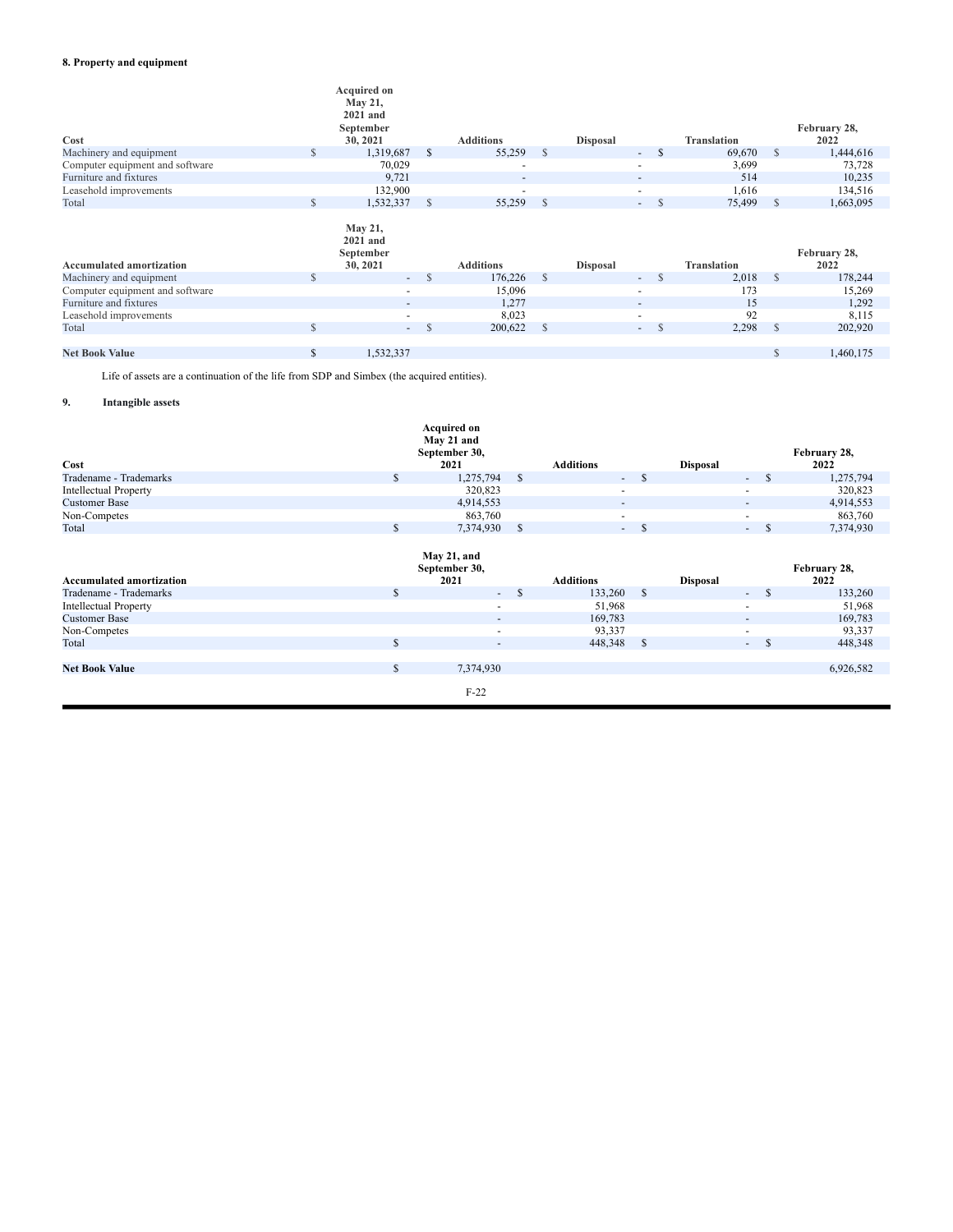|                     | February 28,<br>2022 |   | February 28,<br>2021 |
|---------------------|----------------------|---|----------------------|
| Accounts payable    | 2,862,694            |   | 479,767              |
| Accrued liabilities | 816,702              |   | 568,017              |
| Other liabilities   | 562,262              |   | 15,000               |
| Total               | 4,241,658            | S | 1,062,784            |

Other liabilities include unearned customer deposits and unearned revenues totalling \$426,609.

## **11. Line of credit and debt**

There is a line of credit facility with a financial institution whereby the Company, secured only by the assets of SDP and not the Parent or any other subsidiary, may borrow up to US\$3,500,000 with a maturity on August 1, 2021. Borrowings bear interest at 4.5% and any accrued unpaid interest is due on a monthly basis. The balance was secured by substantially all assets of SDP. As of February 28, 2022, the balance outstanding under the agreement was \$nil. The line of credit was refinanced along with several other loans on June 9, 2021.

The line of credit facility is with a financial institution whereby the Company, through SDP, may borrow up to US\$5,400,000 with a maturity on August 1, 2023. Borrowings' bear interest at 4% or prime +0.75%, whichever is greater, and any accrued unpaid interest is due on a monthly basis. The balance is secured by inventory and accounts receivable of SDP and not the Parent or any other subsidiary. As of February 28, 2022, the balance outstanding under the agreement was \$5,497,249 (US \$4,329,224). During the year ended February 28, 2022, SDP received \$1,549,929 (US \$1,234,610) of proceeds from the line of credit.

In accordance with the refinanced agreement, the Company is subject to a financial covenant. The balance of the line of credit may not exceed the lesser of US \$5,400,000 or the sum of 90% of accounts receivable, 50% of raw materials, 60% of finished inventory (up to US \$2,500,000) and an amortizing borrowing base of \$400,000 (which shall be reduced \$16,667 each month), which must be met on a monthly basis. Additionally, the Company cannot make any loans, advances, or intercompany transfers of cash flow at any time. Since the execution of the debt line on June 9, 2021, to February 28, 2022, the Company was in compliance with the financial covenant.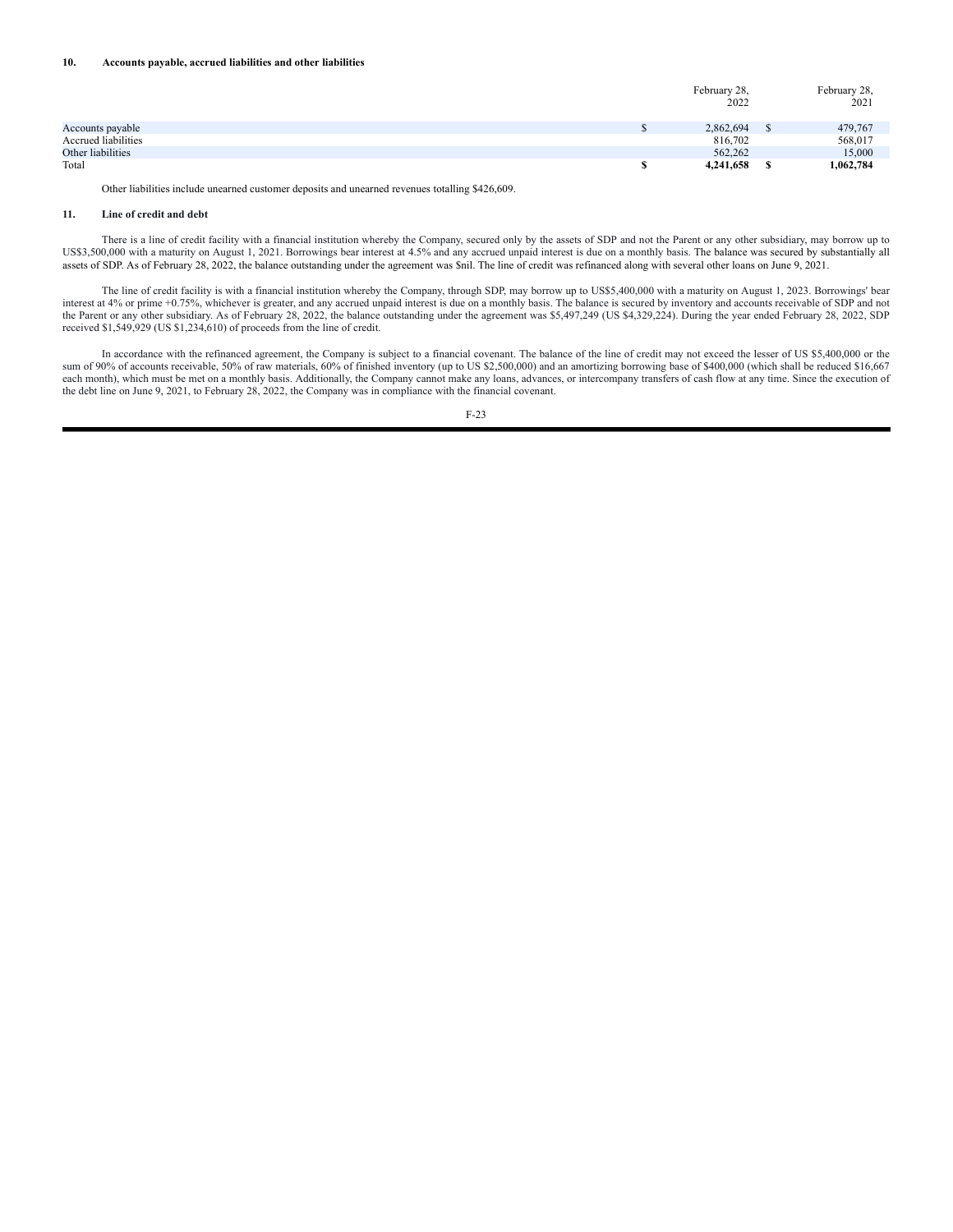|                                  | <b>South Dakota</b><br>Development<br>Corporation |      | State of South<br>Dakota<br>Governor's<br>Office of<br>Economic<br>Development |          | <b>Other Notes</b><br>payable |               | Covid-<br><b>Related</b><br>Loans |               | <b>Crestmark</b><br>term loan |               | <b>Total Debt</b> |
|----------------------------------|---------------------------------------------------|------|--------------------------------------------------------------------------------|----------|-------------------------------|---------------|-----------------------------------|---------------|-------------------------------|---------------|-------------------|
| Acquired on May 21, 2021         | 509,543                                           | - \$ | 28,480                                                                         | <b>S</b> | 1,549,289                     | <sup>\$</sup> | 884,038                           | S.            | $\sim$                        | $\mathcal{L}$ | 2,971,350         |
| Additions                        | $\overline{\phantom{a}}$                          |      | $\overline{a}$                                                                 |          |                               |               |                                   |               | 939,696                       |               | 939,696           |
| Forgiveness of loan              | $\overline{\phantom{a}}$                          |      | $\overline{\phantom{a}}$                                                       |          |                               |               | (918, 361)                        |               | ۰                             |               | (918,316)         |
| Principal repayments             | (529, 326)                                        |      | (29, 586)                                                                      |          | (1,609,441)                   |               |                                   |               | (94, 953)                     |               | (2, 263, 306)     |
| Translation                      | 19,783                                            |      | 1.106                                                                          |          | 60,152                        |               | 34,323                            |               | 11,376                        |               | 126,740           |
|                                  |                                                   |      |                                                                                |          |                               |               |                                   |               |                               |               |                   |
| <b>Balance February 28, 2022</b> | $\sim$                                            |      | $\overline{\phantom{a}}$                                                       |          | $\sim$                        |               | $\overline{\phantom{a}}$          |               | 856,119                       |               | 856,119           |
| Less: current portion            |                                                   |      |                                                                                |          |                               |               | $\overline{a}$                    |               | (174, 361)                    |               | (174, 361)        |
| Long-term portion                | $-$ \$                                            |      | $\sim 100$                                                                     | -S       | $-$ \$                        |               | $\sim$ 10 $\pm$                   | $\mathcal{L}$ | 681,758                       | <b>S</b>      | 681,758           |
|                                  |                                                   |      |                                                                                |          |                               |               |                                   |               |                               |               |                   |

**State of South**

### *South Dakota Development Corporation ("SDDC")*

The Company, through SDP and secured against only SDP assets and not the Parent or any other subsidiary, may borrow up to USD \$800,000 under the promissory note agreement entered in connection with the purchase of the assets of DJO Global Empi Division by SDP and borrowings are guaranteed by the stockholders of the Company. The debt accrues interest at 2% with monthly payments of principal and interest beginning in March 2017 and matured in May 2021. As at February 28, 2022, the balance was fully settled through the re-financing arrangements explained below.

### *State of South Dakota Governor's Office of Economic Development ("GOED")*

On March 6, 2018, the Company borrowed USD \$200,000 with the State of South Dakota Governor's Office of Economic Development for the purpose of financing the growth of the Company. The debt accrues interest at 3 % with monthly payments of principal and interest beginning in June 2018 and matured in May 2021. The borrowings were guaranteed by the stockholders of the Company. As at February 28, 2022, the balance was fully settled through the re-financing arrangements explained below.

## *Other Notes Payable*

On February 1, 2019, the Company, through SDP, borrowed \$1,500,120 from a financial institution in connection with the acquisition in Note 4. The debt accrued interest at 5.25% with monthly principal and interest payments required through maturity in January 2024. The borrowings were secured by substantially all the assets of SDP. As of February 28, 2022, the balance of the note was \$nil. There was no prepayment penalty associated with early settlement.

The Company was also party to two additional notes payable with maturity dates of October 2023 and November 2024, with interest rates of 9.00% and 5.25%, respectively. As of February 28, 2022, the balance on these notes totaled \$nil. There was no prepayment penalty associated with early settlement.

#### *Covid Related Loans*

On February 2, 2021, SDP borrowed \$944,542 (US\$736,887) from a financial institution in connection with the United States Payroll Protection Program ("PPP"). The PPP is a fully forgivable loan issued by accredited financial institutions on behalf of the US Government. The loan bears interest at 1.00% with payments of principal and interest of US\$13,740 beginning on December 2, 2021. The amount of loan forgiveness will be reduced if the borrower terminates employees or reduces salaries during the eight-week period. SDP initially recorded the proceeds of the PPP Loan as debt and derecognizes the liability when the loan is paid off or it believes forgiveness is reasonably certain. Forgiveness is based on the employer maintaining or quickly rehiring employees and maintaining salary levels. Forgiveness is reduced if full-time headcount declines, or if salaries and wages decrease. The Company had recognized the government grant over the period to match the grant with the related costs, predominantly offset against labor expenses. The loan was forgiven in its entirety on June 14, 2021.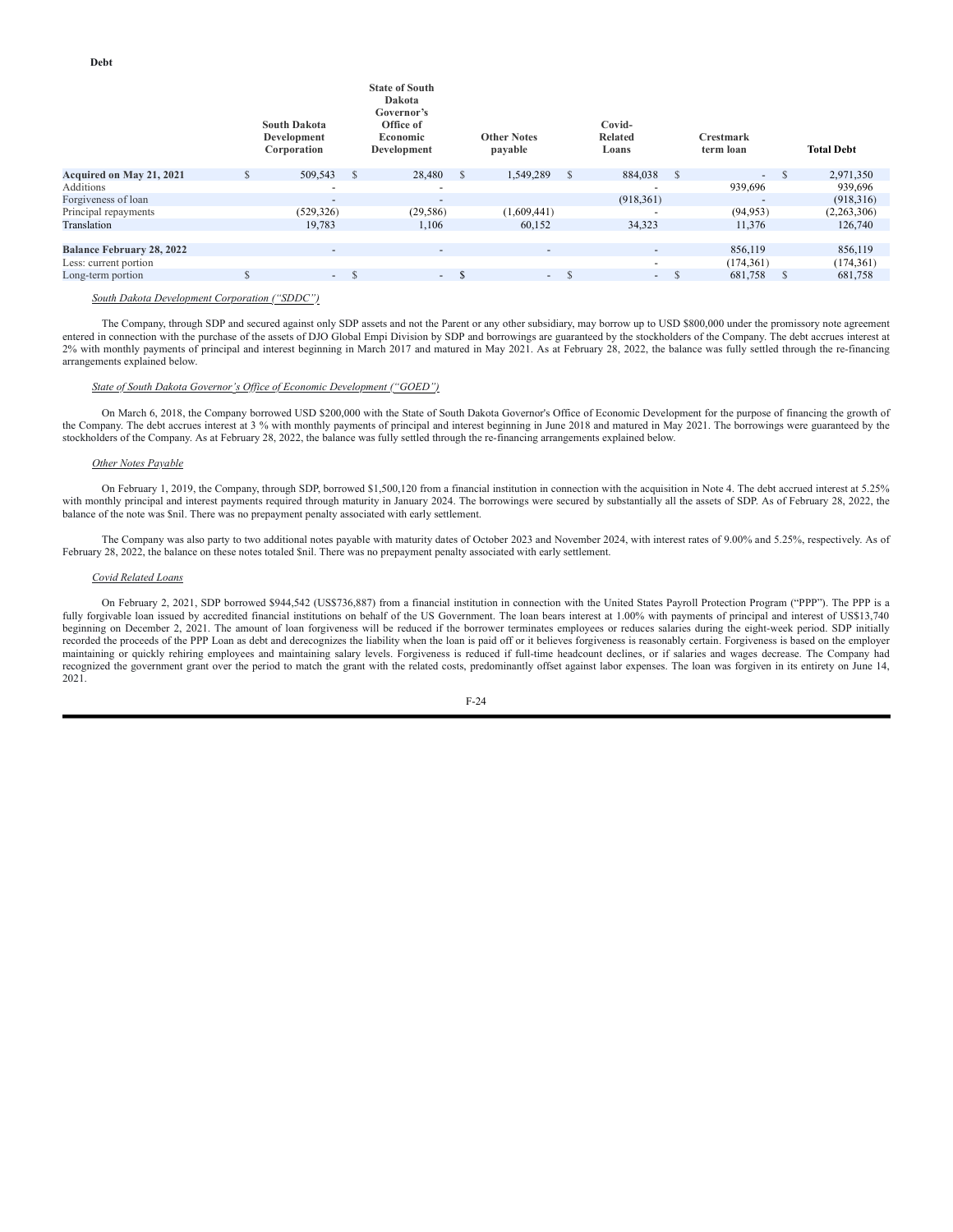On May 8, 2020, SDP borrowed \$202,650 (US\$150,000) from the United States Small Business Administration ("SBA") in connection with the Economic Injury Disaster Loan ("EIDL") program. EIDL is designed to provide economic relief to businesses that are currently experiencing a temporary loss of revenue. EIDL proceeds can be used to cover a wide array of working capital and normal operating expenses, such as continuation to health care benefits, rent, utilities, and fixed debt payments. The debt bears interest at 2.75% per year and is not forgivable. Payments of principal and interest of \$809 (US\$641) per month beginning 12 months from inception of the loan over a 30-year period. As at February 28, 2022, the balance was fully repaid.

## *Refinancing of Select Liabilities*

On June 9, 2021, SDP refinanced the existing line of credit facility, GOED and SDDC loans, with two new loans.

*Term Note*

On June 9, 2021, the Company borrowed \$936,696 (US\$750,000) with a financial institution, Crestmark. The loan is secured by a loan and security agreement and may not exceed 92% of the net book value of SDP's machinery and equipment, which at February 28, 2022 was \$1,239,091. The debt accrues interest at 2.75% in excess of Wall Street Journal Prime rate with a minimum of 6% with monthly payments of principal and interest in the amount of \$18,294 (US\$14,500) beginning on the first day of the first full month following the initial funding and maturing on June 1, 2024. The borrowings are guaranteed by the stockholders of the Company. As of February 28, 2022, the balance of the note was \$856,119 (US\$677,500).

### **12. Restricted cash**

On December 21, 2020, the Company completed a concurrent financing (Note 14). In connection with this financing, the funds were to remain in escrow with the escrow agent until the completion of the Change of Business among other conditions. Once the conditions were met, the funds were then provided to the Company for working capital and to fund future acquisitions. If the Company was unsuccessful in fulfilling these conditions, the funds were to be returned to the respective investors. Accordingly, these advances were presented as restricted cash during the year ended February 28, 2021.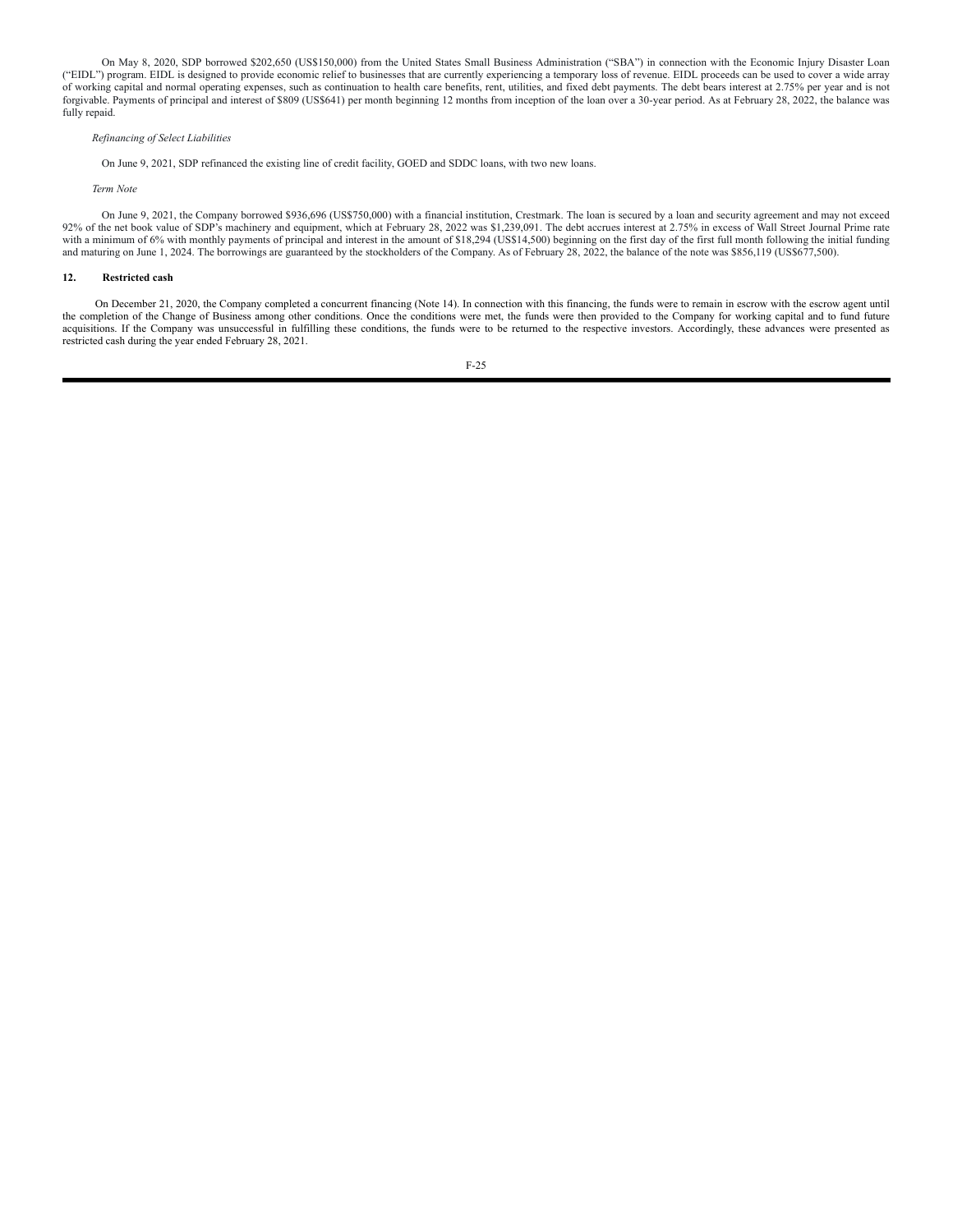# **13. Leases**

Set out below are the carrying amount of right of use assets and the movements during the year:

|                                                       |   |                 |               |                |               | <b>Right-of-use assets</b> |
|-------------------------------------------------------|---|-----------------|---------------|----------------|---------------|----------------------------|
| Acquired                                              |   |                 |               |                | $\mathbb{S}$  | 3,955,533                  |
| Amortization                                          |   |                 |               |                |               | (192,796)                  |
| Impact of modification                                |   |                 |               |                |               | 51,177                     |
| Translation                                           |   |                 |               |                |               | 127,926                    |
| Balance, February 28, 2022                            |   |                 |               |                | <sup>\$</sup> | 3,941,840                  |
|                                                       |   |                 |               |                |               |                            |
|                                                       |   | Lease liability |               | <b>Current</b> |               | Long-term                  |
| Acquired                                              | S | 4,109,681       | <sup>\$</sup> | 267,131        | <sup>S</sup>  | 3,842,550                  |
| Interest lease expense                                |   | 202,844         |               |                |               |                            |
| Lease payments                                        |   | (269, 954)      |               |                |               |                            |
| Translation                                           |   | 137,117         |               |                |               |                            |
| Balance, February 28, 2022                            | S | 4,179,688       | <sup>S</sup>  | 245,257        | <sup>S</sup>  | 3,934,431                  |
| Future minimum lease payments payable are as follows: |   |                 |               |                |               |                            |
| Twelve months ending February 28, 2023                |   |                 |               |                | <sup>S</sup>  | 469,876                    |
| Twelve months ending February 29, 2024                |   |                 |               |                |               | 484,925                    |
| Twelve months ending February 28, 2025                |   |                 |               |                |               | 500,539                    |
| Twelve months ending February 28, 2026                |   |                 |               |                |               | 510,549                    |
| Twelve months ending February 28, 2027                |   |                 |               |                |               | 522,185                    |
| 2028 and thereafter                                   |   |                 |               |                |               | 3,660,696                  |
| Total future minimum lease payments                   |   |                 |               |                |               | 6,148,770                  |
| Less: Interest on lease liabilities                   |   |                 |               |                |               | (1,969,082)                |
| Total present value of minimum lease payments         |   |                 |               |                |               | 4,179,688                  |
| Less: current portion                                 |   |                 |               |                |               | 245,257                    |
| <b>Non-current portion</b>                            |   |                 |               |                | \$            | 3,934,431                  |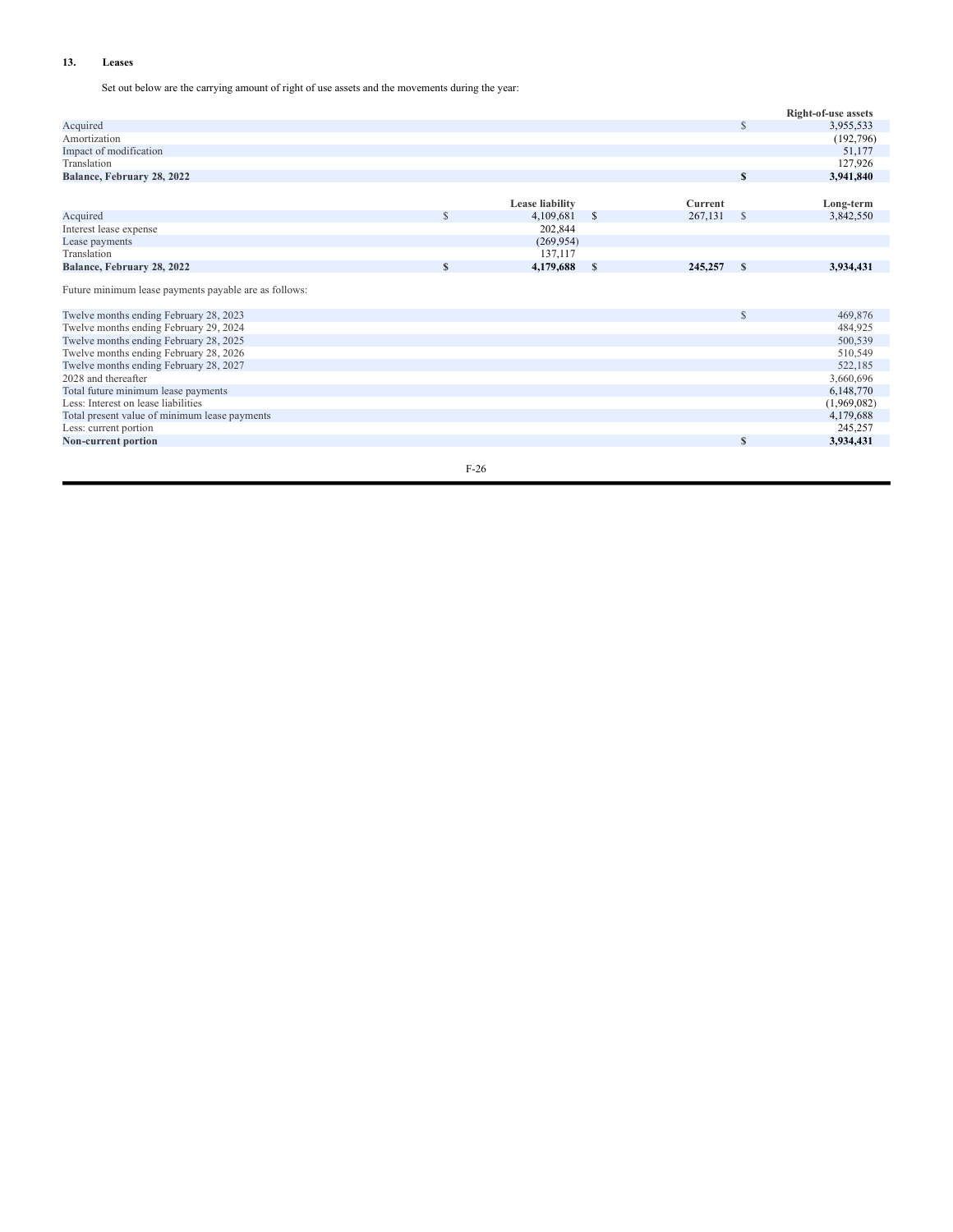At February 28, 2022, the weighted average remaining lease terms were 13.3 years and the weighted average discount rate was 5.46%.

## SDP facility lease

In October 2018, SDP sold its facility in Clear Lake, South Dakota for \$2,634,667 (US\$2,182,461). In connection with the sale, SDP entered into a lease agreement for the facility with an initial lease term of 15 years for a base annual rental of \$230,533 (US\$190,965), with four extension options of five years each. The base rental amount increases annually on the first day of the lease year at the lesser of 2% or 1.25 times the change in the price index, as defined. Per the lease agreement, the Company delivered a letter of credit in the amount of \$484,975 (US\$381,930), to be renewed annually for the duration of the lease agreement. The letter of credit is secured by a guaranteed investment certificate, which is recorded as security deposit on the consolidated balance sheet.

## Simbex office space lease

On October 1, 2021, Simbex LLC entered into a lease agreement for an office space located in Lebanon, NH with an initial lease term of 3 years for a base annual rental of \$201,155 (US\$157,440), with an option to extend for five years. The base rental amount increases annually on the first day of the lease year at the lesser of 2% or 1.25 times the change in the price index, as defined. Per the lease agreement, the Company is also responsible to pay a prorated share of the building overhead monthly as additional rent. The annual amount for this additional rent is \$119,350 (US \$93,413).

## Inspira Financial Company office space lease

On April 1, 2022, Inspira Financial Company entered into a lease agreement for an office space located in Encino, CA with a lease term of 6 months for a base annual rental of \$24,748 (US19,752), with extension options of 6 months each. The base rental amount increases annually on a case-by-case basis. The Company has elected the practical expedient permitted under ASC 842 not to account, as insignificant.

### Mio-Guard, LLC facility lease

Upon acquisition of Mio-Guard, LLC which occurred on March 11, 2022, the Company now has 18,414 square feet of office space in Holt, Michigan, which is being leased by its subsidiary, Mio-Guard. The lease agreement has an initial lease term of 5 years for a base annual rental of \$107,321 (US\$85,656).

## **14. Stockholders' Equity**

## *a. Share capital*

Unlimited voting common shares without par value

Unlimited non-voting convertible Class A shares without par value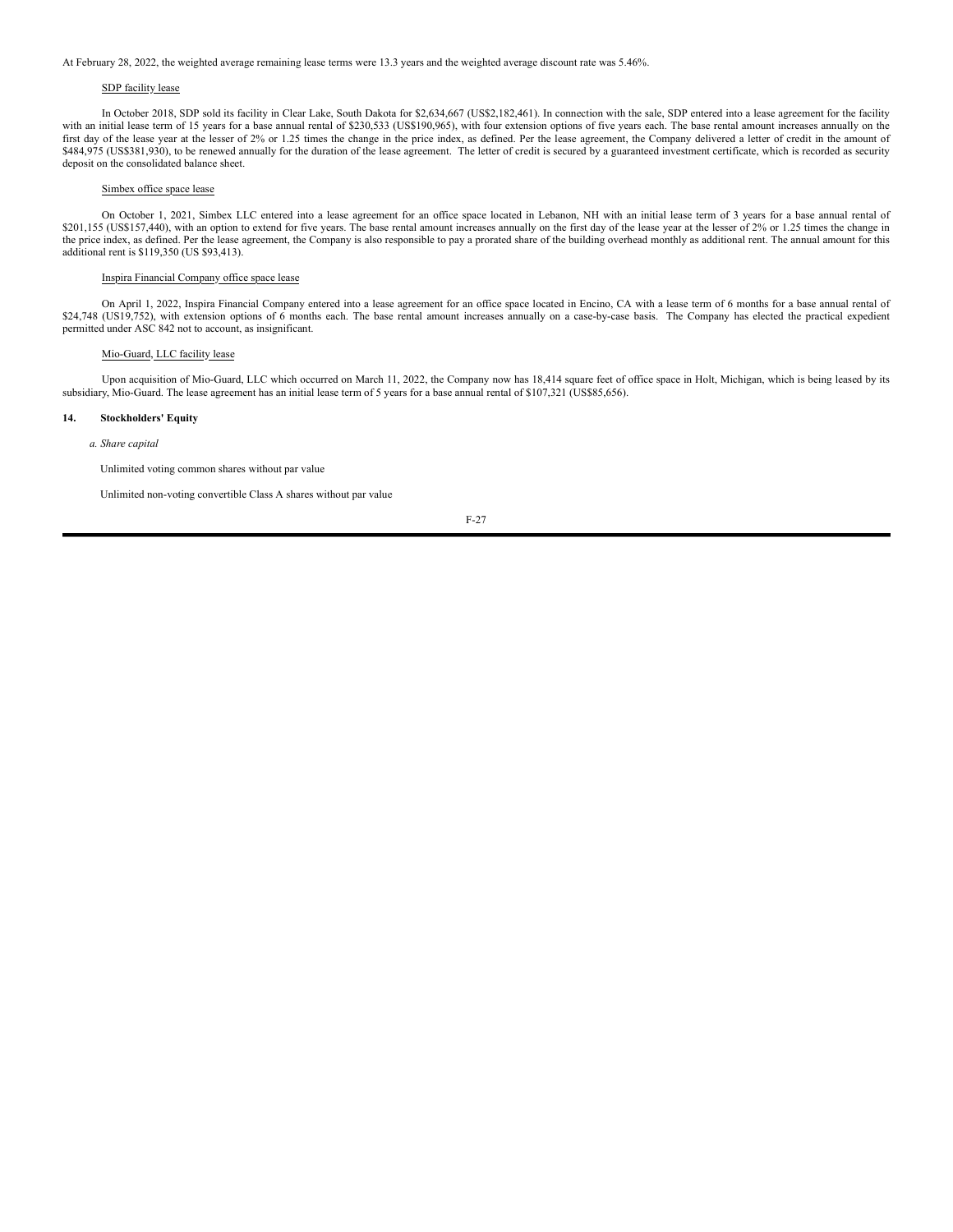*Issuances*

As of February 28, 2022, and February 28, 2021, the Company had 52,539,162 and 33,813,308 common shares outstanding, respectively, with a value of \$38,046,097and \$31,065,513, respectively.

As of February 28, 2022, and February 28, 2021, the Company had 1,355,425 and nil Class A shares outstanding, respectively, with a value of \$480,479 and \$0, respectively.

On September 6, 2020, the Company entered into a share for debt agreement, pursuant to which it issued an aggregate of 737,000 shares of common stock in satisfaction of \$114,498 (US\$88,000) of indebtedness owed to a service provider. The 737,000 shares of common stock were valued at \$94,999 based on the share price on May 21, 2021, the date of issuance. A gain of \$15,538 was recognized on the settlement of this debt.

On October 22, 2020, 28,154 common shares were issued on the exercise of 28,154 stock options for proceeds of \$5,348 at an exercise price of \$0.19 per share. The options had a fair value of \$4,323.

On May 20, 2021, 1,492,425 shares of common stock were issued on the exercise of 1,492,425 stock options. 608,025 of the stock options were exercised at price of \$0.19 per share and 884,400 of the stock options were exercised at \$0.27 per share for total proceeds of \$355,500.

On May 20, 2021, pursuant to a share exchange agreement, an aggregate of 1,355,425 shares of common stock with a value of \$480,479 were exchanged for 1,355,425 Class A shares.

On May 21, 2021, 9,990,237 shares of common stock and 2,121,232 share purchase warrants to purchase 2,121,232 shares were issued in connection with the financing closed on December 21, 2020, for a total of \$5,550,258 in proceeds. 7,869,005 of the shares of common stock were issued at an approximate price of \$0.48 per common share and 2,121,232 of the shares of common stock were issued at an approximate price of \$0.85 per share. Each warrant has an exercise price of \$1.25 per share, which can be exercised until December 18, 2022. The total fair value of the warrants was estimated on the date of the grant to be \$13,685 at a price of \$0.01 per unit. The fair value was determined using the Black- Scholes option pricing model with the following assumptions: expected volatility of 80%; expected dividend yield of 0%; risk-free interest rate of 0.33%; stock price of \$0.16; and expected life of 2 years.

Additionally, as part of the financing, the Company incurred share issuance costs totaling \$256,993, which included paying cash of \$249,768 and issuing 1,119,906 broker warrants as finders' commissions. Each broker warrant entitles the holder to acquire one common share until December 18, 2022. 876,231 of the broker warrants have an approximate exercise price of \$0.47 and 243,675 of the broker warrants have an approximate exercise price of \$0.85 per share. The total fair value of the 876,231 broker warrants was estimated on the date of the grant to be \$23,118 at a price of \$0.03 per unit. The total fair value of the 243,675 broker warrants was estimated on the date of the grant to be \$2,918 with a price of \$0.01 per unit. These fair values were determined using the Black- Scholes option pricing model with the following assumptions: expected volatility of 80%; expected dividend yield of 0%; risk-free interest rate of 0.33%; stock price of \$0.16; and expected life of 2 years.

On August 20, 2021, 112,617 shares of common stock were issued on the exercise of 112,617 stock options at an exercise price of \$0.19 per share. Proceeds received from this exercise totaled \$21,392.

On November 11, 2021, 199,804 share purchase warrants to purchase 199,804 shares was issued. Each warrant has an exercise price of \$0.86 per share, which can be exercised until November 11, 2023. The fair value of the warrants was estimated on the date of the grant at \$0.70 per unit using the Black- Scholes option pricing model with the following assumptions: expected volatility of 183%; expected dividend yield of 0%; risk-free interest rate of 1%; stock price of \$0.87; and expected life of 2 years.

On February 15, 2022, 7,749,000 shares of common stock and 7,749,000 share purchase warrants to purchase 7,749,000 shares were issued in connection with financing for a total of \$4,261,950 in proceeds. The 7,749,000 shares of common stock were issued at a price of \$0.55 per common share. Each warrant has an exercise price of \$0.70 which can be exercised for 36 months. The total fair value of the warrants was estimated on the date of the grant to be \$3,591,369 at a price of \$0.46 per unit using the Black- Scholes option pricing model with the following assumptions: expected volatility of 192%; expected dividend yield of 0%; risk-free interest rate of 1.7%; stock price of \$0.52; and expected life of 3 years.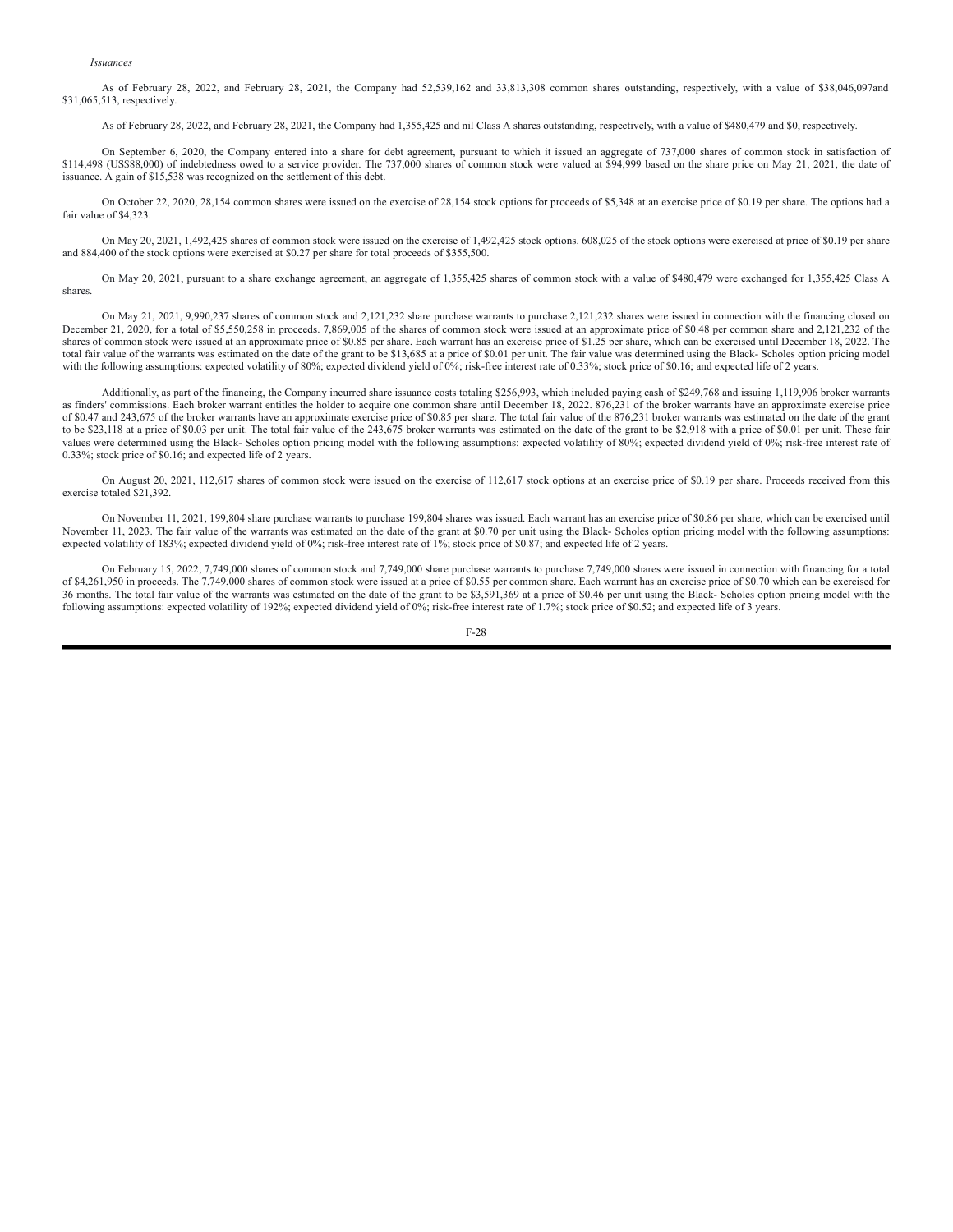Additionally, as part of the financing, the Company incurred share issuance costs totaling \$665,113, which included paying cash of \$410,284 and issuing 542,431 broker warrants as finders' commissions. Each broker warrant entitles the holder to acquire one common at an exercise price of \$0.55 for a 36-month period. The total fair value of the broker warrants was estimated on the date of the grant to be \$254,829 at a price of \$0.47 per unit using the Black- Scholes option pricing model with the following assumptions: expected volatility of 192%; expected dividend yield of 0%; risk-free interest rate of 1.7%; stock price of \$0.52; and expected life of 3 years.

- *b. Share based compensation*
	- The Company amended its stock option plan ("Option Plan") as follows:
- changing the Option Plan from a rolling stock option plan to a fixed stock option plan;
- fixing the number of common shares issuable under the plan at 47,175,923 being 20% of the number of common shares issued and outstanding immediately following the completion of the Qualifying Transaction and amending the Option Plan to include provisions relating to the grant of options to a person who is a citizen or resident of the United States, in accordance with the requirements of Section 409A of the United States Internal Revenue Code of 1986, as amended.

The Company's Board of Directors determines, among other things, the eligibility of individuals to participate in the Option Plan and the term, vesting periods, and the exercise price of options granted under the Option Plan. The stock option vesting ranges over a 1 year to 10-year period. The outstanding stock options at February 28, 2022 are as follows:

| <b>Grant date</b>  |   | <b>Exercise</b><br>price | Number of<br>options | <b>Number of vested</b><br>options | <b>Weighted Avg</b><br>Remaining<br>Life (years) |
|--------------------|---|--------------------------|----------------------|------------------------------------|--------------------------------------------------|
| March 28, 2014     | S | 2.13                     | 5,103                | 5,103                              | 2.08                                             |
| September 23, 2019 |   | 0.19                     | 56,309               |                                    | 2.57                                             |
| May 29, 2020       |   | 0.27                     | 73,700               | 73,700                             | 3.25                                             |
| August 18, 2020    |   | 0.19                     | 73,700               | 73,700                             | 8.47                                             |
| June 8, 2021       |   | 0.99                     | 434,830              | $\sim$                             | 4.26                                             |
| June 8, 2021       |   | 0.86                     | 1,647,990            | $\overline{a}$                     | 4.26                                             |
| June 8, 2021       |   | 0.86                     | 250,000              | 250,000                            | 4.26                                             |
| July 7, 2021       |   | 1.39                     | 400,000              | $\overline{\phantom{a}}$           | 4.77                                             |
| December 6, 2021   |   | 0.65                     | 1,185,400            | $\overline{\phantom{a}}$           | 4.77                                             |
| January 19, 2022   |   | 0.65                     | 150,000              | $\overline{\phantom{a}}$           | 4.89                                             |
| <b>Total</b>       | S | 0.78                     | 4,277,032            | 402,503                            | 4.30                                             |
|                    |   |                          |                      |                                    |                                                  |

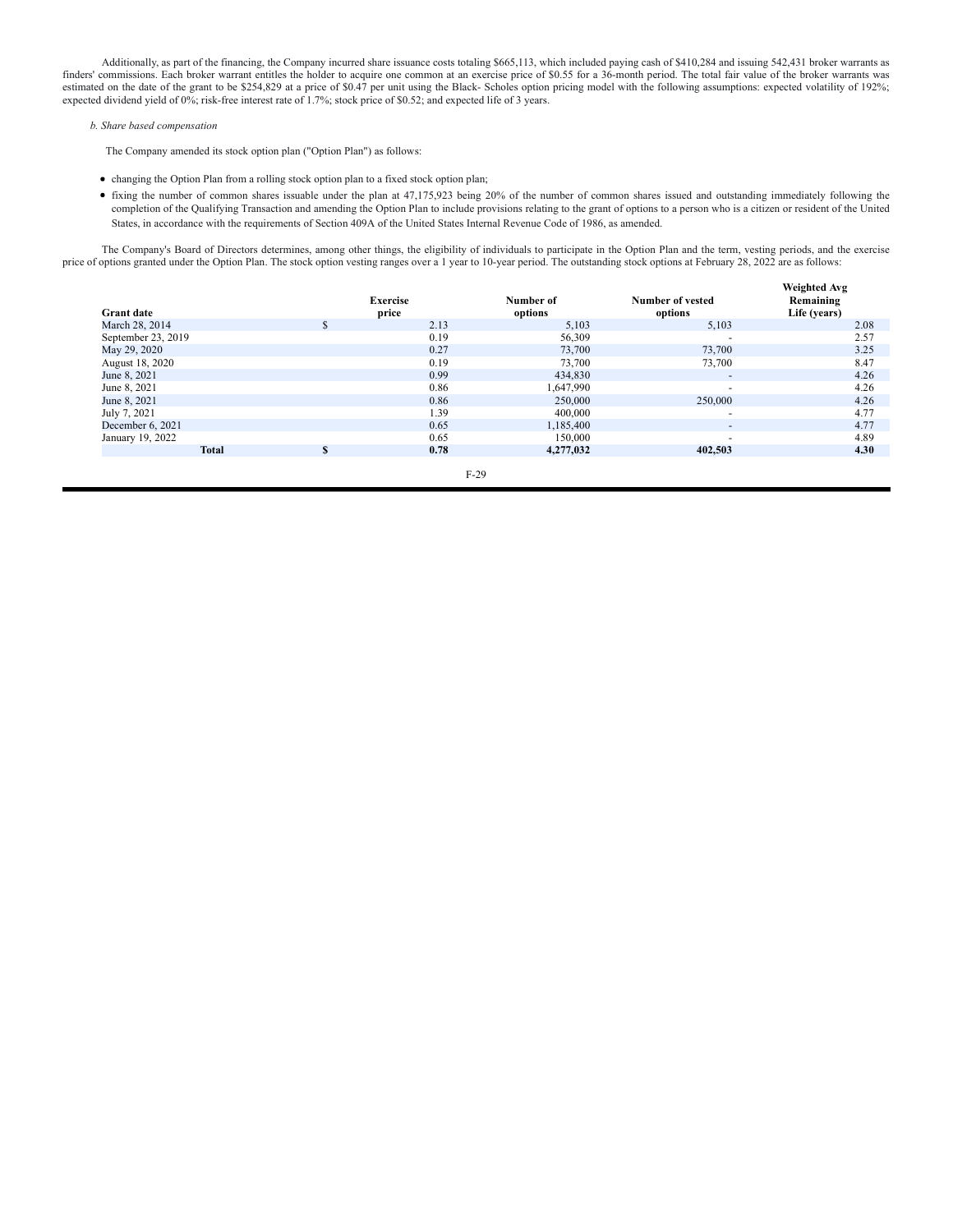A summary of the Company's stock options are as follows:

|                                        | Number of      | Weighted            |
|----------------------------------------|----------------|---------------------|
|                                        | <b>Options</b> | Avg. Exercise Price |
| <b>Balance as at February 29, 2020</b> | 1,181,709      | 0.31                |
| Options exercised                      | (28, 154)      | 0.19                |
| Options issued                         | 1,639,825      | 0.23                |
| Balance as at February 28, 2021        | 2,793,380      | 0.27                |
| Options exercised                      | (1,605,042)    | 0.23                |
| Options expired                        | (1,345,746)    |                     |
| Options issued                         | 4,434,440      | 0.75                |
| Balance as at February 28, 2022        | 4,277,032      | 0.78                |

The Company recognized \$1,196,361 of stock-based compensation for the year ended February 28, 2022 (\$237,714 for the year ended February 28, 2021).

On May 29, 2020, the Company issued 884,400 options to two directors, which were fully vested, and exercised during the year ended February 28, 2022, and 73,700 options to an employee of the Company. The options are exercisable for a period of five years at an exercise price of \$0.27 per option. The fair value of the options was estimated on the date of the grant at \$0.12 per option using the Black- Scholes option pricing model with the following assumptions: expected volatility of 115%; expected dividend yield of 0%; risk-free interest rate of 0.40%; stock price of \$0.16; and expected life of 3 years.

On August 18, 2020, the Company issued 608,025 options to two directors, which were fully vested, and exercised during the year ended February 28, 2022, and 73,700 options to an employee of the Company. The options are exercisable for a period of ten years at an exercise price of \$0.19 per option. The fair value of the options was estimated on the date of the grant at \$0.12 per option using the Black-Scholes option pricing model with the following assumptions: expected volatility of 115%; expected dividend yield of 0%; risk- free interest rate of 0.40%; stock price of \$0.16; and expected life of 3 years.

On June 8, 2021, the Company issued 663,300 options to an officer of the Company. The options are exercisable for a period of five years at an exercise price of \$0.99 per option. The fair value of the options was estimated on the date of the grant at \$0.58 per option using the Black-Scholes option pricing model with the following assumptions: expected volatility of 100%; expected dividend yield of 0%; risk-free interest rate of 0.88%; stock price of \$0.80; and expected life of 5 years.

On June 8, 2021, the Company issued 1,672,990 options to four directors, and 250,000 options to two employees of the Company in total. The options are exercisable for a period of five years at an exercise price of \$0.86 per option. The fair value of the options was estimated on the date of the grant at \$0.59 per option using the Black-Scholes option pricing model with the following assumptions: expected volatility of 100%; expected dividend yield of 0%; risk-free interest rate of 0.88%; stock price of \$0.80; and expected life of 5 years.

On July 7, 2021, the Company issued 250,000 options to one director and 150,000 options to an employee of the Company, which were fully vested. The options are exercisable for a period of five years at an exercise price of \$1.39 per option. The fair value of the options was estimated on the date of the grant at \$0.64 per option using the Black-Scholes option pricing model with the following assumptions: expected volatility of 190%; expected dividend yield of 0%; risk-free interest rate of 1.94%; stock price of \$0.94; and expected life of 5 years.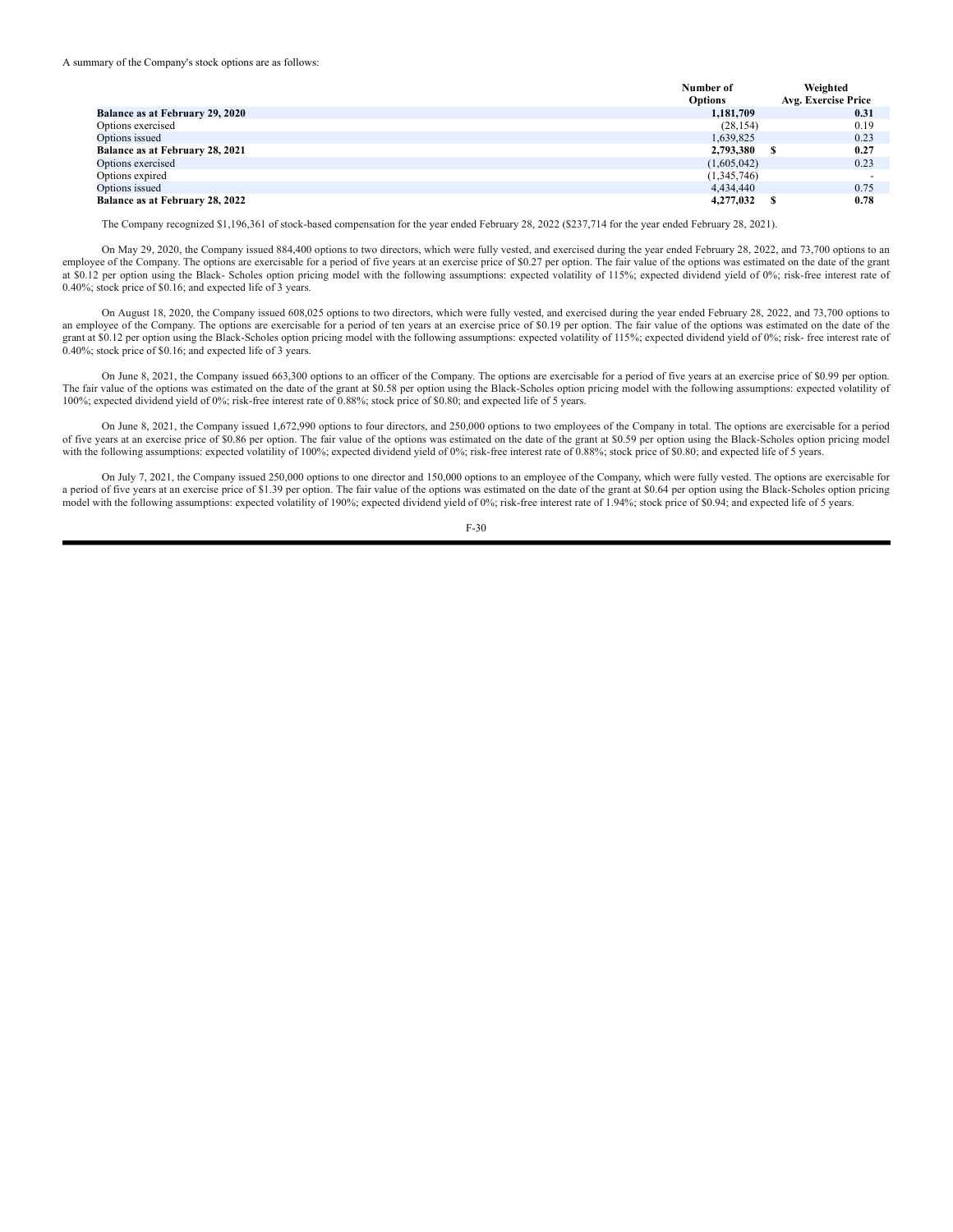On December 6, 2021, the Company issued 100,000 options to one officer, 250,000 options to one director, 150,000 options to an employee of the Company, and 798,150 options to forty-one employees of Simbex in total. The options are exercisable for a period of five years at an exercise price of \$0.65 per option. The fair value of the options was estimated on the date of the grant at \$0.63 per option using the Black-Scholes option pricing model with the following assumptions: expected volatility of 193%; expected dividend yield of 0%; risk-free interest rate of 1.38%; stock price of \$0.65; and expected life of 5 years.

On January 19, 2022, the Company issued 150,000 options to an officer of the Company. The options are exercisable for a period of five years at an exercise price of \$0.65 per option. The fair value of the options was estimated on the date of the grant at \$0.63 per option using the Black-Scholes option pricing model with the following assumptions: expected volatility of 192%; expected dividend yield of 0%; risk-free interest rate of 1.68%; stock price of \$0.65; and expected life of 5 years.

#### *c. Warrants*

The following warrants have been issued this year:

| <b>Grant date</b> |              | <b>Exercise</b><br>price | Number of<br>warrants | Number of vested<br>warrants | <b>Weighted Avg</b><br>Remaining<br>Life (years) |
|-------------------|--------------|--------------------------|-----------------------|------------------------------|--------------------------------------------------|
| May 21, 2021      |              | 1.25                     | 2,121,232             | 2,121,232                    | 0.80                                             |
| May 21, 2021      |              | 0.47                     | 876.231               | 876.231                      | 0.80                                             |
| May 21, 2021      |              | 0.85                     | 243,675               | 243,675                      | 0.80                                             |
| November 11, 2021 |              | 0.86                     | 199,804               | 199,804                      | 1.70                                             |
| February 15, 2022 |              | 0.55                     | 542,431               | 542,431                      | 2.96                                             |
| February 15, 2022 |              | 0.70                     | 7,749,000             | 7.749.000                    | 2.96                                             |
|                   | <b>Total</b> | 0.79                     | 11,732,373            | 11,732,373                   | 2.35                                             |

A summary of the Company's warrants are as follows:

|                                                       | Number of  | Weighted            |
|-------------------------------------------------------|------------|---------------------|
|                                                       | Warrants   | Avg. Exercise Price |
| Balance as at February 28, 2021 and February 29, 2020 | -          |                     |
| Warrants issued as part of finance deal               | 10.070.036 | 0.70                |
| Broker warrants issued as part of finance deal        | 1.662.337  | 0.09                |
| <b>Balance as at February 28, 2022</b>                | 11,732,373 | 0.79                |

During the year ended February 28, 2022, 11,731,373 warrants were issued (February 28, 2021 - \$nil). 10,070,036 of these warrants were purchased as part of a unit during financing. 1,662,337 of these warrants were granted to brokers as share issuance costs.

### **15. Related party transactions**

The Company's transactions with related parties were carried out on normal commercial terms and in the course of the Company's business. Other than disclosed elsewhere in the Company's consolidated financial statements, related party transactions are as follows.

|                                  | February 28, | February 28, |
|----------------------------------|--------------|--------------|
|                                  | 2022         | 2021         |
| Salaries and short-term benefits | 483.665      | 251.145      |
| Stock based compensation         | 921.577      | 237.714      |
| <b>Total</b>                     | 1.405.242    | 488,859      |

Salary and short-term benefits include salary, consulting fees, car allowance, vacation pay, bonus and other allowances paid or payable to a shareholder, directors and executive officers of the Company. Stock based compensation are to the directors and executive officers of the Company (Note 14). Included in accounts payable and accrued liabilities is \$nil (February 28, 2021 - \$114,498) due to a director of the Company.

### **16. Capital management**

The Company's objectives when managing capital are to: (a) maintain financial flexibility in order to preserve its ability to meet financial obligations and continue as a going concern; (b) maintain a capital structure that allows the Company to finance its growth using internally generated cash flow and debt capacity; and (c) optimize the use of its capital to provide an appropriate investment return to its shareholders commensurate with risk.

The Company's financial strategy is formulated and adapted according to market conditions in order to maintain a flexible capital structure that is consistent with its objectives and the risk characteristics of its underlying assets.

The Company manages its capital structure and may make adjustments to it in light of changes in economic conditions and the risk characteristics of its underlying assets. To maintain or adjust its capital structure, the Company may, from time to time, change the amount of dividends paid to shareholders, return capital to shareholders by way of normal course issuer bid, issue new shares, or reduce liquid assets to repay other debt.

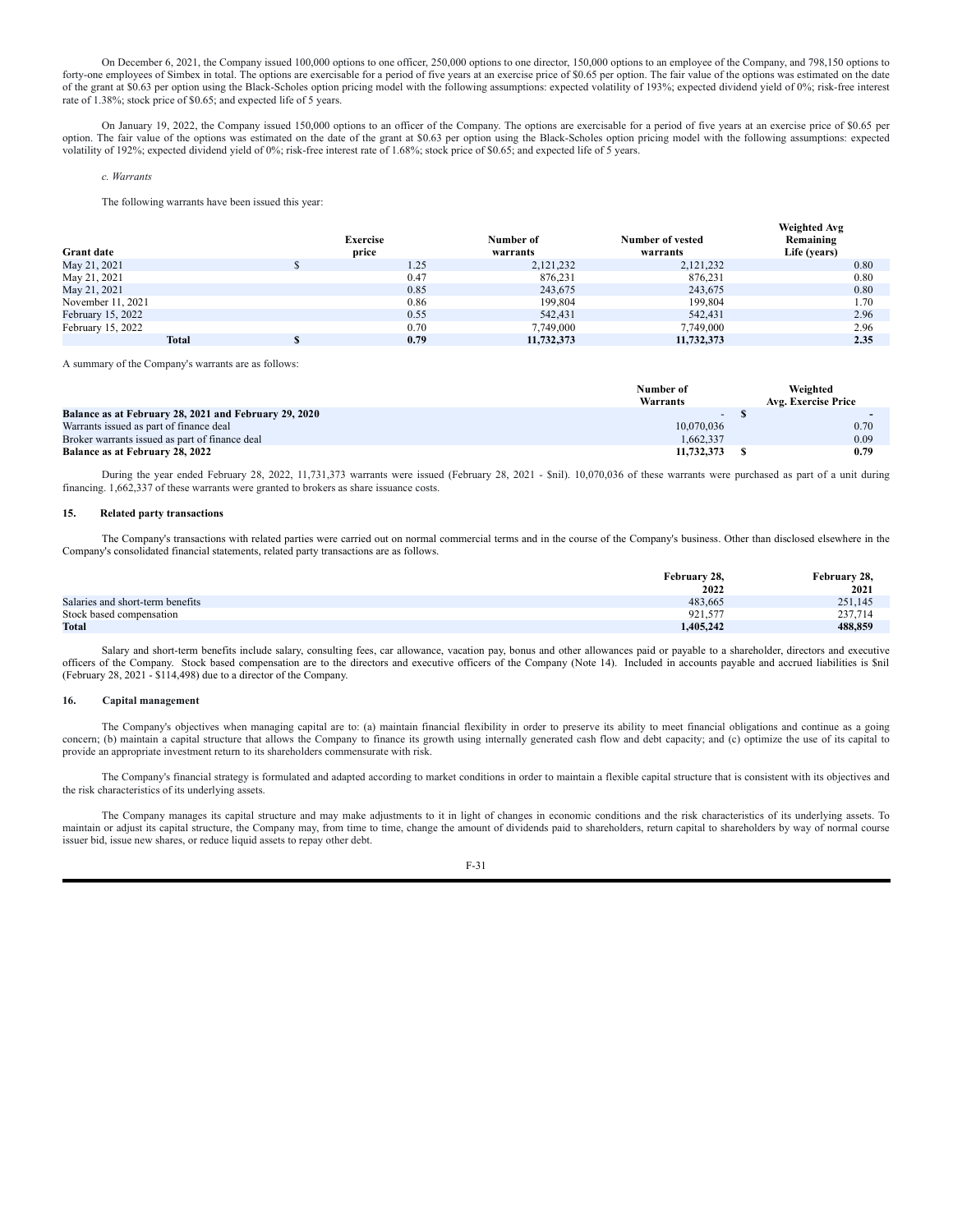## **17. Net loss per share**

|                                          | <b>February 28, 2022</b> | <b>February 28, 2021</b> |
|------------------------------------------|--------------------------|--------------------------|
| Net loss                                 | (4,372,019)              | (2,667,423)              |
| Weighted average number of common shares | 43,627,051               | 33,795,132               |
|                                          |                          |                          |
| Net loss per share from operations       |                          |                          |
| <b>Basic</b>                             | (0.10)                   | (0.08)                   |
| Diluted                                  | (0.10)                   | (0.08)                   |

## **18. Operating expenses**

General and administrative expenses include stock-based compensation of \$1,196,361 (\$237,714 for the year ended February 28, 2021) as well as rent and facility costs, professional fees, public company expenses, insurance and other general expenses.

## **19. Transaction costs including legal, financial, audit, US and Canadian regulatory costs**

The Company incurred substantial costs associated with the Change of Business transaction, due diligence of acquisition targets, financing costs, US regulatory costs and the associated accounting and regulatory costs. While these costs are crucial to future operations, they do not represent regular operational costs of the business. The Company presents these costs separately to better allow investors to evaluate the operational status of the Company independently of financing, regulatory and other transaction focused expenses, which were as follows:

|                                                                     | <b>February 28, 2022</b> | <b>February 28, 2021</b> |
|---------------------------------------------------------------------|--------------------------|--------------------------|
| Consulting and professional fees                                    | 2.715,001                | .436,217                 |
| General expenses                                                    | 1.127.733                | 207,375                  |
| <b>Transaction Costs Including: Audit, Legal, and US Regulatory</b> | 3.842.734                | 1.643.592                |
|                                                                     |                          |                          |
|                                                                     | F-32                     |                          |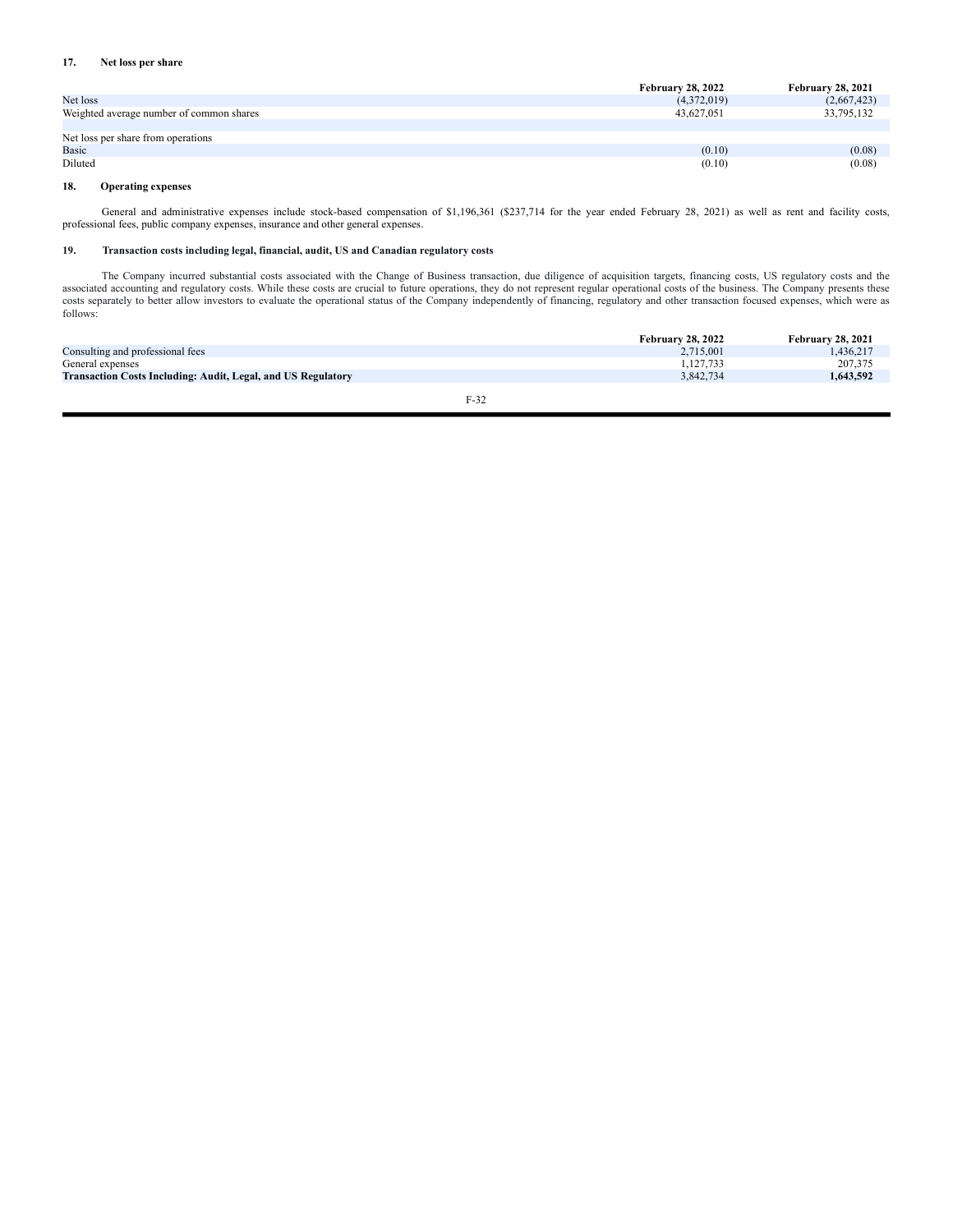# **20. Marketable securities**

Marketable securities are classified as held for trading. The fair value of marketable securities is based on quoted prices in active markets and are measured at level 1 in the fair value hierarchy. The investments comprise of the following equities and balances as at February 28, 2022 and February 28, 2021:

| <b>Details</b>                | Quantity                 | Average<br>cost          | Market price/<br>unit    |                      | <b>Total Fair Value</b> |
|-------------------------------|--------------------------|--------------------------|--------------------------|----------------------|-------------------------|
|                               |                          |                          |                          | February 28,<br>2022 | February 28,<br>2021    |
| Callable shares               | $\overline{\phantom{a}}$ | $\overline{\phantom{a}}$ | $\overline{\phantom{a}}$ |                      | 310,529                 |
| Short term bond ETF           | $\overline{\phantom{a}}$ | $\overline{\phantom{a}}$ | $\overline{a}$           |                      | 166,267                 |
| Publicly traded common shares | <b>-</b>                 | $\overline{\phantom{a}}$ | $\overline{\phantom{a}}$ |                      | 11,888                  |
| Total investments             |                          |                          |                          |                      | 488,684                 |

During the year ended February 28, 2022, the Company sold all of its marketable securities. As part of the sale, the Company received proceeds of \$496,526 and recognized \$10,107 of realized gains.

## **21. Cash and cash equivalents**

Cash represents bank deposits at reputable banking institutions. Cash equivalents represent short-term, highly liquid investments, which are readily convertible to cash and have maturities of 90 days or less at time of purchase. Cash equivalents, which are carried at fair value or amortized cost, as applicable, consist of holdings in a money market fund and in treasury bills. As of February 28, 2022, there are no cash equivalents presented on the balance sheet (February 28, 2021 - \$nil).

# **22. Income taxes**

As of February 28, 2022, the Company has US non-capital loss carry-forwards of approximately \$9,053,765 (\$5,872,904 as of February 28, 2021), which can be used to reduce taxable income of future years. The benefit from the non-capital loss carry-forward balance has not been recorded in the financial statements. These losses expire from 2035 to 2042.

As of February 28, 2022, the Company has Canadian non-capital loss carry-forwards of approximately \$8,096,327 (\$8,391,814 as of February 28, 2021), which can be used to reduce taxable income of future years. The benefit from the non-capital loss carry-forward balance has not been recorded in the financial statements. These losses expire from 2032 to 2042.

Deferred income taxes reflect the net tax effects of temporary differences between the carrying amounts of assets and liabilities for financial reporting purposes and the amounts used for income tax purposes. A full valuation allowance is established against all net deferred tax assets as of February 28, 2022 and 2021 based on estimates of recoverability. While the Company has optimistic plans for its business strategy, it determined that such a valuation allowance was necessary given the current and expected near term losses and the uncertainty with respect to has optimistic plans for its b its ability to generate sufficient profits from its business model.

|                                 | February 28, 2022 | February 28, 2021 |
|---------------------------------|-------------------|-------------------|
|                                 |                   |                   |
| Non-capital loss carry forwards | 4.481.137         | 2,904,627         |
| Other temporary differences     | 507,758           | 1,732,555         |
| Valuation allowance             | (4.988.895)       | (4,637,182)       |
|                                 | -                 |                   |

The Company's provision for (recovery of) income taxes differs from the amount that is computed by applying the combined Federal and state statutory income tax rate of 25.35% (2021 - 26.5%) in the United States to the Company's net loss before income taxes as follows:

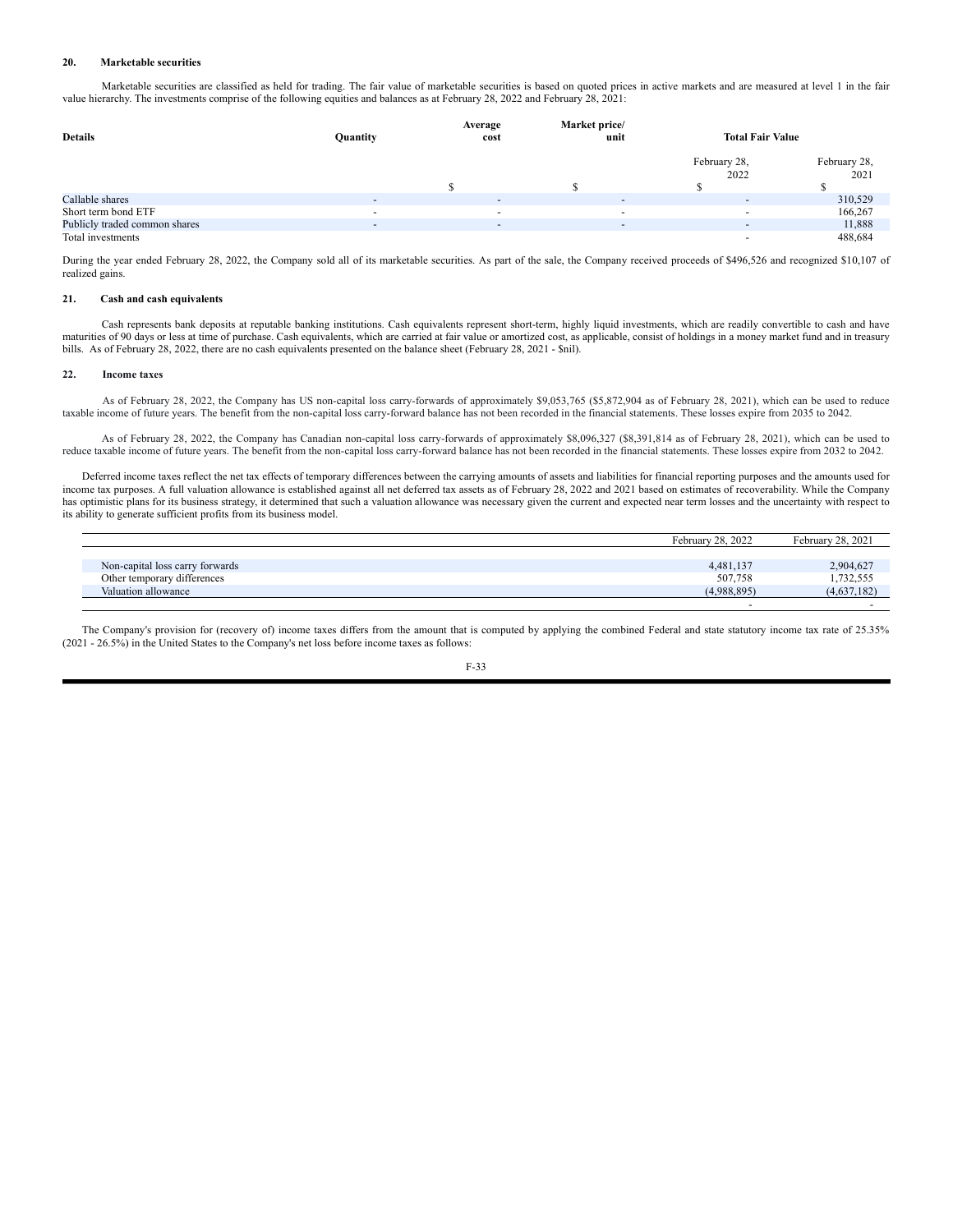|                                                       | February 28, 2022 |          | February 28, 2021        |             |
|-------------------------------------------------------|-------------------|----------|--------------------------|-------------|
| Net loss before income taxes                          | (4,473,636)       |          | (2,667,423)              |             |
| Expected income tax recovery                          | (1, 134, 067)     | 25.35%   | (706, 866)               | 26.50%      |
|                                                       |                   |          |                          |             |
| Tax rate changes and other adjustments                | 1,287,727         | (28.78%) | 354,687                  | $(13.30\%)$ |
| Shares based compensation and non-deductible expenses | 1,508,951         | (33.73%) | 62.994                   | $(2.36\%)$  |
| Change in tax benefits not recognized                 | (1,764,228)       | 39.44%   | 289,185                  | $(10.84\%)$ |
| Income tax (recovery) expense                         | (101, 617)        | 2.27%    | $\overline{\phantom{0}}$ | $(-\%)$     |
| Current tax expense                                   | 12.022            |          | $\overline{\phantom{0}}$ |             |
| Deferred tax recovery                                 | (113, 639)        |          | $\overline{\phantom{0}}$ |             |
|                                                       |                   |          | $\overline{\phantom{0}}$ |             |

As of February 28, 2022, the Company has a deferred tax liability of \$1,755,889 (February 28, 2021-\$nil).

As of February 28, 2022, the Company has a current tax expense of \$12,022 (February 28, 2021 - \$nil).

# **23. Contingencies**

From time to time, the Company may be involved in litigation relating to claims arising out of operations in the normal course of business. As at February 28, 2022 there were no pending or threatened lawsuits that could reasonably be expected to have a material effect on the results of the Company's operations. There are also no proceedings in which any of the Company's directors, officers or affiliates is an adverse party or has a material interest adverse to the Company's interest.

Outside of the line of credit and debt disclosed in Note 11, the Company does not have any other financial commitments or contingencies.

F-34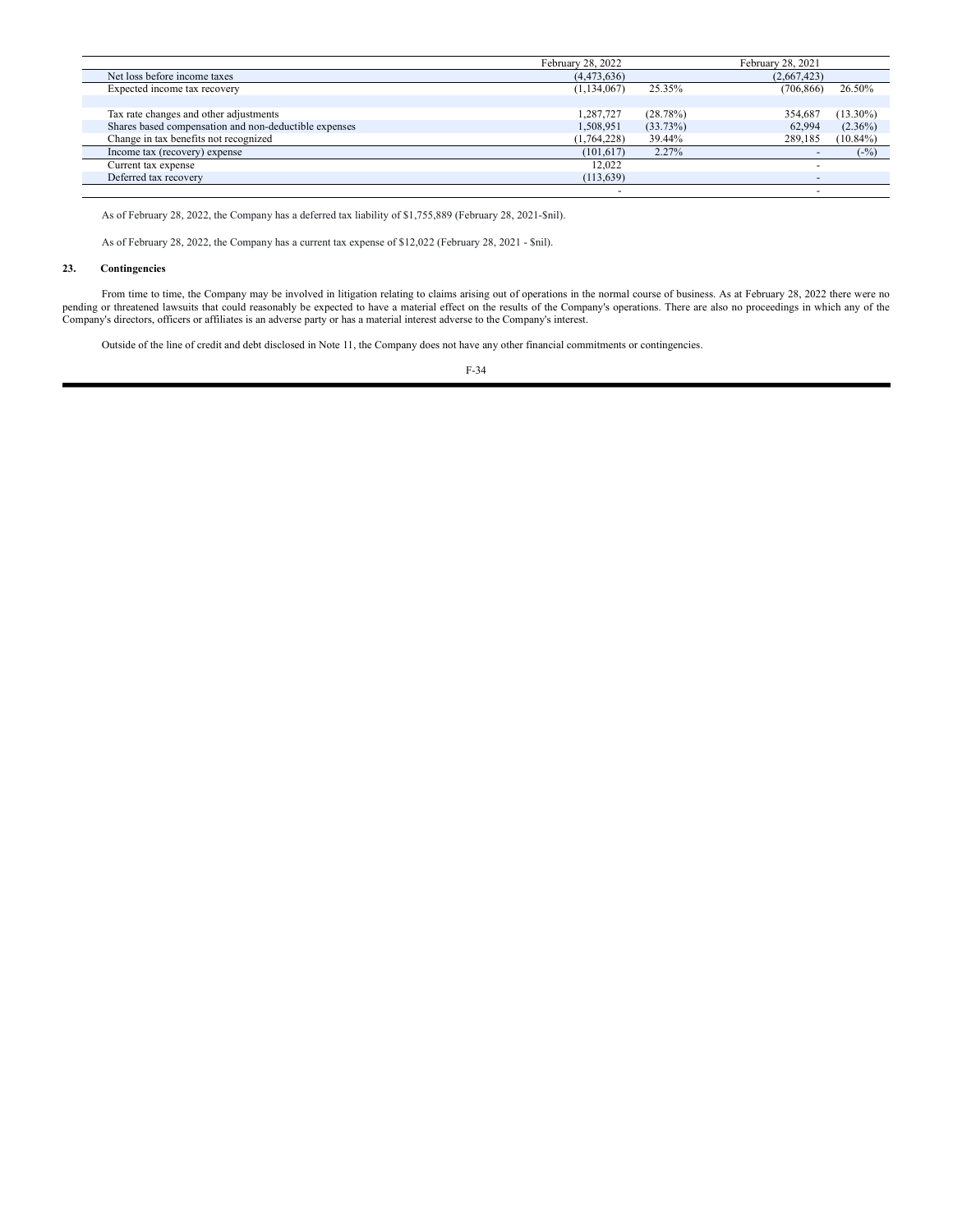#### **24. Subsequent events**

The Company's management has evaluated subsequent events up to May 31, 2022, the date the consolidated financial statements were issued, pursuant to the requirements of ASC 855 and has determined the following material subsequent event:

On May 6, 2022, the Company issued 454,817 common stock pursuant to the exercise of broker warrants.

On March 11, 2022, the Company closed on an acquisition of Mio-Guard, LLC ("Mio-Guard") a medical device sales and marketing business serving the Midwest United States.

Under the terms of the Purchase Agreement, Inspira Financial Company, a wholly owned subsidiary of Salona Global (the " Salona Global Buyer ") will acquire all of the units of Mio-Guard from Mr. Zisholz in consideration for (i) 1,300,000 Class B units of the Salona Global Buyer (" Class B Units ") on closing, (ii) up to 125,000 Class B Units per quarter for eight consecutive quarters immediately following closing (subject to adjustment pursuant to customary closing adjustments), and (iii) two Class B Units for each dollar of EBITDA Mio-Guard generates during the eight quarters, subject to customary closing adjustments and subject to a maximum of 4,000,000 Class B Units to be issued.

The Class B Units will be non-voting, non-participating units of the Salona Global Buyer that will be exchangeable into Class "A" non-voting Common Shares of Salona Global ("Salona Global Class "A" Shares ") on a one for one basis. The Salona Global Class "A" Shares have the same attributes as the Common Shares of Salona Global (" Salona Global Common Shares "), except that the Salona Global Class "A" Shares are not listed on the TSX Venture Exchange, do not carry the right to vote, and are convertible, subject to certain terms and conditions, including a provision prohibiting a holder of Salona Global Class "A" Shares from converting Salona Global Class "A" Shares for Salona Global Common Shares if it would result in such holder holding more than 9.9% of the Salona Global Common Shares, into Salona Global Common Shares on a one-for-one basis. In addition, pursuant to the Contribution and Exchange Agreement, Mr. Zisholz is restricted from holding more than 500,000 Salona Global Common Shares at any time.

F-35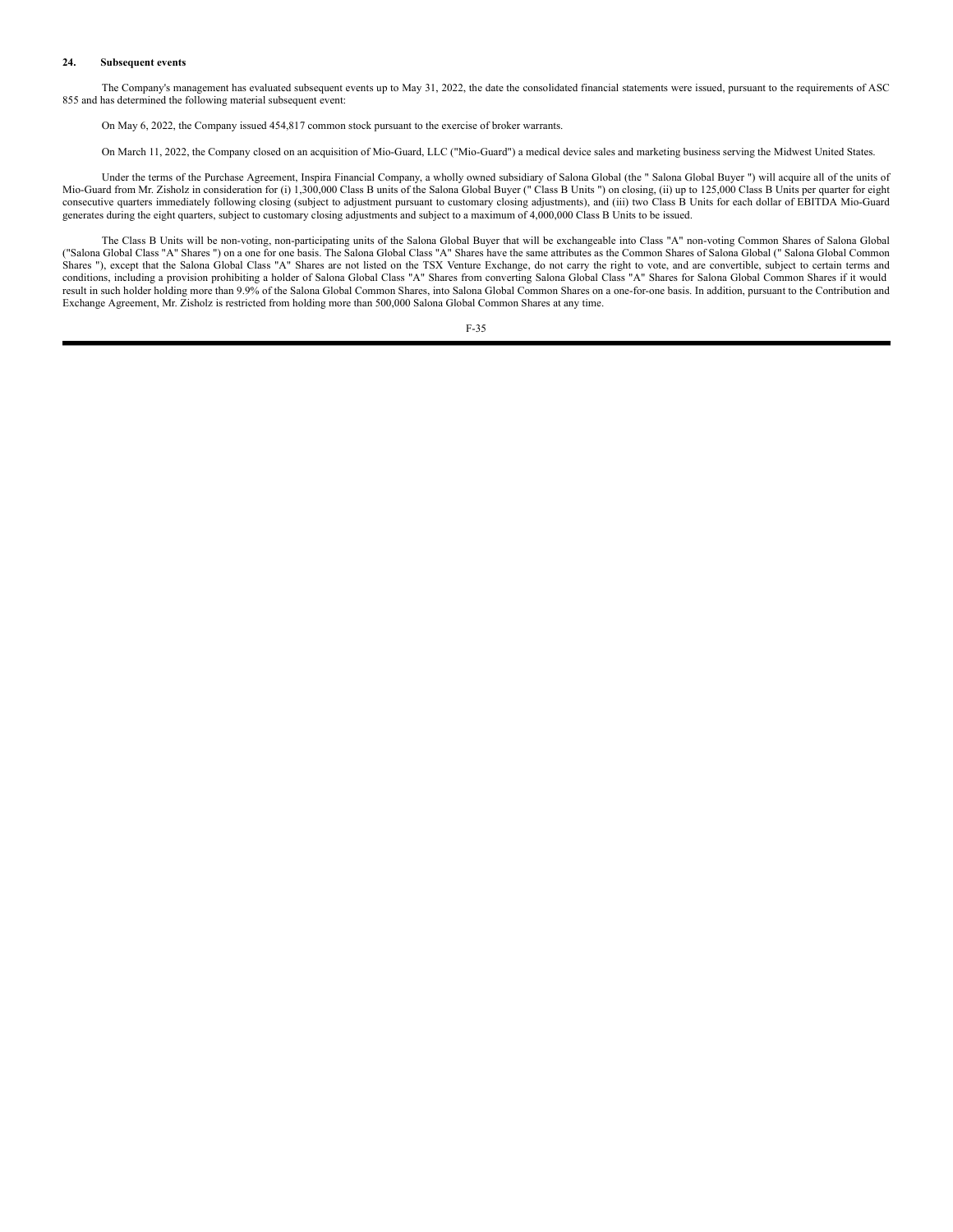# **ITEM 9. CHANGES IN AND DISAGREEMENTS WITH ACCOUNTANTS ON ACCOUNTING AND FINANCIAL DISCLOSURES.**

None.

### **ITEM 9A. CONTROLS AND PROCEDURES**.

#### **Status as an Emerging Growth Company**

We are eligible to be treated as an "emerging growth company" as defined in the JOBS Act. As a result, we are permitted to, and intend to, rely on exemptions from certain disclosure requirements. For so long as we are an emerging growth company, we will not be required to:

- have an auditor report on our internal controls over financial reporting pursuant to Section 404(b) of the Sarbanes-Oxley Act;
- comply with any requirement that may be adopted by the Public Company Accounting Oversight Board regarding mandatory audit firm;
- rotate audit firms or provide a supplement to the auditor's report providing additional information about the audit and the financial statements (i.e., an auditor discussion and analysis);
- submit certain executive compensation matters to shareholder advisory votes, such as "say-on-pay" and "say-on- frequency"; and
- disclose certain executive compensation related items such as the correlation between executive compensation and performance and comparisons of the Chief Executive Officer's compensation to median employee compensation.

We will remain an "emerging growth company" until the earliest of (i) the last day of the first fiscal year in which our total annual gross revenues exceed \$1.07 billion, (ii) the date that we become a "large accelerated filer" as defined in Rule 12b-2 under the Exchange Act, which would occur if the market value of our common shares that is held by non-affiliates exceeds \$700 million as of the last business day of our most recently completed second fiscal quarter, (iii) the date on which we have issued more than \$1 billion in non-convertible debt during the preceding three year period or (iv) the last day of the fiscal year in which we celebrate the fifth anniversary of our first sale of registered common equity securities pursuant to the Securities Act.

# **Evaluation of Disclosure Controls and Procedures**

As of the end of the period covered by this Annual Report, management performed, with the participation of our principal executive and principal financial officers, an evaluation of the effectiveness of our disclosure controls and procedures as defined in Rules 13a-15(e) and 15d-15(e) of the Exchange Act. Our disclosure controls and procedures are designed to ensure that information required to be disclosed in the reports we file or submit under the Exchange Act is recorded, processed, summarized, and reported within the time periods specified in the SEC's forms, and that such information is accumulated and communicated to our management, including our principal executive officer and principal financial officer, to allow timely decisions regarding required disclosures.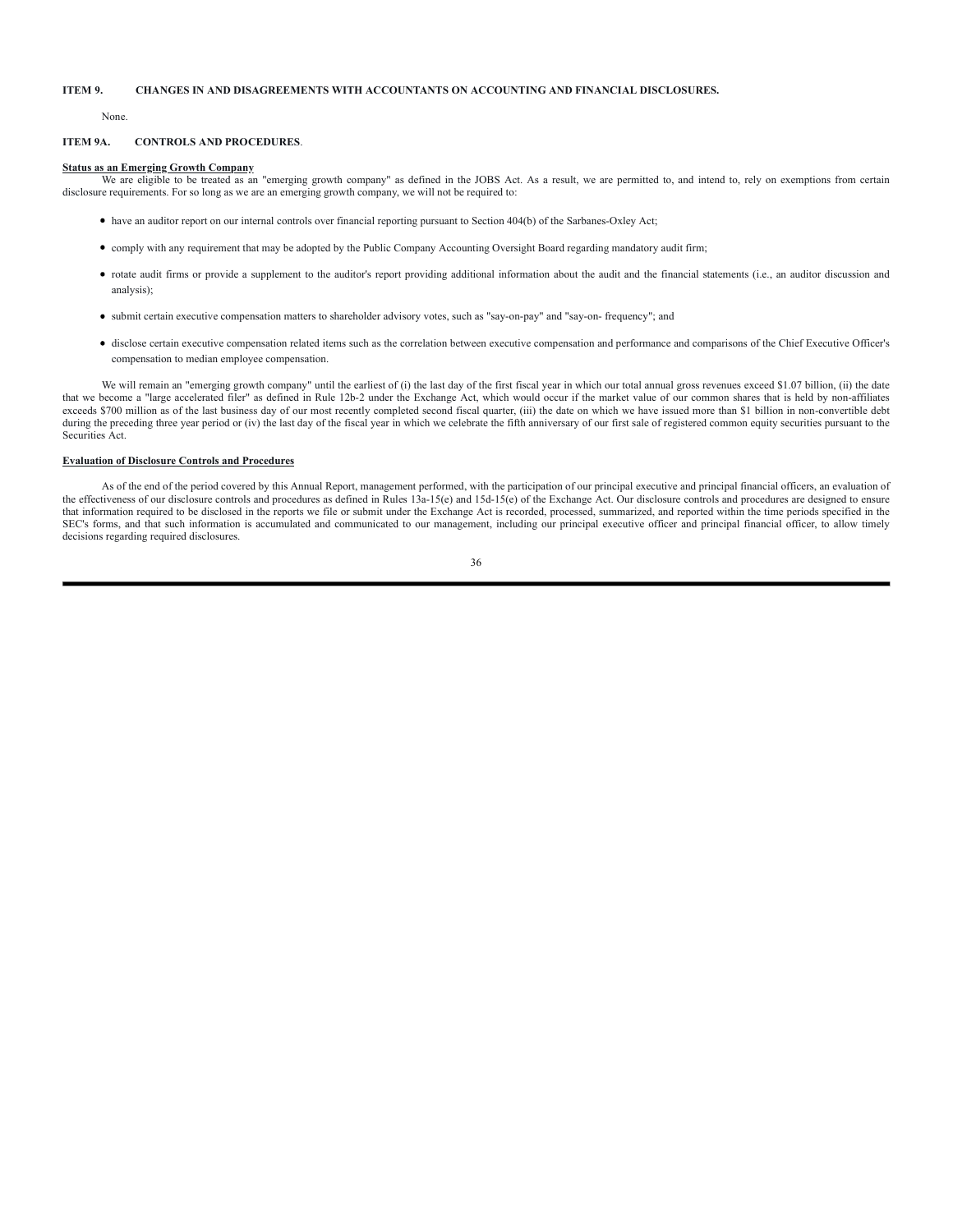Based upon this evaluation, our Interim Chief Executive Officer and Chief Financial Officer have concluded that, as of February 28, 2022, our disclosure controls and procedures (a) are effective to ensure that information required to be disclosed by us in reports filed or submitted under the Exchange Act is timely recorded, processed, summarized and reported and (b) include, without limitation, controls and procedures designed to ensure that information required to be disclosed by us in reports filed or submitted under the Exchange Act is accumulated and communicated to our management, including our Interim Chief Executive Officer and Chief Financial Officer, as appropriate to allow timely decisions regarding required disclosure.

# **Management's Report on Internal Control Over Financial Reporting**

The Company's management is responsible for establishing and maintaining adequate internal control over financial reporting (as defined in Rule 13a-15(f)under the Exchange Act). Management conducted an assessment of the effectiveness of the Company's internal control over financial reporting based on the criteria set forth in Internal Control - Integrated Framework issued by the Committee of Sponsoring Organizations of the Treadway Commission (2013 framework).

Based on the Company's assessment, management has concluded that its internal control over financial reporting was effective as of February 28, 2022, to provide reasonable assurance regarding the reliability of financial reporting and the preparation of financial statements in accordance with US GAAP. The Company's independent registered public accounting firm, SRCO Professional Corporation, has issued an audit report on the Company's internal control over financial reporting, which appears in Part II, Item 8 of this Form 10-K.

# **ITEM 9B. OTHER INFORMATION.**

None.

## **ITEM 9C. DISCLOSURE REGARDING FOREIGN JURISDICTIONS THAT PRVENT INSPECTIONS.**

Not applicable.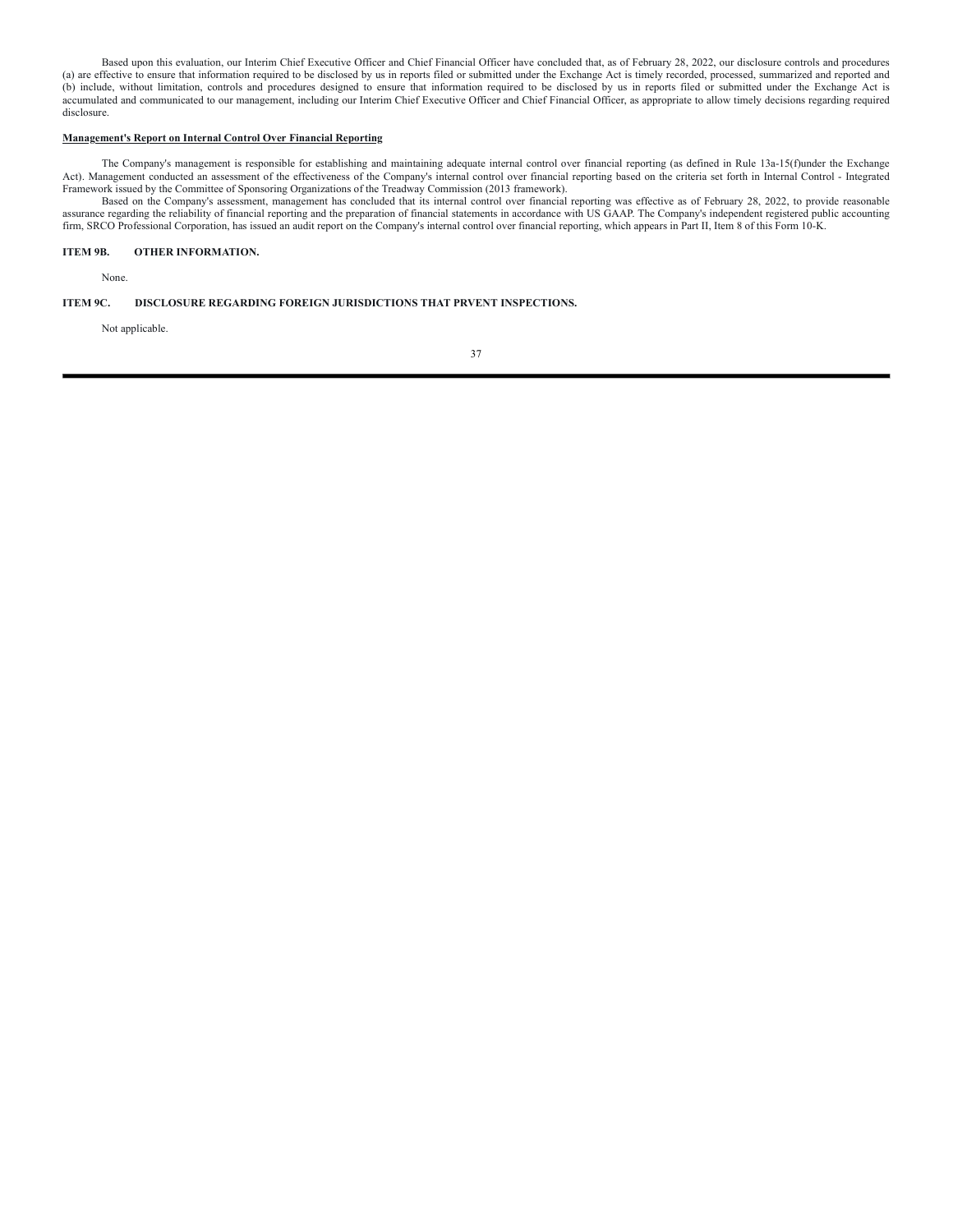### **PART III**

# **ITEM 10. DIRECTORS, EXECUTIVE OFFICERS AND CORPORATE GOVERNANCE.**

The following table sets forth the individuals that are our directors and executive officers as of May \_\_, 2022 and their respective positions.

| Name                           | Age | Position                                                                       |
|--------------------------------|-----|--------------------------------------------------------------------------------|
| Leslie Cross                   | 71  | Chairman of the Board, Interim Chief Executive Officer and Corporate Secretary |
| Melissa Polesky-Meyrowitz, CPA | 33  | Chief Financial Officer                                                        |
| Luke Faulstick                 | 59  | Chief Operating Officer                                                        |
| Ken Kashkin, M.D.              |     | Director                                                                       |
| Kyle Wilks                     | 45  | Director                                                                       |

*Leslie Cross - Chairman of the Board, Interim Chief Executive Officer and Corporate Secretary*

Mr. Cross is currently the interim Chief Executive Officer and Corporate Secretary of the Company and Chairman of the Board, positions in which he has served since 2020. From 1990 to 2010, Mr. Cross held the positions of President and Chief Executive Officer of DJO Global, Inc. (NYSE:DJO), a manufacturer and worldwide distributor of electrotherapy products for pain therapy and rehabilitation, clinical devices for the treatment of patients in physical therapy clinics, knee, hip and shoulder implant products, and orthopedic rehabilitation products, including rigid knee bracing, orthopedic soft goods, cold therapy systems, vascular systems and bone growth stimulation devices. Mr. Cross is the former chairman of the board of directors and former Chief Executive Officer of Alphatec Spine Inc. (NASDAQ: ATEC), a medical device company that provides physician-inspired solutions for patients with spinal disorders, positions he held from 2011 to 2017. Mr. Cross has also served since 2012 on the board of directors of Prosomnus Sleep Technologies, providing sleep apnea solutions to dental practices in the United States and Canada. Mr. Cross contributes executive leadership experience from his extensive service at both DJO Global, Inc. and Alphatec Spine Inc., where he oversaw a wide range of corporate functions including corporate communications, community affairs, government relations, human resources, enterprise services, strategic and operational planning, and retirement plans. The Board also benefits from Mr. Cross's expertise developed over the course of his career in the medical device sector as well as insights from his public company experience in governance, leadership, and strategy. Mr. Cross makes valuable contributions to the Board based on his extensive director-level and executive-management experience, domestic and international business development experience in a wide range of medical device categories and contributions to growing several organizations across the manufacturing and medical device arenas.

#### *Melissa Polesky-Meyrowitz, CPA - Chief Financial Officer*

Melissa Polesky-Meyrowitz, CPA, was appointed the Chief Financial Officer for the Company on January 12, 2022. Ms. Polesky-Meyrowitz is a CPA with a BBA in accounting from Hofstra University. She has over ten years' experience in accounting and taxation. She was previously an International Tax Services Supervisor at RSM, LLP in Los Angeles, California and an US Tax Compliance and Advisory Manager at Richter LLP located in Toronto and has previously worked with the Company in the role of senior controller.

#### *Luke Faulstick - Chief Operating Officer of the Company*

Mr. Faulstick has been the Chief Operating Officer of the Company since September 2020. Mr. has been the President, Chief Executive Officer and a director of SDP since 2012. Mr. Faulstick studied at both Michigan State University and Rochester Institute of Technology and currently serves as the Chief Executive Officer of SDP. In his executive career, Mr. Faulstick has held leadership positions at DJO Global Inc. (EVP/COO); Tyco Healthcare (General Manager); Graphic Controls (General Manager); Mitsubishi Consumer Electronics (Plant Manager); and Eastman Kodak. He previously served on the boards of Alphatec Spine (NASDAQ: ATEC) and Orthofix (NASDAQ: OFIX).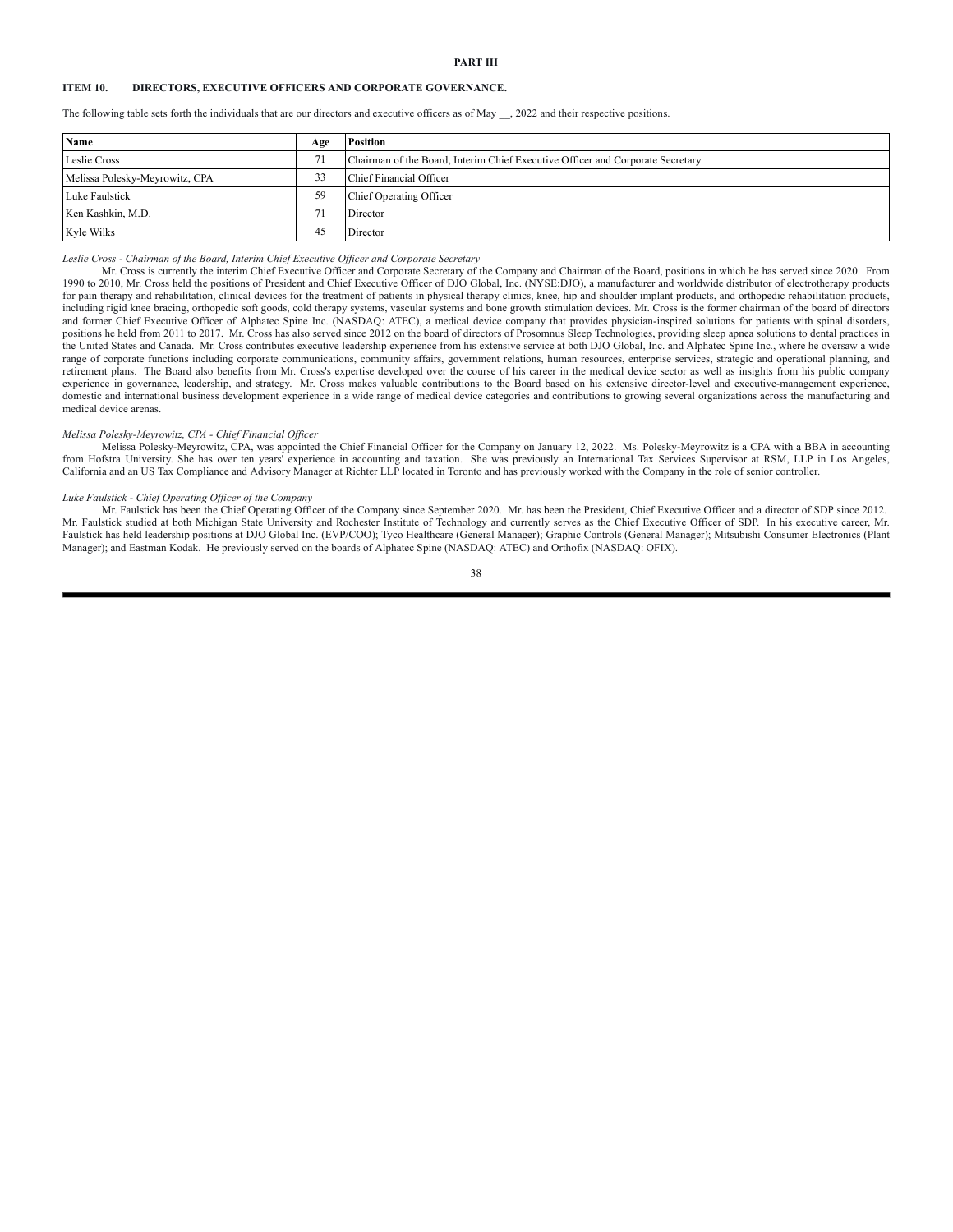# *Ken Kashkin, M.D. - Director*

Kenneth Kashkin. M.D. has been a director of the Company since September 2020. Dr. Kashkin trained and served on the faculties of the University of California, Los Angeles (UCLA) and Yale University School of Medicine followed by a career as a healthcare business senior executive and biotechnology investor. In 2017, Dr. Kashkin co-founded K2 Biotechnology Ventures, engaged in developing and commercializing portfolios of university and medical center innovations in partnership with venture capital, health care corporations and philanthropic health care foundation partners. From 2014 to 2020, Dr. Kashkin served as the Chief Operating Officer and Head of Therapeutics for Chromocell Corporation where he coordinated a series of organizational changes to improve cost structures as well as oversaw the negotiation of key license and research agreements for emerging therapeutics. From 2011 to 2014, Dr. Kashkin served as the President & CEO of Catholic Health Initiatives (CHI, now CommonSpirit Health), Institute for Research and Innovation (CIRI) where he was responsible for CHI's Centers for Translational Research, Clinical Research, Healthcare Innovation (Venture Arm of CHI). Prior to that, from 2008 to 2011, Dr. Kashkin held the position of Vice President, Research & Development, Intravenous Therapies (IVT) at Baxter Healthcare Corporation. Dr. Kashkin's experience as a professor at Yale University and UCLA School of Medicine and leadership of R&D life science companies commercializing novel medical technologies will make him an expert board member in evaluating the value of proposed acquisition targets and their portfolios of medical products. Dr. Kashkin's years of expertise in the financial management of health sciences organization operations benefit the Company.

#### *Kyle Wilks - Director*

Mr. Kyle L. Wilks has been a director of the Company since September 2020. Mr. Wilks graduated from the United States Naval Academy, Annapolis, MD with a Bachelor of Science Degree in Mathematics. Mr. Wilks spent seven years as a naval officer with multiple combat tours, eventually ending his time in uniform as a professor of leadership and naval science at the U.S. Naval Academy. Post military, Mr. Wilks worked as an Executive Director for a private equity group focusing on mid-market healthcare companies prior to his senior manager roles within Baxter International and Shire plc. From 2009 to 2015, Mr. Wilks headed numerous fractionation divisions at Baxter International and acted as liaison for its foreign regulatory agencies of Pharmaceuticals and Medical Devices Agency (PMDA) and Therapeutic Goods Administration (TGA). From 2015 to 2019, Mr. Wilks headed the manufacturing process of Shire plc's AHF-M therapy and acted as the Los Angeles, California, site representative for worldwide production. Beyond daily production accountability requirements, Mr. Wilks managed the AHF-M department during routine regulatory audits by the Food and Drug Administration (FDA) and European Medicines Agency (EMA) and eventually oversaw the manufacturing of numerous plasma-derived rare disease therapies. Mr. Wilks's management experience in medical device manufacturing and in private equity enable him to provide valuable insights to the Board, including the areas of compliance, management and compensation-specific issues.

The Articles of the Company (the "Articles") filed under the British Columbia Business Corporations Act, as amended, including the regulations promulgated thereunder (the "BCBCA"), provide that our Board of Directors shall consist of at least [three] directors and that each director shall hold office until the close of the next annual general meeting of our shareholders, or until his or her successor is duly elected or appointed, unless his or her office is earlier vacated. Our board of directors currently consists of four directors, of whom three are considered to be independent persons. *See Item 13-"Certain Relationships and Related Transactions*, and *Director Independence - Director Independence"* for details on the independence of our directors. The Articles provide that the directors may, from time to time, appoint such officers as the directors determine. The directors may, at any time, terminate any such appointment.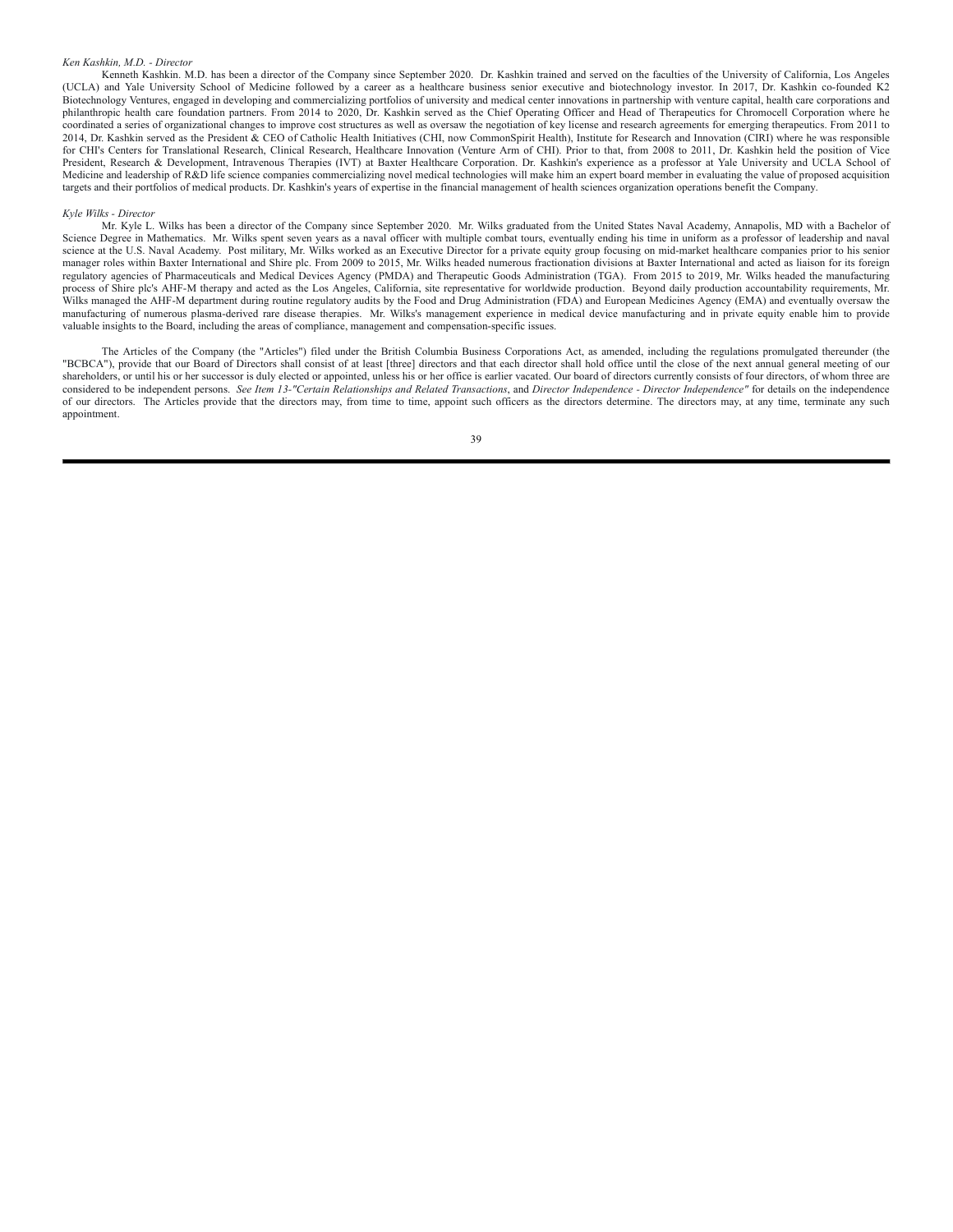## **Conflicts of Interest**

Certain of our directors and officers will be engaged in, and will continue to engage in, other business activities on their own behalf and on behalf of other companies and, as a result of these and other activities, such directors and officers may become subject to conflicts of interest. Our independent members of the Board will review any such transactions and report to the Audit Committee of the Board.

The BCBCA provides that in the event that a director has a material interest in a contract or proposed contract or agreement that is material to an issuer, the director shall disclose his interest in such contract or agreement and shall refrain from voting on any matter in respect of such contract or agreement, subject to and in accordance with the BCBCA. To the extent that conflicts of interest arise, such conflicts will be resolved in accordance with the provisions of the BCBCA.

# **Significant Employees**

There are no other significant employees than those already discussed herein.

# **Family Relationships**

There are no family relationships among the directors or executive officers of the Company.

# **Arrangements between Officers and Directors**

Except as set forth in this registration statement on Form S-1, to our knowledge, there is no arrangement or understanding between any of our officers or directors and any other person pursuant to which such officer or director was selected to serve as an officer or director of the Company.

### **Involvement in Certain Legal Proceedings**

Other than as set forth below, to our knowledge, our directors and executive officers have not been involved in any of the following events during the past ten years:

- 1. any bankruptcy petition filed by or against such person or any business of which such person was a general partner or executive officer either at the time of the bankruptcy or within two years prior to that time;
- 2. any conviction in a criminal proceeding or being subject to a pending criminal proceeding (excluding traffic violations and other minor offenses);
- 3. being subject to any order, judgment, or decree, not subsequently reversed, suspended or vacated, of any court of competent jurisdiction, permanently or temporarily enjoining him from or otherwise limiting his involvement in any type of business, securities or banking activities or to be associated with any person practicing in banking or securities activities;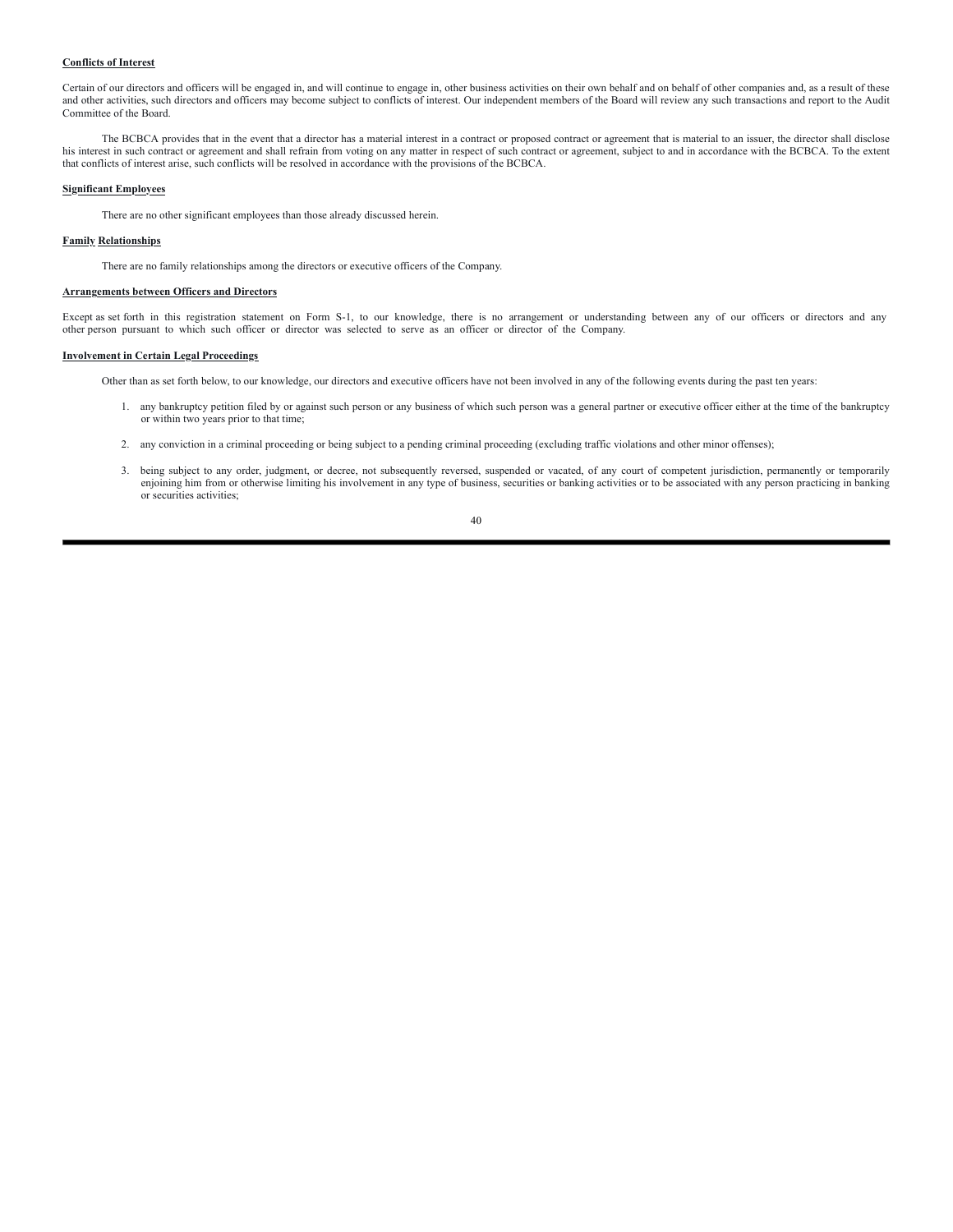- 4. being found by a court of competent jurisdiction in a civil action, the SEC or the Commodity Futures Trading Commission to have violated a Federal or state securities or commodities law, and the judgment has not been reversed, suspended, or vacated;
- 5. being subject of, or a party to, any Federal or state judicial or administrative order, judgment decree, or finding, not subsequently reversed, suspended or vacated, relating to an alleged violation of any Federal or state securities or commodities law or regulation, any law or regulation respecting financial institutions or insurance companies, or any law or regulation prohibiting mail or wire fraud or fraud in connection with any business entity; or
- 6. being subject of or party to any sanction or order, not subsequently reversed, suspended, or vacated, of any self-regulatory organization, any registered entity or any equivalent exchange, association, entity or organization that has disciplinary authority over its members or persons associated with a member.

Further, no such legal proceedings are believed to be contemplated by governmental authorities against any director or executive officer.

#### **Employment Status**

Other than Luke Faulstick, our Chief Operating Officer, none of the management of the Company has entered into a non-competition or non-disclosure agreement with the Company or its subsidiaries. Luke Faulstick entered into a non-competition agreement in connection with the acquisition of SDP and his continued employment with SDP. All the executive officers of the Company are employees of the Company or of one of its wholly owned subsidiaries. Leslie Cross, and Melissa Polesky-Meyrowitz are employees of Inspira Financial Company, a wholly owned subsidiary of the Company, and Luke Faulstick, is an employee of SDP, a wholly owned subsidiary of the Company.

### **Corporate Governance**

*Director Independence -* The directors have determined that Dr. Ken Kashkin and Kyle Wilks, two of our three current and prospective members of the Board, are independent as such term is defined in Canada's National Instrument 58-101 - *Disclosure of Corporate Governance Practices* ("**NI 58-101**") and in Rule 5605 of the Nasdaq Stock Market.

*Board Leadership -* The Board operates through the leadership of a Chair and three committees of the Board, each made up of a majority of independent directors.

*Position Descriptions -* The Board has not adopted a written description for the Chair and Vice-Chair of the Board and the Chair of each Board committee. The Chair of the Board, with advice from the Vice-Chair, is responsible for the administration, development and efficient operation of the Board. The Chair, with advice from the Vice-Chair, assists in overseeing the operational aspects involved in managing the Company. In addition, the Chair ensures that the Board adequately discharges its mandate and that the Board's responsibilities and lines of delineation between the Board and management are well understood by the directors. The Chair of each committee is appointed to manage his or her respective committee. Each committee Chair must ensure that the committee adequately discharges its mandate pursuant to its charter. Committee Chairs must report regularly to the Board on the business of their committee. The Board has not developed a written position description for the Chief Executive Officer. The Board expects the Chief Executive Officer and the Company's senior management team to be responsible for the management of the Company's strategic and operational agenda and for the execution of the decisions of the Board and its committees.

*Orientation and Continuing Education* - While the Company does not currently have a formal orientation and education program for new members of the Board, the Company provides such orientation and education on an ad hoc and informal basis. The Company's Corporate Governance & Nominating Committee ("**CG&N**") is responsible for coordinating the continuing education programs for directors in order to maintain or enhance their skills and abilities as directors, as well as ensuring that their knowledge and understanding of the Company and its business remains current. Directors are encouraged to communicate with management, auditors and technical consultants; and to keep themselves current with industry trends and developments and changes in legislation with management's assistance. Directors have full access to the Company's records.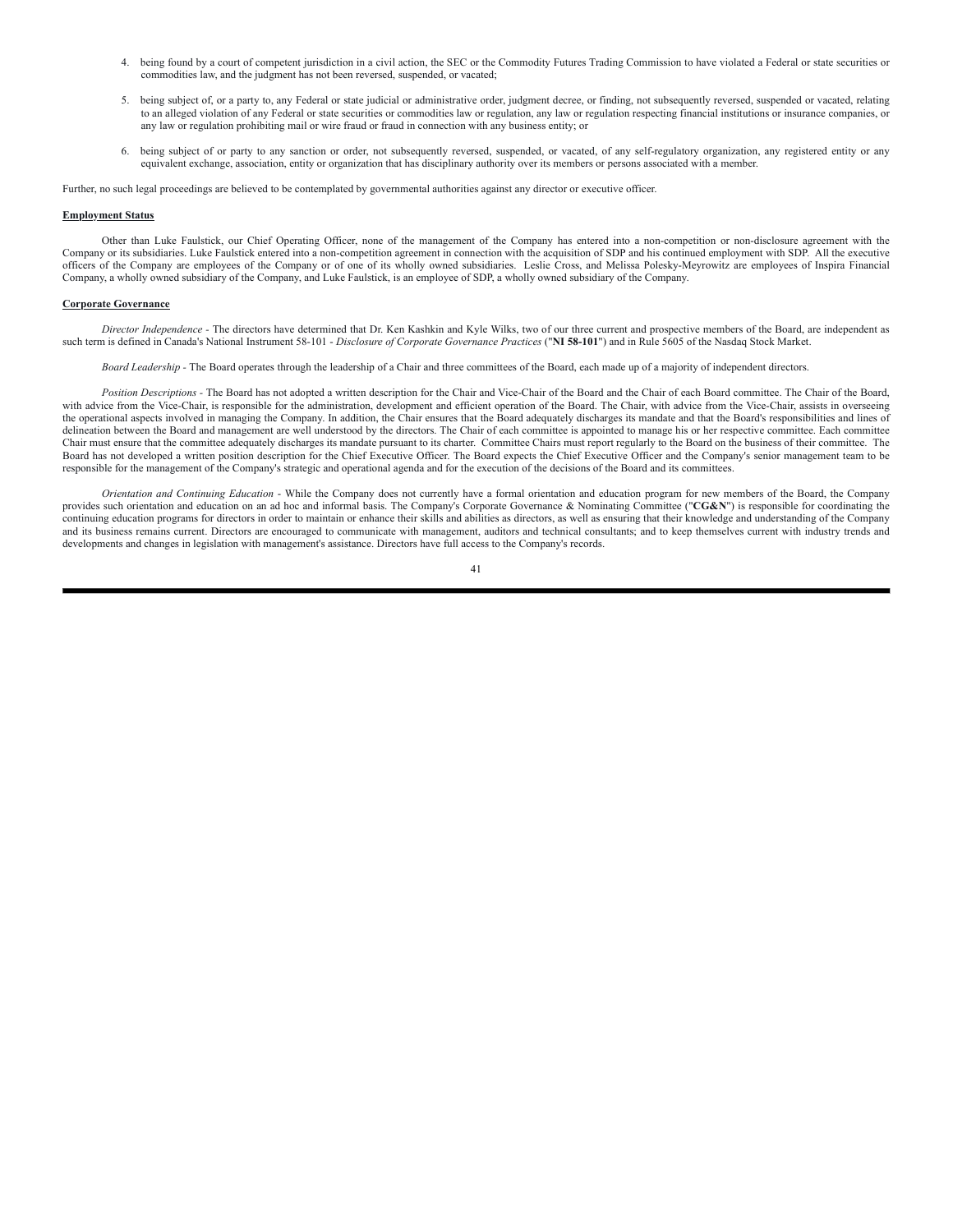*Ethical Business Conduct* - The directors maintain that the Company must conduct and be seen to conduct its business dealings in accordance with all applicable laws and the highest ethical standards. The Company's reputation for honesty and integrity amongst its shareholders and other stakeholders is key to the success of its business. No employee or director will be permitted to achieve results through violation of laws or regulations, or through unscrupulous dealings. Any director with a conflict of interest or who is capable of being perceived as being in conflict of interest with respect to the Company must abstain from discussion and voting by the Board or any committee of the Board on any motion to recommend or approve the relevant agreement or transaction. The Board must comply with the conflict of interest provisions of the BCBCA.

*Assessments* - The CG&N Committee, in consultation with the Chair of the Board, is responsible for ensuring that an appropriate system is in place to evaluate the effectiveness of the Board, the Board committees and individual directors, with a view to ensuring that they are fulfilling their respective responsibilities and duties and working effectively together as a unit. The CG&N Committee informally monitors director performance throughout the year (noting particularly any directors who have had a change in their primary job responsibilities or who have assumed additional directorships since their last assessment) to ensure that the Board, the Board committees and individual directors are performing effectively. From time to time the CG&N Committee may also choose to complete a formal assessment process consisting of completion of a written survey by each member of the Board, on request, conducting one-onone discussions in order to assess such matters as the composition of the Board, the conduct of and agendas for meetings of the Board and its committees, and the role and impact of the Board. The results of such surveys and interviews are then summarized to identify strengths, opportunities and further suggestions with respect to each area of discussion and the Chair of the Board is to report on such a summary to the CG&N Committee and to the rest of the Board.

*Term of Office -* Our directors are appointed for a one-year term to hold office until the next annual general meeting of our shareholders or until removed from office in accordance with our bylaws. Our officers are appointed by our Board and hold office until removed by the Board.

## **Board Committees**

*Audit Committee* - Canada's National Instrument 52-110 - *Audit Committees* ("**NI 52-110**") requires the Company, as a venture issuer, to disclose annually in its circular certain information concerning the constitution of its Audit Committee and its relationship with its independent auditor. The Company's Audit Committee is governed by an audit committee charter and is comprised of three directors, Kyle Wilks, Dr. Ken Kashkin and Leslie Cross. Each member of the Audit Committee is financially literate, as such term is defined in NI 52-110, and two members (Kyle Wilks and Dr. Kashkin), are independent, as such term is defined in NI 52-110 and in the BCBCA. Kyle Wilks serves as Chair of the Audit Committee. The Audit Committee was established on September 16, 2020. As a "venture issuer" as defined in NI 52-110 the Company is relying on the exemption contained in Section 6.1 of NI 52- 110, which exempts the Company from the requirements of Part 3 (*Composition of the Audit Committee*) and Part 5 (*Reporting Obligations*) of NI 52-110.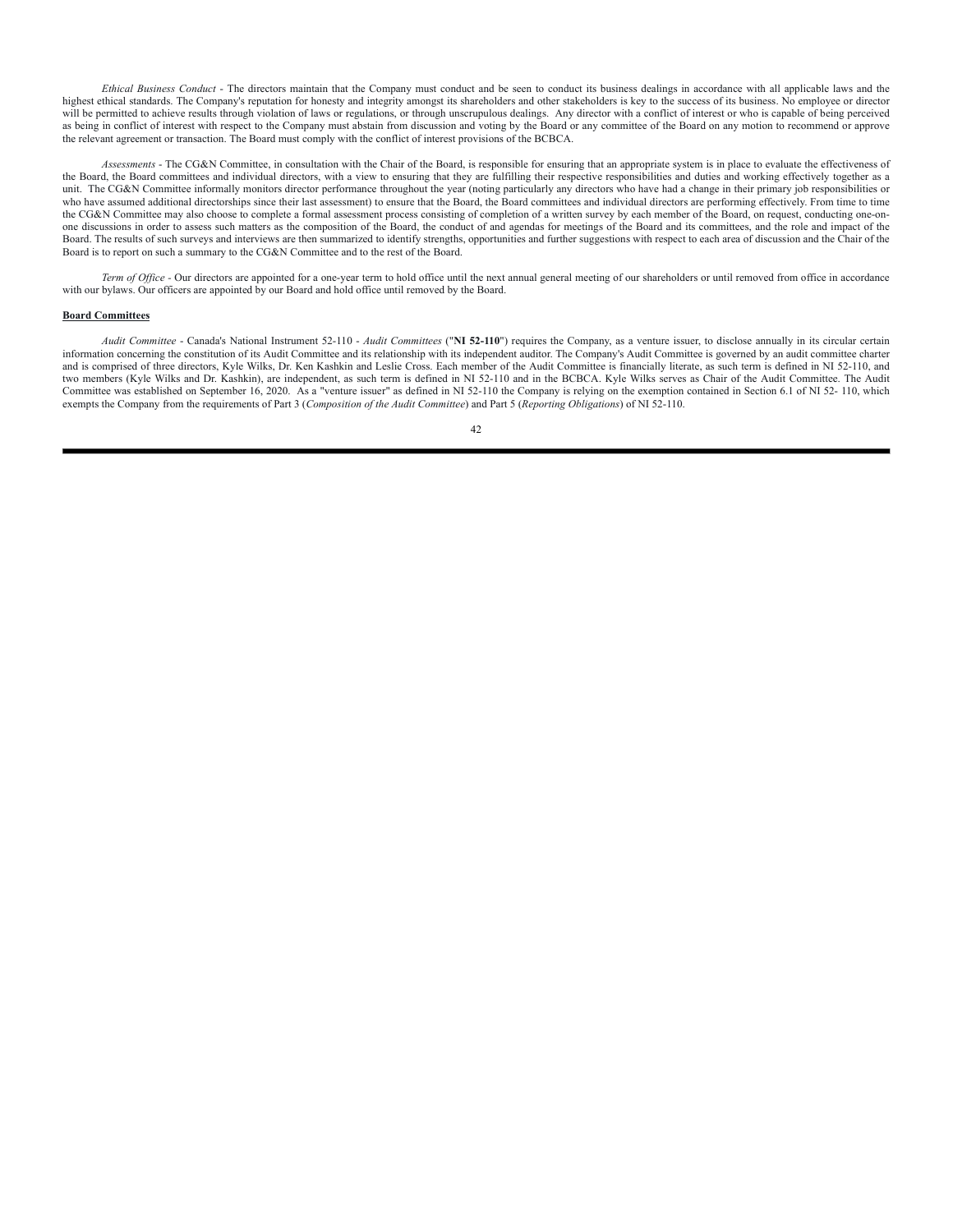*Corporate Governance and Nominating Committee* - The CG&N Committee is a standing committee appointed by the Board and is governed by a charter. The members of the CG&N Committee are: Kyle Wilks (Chair) and Dr. Ken Kashkin, both of whom are independent, as such term is defined in NI 52-110. The CG&N Committee was established on September 16, 2020. The CG&N Committee will act on behalf of and subject to the direction of the Board in all matters pertaining to corporate governance issues, new director nominees, as well as the size and composition of the Board and Board committees. The CG&N Committee is responsible for: developing and enforcing policy in the area of corporate governance and the practices of the Board in light of the Company's particular circumstances, the changing needs of investors and the Company, and changes in corporate governance guidelines; preparing and recommending to the Board annually a statement of corporate governance practices to be included in the Company's information circular and ensure that such disclosure is complete and provided in accordance with the regulatory requirements; monitoring developments in the area of corporate governance and the practices of the Board and advising the Board accordingly; developing, implementing and maintaining appropriate policies with respect to disclosure, confidentiality and insider trading; adopting a process for determining what competencies and skills the Board as a whole should have, and applying this result to the recruitment process for new directors; in consultation with the Chair of the Board and the (interim) Chief Executive Officer, identifying individuals qualified to become new Board members and recommend to the Board the new director nominees for the next annual meeting of shareholders; recognizing that shareholding by directors is appropriate in aligning director and shareholder interests; annually reviewing credentials of existing Board members to assess suitability for re-election; establishing procedures for, and approving and ensuring provision of, an appropriate orientation and education program for new recruits to the Board and continuing education for Board members; considering and, if thought fit (and after obtaining the consent of the Chair of the Board, which consent may not be unreasonably withheld), approving requests from individual directors for an engagement of special outside advisors at the expense of the Company; and reviewing, on a periodic basis, the size and composition of the Board and Board committees and make appropriate recommendations to the Board.

*Compensation Committee* - The members of the Compensation Committee are: Kyle Wilks (Chairman) and Leslie Cross. Kyle Wilks is independent, as such term is defined in NI 52-110. The Board has adopted a written charter for the Compensation Committee setting out its responsibilities for compensation matters. The Compensation Committee was established on September 16, 2020. It is responsible for administering the Company's executive compensation program, which, prior to its establishment, was previously administered by the Board.

The Compensation Committee assists the Board in discharging the directors' oversight responsibilities relating to the compensation and retention of key senior management employees, and in particular the Chief Executive Officer. In determining the total compensation of any member of senior management, the Compensation Committee will consider all elements of compensation in total rather than one element in isolation. The Compensation Committee is also responsible for examining the competitive positioning of total compensation and the mix of fixed, incentive and share-based compensation.

Pursuant to the charter of the Compensation Committee, the Compensation Committee is responsible for assisting the Board in fulfilling its oversight responsibilities with respect to: setting policies for senior officers' remuneration; reviewing and approving and then recommending to the Board salary, bonus, and other benefits, direct or indirect, and any change-ofcontrol packages of the Chief Executive Officer; considering the recommendations of the Chief Executive Officer and setting the terms and conditions of employment including, approving the salary, bonus, and other benefits, direct or indirect, and any change-of-control packages, of the key executives of the Company; undertaking an annual review of the Chief Executive Officer goals for the coming year and reviewing progress in achieving those goals; reviewing compensation of the Board on at least an annual basis; overseeing the administration of the Company's compensation plans, including stock option plans, compensation plans for outside directors, and such other compensation plans or structures as are adopted by the Company from time to time; reviewing and approving executive compensation disclosure to be made in the proxy circular prepared in connection with each annual meeting of shareholders of the Company; and undertaking on behalf of the Board such other compensation initiatives as may be necessary or desirable to contribute to the success of the Company and enhance shareholder value.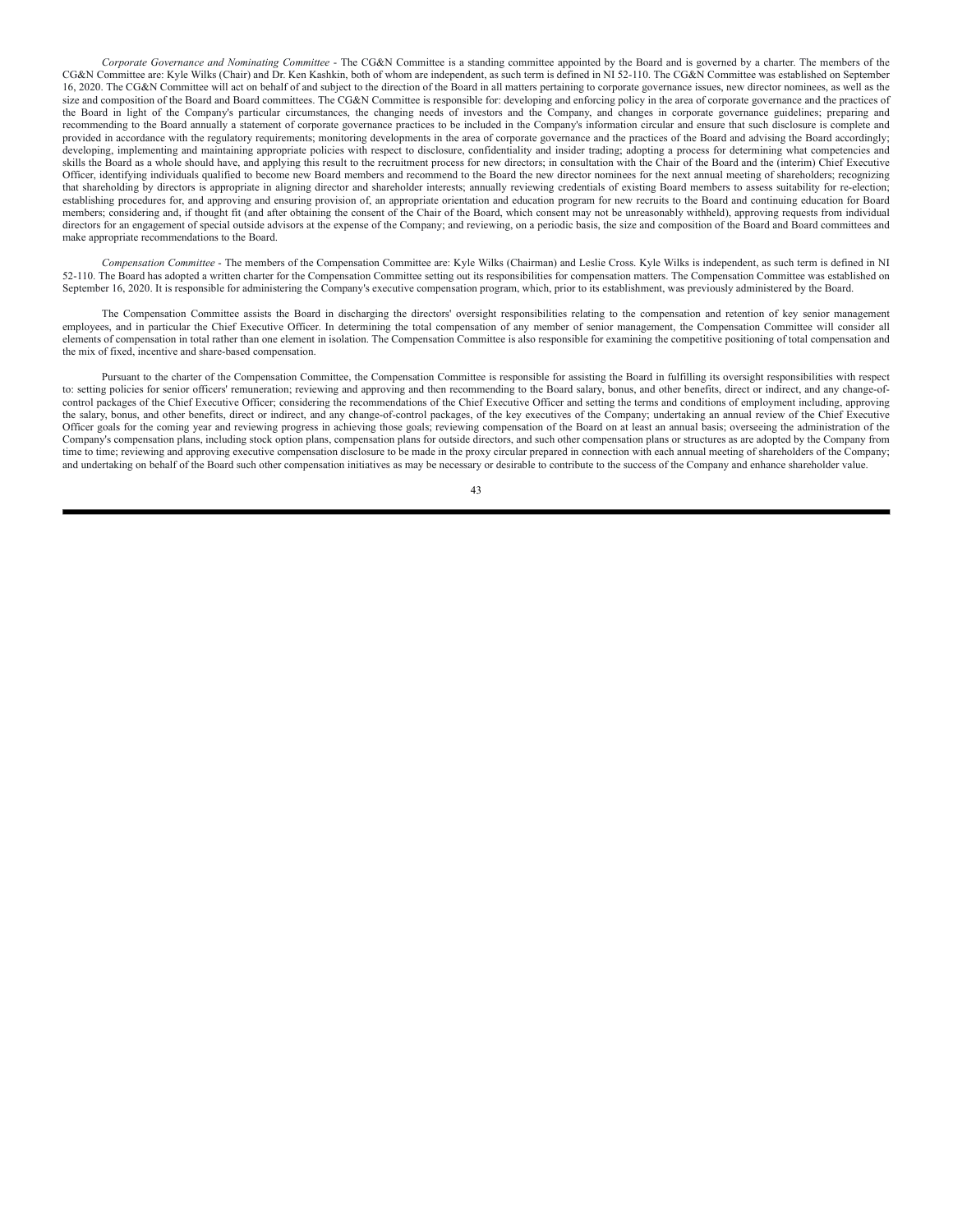*Finance & Acquisition Committee* - The sole member of the Finance & Acquisition ("**F&A**") Committee is Kyle Wilks (Chairman), who is independent, as such term is defined in NI 52-110. The Board has adopted a written charter for the F&A Committee setting out its responsibilities. The F&A Committee was established on September 16, 2020. The F&A Committee assists the Board in discharging its oversight responsibilities relating to the evaluation and acquisition of companies, debt financings, and equity financings. The F&A Committee assists the Board in fulfilling its oversight responsibilities by, among other things, evaluating the due diligence materials and business opportunities presented by proposed acquisitions, including pricing and all related terms and deal costs, evaluating the terms, value and timing of equity raises, evaluating the terms, value and timing of debt raises, undertaking an annual review of the capital needs of the Company, and providing evaluations and recommendations in respect of the foregoing to the Board.

The F&A Committee makes recommendations to the Board as to whether an acquisition is appropriate for the Company as well as the terms upon which a target should be acquired. In addition, the F&A Committee from time to time assesses the capital needs of the Company in regards to its operations, proposed acquisitions and other capital needs. Based on these assessments, the F&A Committee makes recommendations to the Board on whether the fundraising process should begin and the form thereof.

#### **Shareholder Communications to the Board**

Shareholders who are interested in communicating directly with members of the Board, or the Board as a group, may do so by writing directly to the individual Board member c/o Secretary, Salona Global Medical Device Corporation, 3330 Caminito Daniella, Del Mar, California 92014. The Company's Secretary will forward communications directly to the appropriate Board member. If the correspondence is not addressed to the particular member, the communication will be forwarded to a Board member to bring to the attention of the Board. The Company's Secretary will review all communications before forwarding them to the appropriate Board member.

## **ITEM 11. EXECUTIVE COMPENSATION**.

*Set forth below is the information regarding the compensation paid, distributed or accrued by us for the fiscal year ended February 28, 2022 and the fiscal year ended February 28, 2021 to our Chief Executive Officer (principal executive officer) serving during the last fiscal year and the three other most highly compensated executive officers serving at the end of the last fiscal year whose compensation exceeded \$100,000 (the "Named Executive Officers"). This section provides information in accordance with the scaled SEC disclosure rules available to "smaller reporting companies" and "emerging growth companies."*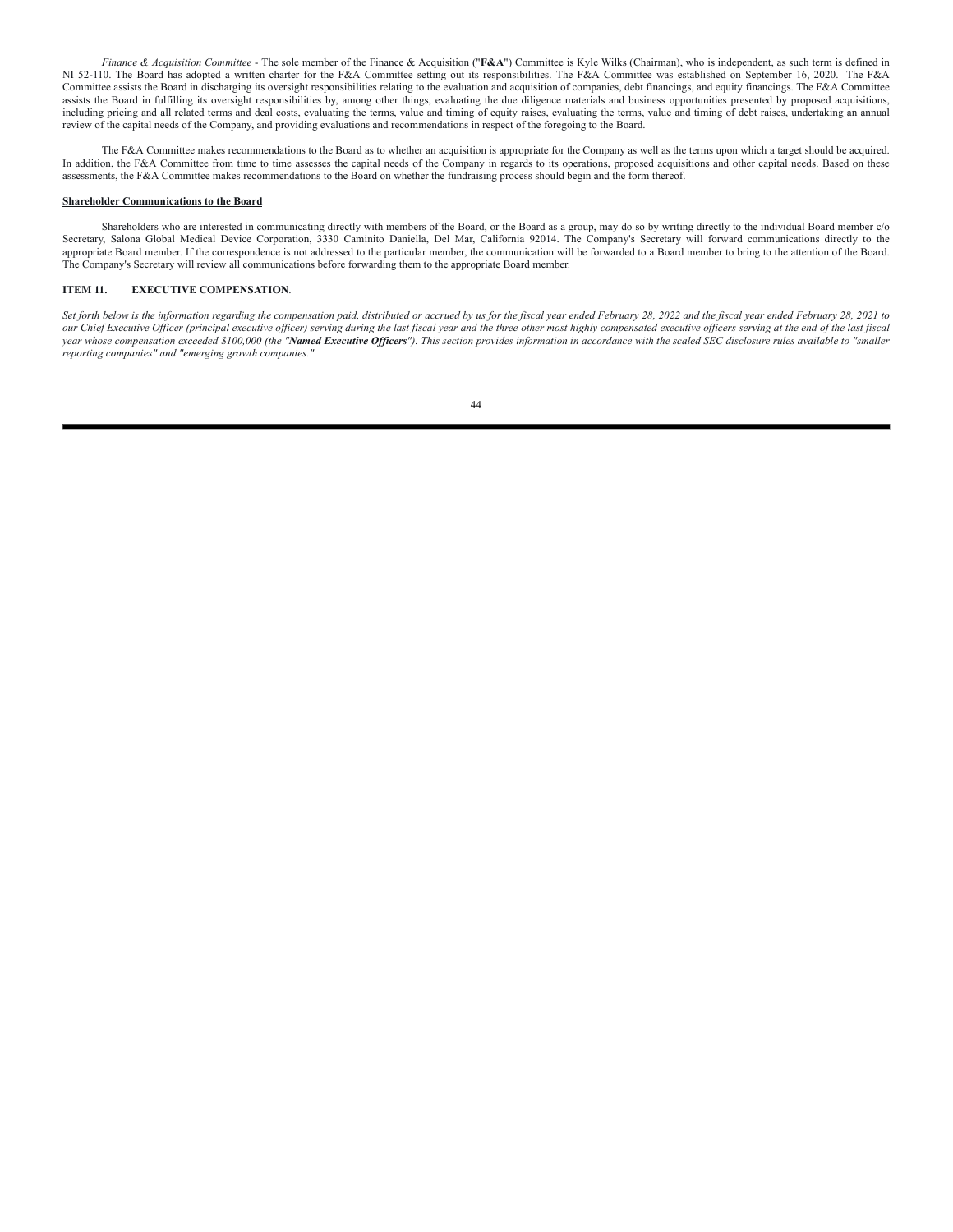#### **Summary Compensation Table**

| Name and principal<br>position                             | <b>Year Ended</b><br>February 28, | <b>Salary</b><br>(S) | <b>Bonus</b><br><b>(S)</b> | Option<br>Awards <sup><math>(1)</math></sup><br>(S) | <b>Non-Equity</b><br><b>Incentive Plan</b><br>Compensation<br>(S) | <b>All Other</b><br>Compensation<br>(S) | <b>Total</b><br>Compensation<br><b>(S)</b> |
|------------------------------------------------------------|-----------------------------------|----------------------|----------------------------|-----------------------------------------------------|-------------------------------------------------------------------|-----------------------------------------|--------------------------------------------|
| <b>Leslie Cross</b><br>Interim Chief Executive Officer and | 2022                              | 101.237              | $\overline{\phantom{a}}$   | 792,275                                             |                                                                   | 38,095                                  | 931,607                                    |
| Chairman <sup>(2)</sup>                                    | 2021                              | 3.840                | $- -$                      | --                                                  |                                                                   | 88,000                                  | 91.840                                     |
| <b>Melissa Polesky-Meyrowitz</b>                           | 2022                              | 91,151               | $\sim$ $\sim$              | 195,000                                             |                                                                   | 3.270                                   | 289,421                                    |
| Chief Financial Officer                                    | 2021                              | N/A                  | N/A                        | N/A                                                 | N/A                                                               | N/A                                     | N/A                                        |
| <b>Luke Faulstick</b>                                      | 2022                              | 250,586              | $\overline{\phantom{a}}$   | 656,964                                             |                                                                   | 22,772                                  | 930.322                                    |
| Chief Operating Officer                                    | 2021                              | N/A                  | N/A                        | N/A                                                 | N/A                                                               | N/A                                     | N/A                                        |

**Notes:**

**\_\_\_\_\_\_\_\_\_\_\_\_\_\_\_**

(1) The amounts reported in this column reflect aggregate grant date fair value computed in accordance with ASC Topic 718, Compensation-Stock Compensation, using the Black-Scholes options pricing model with the following assumptions: Risk free interest rate of 1.40%; Dividend yield of 0; Expected volatility of 115%; Option life of 10 years. These amounts reflect our calculation of the value of these awards at the grant date and do not necessarily correspond to the actual value that may ultimately be realized by the Named Executive Officer. For more detail on the assumptions used in the calculation of these amounts, see Note 9 to our consolidated financial statements for the fiscal years ended February 28, 2022 and February 28, 2021, which are included elsewhere in this registration statement.

(2) Mr. Cross is currently the Interim Chief Executive Officer and the Chairman of the Board. He was appointed on September  $16<sup>th</sup>$ , 2020.

#### **Executive Compensation**

*Overview*

During the fiscal years ended February 28, 2022, and February 28, 2021, the Company's executive compensation program was administered by the Board and the Compensation Committee. The Compensation Committee was established, and its charter adopted on September 16, 2020. The Company's executive compensation program has the objective of attracting and retaining a qualified and cohesive group of executives, motivating team performance and the aligning of the interests of executives with the interests of shareholders through a package of compensation that is simple and easy to understand and implement. Compensation under the program was designed to achieve both current and longer-term goals of the Company and to optimize returns to shareholders. In addition, in order to further align the interests of executives with the interests of shareholders, the Company has implemented share ownership incentives through incentive stock options. The Company's overall compensation objectives are in line with its peer group of healthcare companies with opportunities to participate in equity.

In determining the total compensation of any member of senior management, the directors of the Company consider all elements of compensation in total rather than one element in isolation. The directors of the Company also examine the competitive positioning of total compensation and the mix of fixed, incentive and share-based compensation.

#### *Base Salary*

While there is no official set of benchmarks that the Company relies on and there is not a defined list of issuers that the Company uses as a benchmark, the Company makes itself aware of, and is cognizant of, how comparable issuers in its business compensate their executives. The base salary for each executive officer is reviewed and established near the end of the fiscal year. Base salaries are established taking into consideration the executive officer's personal performance and seniority, comparability within industry norms, and contribution to the Company's growth and profitability. The Company believes that a competitive base salary is an imperative element of any compensation program that is designed to attract talented and experienced executives.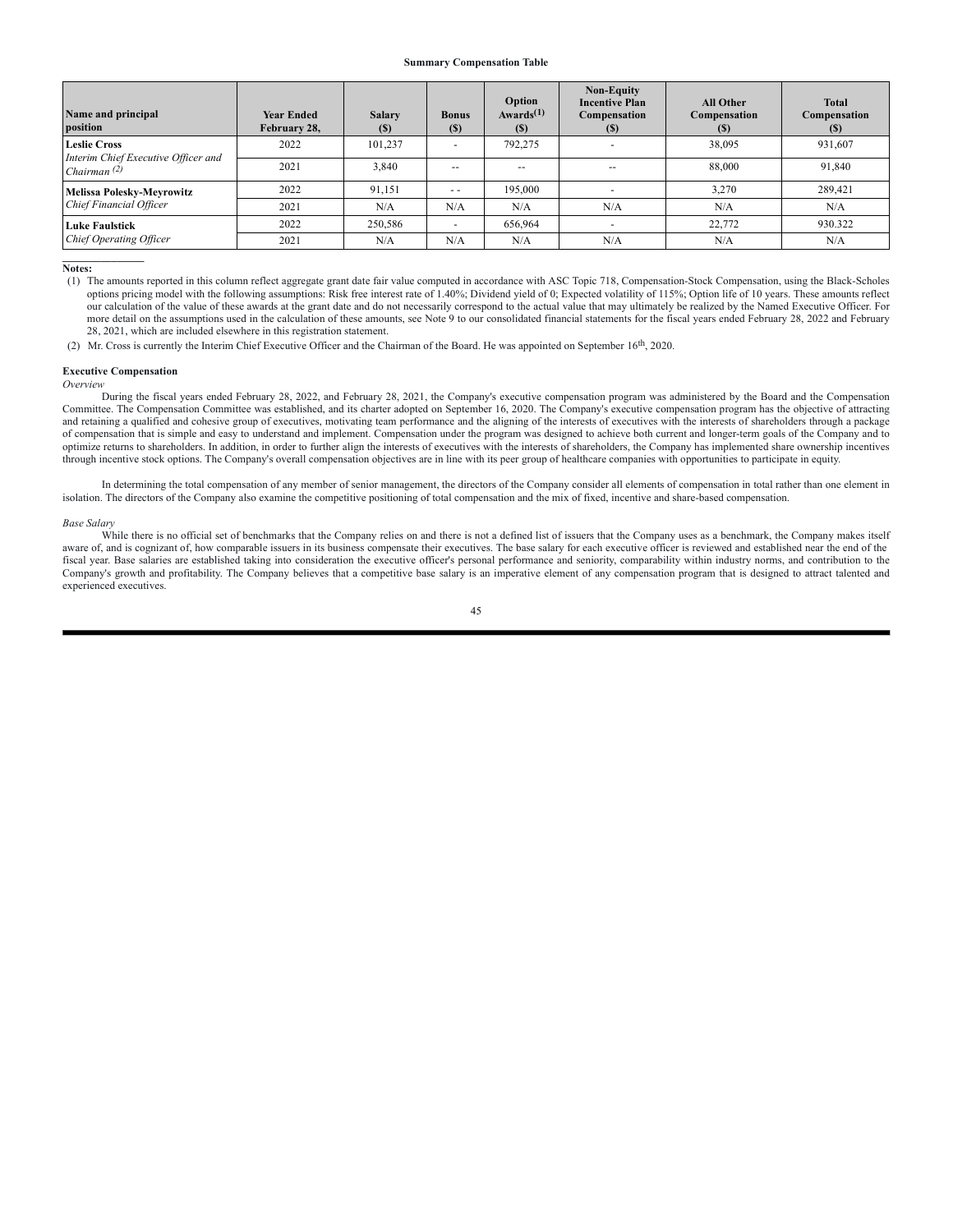#### *Bonus Framework*

At the discretion of the Board, and, if applicable, at the recommendation of management, executives are provided with annual cash incentive bonuses based on annual financial performance. Also at its discretion, the Board may tie annual cash bonuses to the achievement of other financial and non-financial goals. If the targets set are not met, the bonuses are not paid.

# *Group Benefits*

The Company offers a group benefits plan, which includes medical benefits. The benefits plan is available to all full-time employees who choose to enroll, including officers of the Company.

# *Perquisites and Personal Benefits*

While the Company reimburses its Named Executive Officers for expenses incurred in the course of performing their duties as executive officers of the Company, the Company did not provide any compensation that would be considered a perquisite or personal benefit to its Named Executive Officers.

#### *Option-Based Awards*

An important part of the Company's compensation program is to offer the opportunity and incentive for executives and staff to own common shares. The directors of the Company believe that ownership of the Company's shares will align the interests of executives and future staff with the interests of shareholders.

Incentive stock options are not granted on a regular schedule but rather as the compensation is reviewed by the directors of the Company from time to time. When reviewing incentive stock option grants, consideration is given to the total compensation package of the executives and staff and a weighting of appropriate incentives groupings at the senior, mid and junior levels of the staff, including past grants. At the time of any incentive stock option grant, consideration is also given to the available incentive stock option pool remaining for new positions being contemplated by the Company.

Incentive stock options are currently granted under the 2021 Amended and Restated Stock Option Plan, which was adopted on May 21, 2021 (the "**2021 Option Plan**"). Pursuant to the 2021 Option Plan, the Board may from time to time, in its discretion and in accordance with the TSXV requirements, grant to directors, officers and employees of the Company as well as "*Management Company Employees*" and "*Consultants*" (as such terms are defined in Policy 4.4 of the TSXV, as amended from time to time), non-transferable options to purchase common shares, provided that the number of common shares reserved for issuance will not exceed 8,935,509 common shares unless disinterested shareholder approval is obtained, exercisable for a period of up to ten (10) years from the date of the grant. The number of common shares reserved for issuance to any individual director or officer of the Company will not exceed 5% of the issued and outstanding common shares (2% in the case of optionees providing investor relations services to the Company) unless disinterested shareholder approval is obtained. Options granted pursuant to the 2021 Option Plan are non-assignable, except by means of a will or pursuant to the laws of descent and distribution.

The options may be exercised no later than one (1) year following the date the optionee ceases to be a director, officer or consultant of the Company, as determined by the Board at the time of each grant. However, if the employment of an employee or consultant is terminated for cause or as a result of an order of any regulatory body, no option held by such optionee may be exercised following the date upon which termination occurred.

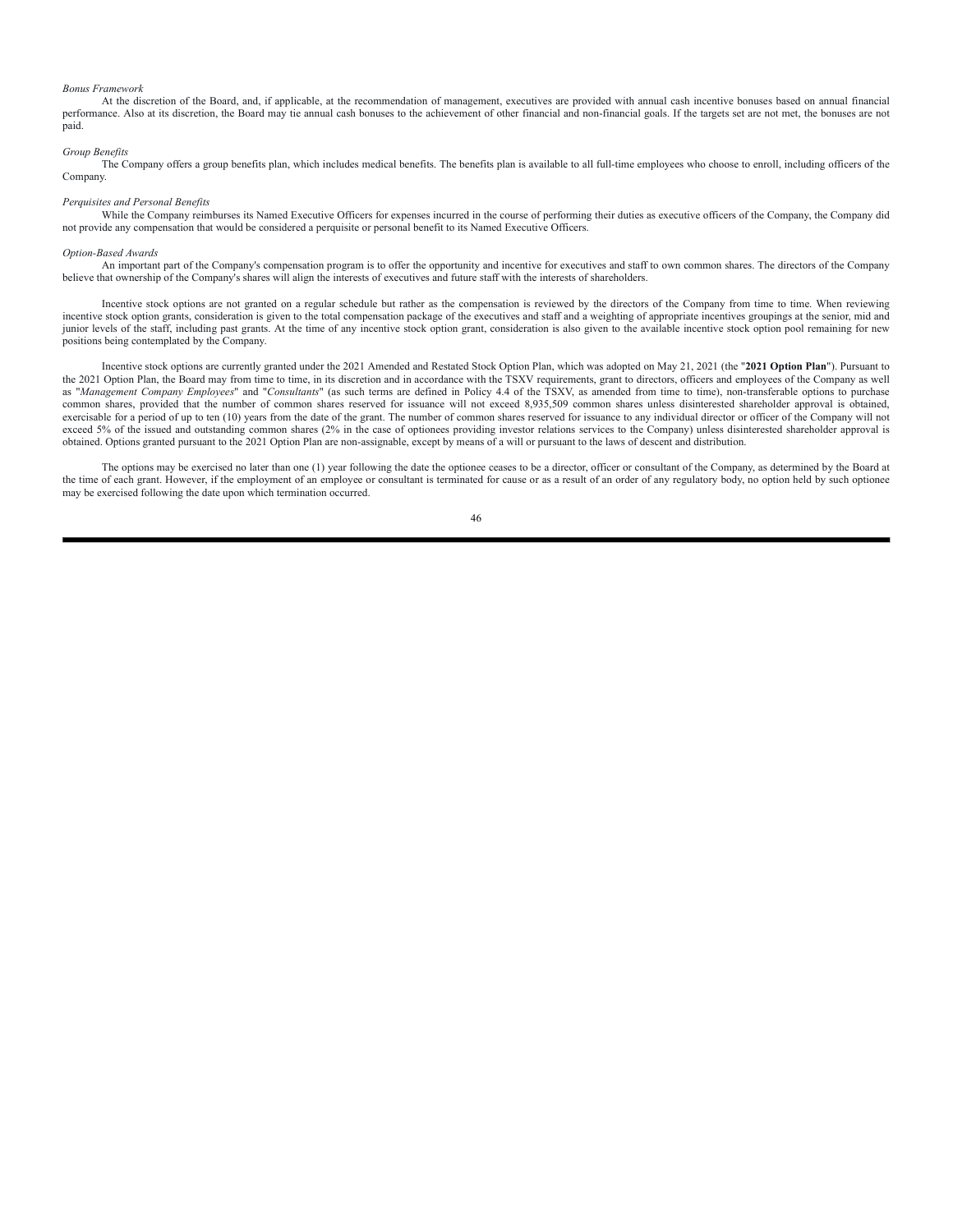#### **Outstanding Equity Awards at Fiscal Year-End**

The following table presents information regarding outstanding equity awards held by our Named Executive Officers as of February 28, 2022.

|                           | <b>Option-Based Awards</b>                                                             |                                                                                          |                                        |                              |  |  |  |
|---------------------------|----------------------------------------------------------------------------------------|------------------------------------------------------------------------------------------|----------------------------------------|------------------------------|--|--|--|
| Name                      | <b>Number of securities</b><br>underlying<br>unexercised options<br>$(\#)$ exercisable | <b>Number of securities</b><br>underlying unexercised<br>options<br>$(\#)$ unexercisable | <b>Option exercise</b><br>price<br>(S) | Option<br>expiration<br>date |  |  |  |
| Leslie Cross              | $\overline{\phantom{a}}$                                                               | 921,250                                                                                  | \$0.86                                 | June 1, 2026                 |  |  |  |
| Melissa Polesky-Meyrowitz | $\overline{\phantom{a}}$                                                               | 150,000                                                                                  | \$0.65                                 | December 6, 2026             |  |  |  |
|                           | $\overline{\phantom{a}}$                                                               | 150,000                                                                                  | \$0.65                                 | January 12, 2027             |  |  |  |
| Luke Faulstick            | $\overline{\phantom{a}}$                                                               | 663,600                                                                                  | \$0.99                                 | June 1, 2026                 |  |  |  |

#### *Pension Plan Benefits*

The Company has not implemented a pension plan.

#### *Termination and Change of Control Benefits*

As at February 28, 2022, the Company had not entered into any contract, agreement, plan or arrangement that provides for payments to a Named Executive Officer at, following or in connection with any termination (whether voluntary, involuntary or constructive), resignation, retirement, a change in control of the Company or a change in a Named Executive Officer's responsibilities.

The Company entered into an employment letter with Luke Faulstick on September 8, 2020, to serve as Chief Operating Officer of the Company. Mr. Faulstick also entered into an employment agreement with the Company on September 8, 2020. The employment letter and the employment agreement provide that Mr. Faulstick is entitled to receive an annual salary of \$250,586 (US \$200,000) from SDP, conditioned on his continued employment with SDP and certain other conditions set forth in the employment agreement.

The Company entered into an employment agreement with Melissa Polesky-Meyrowitz on January 12, 2022, to serve as Chief Financial Officer of the Company. The employment agreement provides that Ms. Polesky-Meyrowitz is entitled to receive an annual salary of \$218,009 (US \$174,000) and was granted stock options to acquire 150,000 common shares under our 2021 Option Plan at an exercise price of \$0.65 per share. The options will be subject to a TSX Venture Exchange 4 month hold and will expire five years from the date of issuance, subject to certain other conditions set forth in the employment agreement.

#### *Option Based Awards*

The Company has granted the following option-based awards to its Named Executive Officers and/or directors.

On June 8, 2021, the Company granted 921,250 options to purchase common shares to Leslie Cross following his appointment as interim Chief Executive Officer and Chairman of the Board. The Company also granted 663,300 options to purchase common shares to Luke Faulstick following his appointment as the Chief Operating Officer of the Company. Additionally, the Company granted 751,740 options to purchase common shares to two directors of the board (Kyle Wilks and Dr. Ken Kashin), and to one former director of the board (Jane Kiernan).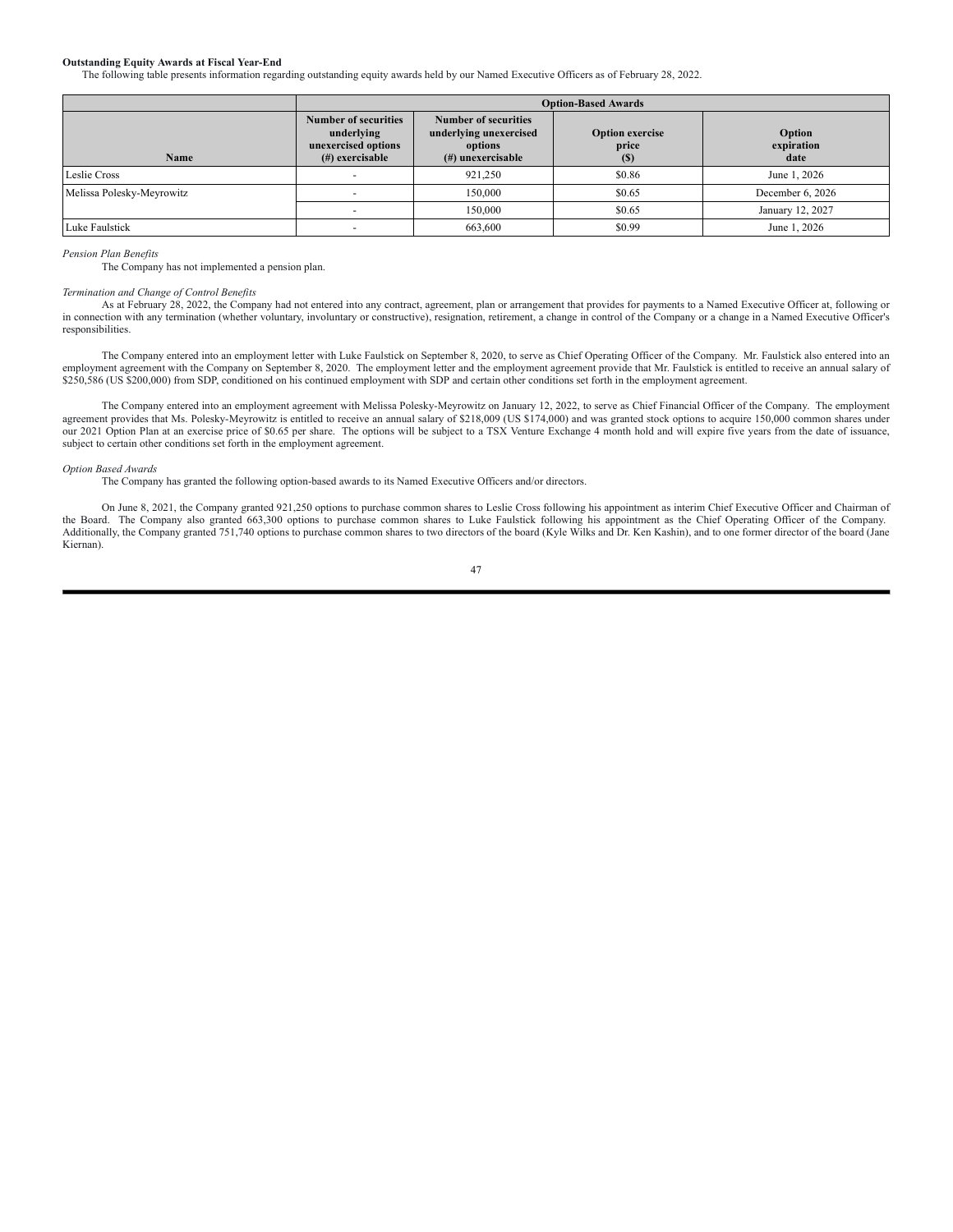On December 6, 2021, the Company issued 150,000 options to purchase common shares to Melissa Polesky-Meyrowitz as agreed upon in her employment agreement. Ms. Polesky-Meyrowitz was not a named executive officer at this time. Additionally, the Company granted 250,000 options to purchase common shares to Kyle Wilks, a director of the Company.

On January 12, 2022, the Company issued 150,000 options to purchase common shares to Melissa Polesky-Meyrowitz following her appointment as Chief Financial Officer of the Company.

The Company may decide to grant additional option-based awards to its officers and directors in the future. Details of such grants will be announced by the Company in the event such a determination is made.

# *Termination of Employment, Change in Responsibilities and Employment Contracts*

Except as set forth in this prospectus, the Company does not expect to have any employment or consulting agreements with any Named Executive Officers. Mr. Faulstick's employment agreement with the Company provides that, in the event Mr. Faulstick is terminated without "cause," he will be entitled to a termination payment in the amount of \$93,970 (US) \$75,000).

#### **Director Compensation**

The Company may compensate directors by paying fees for their services; however, the amounts of such fees are determined at the discretion of the Board of the Company on a case-by-case basis based on the nature of the work and the time required. The Company typically compensates directors for services rendered by granting stock options to purchase the Company's common shares.

The following table sets forth all compensation provided to each of the directors of the Company (other than the Named Executive Officers, whose disclosure with respect to compensation is set forth above) for the fiscal year ended February 28, 2022:

| Name                                     | Fees<br>earned or<br>paid in<br>cash<br>$(S)$ | Share-<br>based<br>awards<br>(S) | <b>Option-based</b><br>awards $(1)$<br>$(S)$ | Non-equity<br>incentive<br>plan<br>compensation<br>$(\$)$ | All other<br>compensation<br>$(\$)$ | <b>Total</b><br>(S) |
|------------------------------------------|-----------------------------------------------|----------------------------------|----------------------------------------------|-----------------------------------------------------------|-------------------------------------|---------------------|
| Jane Kiernan <sup><math>(2)</math></sup> |                                               |                                  | 196.484                                      |                                                           | 6,294                               | 202,778             |
| Ken Kashkin <sup>(3)</sup>               |                                               |                                  | 196,484                                      |                                                           |                                     | 196,484             |
| Kyle Wilks $(4)$                         | 17.541                                        |                                  | 763,528                                      |                                                           |                                     | 781,069             |
|                                          |                                               |                                  |                                              |                                                           |                                     |                     |

### **Notes:**

(1) Calculated at the date of the grant using the Black-Scholes options pricing model with the following assumptions: Risk free interest rate of 1.40%; Dividend yield of zero; Expected volatility of 115%; Option life of 5 years.

- (2) Ms. Kiernan was appointed as a director of the Company on September 16, 2020 and retired effective January 31, 2022.
- (3) Mr. Kashkin was appointed as a director of the Company on September 16, 2020.
- (4) Mr. Wilks was appointed as a director of the Company on September 16, 2020.

# *Pension Plan Benefits for Directors*

The Company does have a pension plan, defined benefit plan, defined contribution plan or deferred compensation plan that provides for payments or benefits to the directors, other than Named Executive Officers, at, following, or in connection with retirement.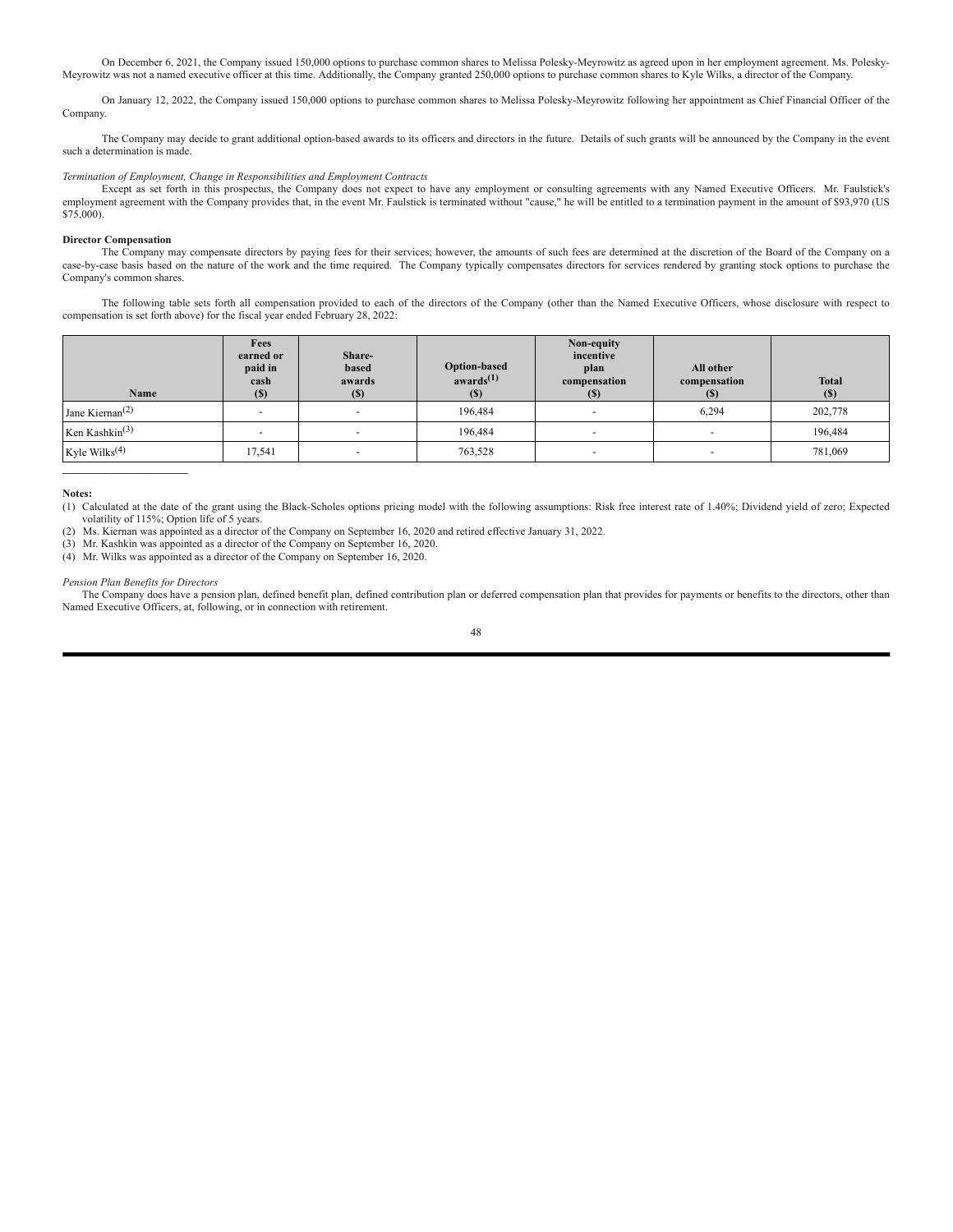#### **Equity Compensation Plan Information**

On May 21, 2021, the Company adopted the 2021 Amended and Restated Stock Option Plan (the "2021 Option Plan"), which amended and restated its 2015 Stock Option Plan to change from a rolling stock option plan to a fixed stock option plan, and fixed the number of common shares issuable under the plan at 47,175,923, and amending the plan to include provisions relating to the grant of options to a person who is a citizen or resident of the United States, in accordance with the requirements of Section 409A of the United States Internal Revenue Code of 1986, as amended.

The granting of awards under the 2021 Option Plan is intended to promote our interests and our shareholders' interest by aiding us in attracting and retaining persons capable of assuring our future success, to offer such persons incentives to put forth maximum efforts for the success of our business and to compensate such persons through various stock and cashbased arrangements and provide them with opportunities for stock ownership in Salona, thereby aligning the interests of such persons with our shareholders. Eligible participants under the 2021 Option Plan include non-employee directors, officers (including the named executive officers), employees, consultants, independent contractors and advisors of Salona and its subsidiaries. The 2021 Option Plan is administered by the Compensation Committee, or such other committee appointed by our board of directors.

Pursuant to the 2021 Option Plan, we may issue equity-based compensation (denominated in common shares) in the form of stock options, stock appreciation rights, restricted stock awards, restricted stock units, performance shares, performance units and dividend equivalent awards to eligible participants. The Compensation Committee or its permitted delegates has the power and discretionary authority to determine the amount, terms and conditions of the 2021 Option Plan awards, including, without limitation, (i) the exercise price of any stock options or stock appreciation rights, (ii) the method of payment for shares purchased pursuant to any award, (iii) the method for satisfying any tax withholding obligation arising in connection with any award, including by net exercise or the withholding or delivery of shares, (iv) the timing, terms and conditions of the exercisability, vesting or payout of any award or any shares acquired pursuant thereto, (v) the performance criteria, if any, applicable to any award and the extent to which such performance criteria have been attained, (vi) the time of the expiration of any award, (vii) the effect of the participant's termination of service on any of the foregoing, and (viii) all other terms, conditions and restrictions applicable to any award or shares acquired pursuant thereto as our board of directors shall consider to be appropriate and not inconsistent with the terms of the 2021 Option Plan.

The following table sets forth securities authorized for issuance under the 2021 Option Plan as of February 28, 2022.

| remaining available for<br>to be issued upon<br>Weighted-average<br>future issuance under<br>exercise price of<br>exercise of<br>outstanding options,<br>outstanding options,<br>equity compensation<br><b>Plan Category</b><br>warrants, and rights<br>warrants, and rights<br>plans |  |
|---------------------------------------------------------------------------------------------------------------------------------------------------------------------------------------------------------------------------------------------------------------------------------------|--|
| 16,009,405<br>Equity compensation plans approved by security holders<br>0.82                                                                                                                                                                                                          |  |
| Equity compensation plans not approved by security holders                                                                                                                                                                                                                            |  |
| 16,009,405<br>Total                                                                                                                                                                                                                                                                   |  |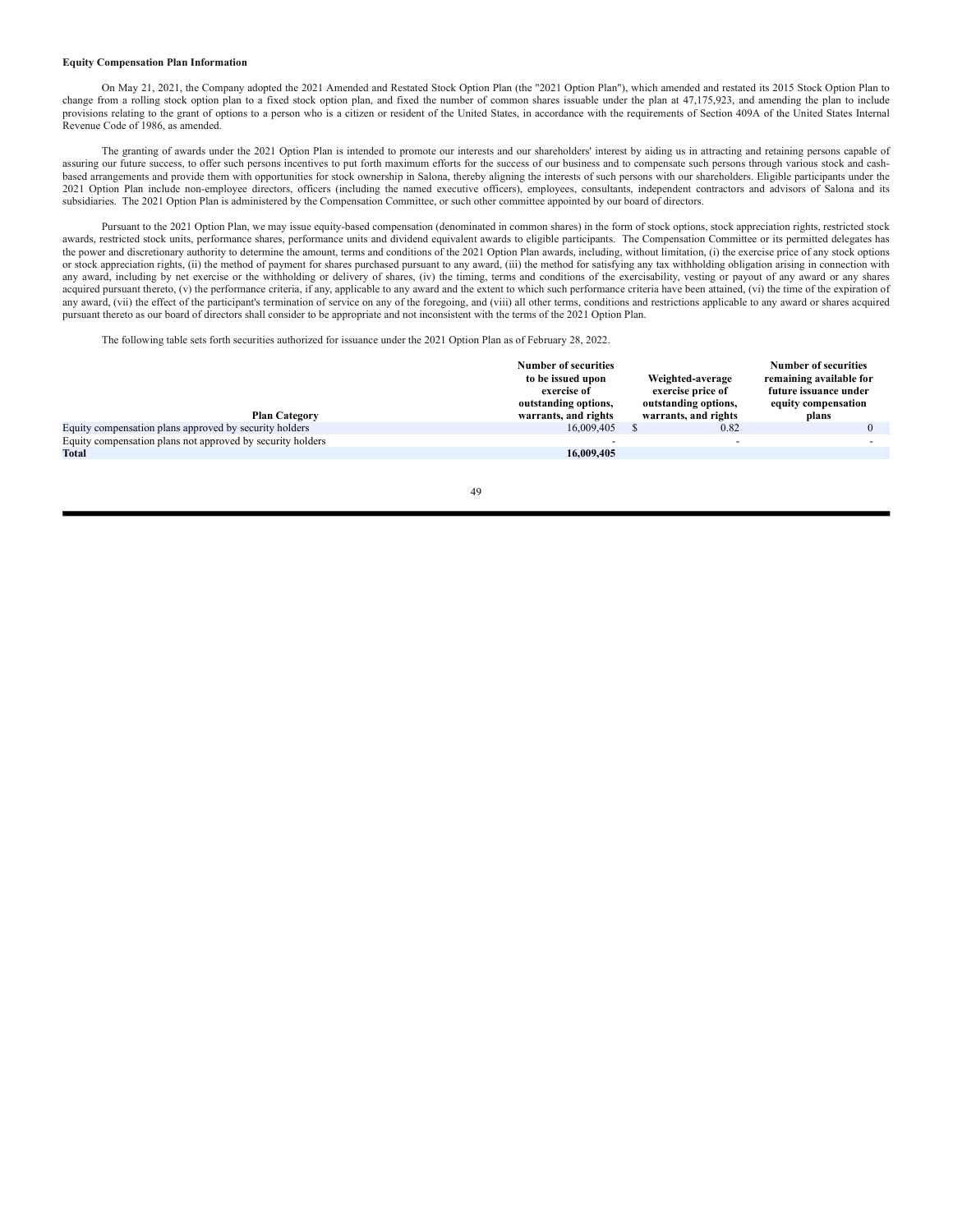The following incentive stock options are outstanding as of May 24, 2022, as follows:

| <b>Group / Other Optionee</b> | <b>Expiration Date</b> | Number of<br><b>Options</b> | <b>Exercise</b><br>Price |
|-------------------------------|------------------------|-----------------------------|--------------------------|
| Jaime Gerber                  | 09/23/2024             | 53,609                      | \$0.19                   |
| Luke Faulstick $(1)$          | 6/1/2026               | 663,300                     | \$0.99                   |
|                               | 4/13/2027              | 236,700                     | \$0.78                   |
| Leslie $Cross(2)$             | 6/1/2026               | 921,250                     | \$0.86                   |
| Ken Kashkin $(2)$             | 6/1/2026               | 228,470                     | \$0.86                   |
| Kyle Wilks <sup>(2)</sup>     | 6/1/2026               | 294,800                     | \$0.68                   |
|                               | 7/7/2026               | 250,000                     | \$1.39                   |
|                               | 12/6/2026              | 250,000                     | \$0.65                   |
| Melissa Polesky-Meyrowitz     | 12/6/2026              | 150,000                     | \$0.65                   |
|                               | 1/12/2027              | 150,000                     | \$0.65                   |
| Rick Greenwald                | 12/6/2026              | 82,875                      | \$0.65                   |
| Jeffrey Chu                   | 12/6/2026              | 82,875                      | \$0.65                   |
| Employees                     | 5/28/2025              | 73,700                      | \$0.27                   |
|                               | 8/18/2030              | 73,700                      | \$0.19                   |
|                               | 6/1/2026               | 225,000                     | \$0.86                   |
|                               | 7/7/2026               | 150,000                     | \$1.39                   |
|                               | 12/6/2026              | 619,650                     | \$0.65                   |
|                               | 3/9/2027               | 240,000                     | \$0.54                   |
| Consultants                   | 03/28/2024             | 5,102                       | \$2.12                   |
| <b>TOTAL</b>                  |                        | 4,751,031                   |                          |

There are no assurances that the Company Options described above will be exercised in whole or in part. There are no options outstanding or being granted to insiders other than as detailed above.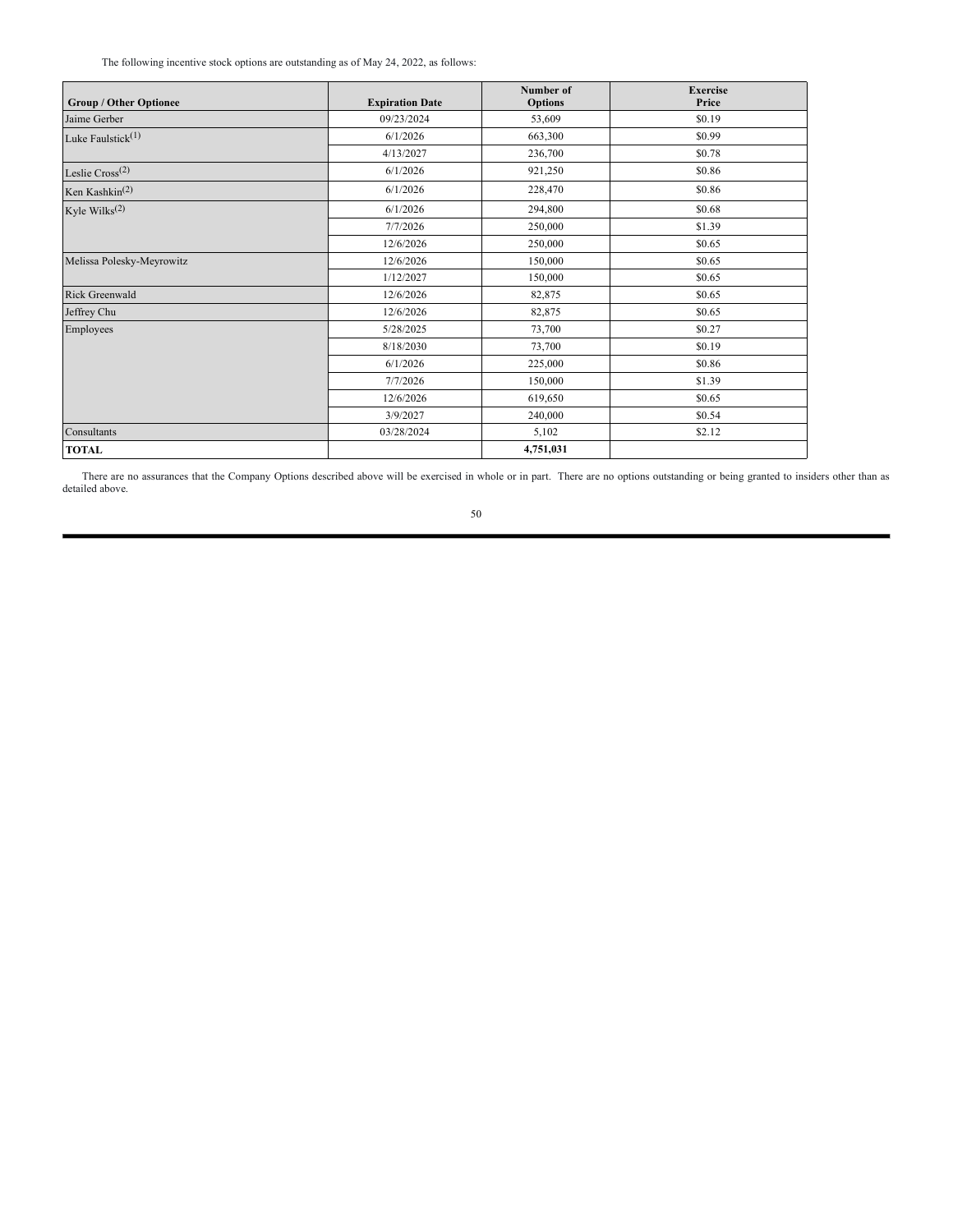# **ITEM 12. SECURITY OWNERSHIP OF CERTAIN BENEFICIAL OWNERS AND MANAGEMENT AND RELATED STOCKHOLDER MATTERS.**

The following table sets forth information with respect to the beneficial ownership of our common shares as of April 8, 2022:

- each of our executive officers and directors;
- all of our executive officers and directors as a group; and
- each person known to us to own beneficially more than 5% of our common shares.

Beneficial ownership is determined according to the rules of the SEC, which generally provide that a person has beneficial ownership of a security if he, she or it possesses sole or shared voting or investment power over that security, including options and warrants that are currently exercisable or exercisable within 60 days of the date of this Annual Report. Unless otherwise indicated, we believe that all persons named in the table have sole voting and investment power with respect to all common shares beneficially owned by them. The percentage ownership of each individual or entity is based on 52,539,161 common shares outstanding as of April 8, 2022. Unless otherwise indicated, the address for each director and executive officer is c/o Salona Global Medical Device Corporation, 3330 Caminito Daniella, Del Mar, California, 92014.

|                                                                         | Number of common |               |
|-------------------------------------------------------------------------|------------------|---------------|
| <b>Name and Address of Beneficial Owner</b>                             | shares           | $\frac{0}{0}$ |
| <b>Directors, Executive Officers</b>                                    |                  |               |
| Leslie Cross, Chairman of the Board and Interim Chief Executive Officer | 973,056          | 1.85%         |
| Luke Faulstick, Chief Operating Officer                                 | 347,659          | $0.66\%$      |
| Melissa Polesky-Meyrowitz, CPA, Chief Financial Officer                 |                  | $-9/0$        |
| Ken Kashkin, MD, Director                                               | 47,470           | $0.09\%$      |
| Kyle Wilks, Director                                                    |                  | $-9/0$        |
| All Directors and Executive Officers as a Group (Individuals)           | 1,368,185        | $2.60\%$      |
|                                                                         |                  |               |
| <b>Five Percent Holders:</b>                                            |                  |               |
| GundyCo. TR MMCAP                                                       |                  |               |
| International Inc. SPC                                                  |                  |               |
| 199 Bay Street                                                          |                  |               |
| Toronto, ON M5L 1G9                                                     | 3,635,000        | 6.92%         |
| CDS&Co                                                                  |                  |               |
| 100 Adelaide Street West.                                               |                  |               |
| Suite 300                                                               |                  |               |
| Toronto, ON M5H 2Y1                                                     | 41,758,411       | 79.48%        |
|                                                                         |                  |               |

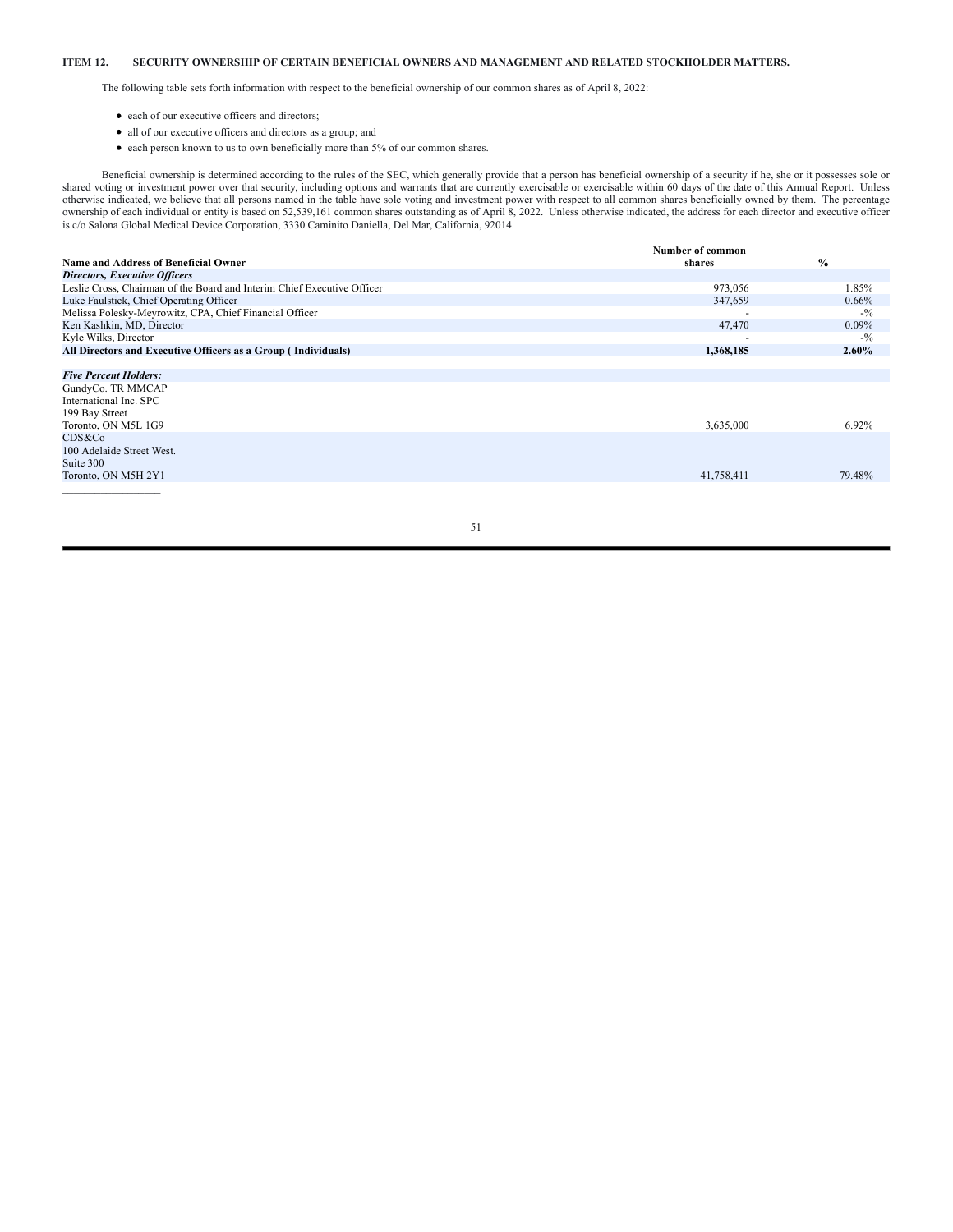# **ITEM 13. CERTAIN RELATIONSHIPS AND RELATED TRANSACTIONS AND DIRECTOR INDEPENDENCE.**

Since March 1, 2021, other than employment and executive and director compensation matters described under "*Executive Compensation" and "Director Compensation*" and the transactions described below, there have been no related party transactions.

### **Share Exchange**

In May 2021, Roger Greene, our former Chief Executive Officer and a former director on our Board, and Michael Dalsin, our former interim Chief Financial Officer and a former director on our Board, each of whom is currently a consultant of the Company, entered into respective Share Exchange Agreements with us pursuant to which the Company's common shares held by Mr. Greene and Mr. Dalsin, respectively, were exchanged for 500,000 Class A Shares and 1,018,000 Class A Shares, respectively.

# **Employee Relationship to Interim Chief Executive Officer and Director**

The son of Leslie Cross, our Chairman of the Board and Interim Chief Executive Officer, is employed by the Company's wholly owned subsidiary, Inspira Financial Company, in a non-executive officer position and received total compensation for the fiscal year ended February 28, 2021 and 2022 of US\$113,140.80 and US\$292,264.55, respectively. His compensation was established by the Company in accordance with its compensation practices applicable to employees with comparable qualifications and responsibilities and holding similar positions and without the involvement of Leslie Cross.

#### **Conflicts of Interest**

There are potential conflicts of interest to which our directors and executive officers may be subject in connection with the operations of the Company. In particular, certain of the directors and executive officers may be involved in managerial or director positions with issuers or businesses whose operations may, from time to time, be in direct competition with those of the Company or with entities which may, from time to time, provide financing to, or make equity investments in, competitors of the Company.

Conflicts, if any, will be subject to the procedures and remedies available under the BCBCA. The BCBCA provides that in the event that a director has an interest in a contract or proposed contract or agreement, the director shall disclose his interest in such contract or agreement and shall refrain from voting on any matter in respect of such contract or agreement unless otherwise provided by the BCBCA.

# **ITEM 14. PRINCIPAL ACCOUNTANT FEES AND SERVICES.**

SRCO Professional Corporation, an independent registered public accounting firm ("SRCO"), billed the Company the following fees for the fiscal years ended February 28, 2022 and February 28, 2021:

|                    | <b>For the Year Ended</b><br><b>February 28, 2022</b> | For the Year Ended<br><b>February 28, 2021</b> |
|--------------------|-------------------------------------------------------|------------------------------------------------|
| Audit fees $(1)$   | 113,265                                               | 42,211                                         |
| Audit related fees | $\overline{\phantom{0}}$                              | $\overline{\phantom{a}}$                       |
| Tax fees           | $\overline{\phantom{a}}$                              | 6,784                                          |
| All other fees     | -                                                     | $\overline{\phantom{a}}$                       |
| Total fees         | $113,265$ \$                                          | 48,995                                         |
|                    |                                                       |                                                |

(1) Audit Fees - These are fees for professional services performed by SRCO in connection with the audit of annual financial statements of the Company and its subsidiaries. This category also includes reviews of registration statements and services normally provided in connection with statutory and regulatory filings or engagements.

These services are actively monitored (as to both spending level and work content) by the Audit Committee to maintain the appropriate objectivity and independence in SRCO's core work, which is the audit of the Company's consolidated financial statement. The Audit Committee pre-approves each engagement of the Company's principal accountants for audit and non-audit related services and associated projected fees in advance of such engagement

#### **Services Provided by SRCO**

All services rendered by SRCO are permissible under applicable laws and regulations and were pre-approved by the Audit Committee, or by the Chair of the Audit Committee by delegated authority as required by law. The fees paid to SRCO for services are described in the above table.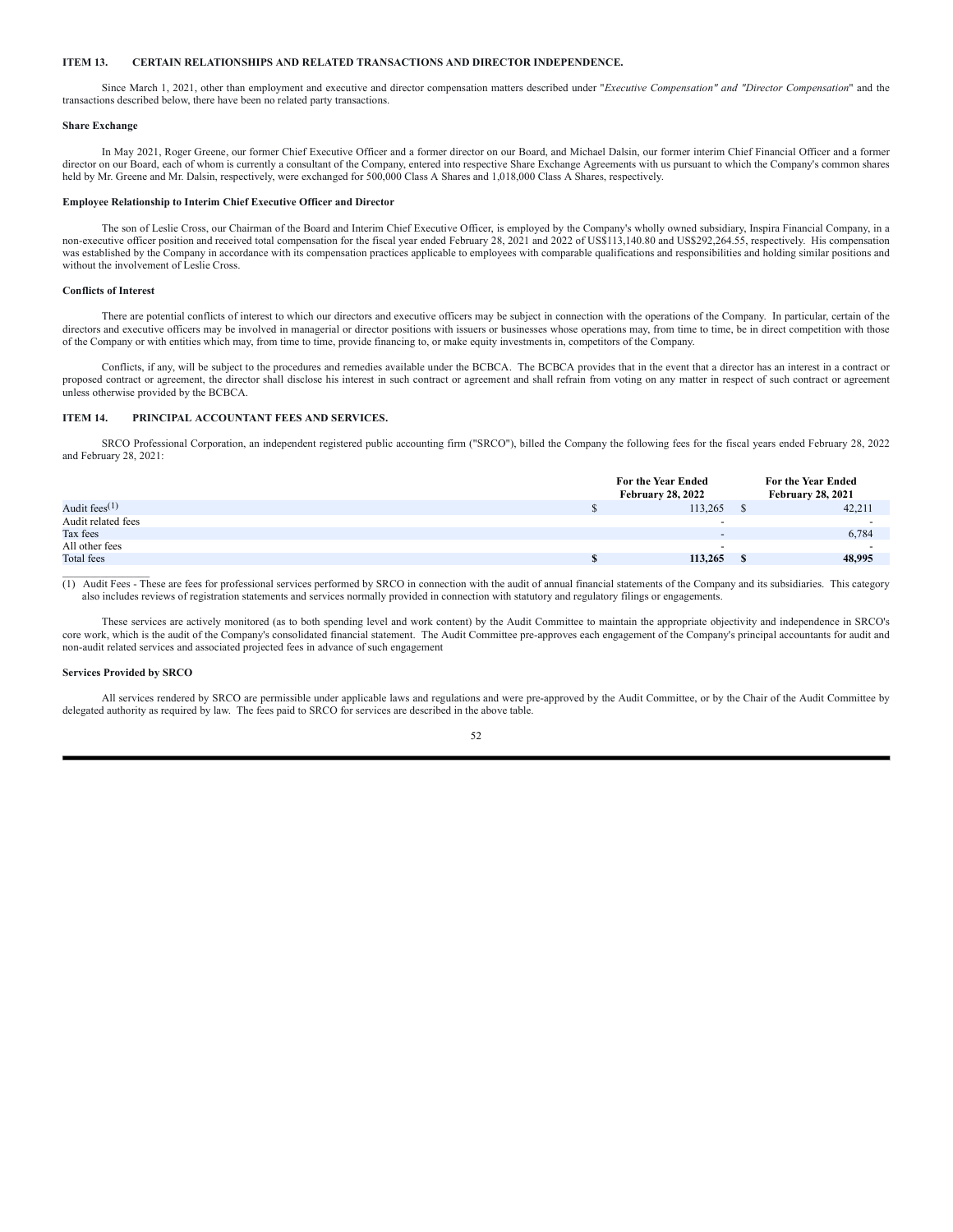# **ITEM 15. EXHIBITS AND FINANCIAL STATEMENT SCHEDULES**.

# **(a)(1) Financial Statements**

See Part II, Item 8, "Financial Statements and Supplementary Data" for Financial Statements included with this Annual Report on Form 10-K.

# **(a)(2) Financial Statement Schedules**

All other schedules have been omitted because the required information is not applicable, or the information is included in the consolidated financial statements or the Notes thereto.

# **(a)(3) Exhibits**

The exhibits listed on the accompanying Index to Exhibits are filed as part of this Annual Report.

|           |                                                                                                                                            |       | <b>Incorporated by Reference</b> |               | <b>Filed</b><br><b>Herewith</b> |
|-----------|--------------------------------------------------------------------------------------------------------------------------------------------|-------|----------------------------------|---------------|---------------------------------|
| Exhibit # | <b>Exhibit Description</b>                                                                                                                 | Form  | Date                             | <b>Number</b> |                                 |
| 3.1       | Certificate of Incorporation of Chrysalis Capital IX Corporation, dated September 17, 2013.                                                | $S-1$ | April 30,<br>2021                | 333-255642    |                                 |
| 3.2       | Chrysalis Capital IX Corporation By-Law No. 1., dated September 17, 2013.                                                                  | $S-1$ | April 30,<br>2021                | 333-255642    |                                 |
| 3.3       | Certificate of Amendment of Chrysalis Capital IX Corporation, dated February 21, 2014.                                                     | $S-1$ | April 30,<br>2021                | 333-255642    |                                 |
| 3.4       | Notice of Articles and Certificate of Amalgamation of 1040096 B.C. Ltd. and Inspira Financial<br>Inc., dated July 7, 2015.                 | $S-1$ | April 30,<br>2021                | 333-255642    |                                 |
| 3.5       | Notice of Articles and Certificate of Amalgamation of 1042000 B.C. Ltd. and Inspira Financial<br>Inc., dated July 7, 2015.                 | $S-1$ | April 30,<br>2021                | 333-255642    |                                 |
| 3.6       | Certificate of Change of Name of 104200 B.C. Ltd., dated July 7, 2015.                                                                     | $S-1$ | April 30,<br>2021                | 333-255642    |                                 |
| 3.7       | Certificate of Amendment of Chrysalis Capital IX Corporation, dated July 7, 2015.                                                          | $S-1$ | April 30,<br>2021                | 333-255642    |                                 |
| 3.8       | Notice of Articles and Certificate of Change of Name of Inspira Financial Inc., dated January 5,<br>2020.                                  | $S-1$ | April 30,<br>2021                | 333-255642    |                                 |
| 3.9       | Notice of Alteration, Notice of Articles and Certificate of Change of Name of Brattle Street<br>Investment Corp., dated December 14, 2020. | $S-1$ | April 30,<br>2021                | 333-255642    |                                 |
| 4.1       | Salona Specimen Certificate                                                                                                                | $S-1$ | April 30,<br>2021                | 333-255642    |                                 |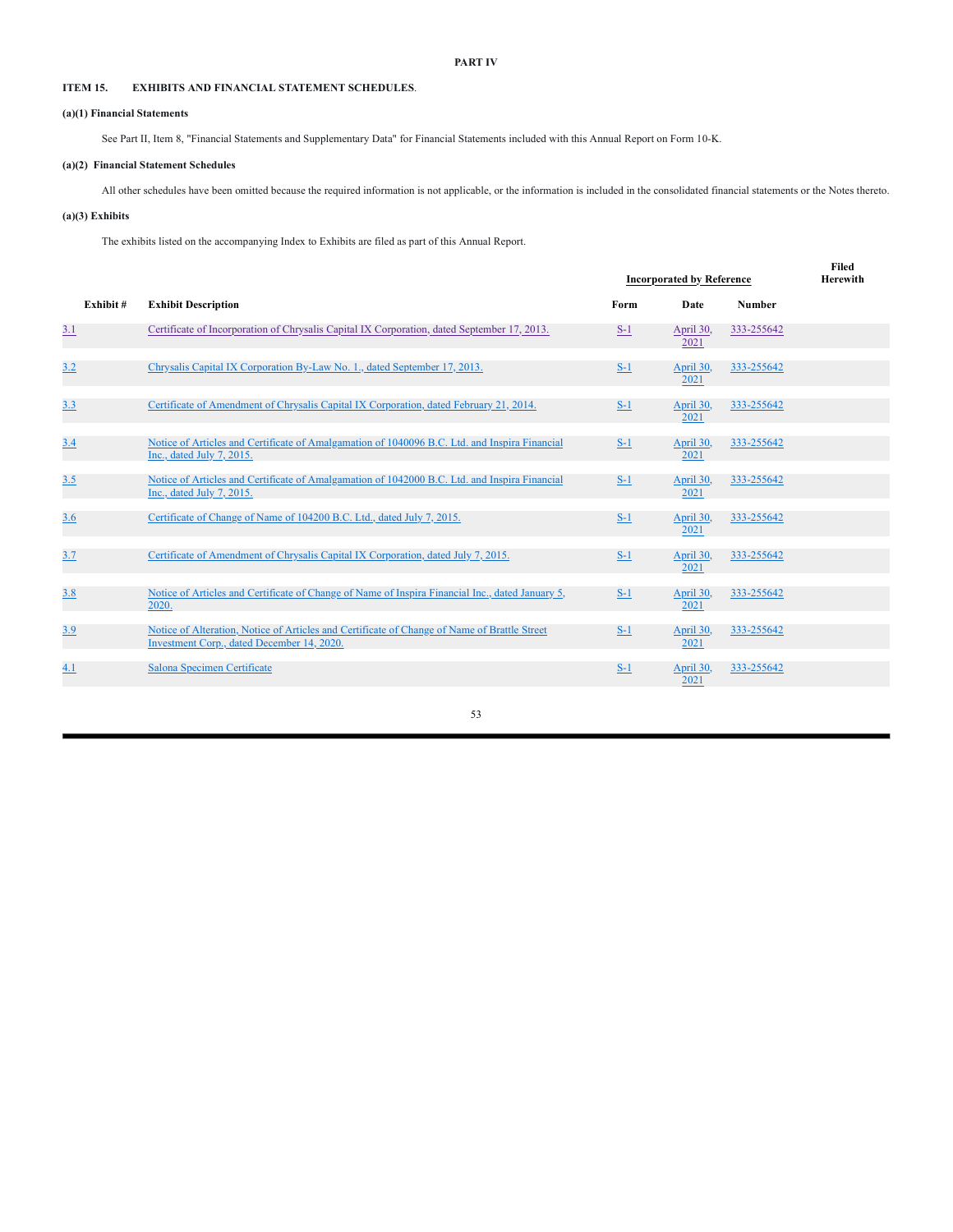|              |                                                                                                                                                                                                          | <b>Incorporated by Reference</b> |                          | Filed<br>Herewith |  |
|--------------|----------------------------------------------------------------------------------------------------------------------------------------------------------------------------------------------------------|----------------------------------|--------------------------|-------------------|--|
| Exhibit#     | <b>Exhibit Description</b>                                                                                                                                                                               | Form                             | Date                     | <b>Number</b>     |  |
| <u>4.2</u>   | Form of Subscription Agreement for U.S. Subscribers of Subscription Receipts for Shares of<br>Brattle Street Investment Corp.                                                                            | $S-1$                            | April 30,<br>2021        | 333-255642        |  |
| 4.3          | Form of Subscription Agreement for Non-U.S. Subscribers of Subscription Receipts for Shares of<br>Brattle Street Investment Corp.                                                                        | $S-1$                            | <b>April 30,</b><br>2021 | 333-255642        |  |
| <u>4.4</u>   | Form of Subscription Agreement for U.S. Subscribers of Subscription Receipts for Units of<br>Brattle Finco B.C. Ltd.                                                                                     | $S-1$                            | April 30,<br>2021        | 333-255642        |  |
| <u>4.5</u>   | Form of Subscription Agreement for Non-U.S. Subscribers of Subscription Receipts for Units of<br>Brattle Finco B.C. Ltd.                                                                                 | $S-1$                            | <b>April 30,</b><br>2021 | 333-255642        |  |
| <u>4.6</u>   | Form of Warrant to purchase Common Shares.                                                                                                                                                               | $S-1$                            | <b>April 30,</b><br>2021 | 333-255642        |  |
| <u>4.7</u>   | Registration Rights Agreement dated as of February 15, 2022 by and among the Company,<br>Purchasers in the Offering and Beacon Securities Limited, Canaccord Genuity Corp. and Leede<br>Jones Gable Inc. | $S-1$                            | <u>April 30,</u><br>2021 | 333-255642        |  |
| 4.8          | Form of Compensation Option                                                                                                                                                                              | $8-K$                            | February 22,<br>2022     | 333-255642        |  |
| <u>5.1</u>   | Opinion of DLA Piper (Canada) LLP                                                                                                                                                                        | $S-1$                            | <u>April 30,</u><br>2021 | 333-255642        |  |
| 10.1         | Stock Option Plan of Inspira Financial Inc.                                                                                                                                                              | $S-1$                            | <u>April 30,</u><br>2021 | 333-255642        |  |
| $10.2+$      | Supply Agreement between DJO, LLC and South Dakota Partners Inc., dated May 4, 2016.                                                                                                                     | $S-1$                            | <u>April 30,</u><br>2021 | 333-255642        |  |
| 10.3         | Lease Agreement between Store Capital Acquisitions, LLC and South Dakota Partners, Inc.,<br>dated October 19, 2018.                                                                                      | $S-1$                            | <b>April 30,</b><br>2021 | 333-255642        |  |
| 10.4         | Promissory Note of South Dakota Partners to Dacotah Bank, dated February 1, 2019.                                                                                                                        | $S-1$                            | <b>April 30,</b><br>2021 | 333-255642        |  |
| 10.5         | Business Loan Agreement between South Dakota Partners and Dacotah Bank, dated December 3,<br>2019.                                                                                                       | $S-1$                            | April 30,<br>2021        | 333-255642        |  |
| 10.6         | Commercial Security Agreement between South Dakota Partners and Dacotah Bank, dated<br>December 3, 2019.                                                                                                 | $S-1$                            | April 30,<br>2021        | 333-255642        |  |
| 10.7         | Promissory Note of South Dakota Partners to Dacotah Bank, dated February 1, 2019.                                                                                                                        | $S-1$                            | <u>April 30,</u><br>2021 | 333-255642        |  |
| 10.8         | Commercial Guaranty among South Dakota Partners Inc, Dacotah Bank and Luke Faulstick,<br>dated December 3, 2019.                                                                                         | $S-1$                            | <b>April 30,</b><br>2021 | 333-255642        |  |
| 10.9         | Commercial Guaranty among South Dakota Partners Inc, Dacotah Bank and Stephen Hollis,<br>dated December 3, 2019.                                                                                         | $S-1$                            | <b>April 30,</b><br>2021 | 333-255642        |  |
| $10.10+$     | Supply Agreement between Compass Richmar, LLC and South Dakota Partners, Inc., dated<br>February 5, 2020.                                                                                                | $S-1$                            | <b>April 30,</b><br>2021 | 333-255642        |  |
| <u>10.11</u> | Change in Terms Agreement between South Dakota Partners Inc. and Dacotah Bank, dated April<br>20, 2020.                                                                                                  | $S-1$                            | April 30,<br>2021        | 333-255642        |  |
| 10.12        | Change in Terms Agreement between South Dakota Partners Inc. and Dacotah Bank, dated July<br>10, 2020.                                                                                                   | $S-1$                            | April 30,<br>2021        | 333-255642        |  |
| 10.13        | Business Loan Agreement between South Dakota Partners Inc. and Dacotah Bank, dated August<br>31, 2020.                                                                                                   | $S-1$                            | <u>April 30,</u><br>2021 | 333-255642        |  |
| 10.14        | Promissory Note of South Dakota Partners Inc. to Dacotah Bank, dated August 31, 2020.                                                                                                                    | $S-1$                            | <b>April 30,</b><br>2021 | 333-255642        |  |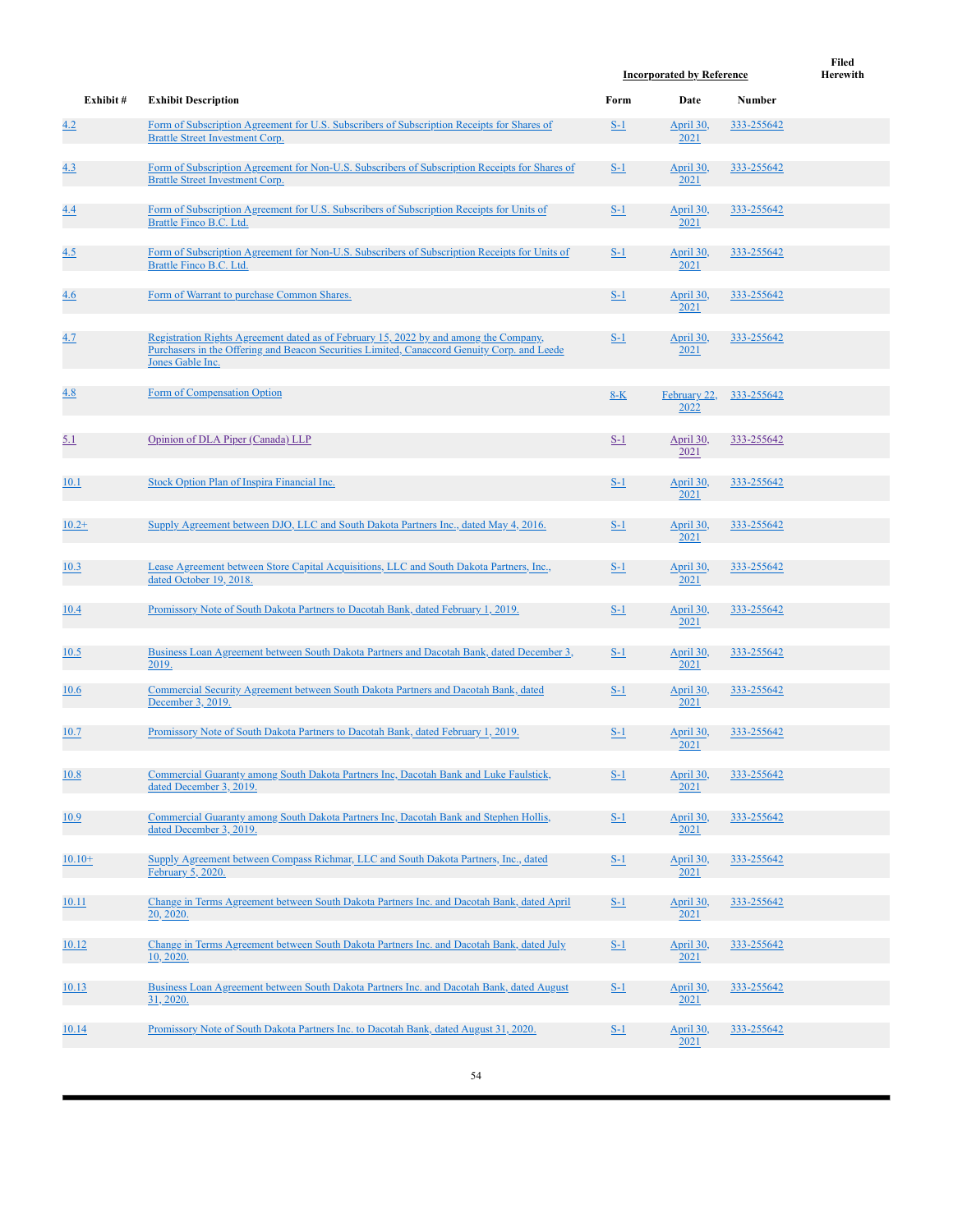|             |                                                                                                                                                                                                                                               | <b>Incorporated by Reference</b> |                      |            | Filed<br><b>Herewith</b>  |
|-------------|-----------------------------------------------------------------------------------------------------------------------------------------------------------------------------------------------------------------------------------------------|----------------------------------|----------------------|------------|---------------------------|
| Exhibit #   | <b>Exhibit Description</b>                                                                                                                                                                                                                    | Form                             | Date                 | Number     |                           |
| 10.15       | Debt Conversion Agreement between Brattle Street Investment Corp. and Leslie H. Cross,<br>dated September 6, 2020.                                                                                                                            | $S-1$                            | April 30, 2021       | 333-255642 |                           |
| 10.16       | Employment Letter Agreement between Battle Street Investment Corp. and Luke Faulstick,<br>dated September 8, 2020.                                                                                                                            | $S-1$                            | April 30, 2021       | 333-255642 |                           |
| 10.17       | Form of 2021 Option Plan                                                                                                                                                                                                                      | $S-1$                            | April 30, 2021       | 333-255642 |                           |
| 10.18       | Contribution Agreement dated as of November 29, 2021 by and among the Company, ALG<br>Health Plus, LLC, Adam Harmon, ALG-Health LLC and other the parties named therein.                                                                      | $8-K$                            | December 03,<br>2021 | 333-255642 |                           |
| 10.19       | Limited Liability Company Agreement of ALG Health Plus, LLC dated as of November 29,<br>2021 by and between Inspira Financial Company and Adam Harmon.                                                                                        | $8-K$                            | December 03,<br>2021 | 333-255642 |                           |
| 10.20       | Contribution and Exchange Agreement dated as of November 29, 2021 by and between<br>Salona Global Medical Device Corp and Adam Harmon                                                                                                         | $8-K$                            | December 03,<br>2021 | 333-255642 |                           |
| 10.21       | Agreement and Plan of Merger dated as of February 18, 2022 by and among Salona Global<br>Medical Device Corporation, Inspira Financial Company, Miotech Parent, LLC, Miotech<br>Merger Subsidiary, LLC, Mio-Guard LLC, and Kenneth M. Zisholz | $8-K$                            | February 25,<br>2022 | 333-255642 |                           |
| 21.1        | <b>List of Subsidiaries</b>                                                                                                                                                                                                                   |                                  |                      |            | X                         |
| 23.1        | Consent of Independent Registered Public Accounting Firm                                                                                                                                                                                      |                                  |                      |            | $\mathbf{X}$              |
| 31.1        | Certification of Principal Executive Officer                                                                                                                                                                                                  |                                  |                      |            | $\boldsymbol{\mathrm{X}}$ |
| 31.2        | Certification of Principal Financial Officer                                                                                                                                                                                                  |                                  |                      |            | X                         |
| <u>32.1</u> | Certification Pursuant to 18 U.S.C. Section 1350, as adopted pursuant to Section 906 of the<br>Sarbanes-Oxley Act of 2002                                                                                                                     |                                  |                      |            | $\underline{X}$           |
| 32.2        | Certification Pursuant to 18 U.S.C. Section 1350, as adopted pursuant to Section 906 of the<br>Sarbanes-Oxley Act of 2002                                                                                                                     |                                  |                      |            | $\mathbf{X}$              |
| 99          | Post-Publication News Release Dated June 1, 2022 Summarizing February 28, 2022 Results                                                                                                                                                        |                                  |                      |            | $\boldsymbol{\mathrm{X}}$ |
| 101.INS     | Inline XBRL Instance Document-the instance document does not appear in the Interactive<br>Data File as its XBRL tags are embedded within the Inline XBRL document                                                                             |                                  |                      |            | $\mathbf X$               |
| 101.SCH     | <b>Inline XBRL Taxonomy Extension Schema Document</b>                                                                                                                                                                                         |                                  |                      |            | $\mathbf{X}$              |
| 101.CAL     | Inline XBRL Taxonomy Extension Calculation Linkbase Document                                                                                                                                                                                  |                                  |                      |            | $\boldsymbol{\mathrm{X}}$ |
| 101.DEF     | Inline XBRL Taxonomy Extension Definition Linkbase Document                                                                                                                                                                                   |                                  |                      |            | $\mathbf{X}$              |
| 101.LAB     | <b>Inline XBRL Taxonomy Extension Label Linkbase Document</b>                                                                                                                                                                                 |                                  |                      |            | $\mathbf{X}$              |
| 101.PRE     | <b>Inline XBRL Taxonomy Extension Presentation Linkbase Document</b>                                                                                                                                                                          |                                  |                      |            | $\mathbf{X}$              |
| 104         | Cover Page Interactive Data File (formatted as Inline XBRL and contained in Exhibit 101)                                                                                                                                                      |                                  |                      |            | $\mathbf X$               |
|             | <b>ITEM 16. FORM 10-K SUMMARY</b>                                                                                                                                                                                                             |                                  |                      |            |                           |

None.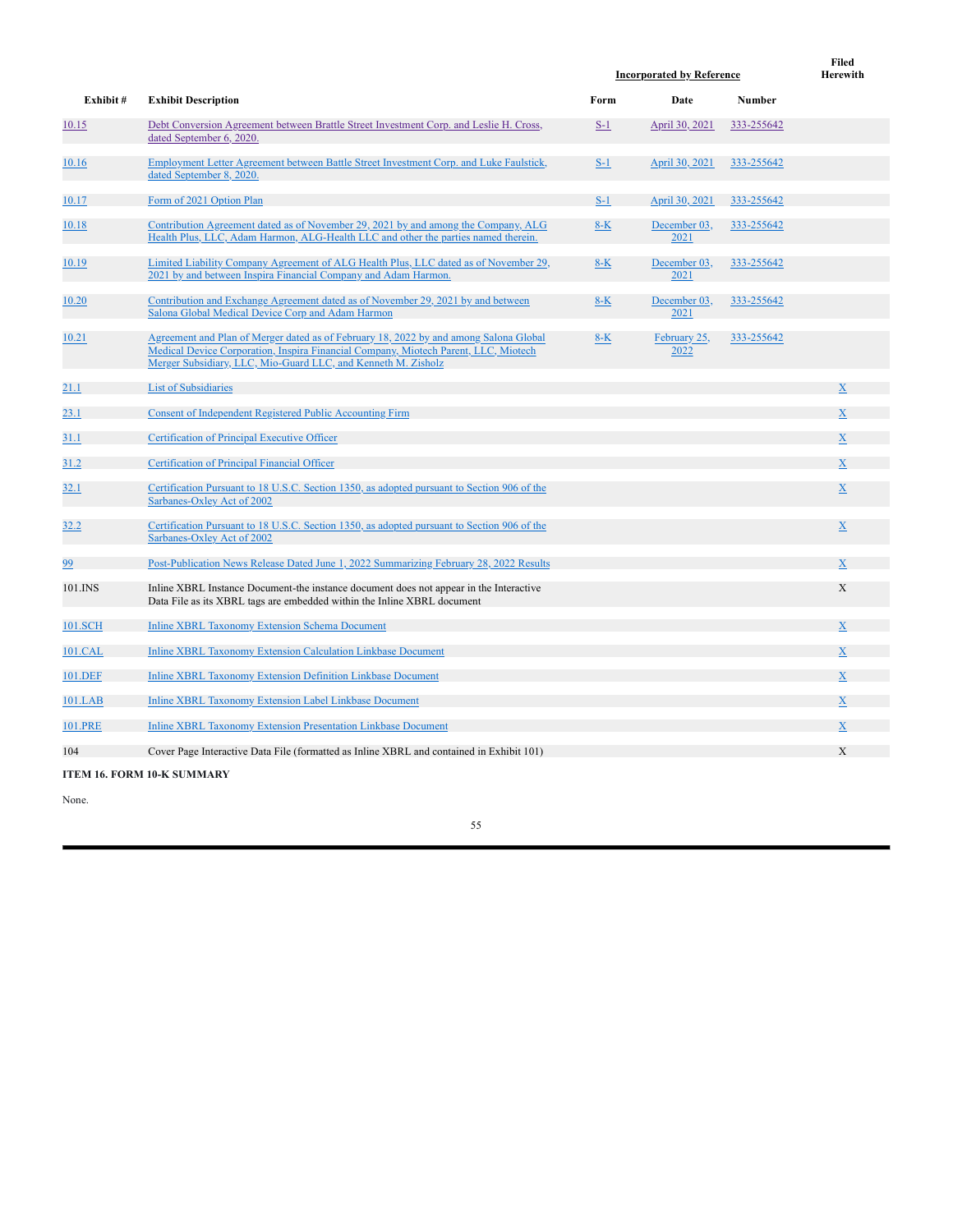# **SIGNATURES**

Pursuant to the requirements of Section 13 or 15(d) of the Securities Exchange Act of 1934 the registrant has duly caused this Annual Report to be signed on its behalf by the undersigned thereunto duly authorized.

# **SALONA GLOBAL MEDICAL DEVICE CORPORATION**

By: /s/ Leslie Cross Leslie Cross Interim Chief Executive Officer Date: May 31, 2022

By: /s/ Melissa Polesky-Meyrowitz, CPA Melissa Polesky-Meyrowitz, CPA Chief Financial Officer and Secretary (Principal Financial and Accounting Officer) Date: May 31, 2022

Pursuant to the requirements of the Securities Exchange Act of 1934, this Annual Report has been signed below by the following persons on behalf of the registrant and in their capacities and on the dates indicated.

| <b>Name and Signature</b>                                            | Title                                                        | Date         |
|----------------------------------------------------------------------|--------------------------------------------------------------|--------------|
| /s/ Leslie Cross                                                     | Chairman of the Board and<br>Interim Chief Executive Officer | May 31, 2022 |
| Leslie Cross                                                         | (Principal Executive Officer)                                |              |
| /s/ Melissa Polesky-Meyrowitz, CPA<br>Melissa Polesky-Meyrowitz, CPA | Chief Financial Officer<br>(Principal Financial Officer)     | May 31, 2022 |
| /s/ Kyle Wilks<br>Kyle Wilks                                         | Director                                                     | May 31, 2022 |
| /s/ Dr. Ken Kashkin<br>Dr. Ken Kashkin                               | Director                                                     | May 31, 2022 |
|                                                                      | 56                                                           |              |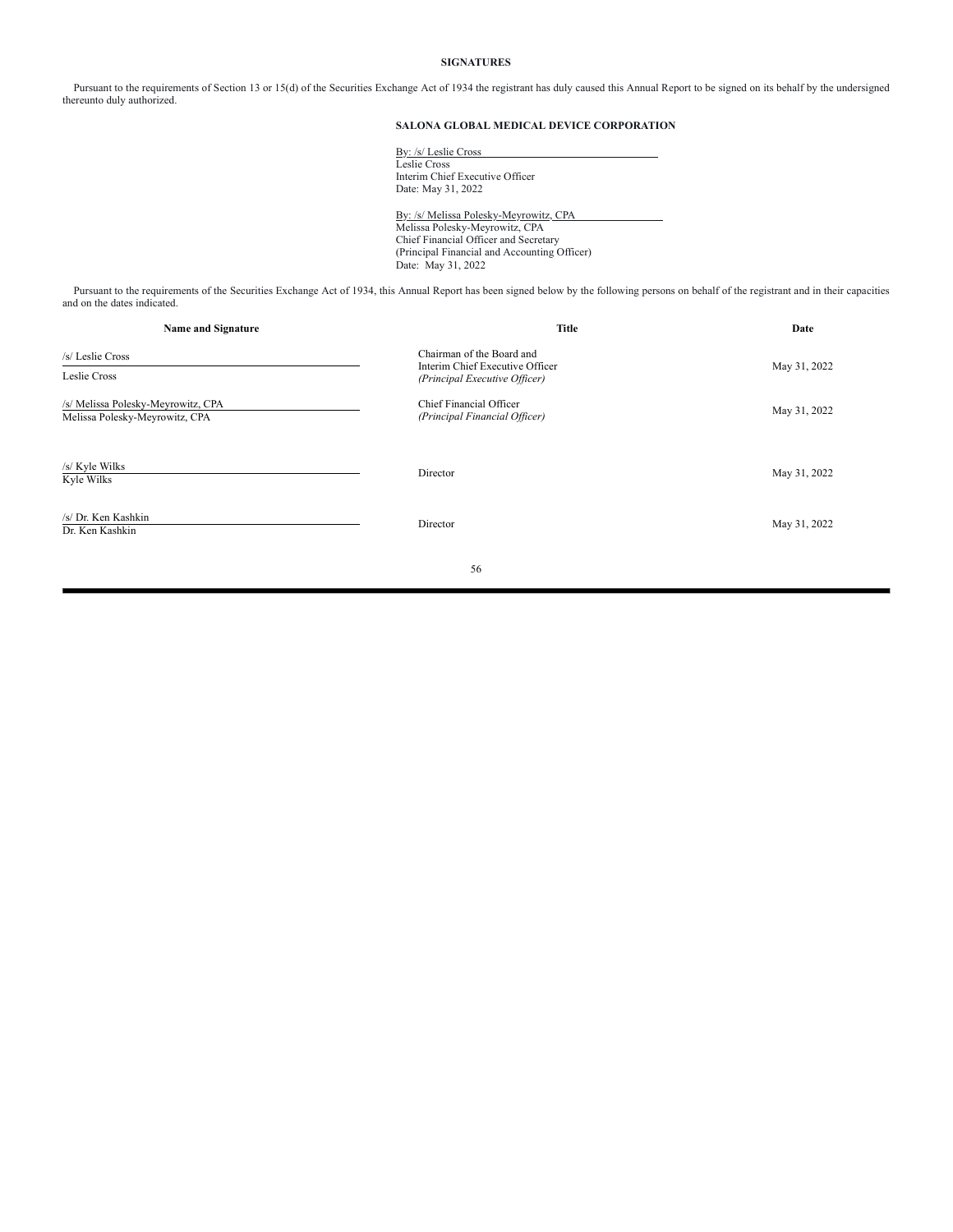# **SUBSIDIARIES**

Inspira Financial Company, a Washington corporation Inspira SaaS Billing Services, a California Corporation. SDP South Dakota Partners, Inc., a South Dakota corporation Simbex, LLC, a New Hampshire limited liability company ALG Health Plus, LLC, a Delaware limited liability company Mio-Guard LLC, a Michigan limited liability company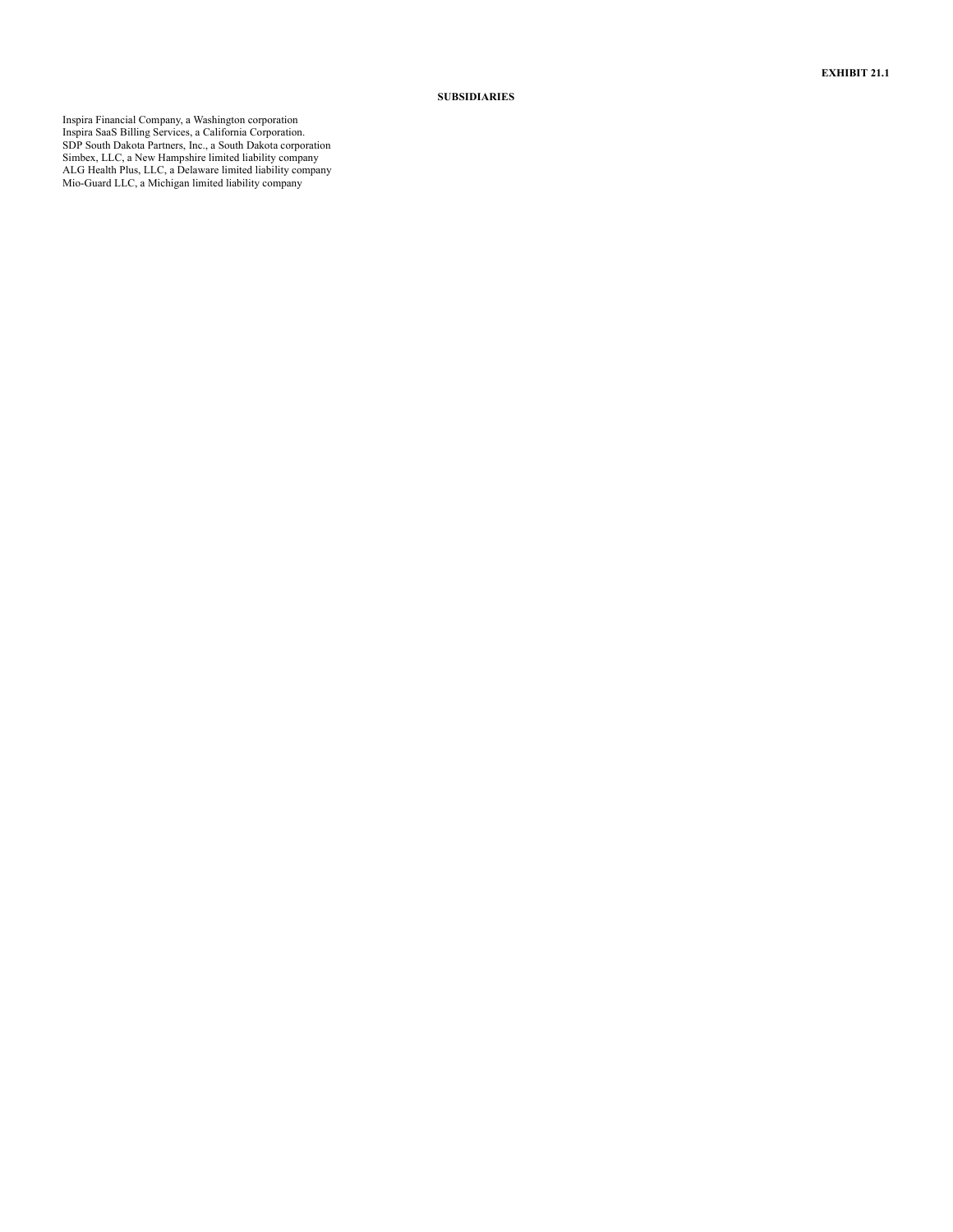# **Consent of Independent Registered Public Accounting Firm**

We hereby consent to the use of our report dated May 31, 2022 relating to the consolidated financial statements of Salona Global Medical Device Corporation as of and for the years ended February 28, 2022 and February 28, 2021, which report is included in this Annual Report on Form 10-K.

/s/ SRCO Professional Corporation

Richmond Hill, Ontario, Canada May 31, 2022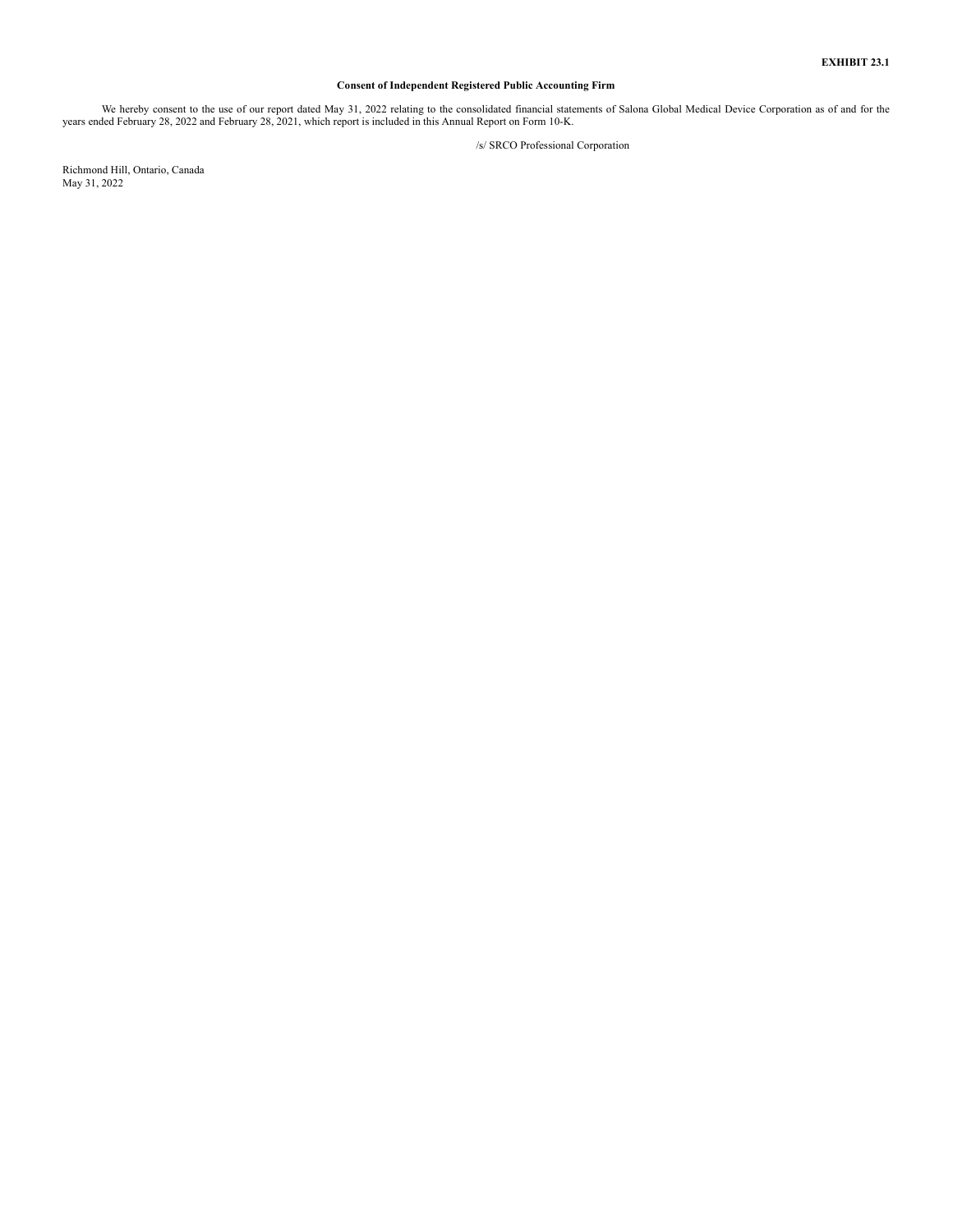# **CERTIFICATION OF PRINCIPAL EXECUTIVE OFFICER**

I, Leslie Cross, certify that:

- 1. I have reviewed this annual report on Form 10-K of Salona Global Medical Device Corporation;
- 2. Based on my knowledge, this report does not contain any untrue statement of a material fact or omit to state a material fact necessary to make the statements made, in light of the circumstances under which such statements were made, not misleading with respect to the period covered by this report;
- 3. Based on my knowledge, the financial statements, and other financial information included in this report, fairly present in all material respects the financial condition, results of operations and cash flows of the registrant as of, and for, the periods presented in this report;
- 4. The registrant's other certifying officer(s) and I are responsible for establishing and maintaining disclosure controls and procedures (as defined in Exchange Act Rules 13a-15(e) and 15d-15(e)) and internal control over financial reporting (as defined in Exchange Act Rules 13a-15(f) and 15d-15(f)) for the registrant and have:
	- a. Designed such disclosure controls and procedures, or caused such disclosure controls and procedures to be designed under our supervision, to ensure that material information relating to the registrant, including its consolidated subsidiaries, is made known to us by others within those entities, particularly during the period in which this report is being prepared;
	- b. Designed such internal control over financial reporting, or caused such internal control over financial reporting to be designed under our supervision, to provide reasonable assurance regarding the reliability of financial reporting and the preparation of financial statements for external purposes in accordance with generally accepted accounting principles;
	- c. Evaluated the effectiveness of the registrant's disclosure controls and procedures and presented in this report our conclusions about the effectiveness of the disclosure controls and procedures, as of the end of the period covered by this report based on such evaluation; and
	- d. Disclosed in this report any change in the registrant's internal control over financial reporting that occurred during the registrant's most recent fiscal quarter (the registrant's fourth fiscal quarter in the case of an annual report) that has materially affected, or is reasonably likely to materially affect, the registrant's internal control over financial reporting; and
- 5. The registrant's other certifying officer(s) and I have disclosed, based on our most recent evaluation of internal control over financial reporting, to the registrant's auditors and the audit committee of the registrant's board of directors (or persons performing the equivalent functions):
	- a. All significant deficiencies and material weaknesses in the design or operation of internal control over financial reporting which are reasonably likely to adversely affect the registrant's ability to record, process, summarize and report financial information; and
	- b. Any fraud, whether or not material, that involves management or other employees who have a significant role in the registrant's internal control over financial reporting.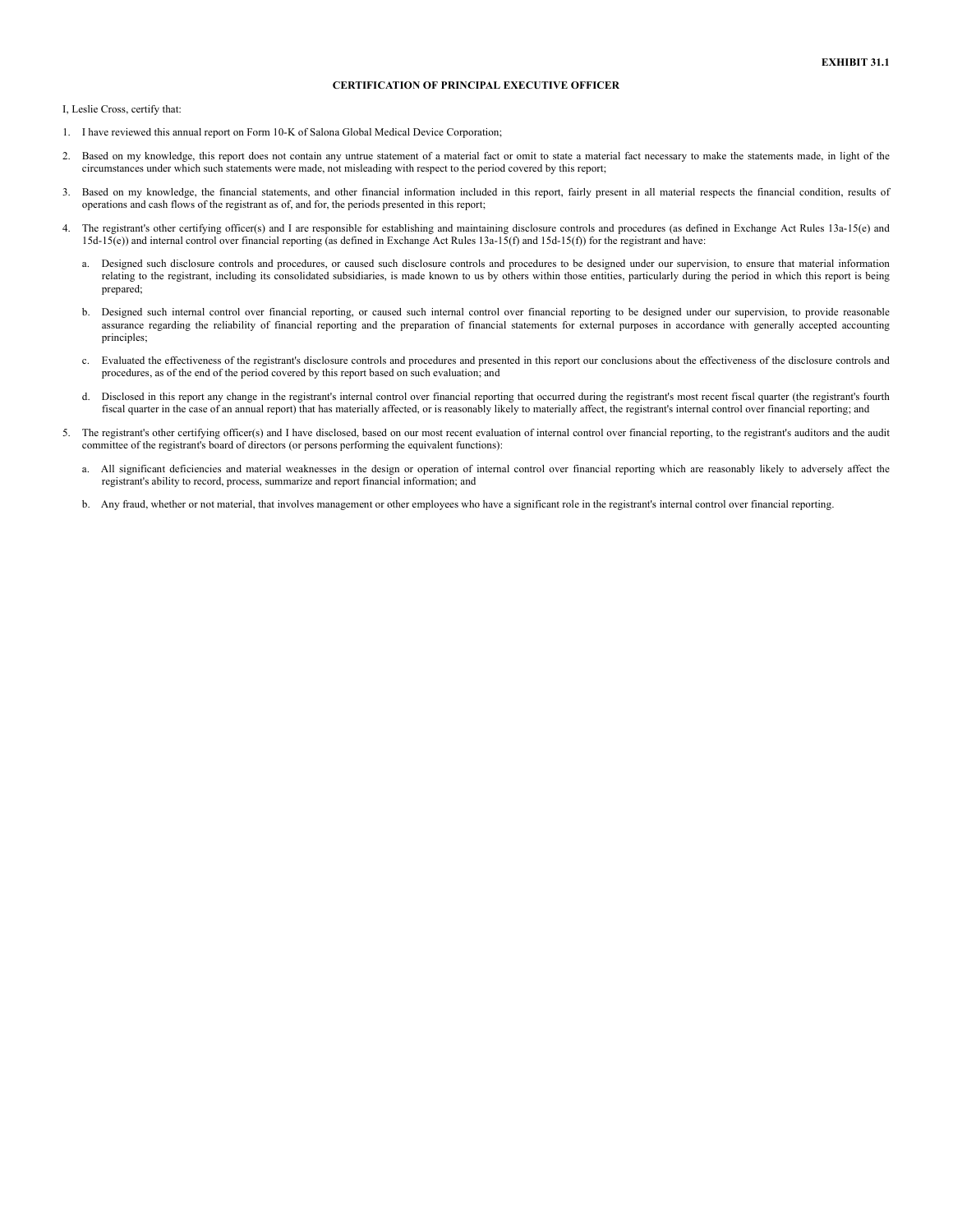Leslie Cross Interim Chief Executive Officer (Principal Executive Officer)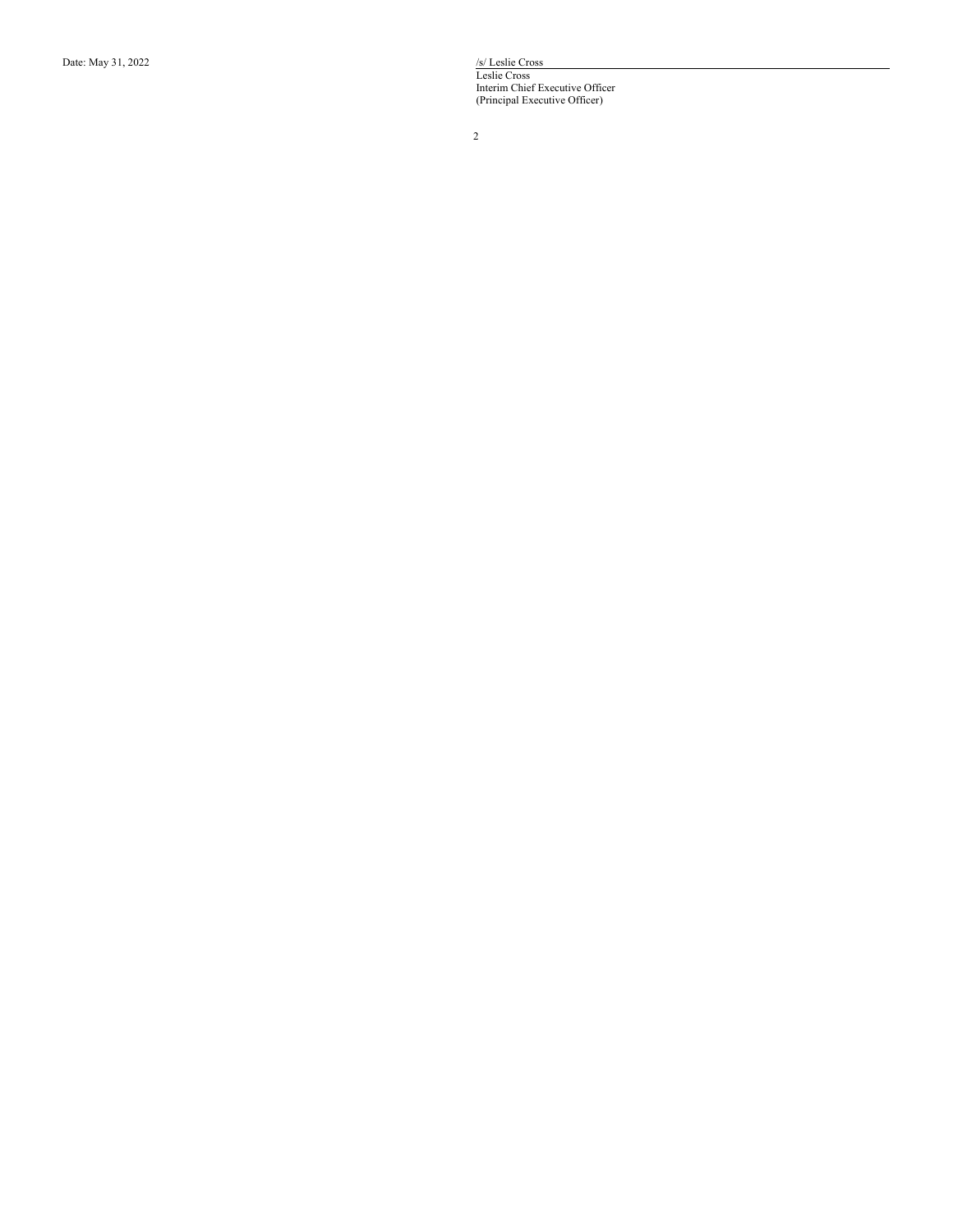# **CERTIFICATION OF PRINCIPAL FINANCIAL OFFICER**

I, Melissa Polesky-Meyrowitz, CPA, certify that:

- 1. I have reviewed this annual report on Form 10-K of Salona Global Medical Device Corporation;
- 2. Based on my knowledge, this report does not contain any untrue statement of a material fact or omit to state a material fact necessary to make the statements made, in light of the circumstances under which such statements were made, not misleading with respect to the period covered by this report;
- 3. Based on my knowledge, the financial statements, and other financial information included in this report, fairly present in all material respects the financial condition, results of operations and cash flows of the registrant as of, and for, the periods presented in this report;
- 4. The registrant's other certifying officer(s) and I are responsible for establishing and maintaining disclosure controls and procedures (as defined in Exchange Act Rules 13a-15(e) and 15d-15(e)) and internal control over financial reporting (as defined in Exchange Act Rules 13a-15(f) and 15d-15(f)) for the registrant and have:
	- a. Designed such disclosure controls and procedures, or caused such disclosure controls and procedures to be designed under our supervision, to ensure that material information relating to the registrant, including its consolidated subsidiaries, is made known to us by others within those entities, particularly during the period in which this report is being prepared;
	- b. Designed such internal control over financial reporting, or caused such internal control over financial reporting to be designed under our supervision, to provide reasonable assurance regarding the reliability of financial reporting and the preparation of financial statements for external purposes in accordance with generally accepted accounting principles;
	- c. Evaluated the effectiveness of the registrant's disclosure controls and procedures and presented in this report our conclusions about the effectiveness of the disclosure controls and procedures, as of the end of the period covered by this report based on such evaluation; and
	- d. Disclosed in this report any change in the registrant's internal control over financial reporting that occurred during the registrant's most recent fiscal quarter (the registrant's fourth fiscal quarter in the case of an annual report) that has materially affected, or is reasonably likely to materially affect, the registrant's internal control over financial reporting; and
- 5. The registrant's other certifying officer(s) and I have disclosed, based on our most recent evaluation of internal control over financial reporting, to the registrant's auditors and the audit committee of the registrant's board of directors (or persons performing the equivalent functions):
	- a. All significant deficiencies and material weaknesses in the design or operation of internal control over financial reporting which are reasonably likely to adversely affect the registrant's ability to record, process, summarize and report financial information; and
	- b. Any fraud, whether or not material, that involves management or other employees who have a significant role in the registrant's internal control over financial reporting.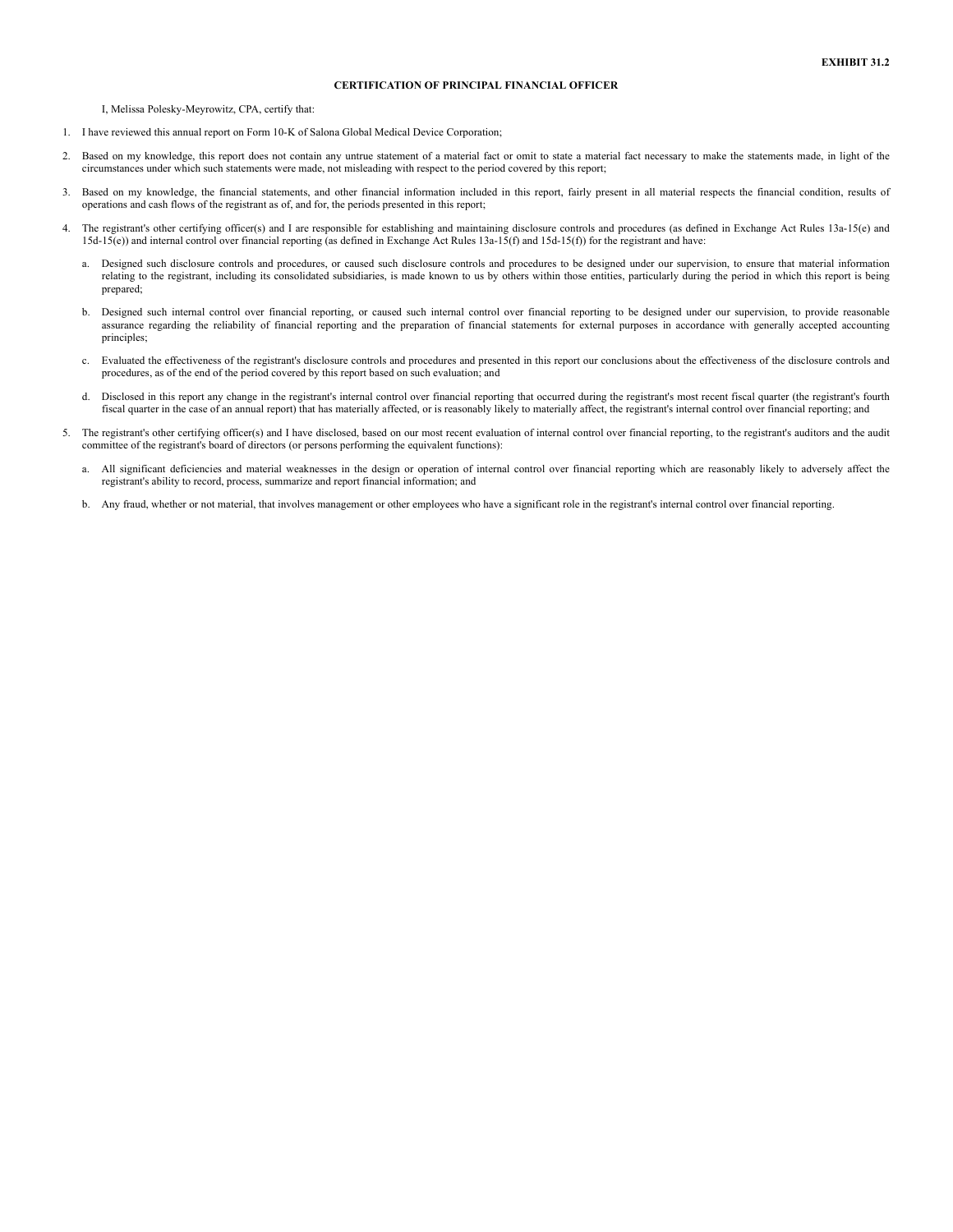Date: May 31, 2022 */s/ Melissa Polesky-Meyrowitz*, CPA Melissa Polesky-Meyrowitz, CPA Chief Financial Officer (Principal Accounting Officer)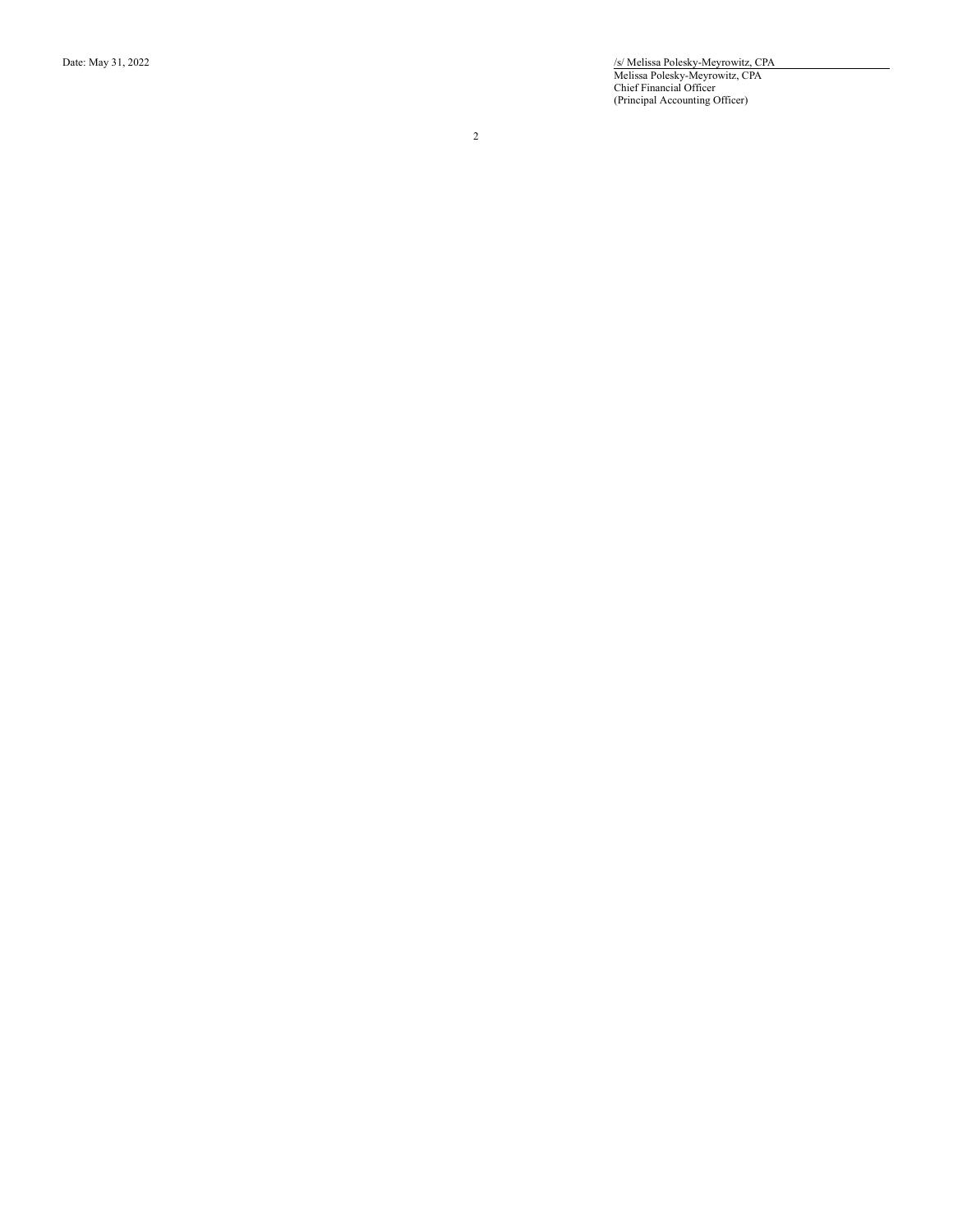## **CERTIFICATION PURSUANT TO 18 U.S.C. SECTION 1350, AS ADOPTED PURSUANT TO SECTION 906 OF THE SARBANES-OXLEY ACT OF 2002**

In connection with the annual report of Salona Global Medical Device Corporation (the "Company") on Form 10-K for the fiscal year ended February 28, 2022, as filed with the Securities and Exchange Commission on the date hereof, I, Leslie Cross, certify, pursuant to 18 U.S.C. §1350, as adopted pursuant to §906 of the Sarbanes-Oxley Act of 2002, that to my knowledge:

- 1. The annual report fully complies with the requirements of section 13(a) or 15(d) of the Securities Exchange Act of 1934 and
- 2. The information contained in the annual report fairly presents, in all material respects, the financial condition and results of operations of the Company.

Date: May 31, 2022 /s/ Leslie Cross

Leslie Cross Interim Chief Executive Officer (Principal Executive Officer)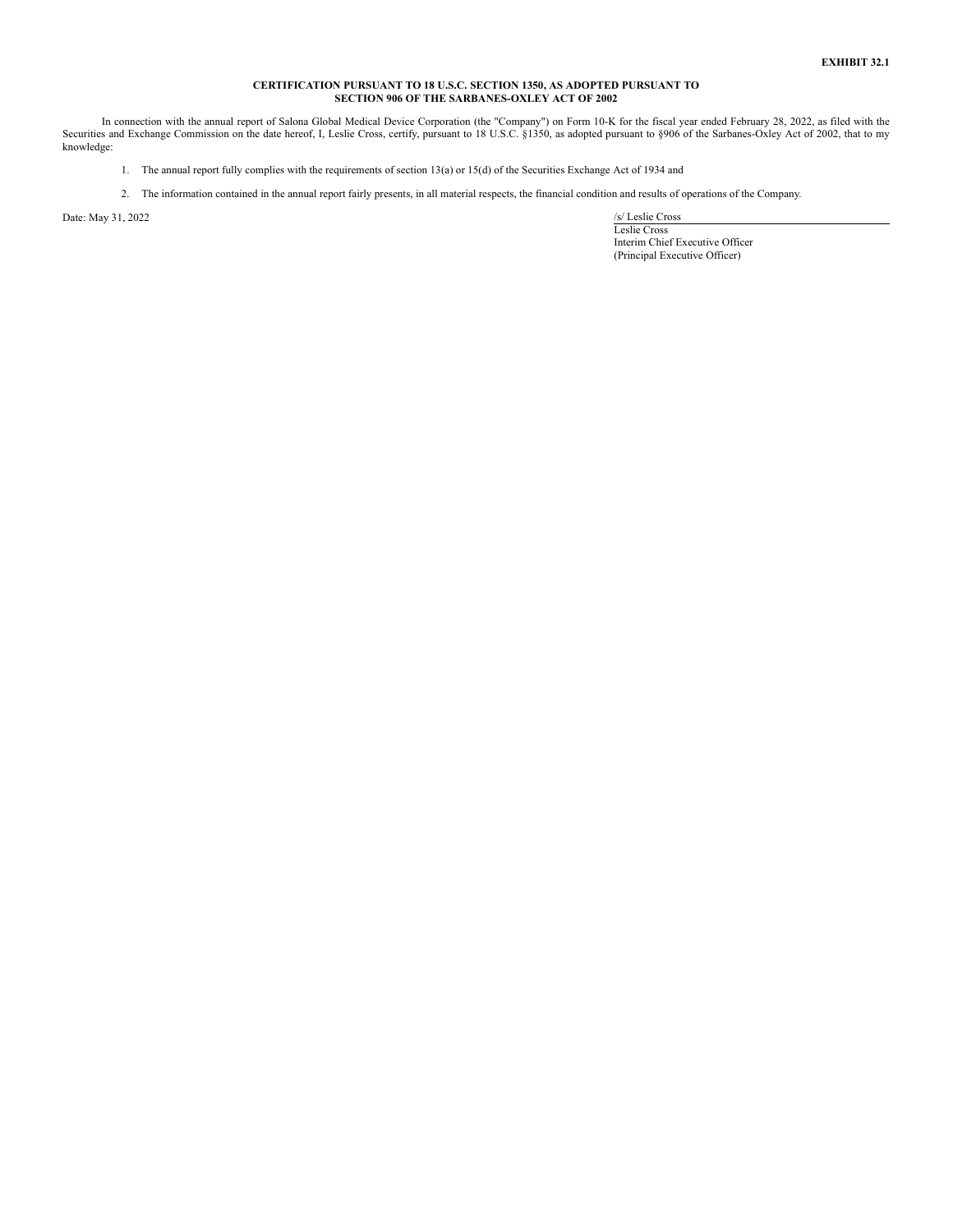#### **CERTIFICATION PURSUANT TO 18 U.S.C. SECTION 1350, AS ADOPTED PURSUANT TO SECTION 906 OF THE SARBANES-OXLEY ACT OF 2002**

In connection with the annual report of Salona Global Medical Device Corporation (the "Company") on Form 10-K for the fiscal year ended February 28, 2022, as filed with the Securities and Exchange Commission on the date hereof, I, Melissa Polesky-Meyrowitz, CPA, certify, pursuant to 18 U.S.C. §1350, as adopted pursuant to §906 of the Sarbanes-Oxley Act of 2002, that to my knowledge:

- 1. The annual report fully complies with the requirements of section 13(a) or 15(d) of the Securities Exchange Act of 1934 and
- 2. The information contained in the annual report fairly presents, in all material respects, the financial condition and results of operations of the Company.

Date: May 31, 2022 /s/ Melissa Polesky-Meyrowitz, CPA Melissa Polesky-Meyrowitz, CPA Chief Financial Officer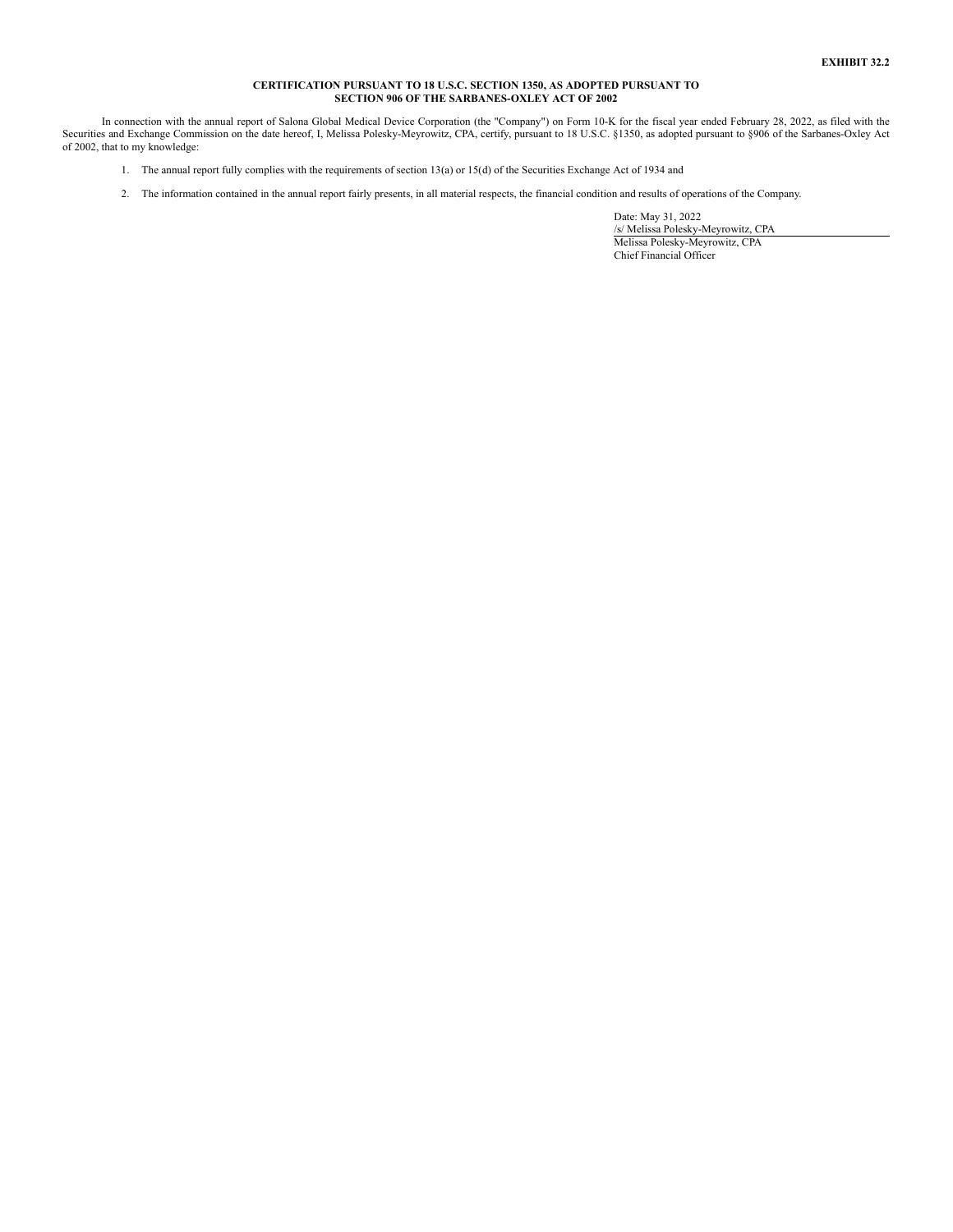# **Salona Global Medical Device Corporation Releases Audited Fiscal Year-end Financials; Highlights Significant Revenue, Gross Profit Growth and Vertical Integration From Acquisitions;**

# **Announces Timing and Details for the Year-end Call and 10-K Filing**

San Diego, California - June 1, 2022 - Salona Global Medical Device Corporation ("**SGMD**", "**Salona Global**" or the "**Company**") (TSXV:SGMD), an acquisition focused and vertically integrated medical device company serving the global injury and surgery recovery (known as recovery science) market, announced today it released audited financial statements and highlighted progress made during its fiscal year ended February 28, 2022.

The Company is also pleased to announce that it will be hosting a call by Chairman and interim CEO Les Cross on the one-year anniversary of listing: June 9<sup>th</sup>, 2022, at 5pm (eastern time).

### **Fiscal Year Highlights: (March 1, 2021, to February 28, 2022)**

Salona Global Medical Device Corporation was listed (post change of business transaction) on the TSX-V on June 9, 2021, under the ticker SGMD. Since the listing in June, Salona Global has achieved several strategic and financial milestones:

# Revenues and Profits:

- Built revenues from \$3,973,773 in the first reported quarter (ending August 30, 2021) to \$8,461,354 (ending February 28, 2022) or an increase of 113% since listing
- Built gross profits from \$1,204,171 in the first reported quarter (ending August 30, 2022) to \$2,888,285 (ending February 28, 2022) or an increase of 140% since listing.
- Cash Balance (end of fiscal-year) of \$8,057,100

# SGMD 2021 (June-Dec):

- June: Listed with \$5.55M in concurrent financing and the initial acquisition of South Dakota Partners Inc. ("**SDP**"), a low-cost, FDA-approved robotics production facility for recovery science medical devices.
- July: Expanded revenue with its first European sales order from a customer in Spain.
- September: Acquired Simbex, LLC ("**Simbex**"), an innovation-based company generating revenues and profits which becomes the basis for SGMD's product development strategy.
- November: Added Group Purchasing Organization ("GPO") sales channel acquisition, adding an important sales channel for SDP and Simbex products.

# SGMD 2022 (Jan-May):

- January: Bought deal financing \$4.26M led by Beacon Securities Limited, with Canaccord Genuity Corp. and Leede Jones Gable Inc.
- February: Acquired Mio-Guard LLC ("**Mio-Guard**"), a sales leader in the professional and academic athletic and training market.
- March: SDP instituted price increases from 11%-27% on a majority of products
- April: Acquired IP and expanded Mio-Guard product line with premium electrode products; Hires ex-DJO sales leader.
- May: Executed K-laser distribution agreement adding a new line of high margin IP protected products to the sales mix.

### SGMD Summary:

Building a vertically integrated medical device company while increasing revenues and gross profits every quarter:

Operating an FDA-approved production facility.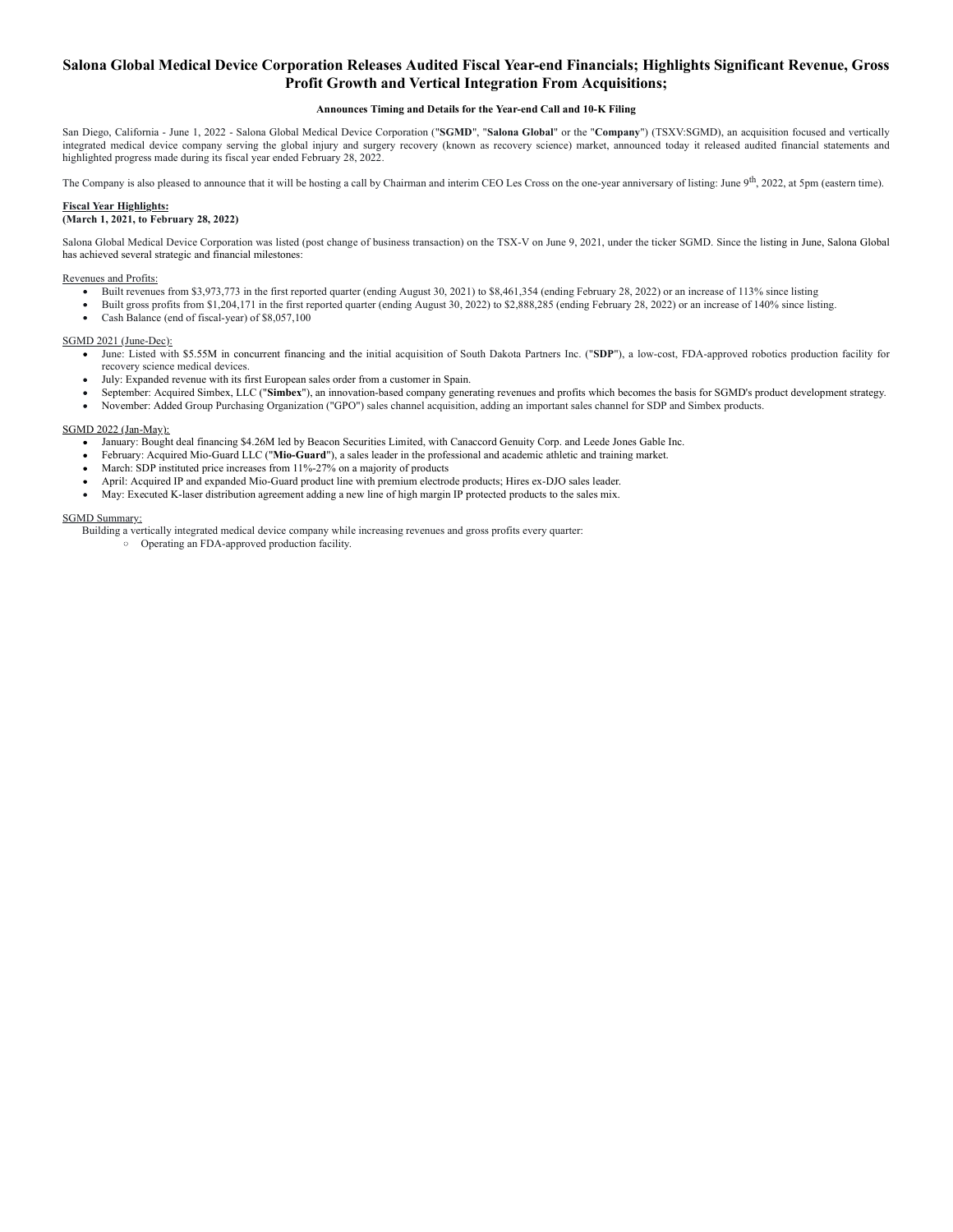- Revenue-generating IP-driven R&D group with products on the market.
- Acquired multiple growing sales channels with the GPO sales channel and Mio-Guard acquisitions.  $\sim$
- $\circ$ Completed several key hires - including proven sales leader and CFO with Canadian market experience.
- Negotiating with targets in a deep pipeline of potential acquisitions, IP in-licensing opportunities and distribution deals.

Management executed on a multipronged growth plan:

- 1. Four (4) acquisitions
- 2. Large product IP acquisition
- 3. Distribution agreement executed 4. Five (5) products under development
- 5. Internal sales team recruited

# SGMD as a platform for growth in the year ahead:

- Proven track record of organic revenue growth with pricing power in the market.  $\bullet$
- Proven track record of multiple acquisitions and successful integration.
- Operational cash flow used to fund product development and transactions.
- Seasoned team of executives with a successful track record and decades of experience in the industry.
- Deep pipeline of acquisition targets, product IP and distribution deals.
- Products under development expected to reach the market during the current fiscal year, providing more opportunity for organic growth.

"It has been a great year of performance for us" said Les Cross, Chairman of Salona Global. "In just the past year we have accomplished our goal of creating a world-class, vertically integrated medical device company serving the recovery science market. We have built revenues and gross profits over this short time as well. I expect to find additional opportunities as we continue to operate and grow in the recovery science market."

"Most notably, we have attracted a team of seasoned professionals, many of whom I have worked with or managed as the former CEO of DJO Global. We have been working in this market together for decades in some cases and we see the opportunity to recreate our past success with a leading global company in our market. We are well placed to continue our rapid revenue and gross profit growth in the current fiscal year and beyond."

**On Thursday, June 9, 2022, at 5:00pm (ET)**, Chairman Les Cross will hold a call (see details below) to discuss the results, including details on progress throughout the year as well as current deal flow, product development updates and future growth plans.

Fiscal Year End February 28, 2022, Earnings Call Dial In: +1 (**866) 518-6930** Passcode: **SALONA**

The financial statements for the 12 months ended February 28, 2022, and February 29, 2021, and related management discussion and analysis (in the form of an annual report on Form 10-K) were filed on SEDAR and with the United States Securities and Exchange Commission (the "**SEC**") on Tuesday, May 31, 2022, after market close.

*Sign up at http://tinyurl.com/salonaglobalnewsletter for updates on Salona Global delivered directly to your inbox.*

For more information please contact:

Les Cross Chairman of the Board and Interim Chief Executive Officer Tel: 1 (800) 760-6826 Email: Info@Salonaglobal.com